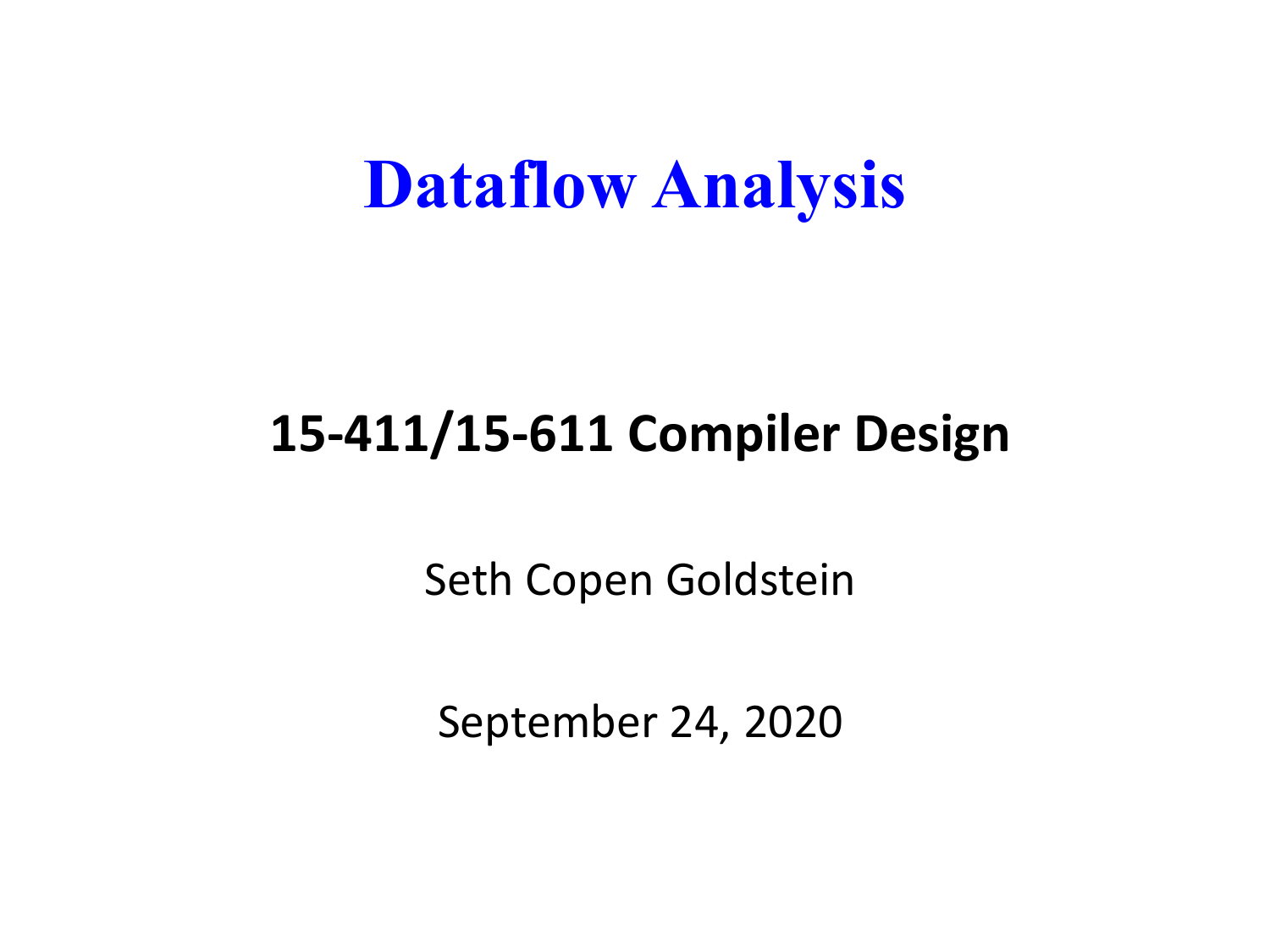# **Today**

- Full Employment Theorem
- Local Optimization: Value Numbering
- Dataflow Analysis
	- reaching definitions
	- liveness
	- available expressions
	- very busy expressions
- Framework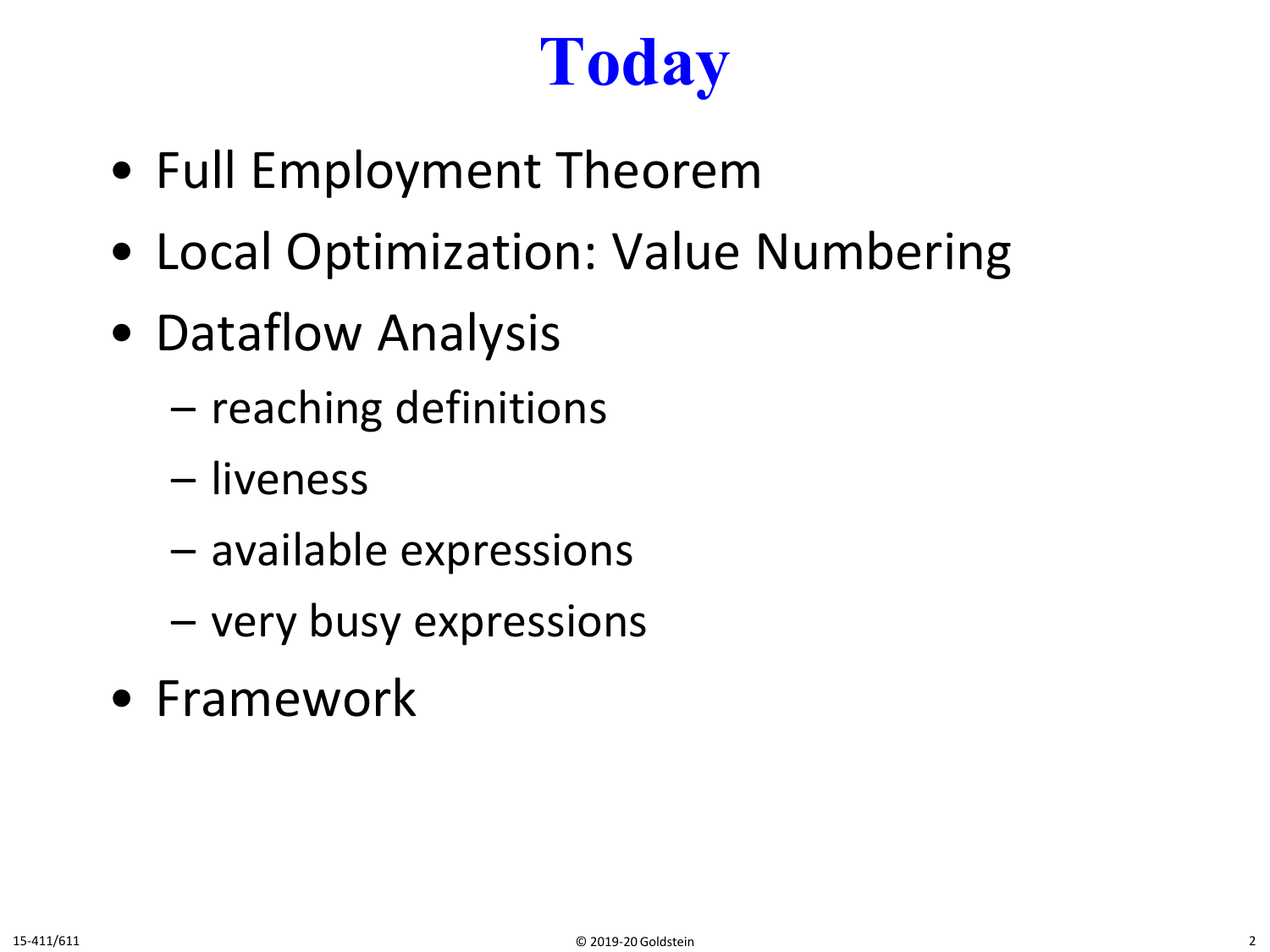# **Optimizations**

- Register Allocation
- Common subexpression elimination
- Constant Propagation
- Copy propagation
- Dead-code elimination
- Loop optimizations
	- Hoisting
	- Induction variable elimination
- And, many many more. How many?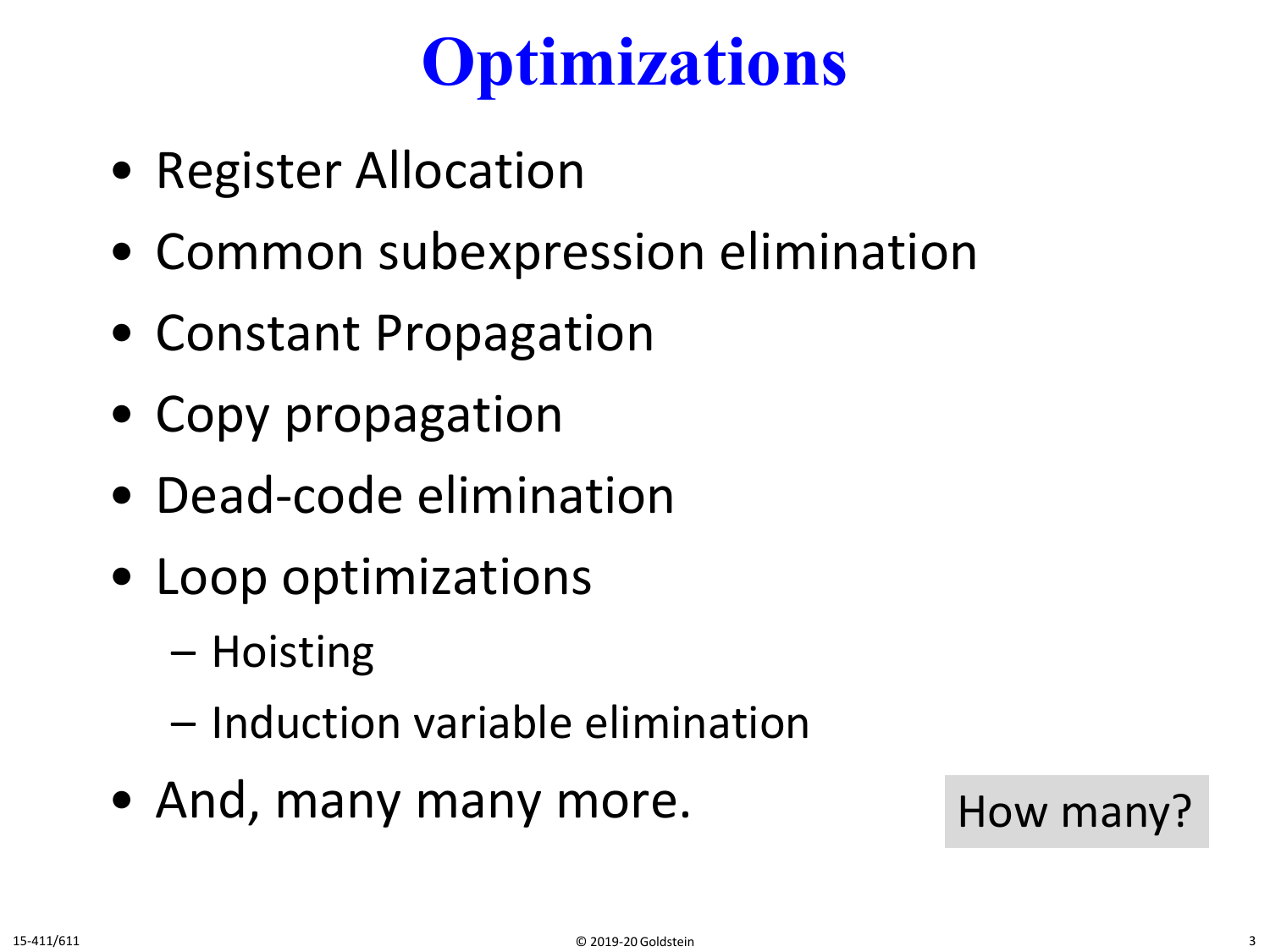# **Infinitely Many!**

- Lets assume there existed optc: A perfect optimizing compiler
- optc(P)  $\Rightarrow$  the smallest possible P' which has equivalent behavior to P.
- Then, ?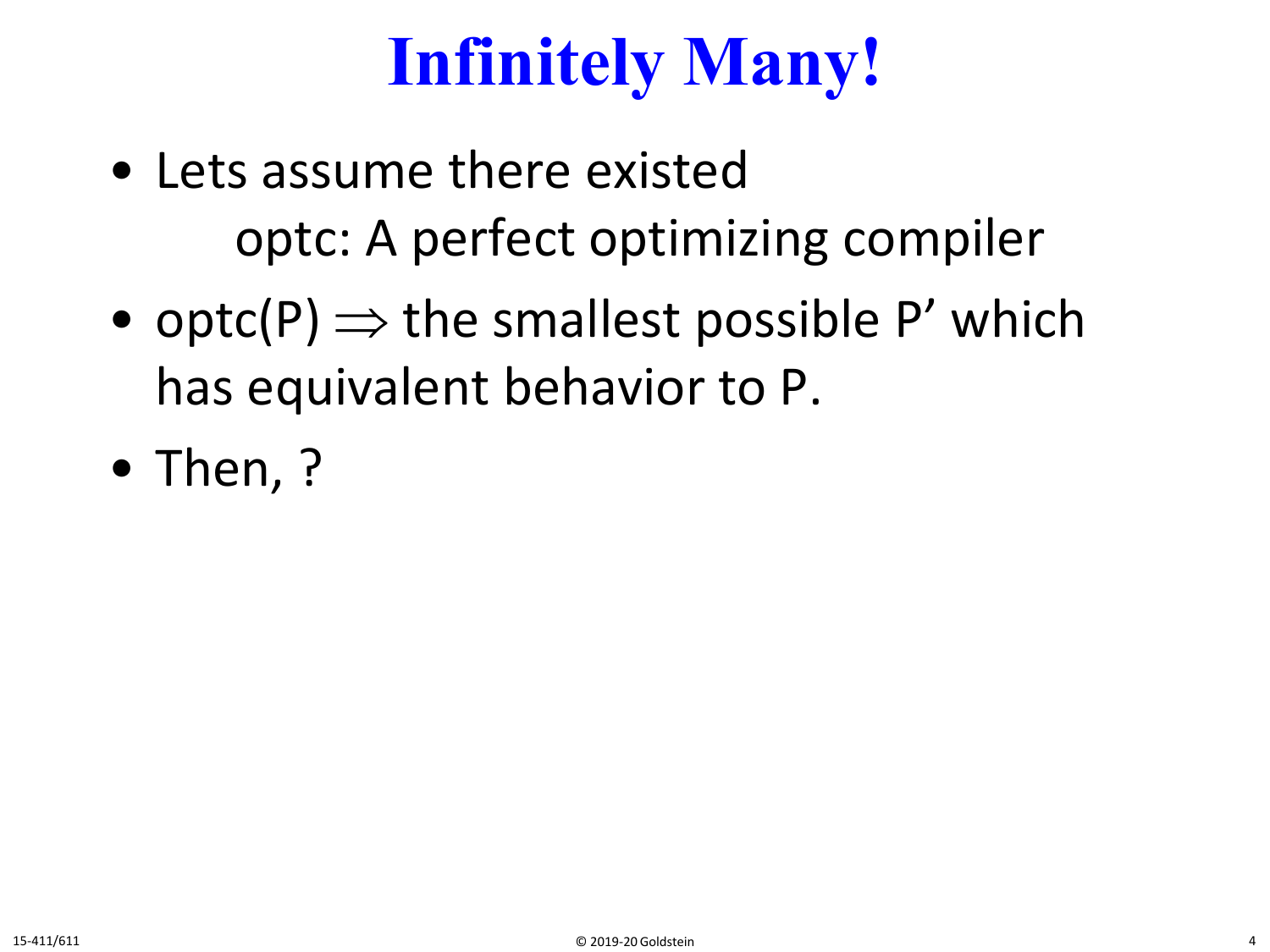# **Infinitely Many!**

- Lets assume there existed optc: A perfect optimizing compiler
- optc(P)  $\Rightarrow$  the smallest possible P' which has equivalent behavior to P.
- Then, if P never halts, it should produce:

#### **L1: jmp L1**

• So, instead we build "optimizing compilers" and there is always a job for a compiler writer to invent new optimizations!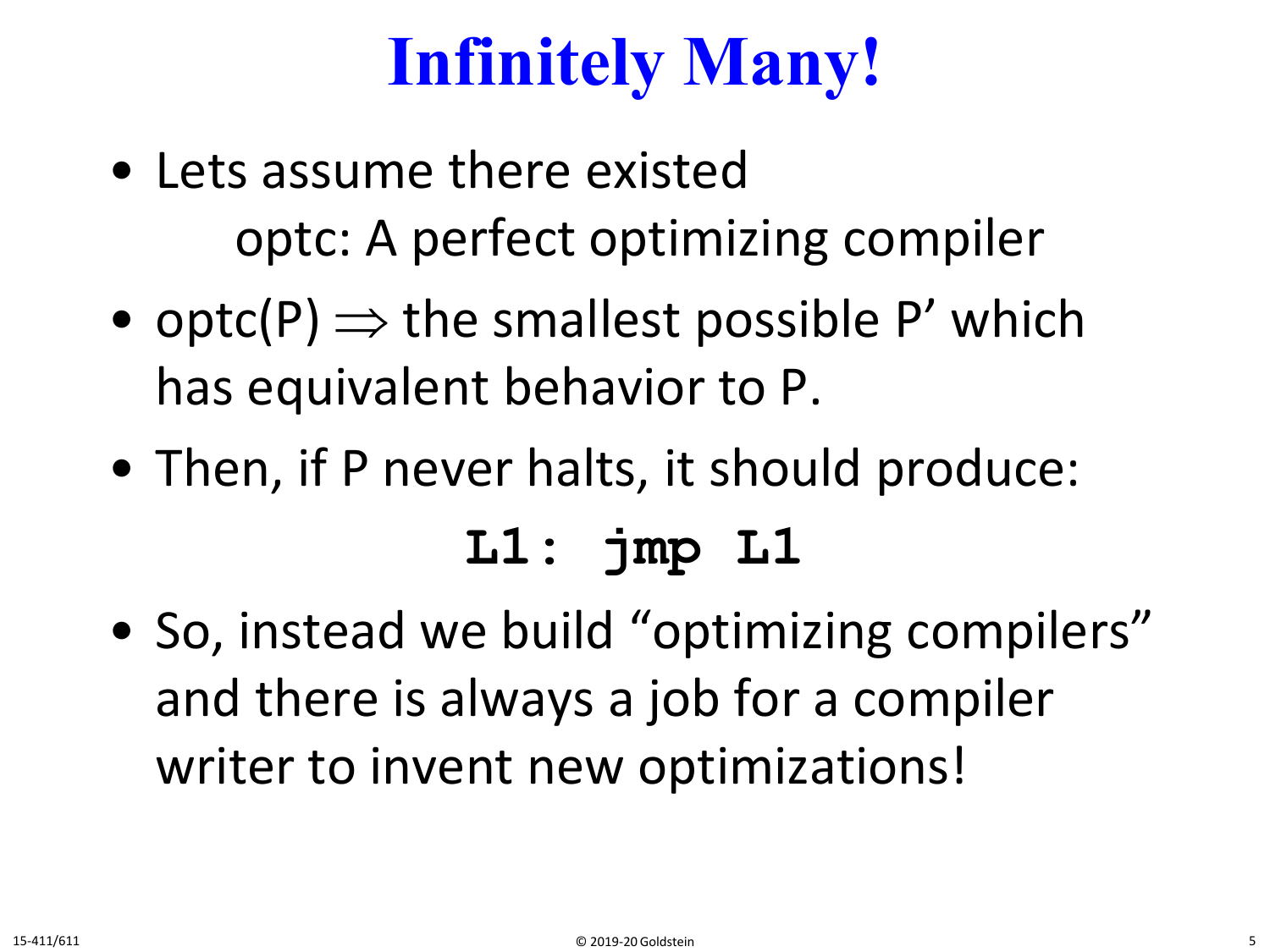# **Approach to Optimization**

- Three parts to any optimization:
	- Determine if an optimization is legal
	- Determine if an optimization is profitable
	- Implement optimization
- Consider also compilation time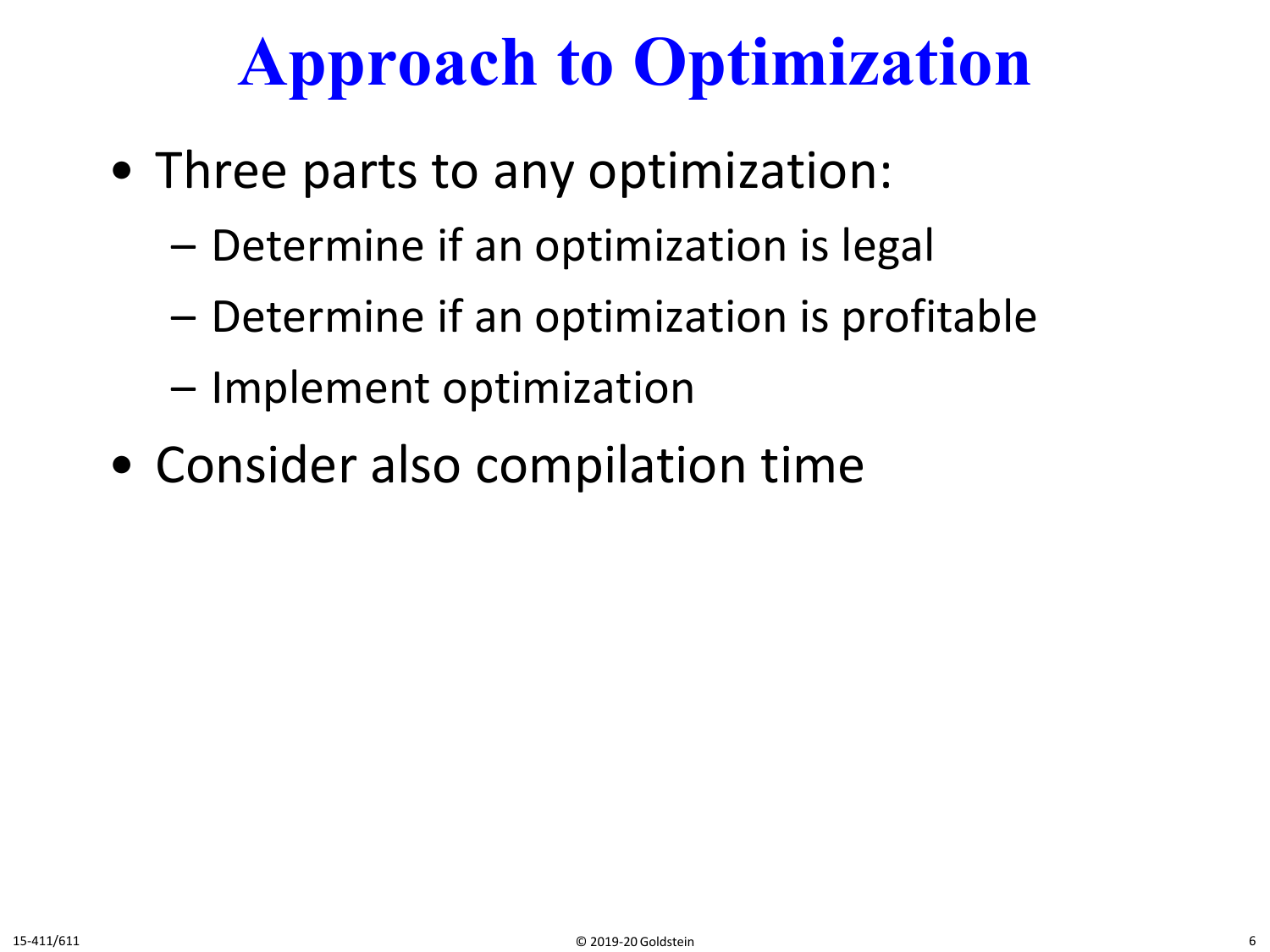# **Scope of Optimization**

• Local

Within a basic block

• Global

Within a function, across basic blocks

• Interprocedural

The entire program (file), across functions and basic blocks.

• Whole progam Across all the files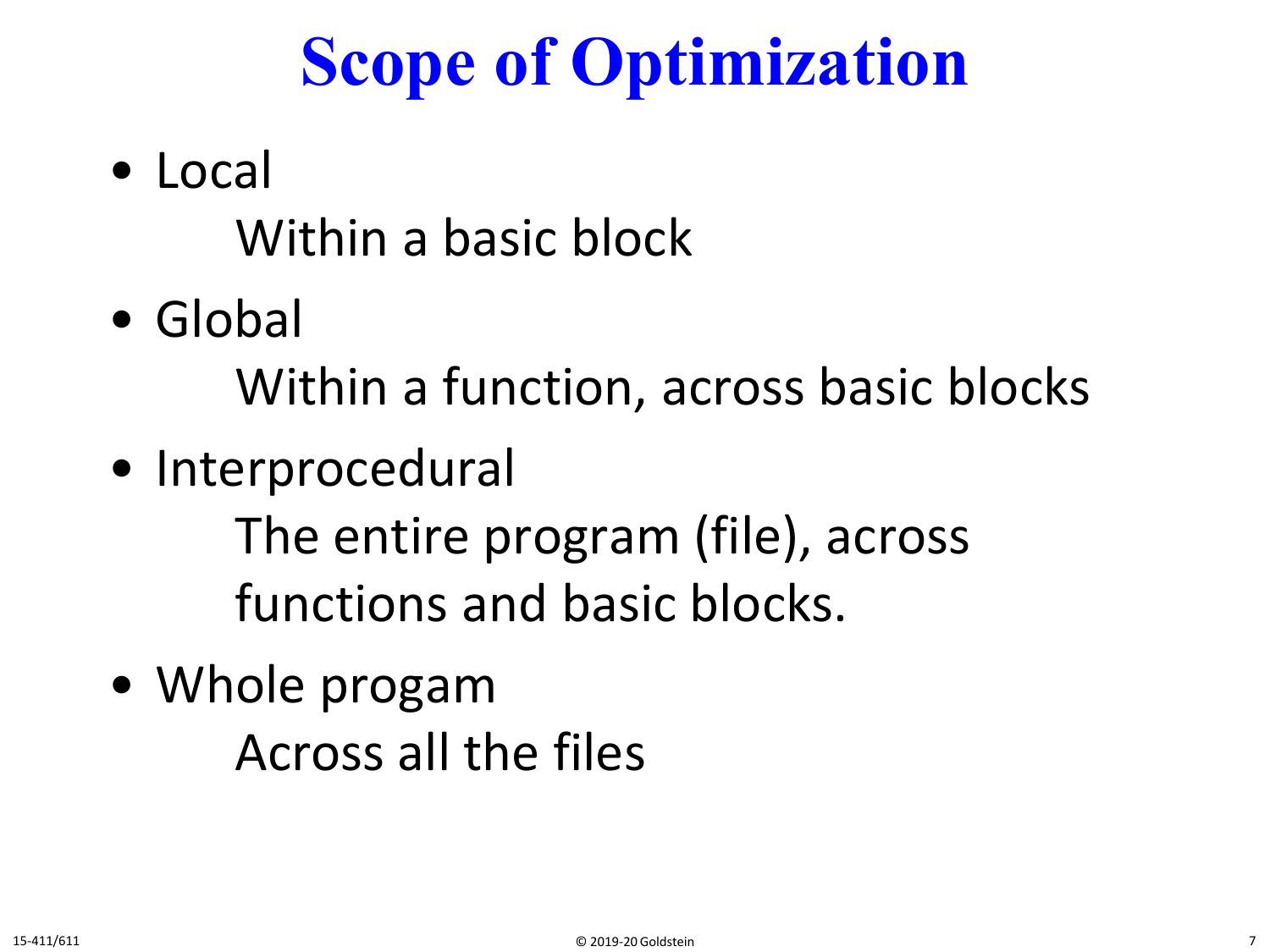# **Value Numbering**

- (Originally) A local optimization for:
	- common sub-expression elimination
	- constant folding
	- constant propagation
	- dead-code removal
- A long history
- An ancestor to SSA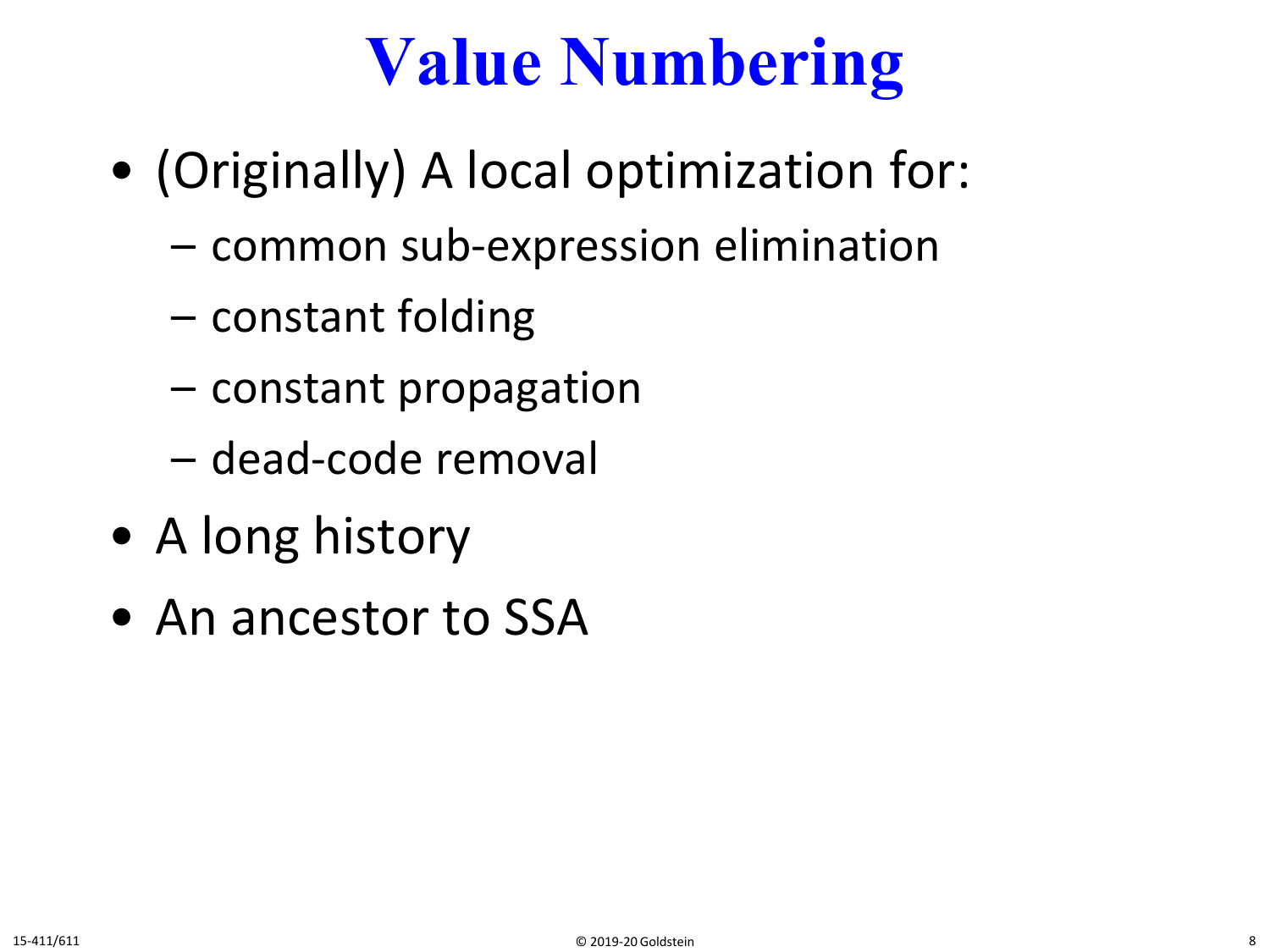#### **Value Numbering Example**

```
void quicksort(int m, int n) {
  int i = m-1;int \t{in} \t{in} n;
  int v;
  int x;
  if n <= m then return;
  v = a[n];
  while (true) {
       i = i+1;while (a[i] < v) i = i+1;
       \dot{p} = \dot{p} - 1;while (a[i] > v) j = j-1;
       if i>=j break;
       x = a[i]; a[i] = a[j]; a[j] = x}
  x = a[i]; a[i] = a[n]; a[n] = x;quicksort(m,j);
  quicksort(i+1), n);
}
```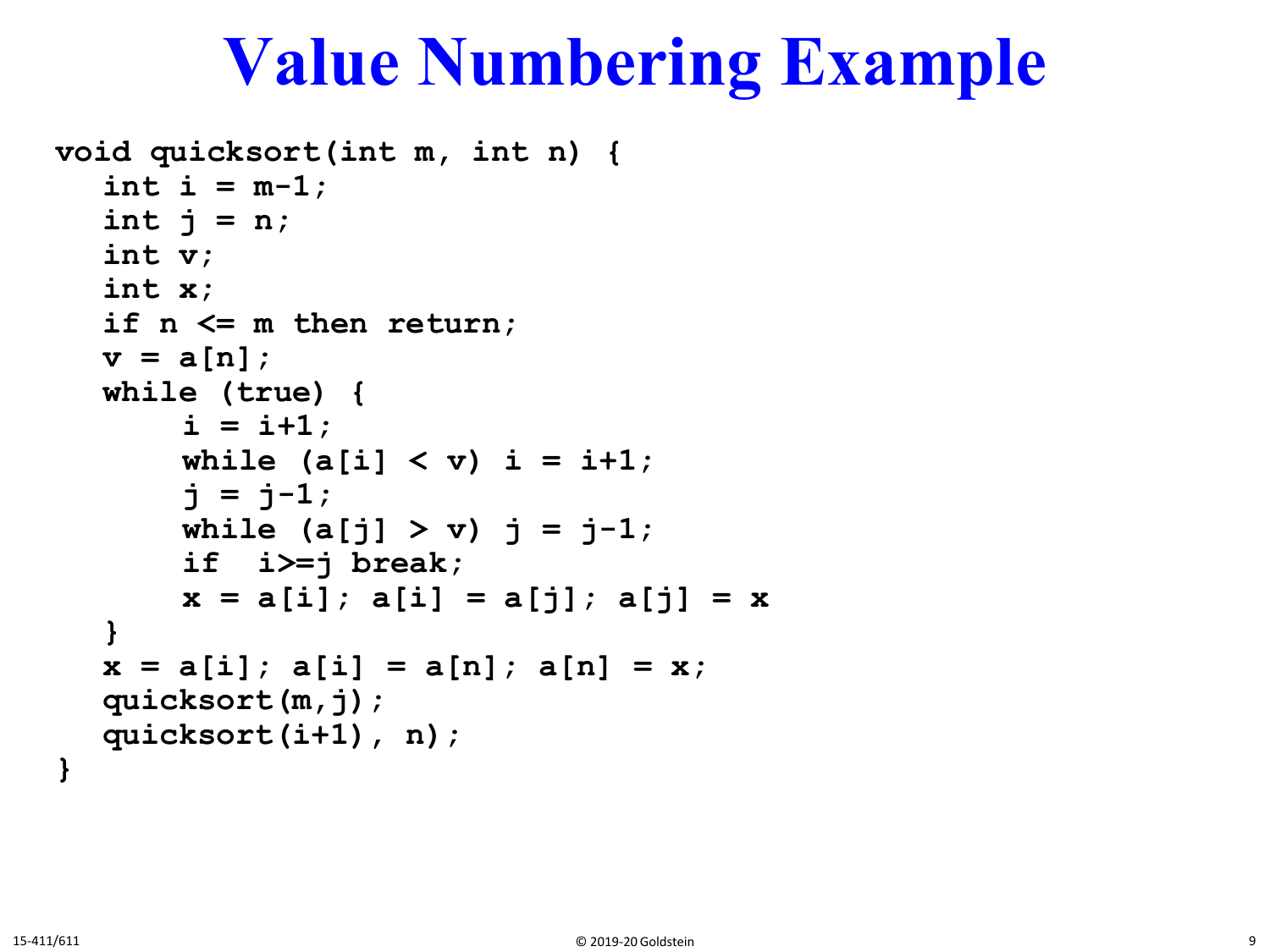# **Example: CSE**

| void quicksort(int m, int n) {<br>int i = $m-1$ ;<br>int $j = n$ ;<br>int $v$ ;<br>int $x$ ;                       | j.<br>$\mathbf v$ | $B1: i = m - 1$<br>$= n$<br>$t1 = 4*n$<br>$= a[t1]$                           |  |
|--------------------------------------------------------------------------------------------------------------------|-------------------|-------------------------------------------------------------------------------|--|
| if $n \leq m$ then return;<br>$v = a[n];$<br>while (true) {<br>$i = i+1;$<br>while $(a[i] < v)$ i = i+1;           |                   | $B2: i = i + 1$<br>$t2 = 4 * i$<br>$t3 = a[t2]$<br>cjump $t3 < v$ B2, B3      |  |
| $i = j-1;$<br>while $(a[j] > v)$ j = j-1;<br>if $i>=j$ break;<br>$x = a[i]; a[i] = a[j]; a[j] = x$<br>$\mathbf{\}$ |                   | B3: $j = j - 1$<br>$t4 = 4 \times i$<br>$t5 = a[t4]$<br>cjump $t5 > v$ B3, B4 |  |
| $x = a[i]; a[i] = a[n]; a[n] = x;$<br>quicksort $(m, j)$ ;<br>quicksort $(i+1)$ , n);                              |                   | $B4: cjump i \geq j$ B6, B5                                                   |  |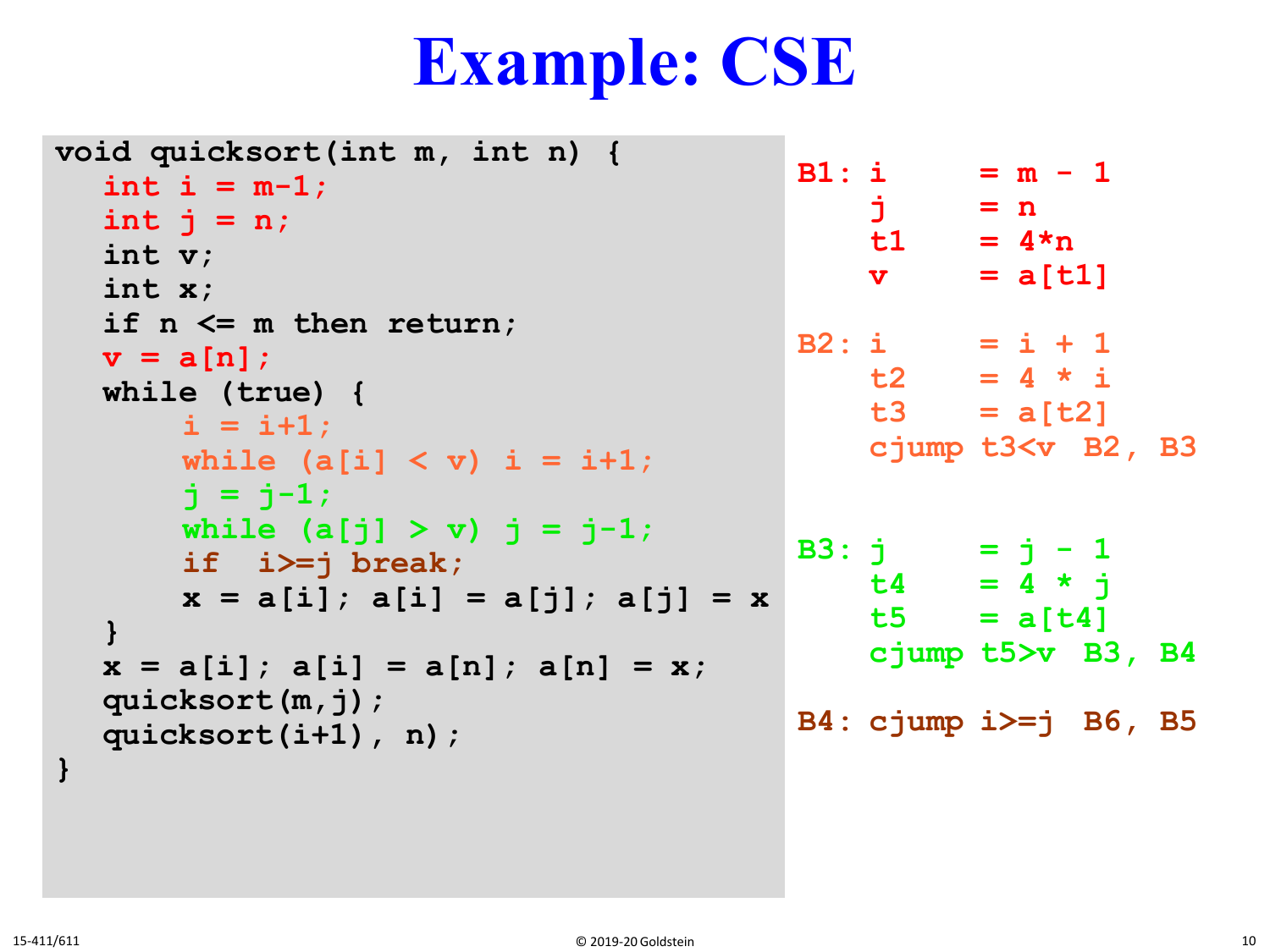#### **Example: CSE**

```
B5: t6 = 4* ix = a[t6]t7 = 4 \times it8 = 4 * jt9 = a[t8]a[t7] = t9
                                          t10 = 4 \star ia[t10] = x
                                          jump B2
                                      B6: t11 = 4* ix = a[t11]t12 = 4 \times it13 = 4 * nt14 = a[t13]
                                          a[t12] = t14
                                          t15 = 4*na[t15] = xvoid quicksort(int m, int n) {
  int i = m-1;int j = n;
  int v;
  int x;
  if n <= m then return;
  v = a[n];
  while (true) {
      i = i+1;while (a[i] < v) i = i+1;
      \dot{p} = \dot{p} - 1;while (a[j] > v) j = j-1;if i>=j break;
      x = a[i]; a[i] = a[j]; a[j] = x}
  x = a[i]; a[i] = a[n]; a[n] = x;quicksort(m,j);
  quicksort(i+1), n);
}
```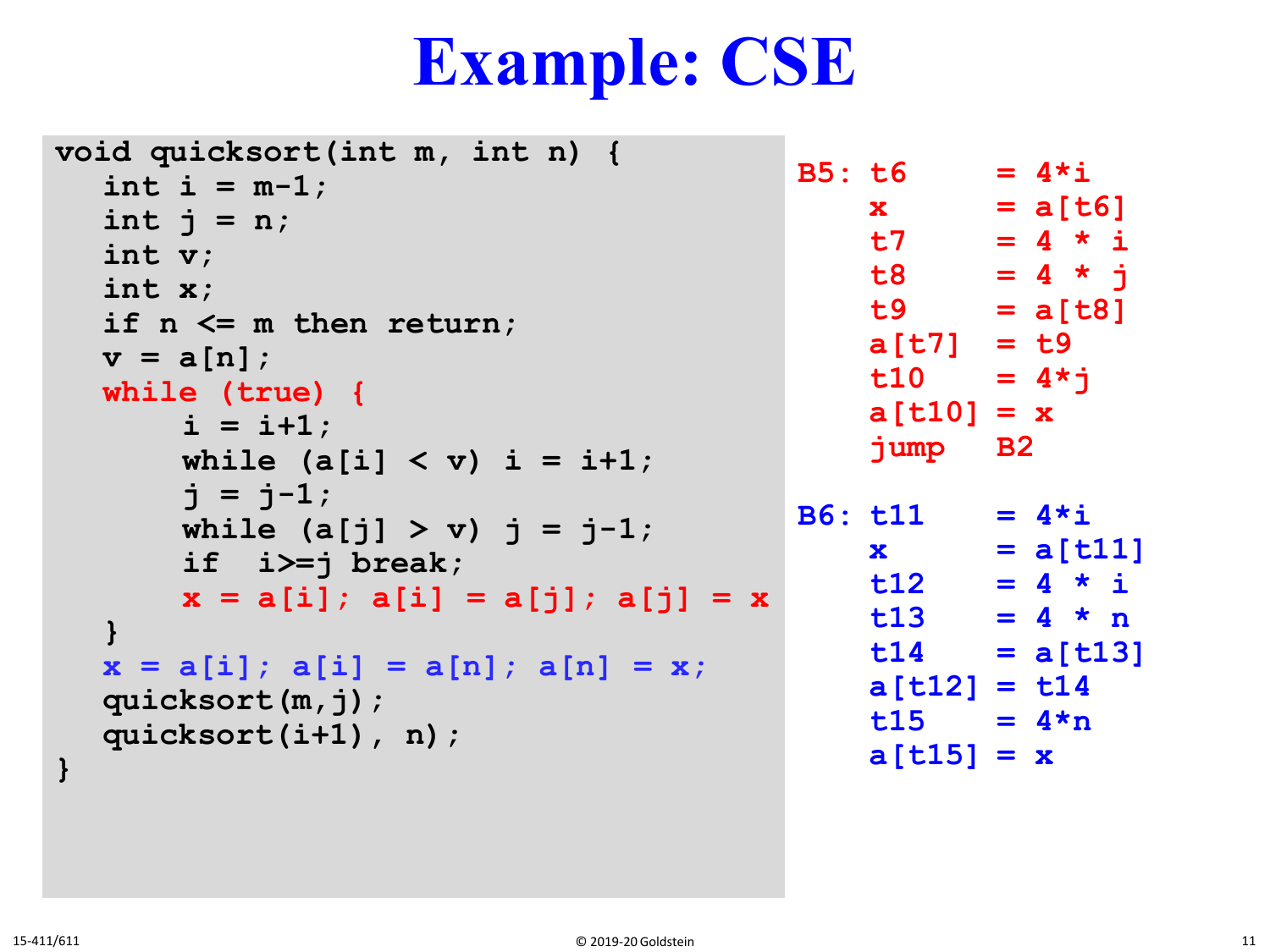# **Example: CSE**

| $B1$ :     | i                    | $= m - 1$                                                              | <b>B5:</b> | t6 and the top of the top of the top of the top of the top of the top of the top of the top of the top of the t<br>set of the top of the top of the top of the top of the top of the top of the top of the top of the top of the | $= 4 \star i$     |
|------------|----------------------|------------------------------------------------------------------------|------------|----------------------------------------------------------------------------------------------------------------------------------------------------------------------------------------------------------------------------------|-------------------|
|            | j                    | $= n$                                                                  |            | $\mathbf{x}$                                                                                                                                                                                                                     | $= a[t6]$         |
|            | t1                   | $= 4*n$                                                                |            | t7                                                                                                                                                                                                                               | $= 4 \times i$    |
|            | $\mathbf{v}$         | $= a[t1]$                                                              |            |                                                                                                                                                                                                                                  | $t8 = 4 * j$      |
|            |                      |                                                                        |            |                                                                                                                                                                                                                                  | $t9 = a[t8]$      |
| B2:        | $\dot{1}$            | $= i + 1$                                                              |            | $a[t7] = t9$                                                                                                                                                                                                                     |                   |
|            |                      | $t2 = 4 * i$                                                           |            |                                                                                                                                                                                                                                  | $t10 = 4 \star j$ |
|            |                      | $t3 = a[t2]$                                                           |            | $a[t10] = x$                                                                                                                                                                                                                     |                   |
|            |                      | cjump t3 <v b2,="" b3<="" td=""><td></td><td>jump B2</td><td></td></v> |            | jump B2                                                                                                                                                                                                                          |                   |
|            |                      |                                                                        | <b>B6:</b> | t11                                                                                                                                                                                                                              | $= 4 \star i$     |
| <b>B3:</b> | $\overrightarrow{a}$ | $= j - 1$                                                              |            | $\mathbf x$ and $\mathbf x$ and $\mathbf x$ and $\mathbf x$ and $\mathbf x$ and $\mathbf x$                                                                                                                                      | $= a[t11]$        |
|            | t4                   | $= 4 * j$                                                              |            |                                                                                                                                                                                                                                  | $t12 = 4 * i$     |
|            |                      |                                                                        |            |                                                                                                                                                                                                                                  |                   |
|            | t5                   | $= a[t4]$                                                              |            |                                                                                                                                                                                                                                  | $t13 = 4 * n$     |
|            |                      | cjump t5>v B3, B4                                                      |            |                                                                                                                                                                                                                                  | $t14 = a[t13]$    |
|            |                      |                                                                        |            | $a[t12] = t14$                                                                                                                                                                                                                   |                   |
| <b>B4:</b> |                      | cjump i $>=$ j B6, B5                                                  |            | $t15 = 4*n$                                                                                                                                                                                                                      |                   |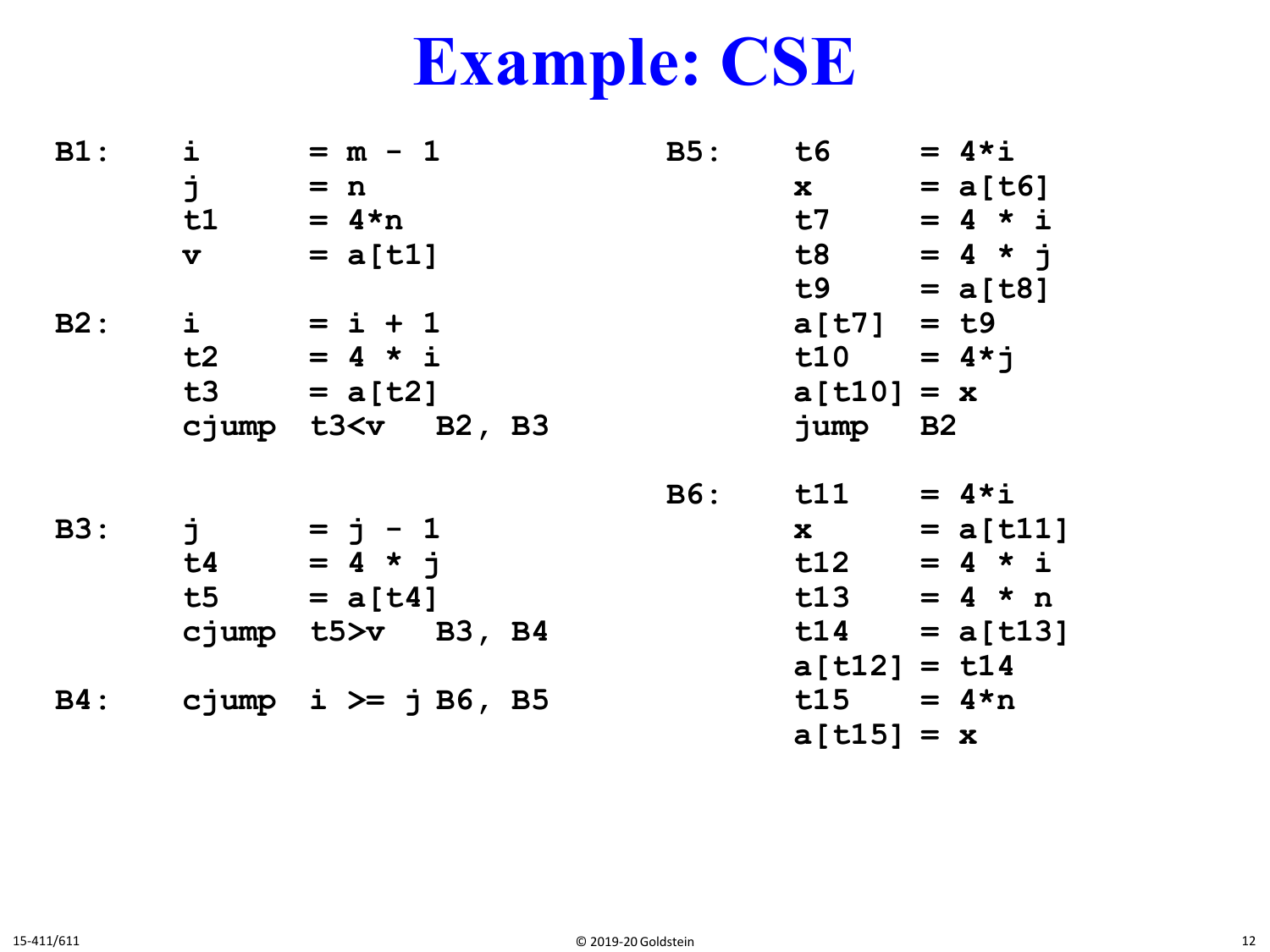#### **Local CSE**

| $B1$ :     | i<br>j<br>t1<br>$\mathbf v$                                                                                                         | $= m - 1$<br>$= n$<br>$= 4 \star n$<br>$= a[t1]$                                                                                                                                                                                 | <b>B5:</b> | t6 1<br>$\mathbf{x}$<br><b>t7</b><br>t8 and the state of the state of the state of the state of the state of the state of the state of the state of the state of the state of the state of the state of the state of the state of the state of the state of the sta                                                                    | $= 4 \times i$<br>$= a[t6]$<br>$= 4 \times i$<br>$= 4 * i$                                |
|------------|-------------------------------------------------------------------------------------------------------------------------------------|----------------------------------------------------------------------------------------------------------------------------------------------------------------------------------------------------------------------------------|------------|----------------------------------------------------------------------------------------------------------------------------------------------------------------------------------------------------------------------------------------------------------------------------------------------------------------------------------------|-------------------------------------------------------------------------------------------|
| B2:        | $\dot{1}$<br>t2                                                                                                                     | $= i + 1$<br>$= 4 * i$<br>$t3 = a[t2]$<br>cjump t3 <v b2,="" b3<="" td=""><td></td><td><math>a[t7] = t9</math><br/><math>a[t10] = x</math><br/>jump B2</td><td><math>t9 = a[t8]</math><br/><math>t10 = 4 \star i</math></td></v> |            | $a[t7] = t9$<br>$a[t10] = x$<br>jump B2                                                                                                                                                                                                                                                                                                | $t9 = a[t8]$<br>$t10 = 4 \star i$                                                         |
| <b>B3:</b> | ゙ヷ<br>t4<br>t5 and the state of the state of the state of the state of the state of the state of the state of the state of<br>cjump | $= j - 1$<br>$= 4 * j$<br>$= a[t4]$<br>$t5 > v$ B3, B4                                                                                                                                                                           |            | $\mathbf x$ and $\mathbf x$ and $\mathbf x$ and $\mathbf x$ and $\mathbf x$ and $\mathbf x$ and $\mathbf x$ and $\mathbf x$ and $\mathbf x$ and $\mathbf x$ and $\mathbf x$ and $\mathbf x$ and $\mathbf x$ and $\mathbf x$ and $\mathbf x$ and $\mathbf x$ and $\mathbf x$ and $\mathbf x$ and $\mathbf x$ and $\mathbf x$ and<br>t13 | B6: $t11 = 4 \times i$<br>$= a[t11]$<br>$t12 = 4 * i$<br>$= 4 \times n$<br>$t14 = a[t13]$ |
| <b>B4:</b> |                                                                                                                                     | cjump i $>=$ j B6, B5                                                                                                                                                                                                            |            | $a[t12] = t14$<br>$t15 = 4*n$<br>$a[t15] = x$                                                                                                                                                                                                                                                                                          |                                                                                           |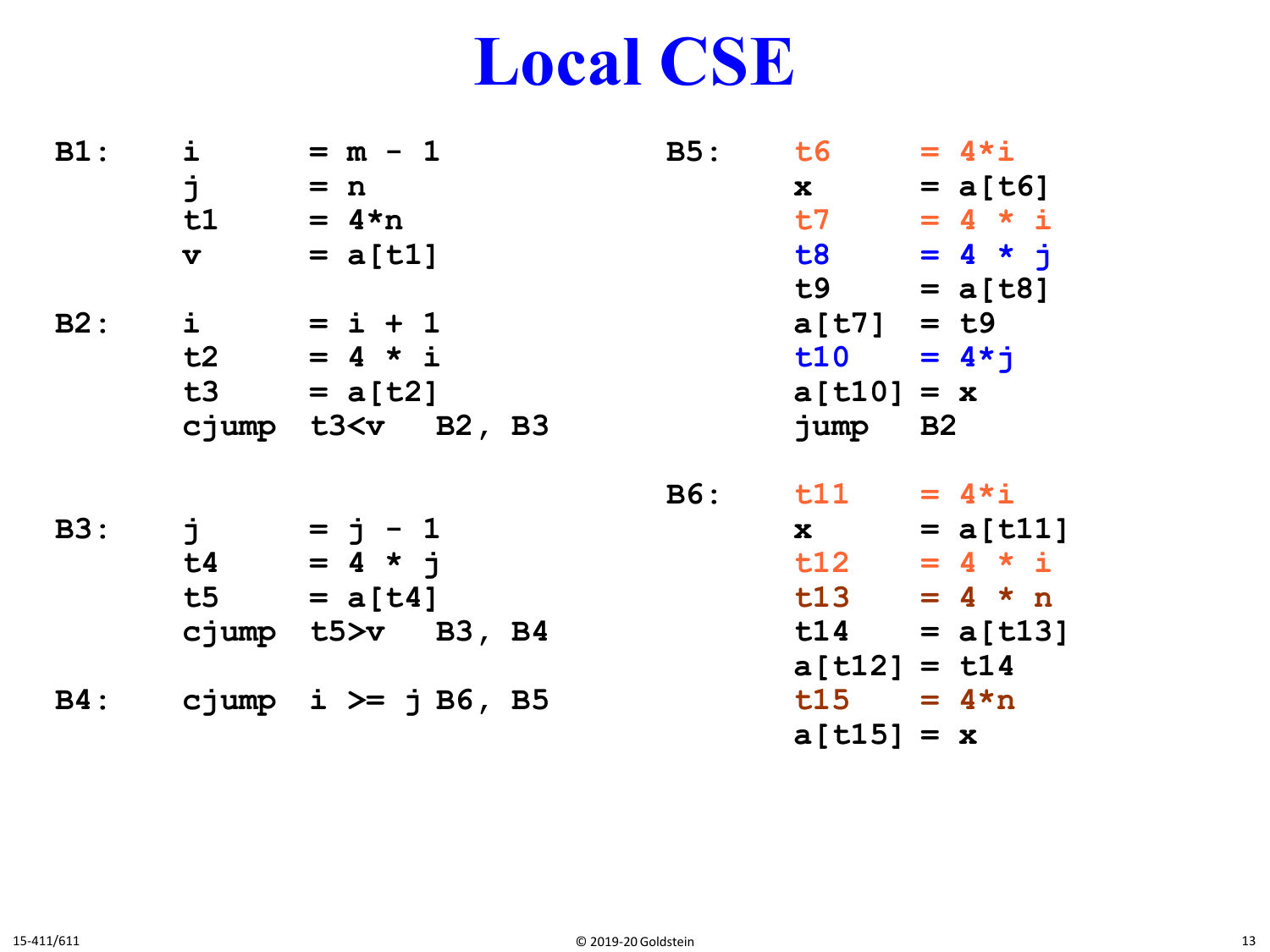#### **Local CSE**

| $B1$ :     | i<br>j<br>t1<br>$\mathbf{v}$   | $= m - 1$<br>$= n$<br>$= 4 \star n$<br>$= a[t1]$       | B5:        | t6 1<br>$\mathbf x$<br><b>t7</b><br><b>t8</b><br>t9 and the state of the state of the state of the state of the state of the state of the state of the state of the state of the state of the state of the state of the state of the state of the state of the state of the sta | $= 4 \times i$<br>$= a[t6]$<br>$= 4 \times i$<br>$= 4 * i$<br>$= a[t8]$   |
|------------|--------------------------------|--------------------------------------------------------|------------|---------------------------------------------------------------------------------------------------------------------------------------------------------------------------------------------------------------------------------------------------------------------------------|---------------------------------------------------------------------------|
| B2:        | $\dot{1}$<br>t2<br>t3<br>cjump | $= i + 1$<br>$= 4 * i$<br>$= a[t2]$<br>$t3 < v$ B2, B3 |            | $a[t6] = t9$<br>t10<br>$a[t8] = x$<br>jump                                                                                                                                                                                                                                      | $= 4 \times i$<br>B2                                                      |
| <b>B3:</b> | j<br>t4<br>t5<br>cjump         | $= j - 1$<br>$= 4 * j$<br>$= a[t4]$<br>$t5 > v$ B3, B4 | <b>B6:</b> | t11<br>$\mathbf{x}$<br>t12<br>t13<br>t14                                                                                                                                                                                                                                        | $= 4 \times i$<br>$= a[t11]$<br>$= 4 * i$<br>$= 4 \times n$<br>$= a[t13]$ |
| <b>B4:</b> |                                | cjump i $>=$ j B6, B5                                  |            | $a[t11] = t14$<br>$t15 = 4*n$<br>$a[t13] = x$                                                                                                                                                                                                                                   |                                                                           |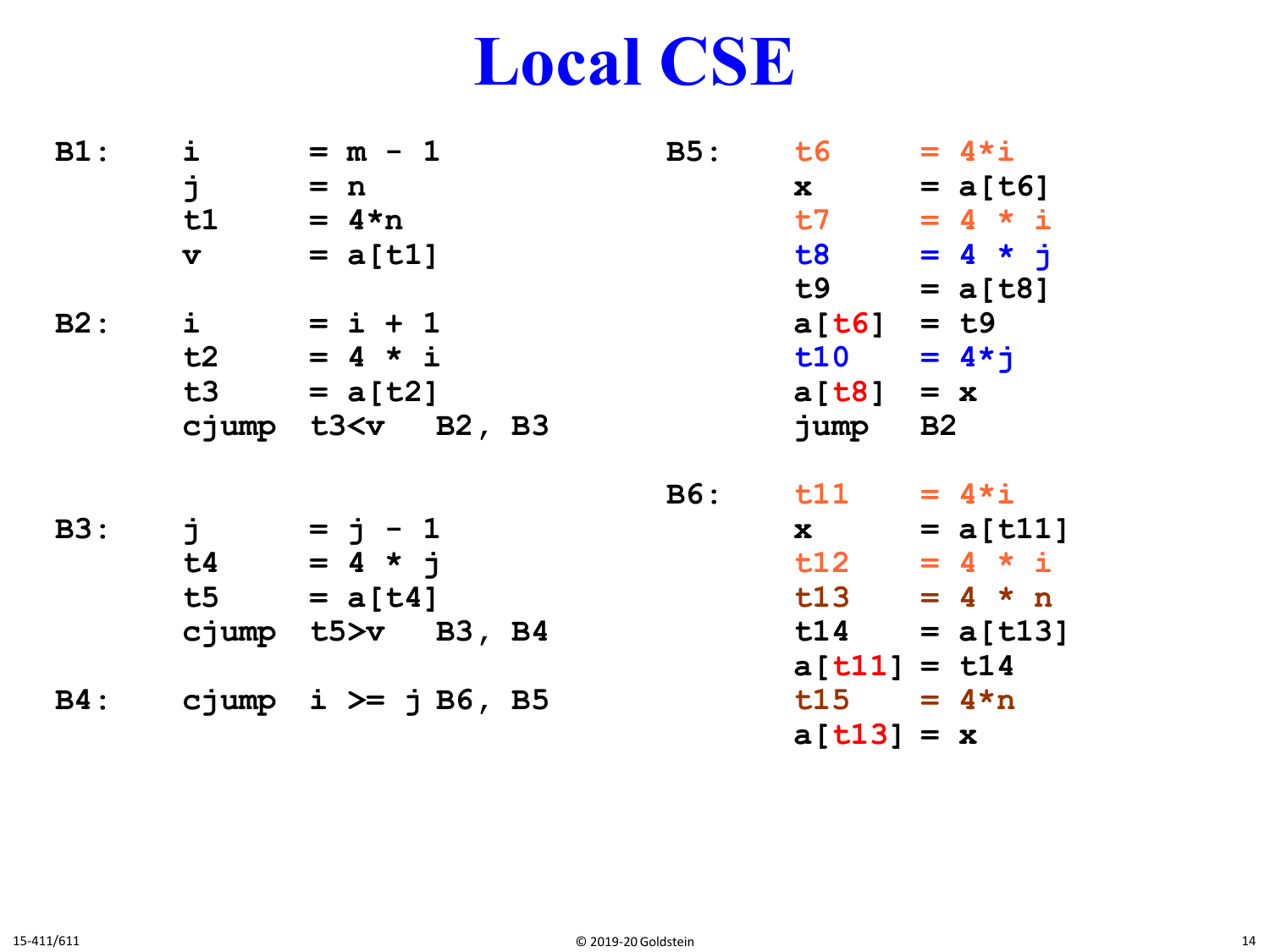#### **Local CSE**

| $\dot{1}$<br>$B1$ :<br>j<br>t1 | $= m - 1$<br>$= n$<br>$= 4*n$         |  | B5: t6<br>$\mathbf{x}$                                                                                                                                                                                                                                                                                                          | $= 4 \times i$<br>$= a[t6]$ |
|--------------------------------|---------------------------------------|--|---------------------------------------------------------------------------------------------------------------------------------------------------------------------------------------------------------------------------------------------------------------------------------------------------------------------------------|-----------------------------|
| $\mathbf v$                    | $= a[t1]$                             |  | <b>t8</b>                                                                                                                                                                                                                                                                                                                       | $= 4 * j$<br>$t9 = a[t8]$   |
| B2:                            | $i = i + 1$<br>$t2 = 4 * i$           |  | $a[t6] = t9$                                                                                                                                                                                                                                                                                                                    |                             |
|                                | $t3 = a[t2]$<br>cjump $t3 < v$ B2, B3 |  | $a[t8] = x$<br>jump B2                                                                                                                                                                                                                                                                                                          |                             |
|                                |                                       |  | $B6:$ $t11 = 4* i$                                                                                                                                                                                                                                                                                                              |                             |
| <b>B3:</b>                     | $j = j - 1$<br>$t4 = 4 * j$           |  | $\mathbf x$ and $\mathbf x$ and $\mathbf x$ and $\mathbf x$ and $\mathbf x$ and $\mathbf x$ and $\mathbf x$ and $\mathbf x$ and $\mathbf x$ and $\mathbf x$ and $\mathbf x$ and $\mathbf x$ and $\mathbf x$ and $\mathbf x$ and $\mathbf x$ and $\mathbf x$ and $\mathbf x$ and $\mathbf x$ and $\mathbf x$ and $\mathbf x$ and | $= a[t11]$                  |
|                                | $t5 = a[t4]$                          |  |                                                                                                                                                                                                                                                                                                                                 | $t13 = 4 * n$               |
|                                | cjump $t5 > v$ B3, B4                 |  | $a[t11] = t14$                                                                                                                                                                                                                                                                                                                  | $t14 = a[t13]$              |
| <b>B4:</b>                     | cjump i $>=$ j B6, B5                 |  |                                                                                                                                                                                                                                                                                                                                 |                             |

#### How do we find this?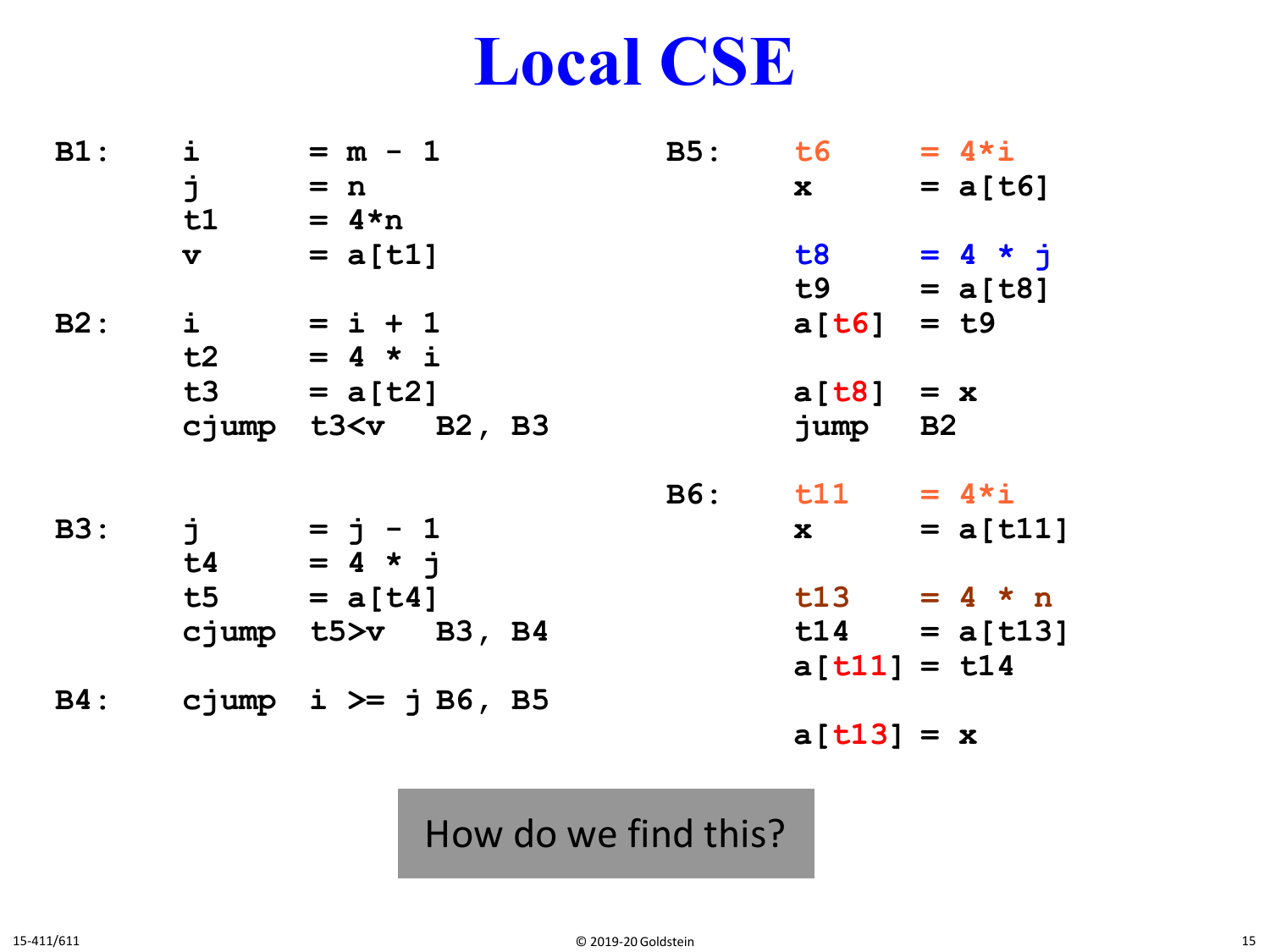- For each var & constant not seen before create a leaf
- For each op, create a node and label with lvalue



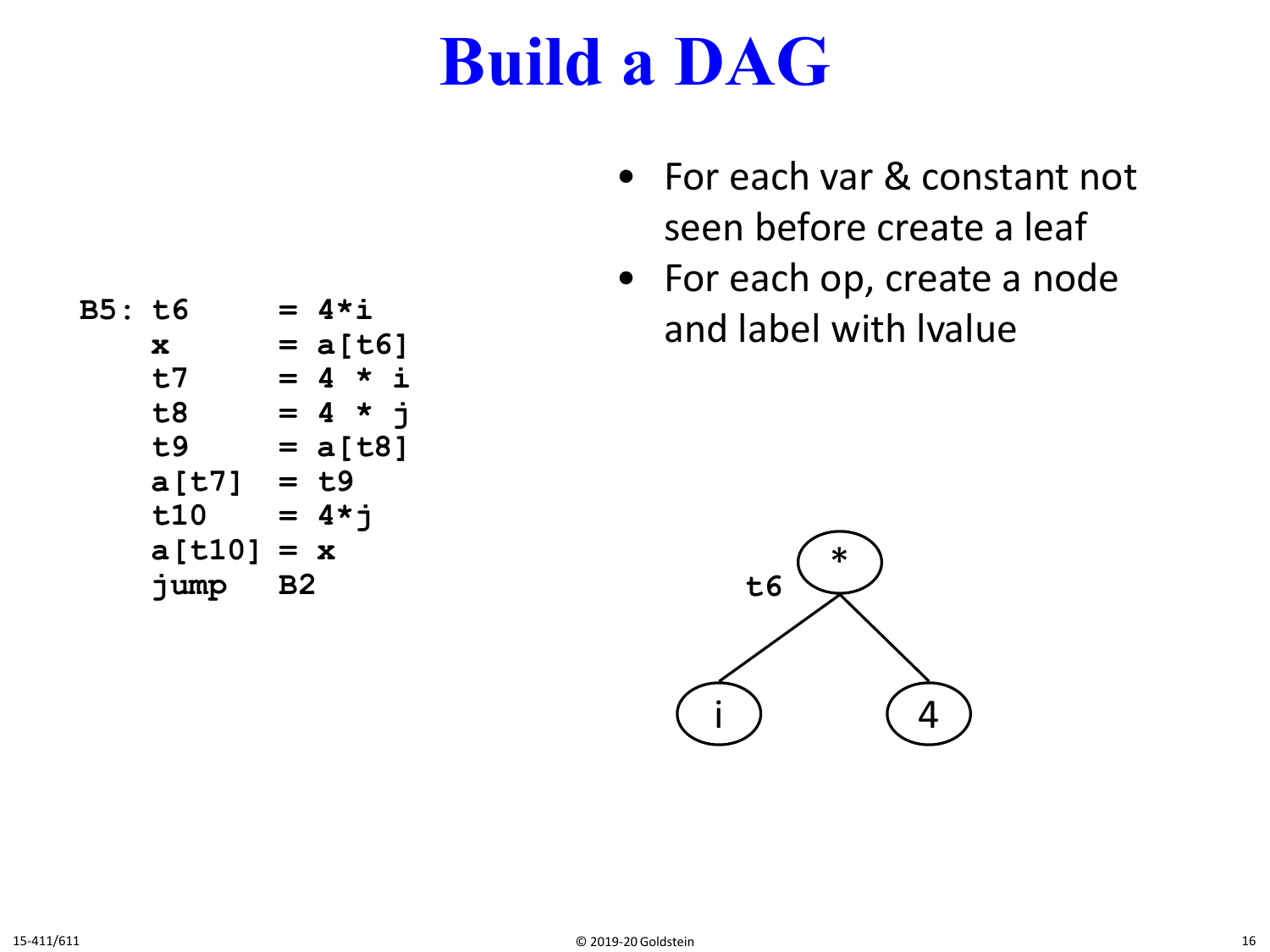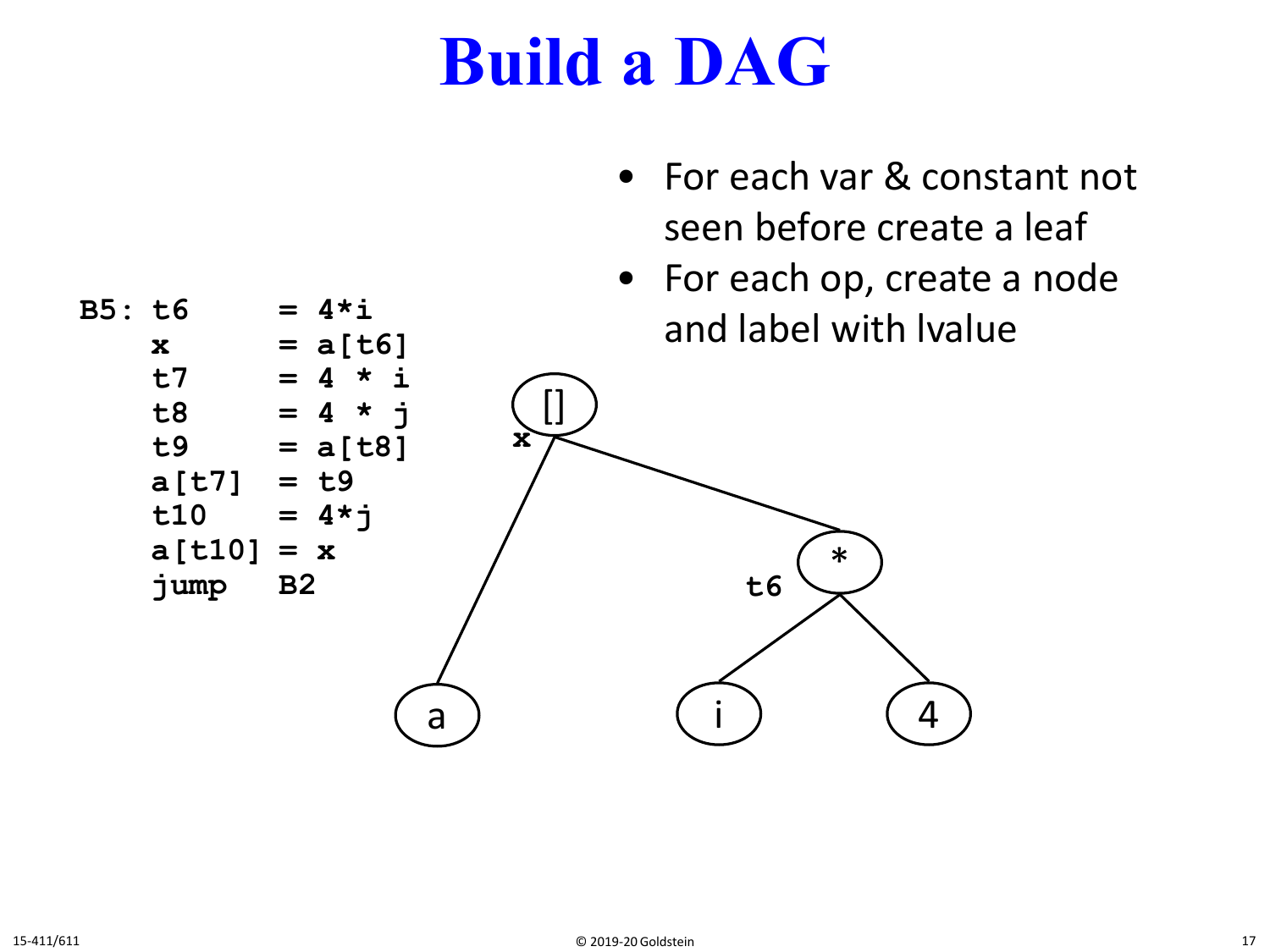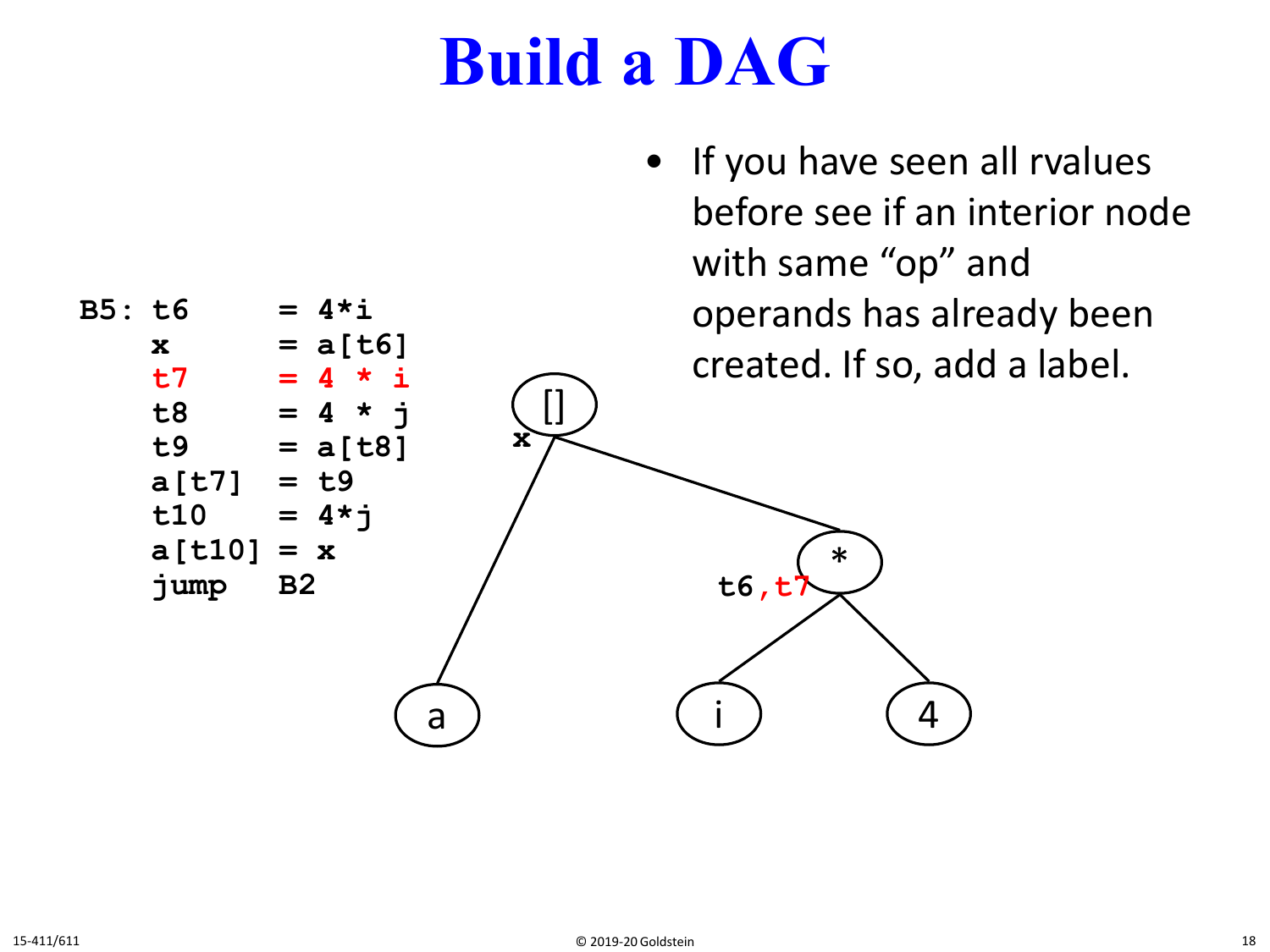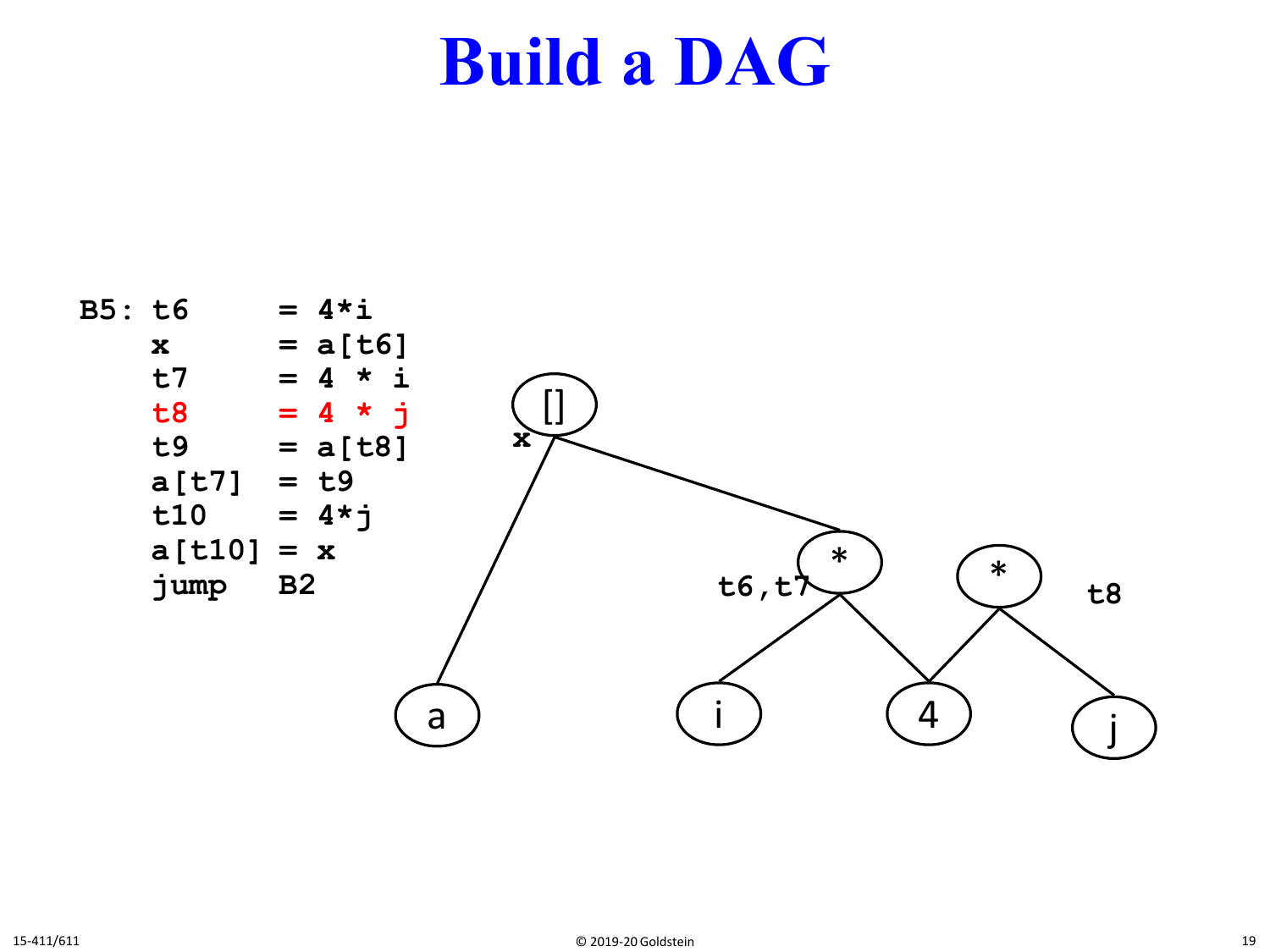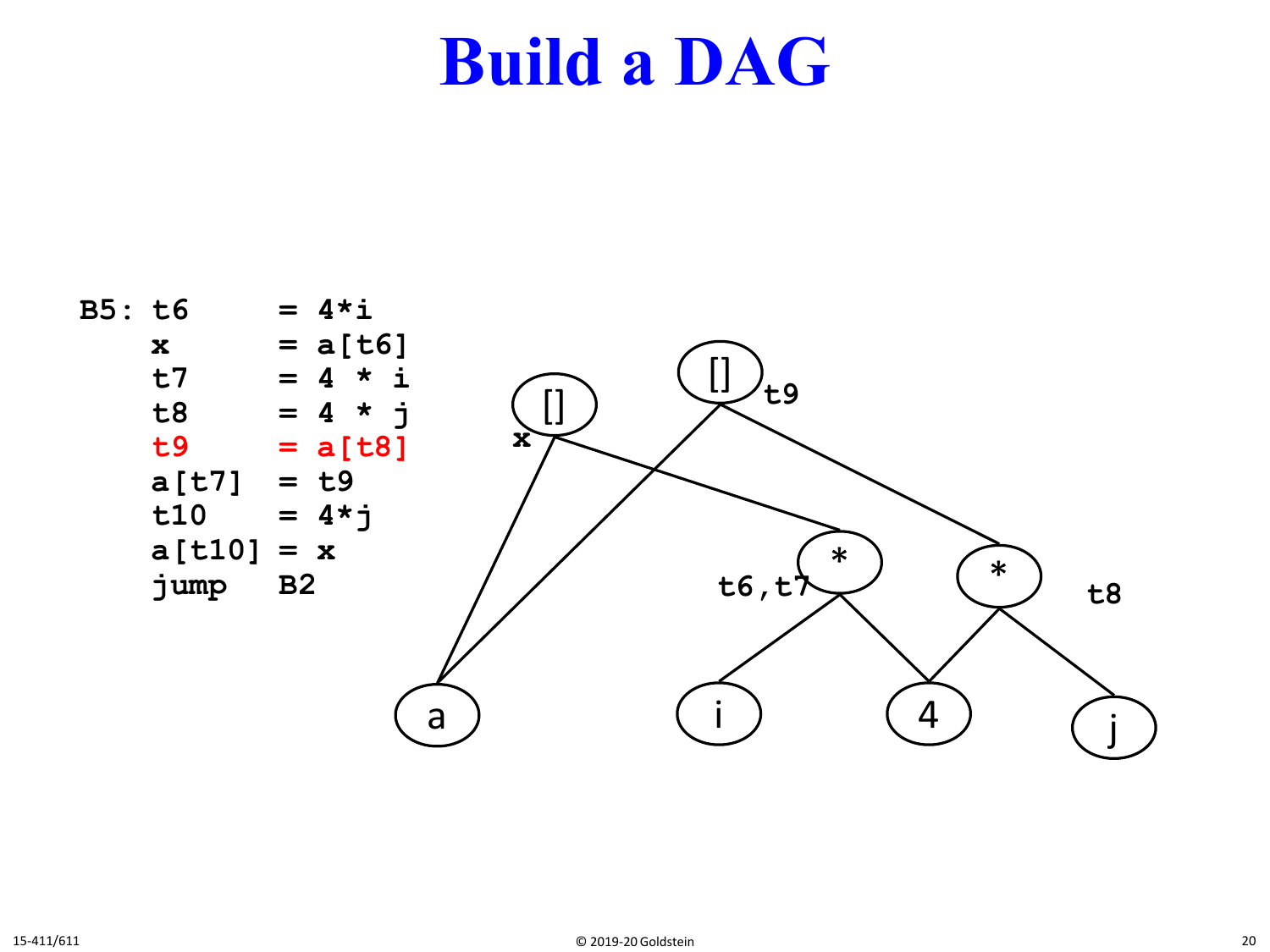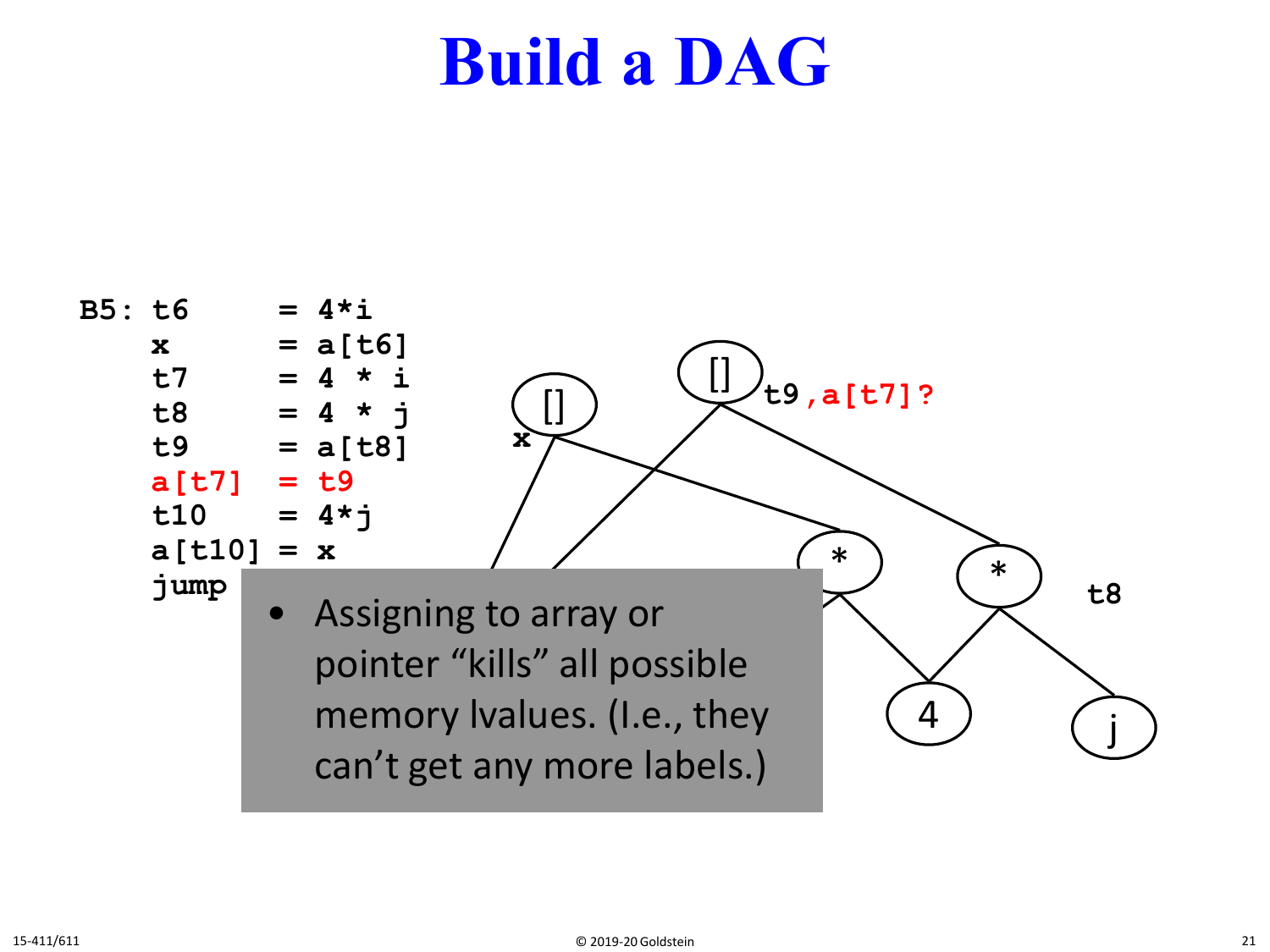## **Memory References**

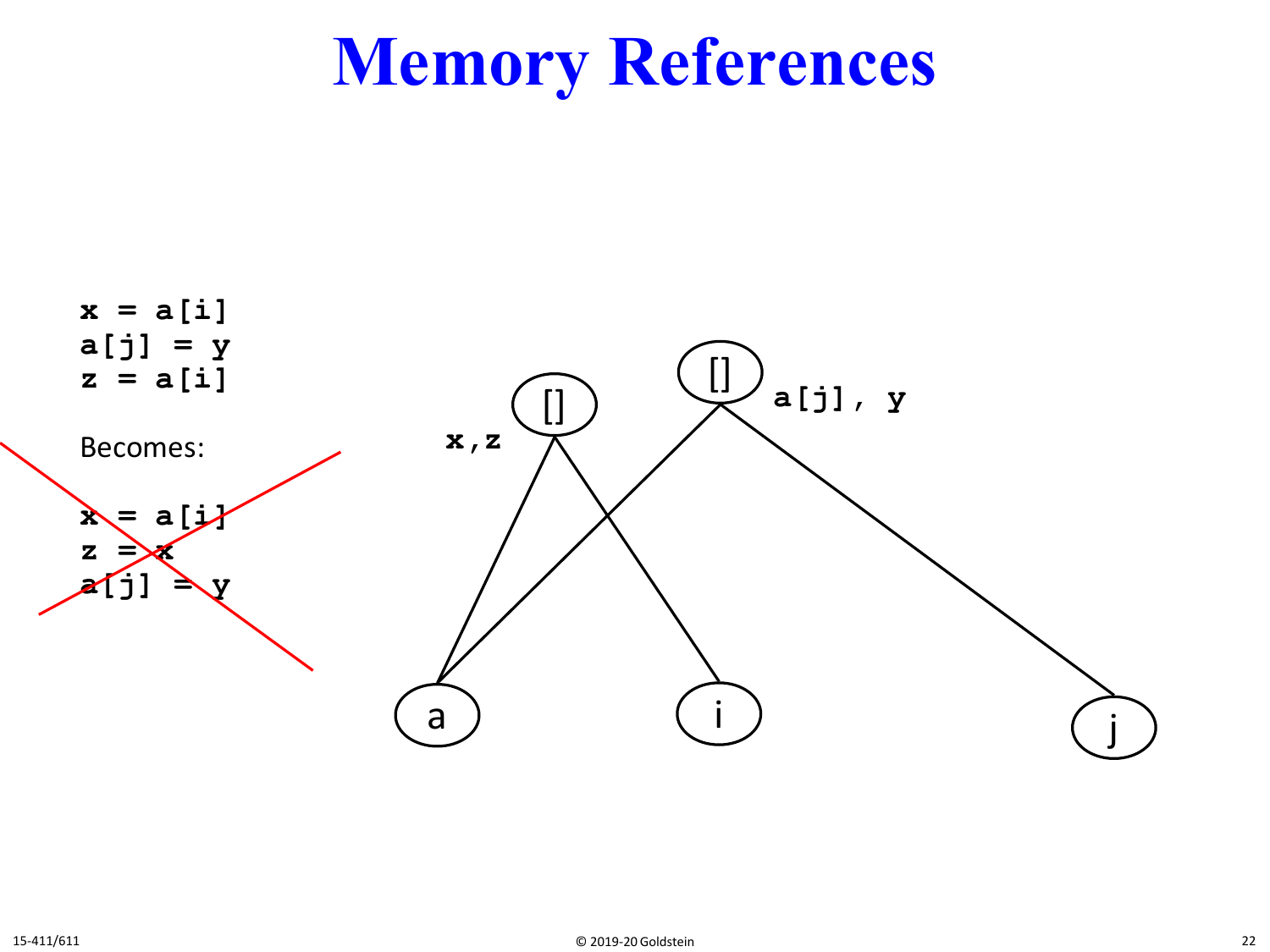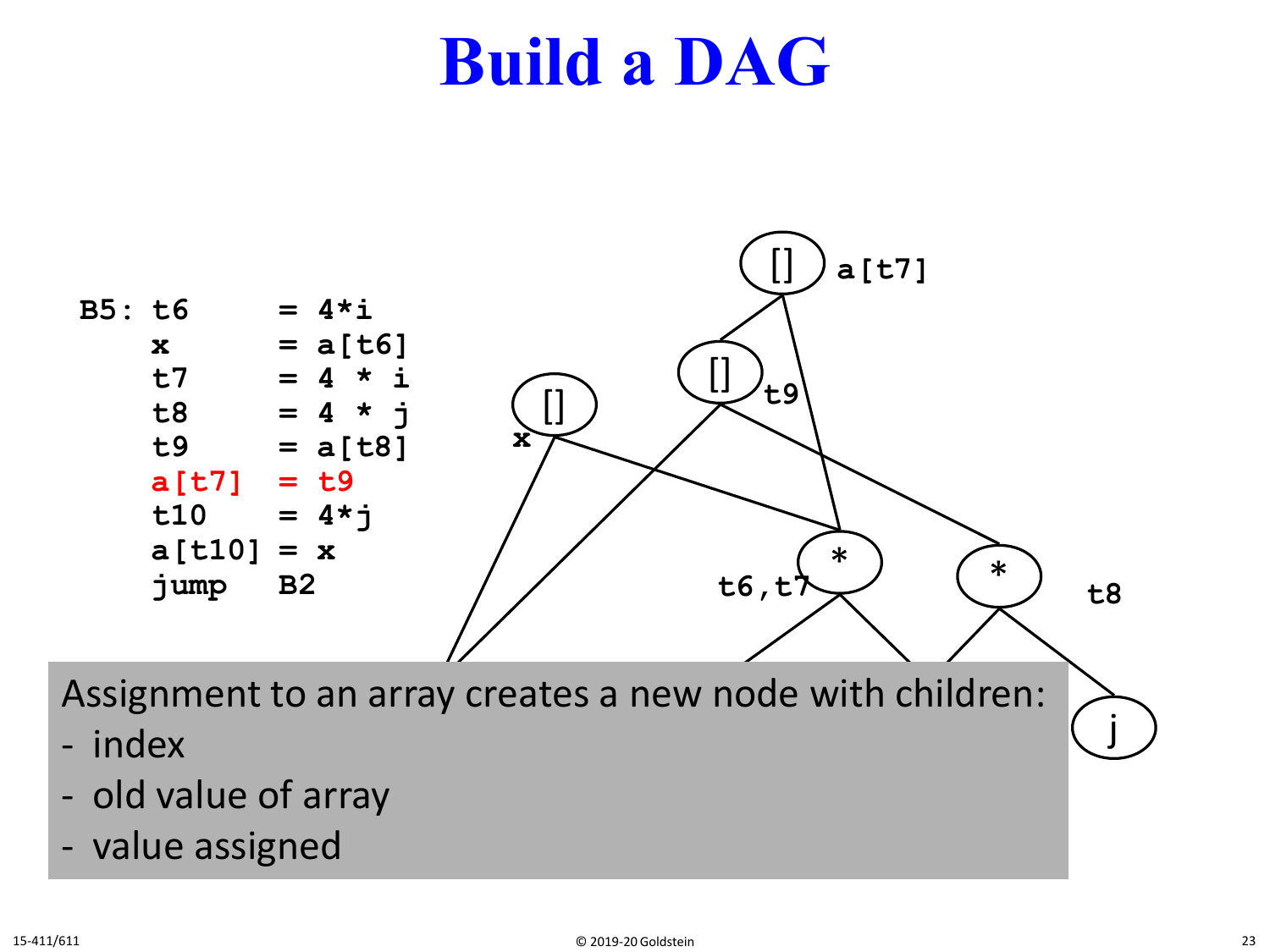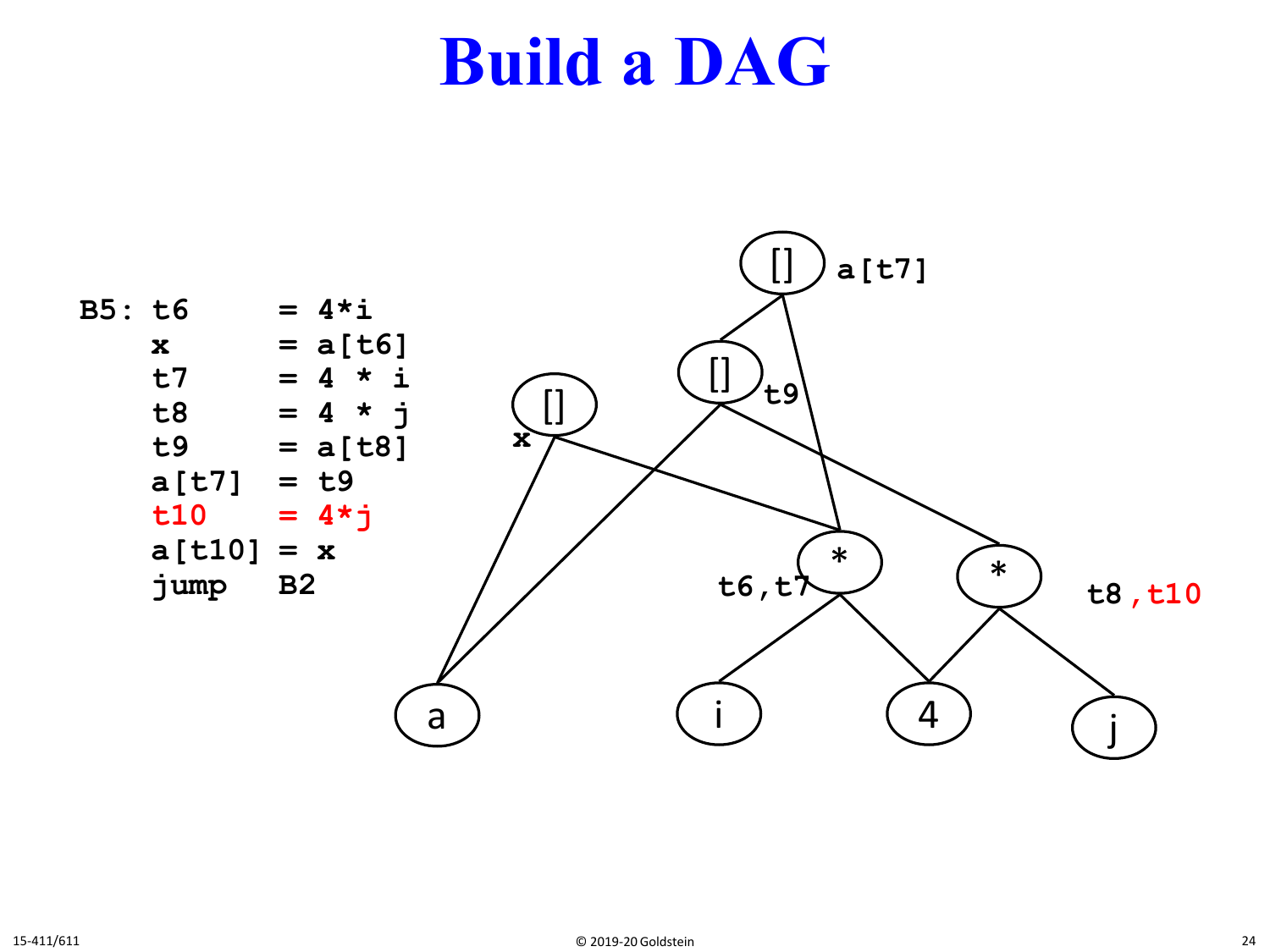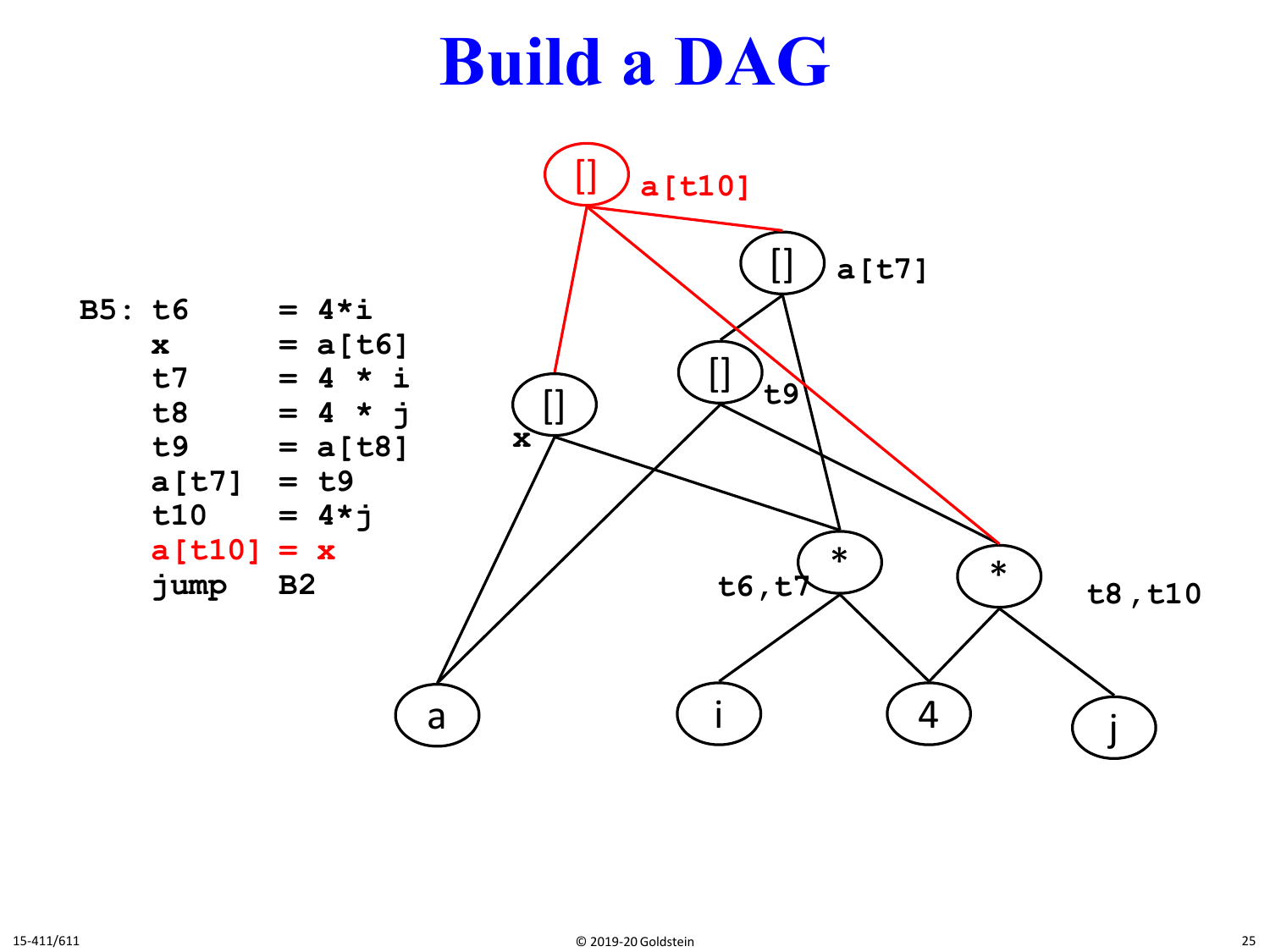# **Using the DAG to recreate blocks**

- Order of evaluation is any topological sort
- We pick a node. Assign it to ONE of the labels (hopefully one needed later in the program)
- If we end up with identifiers that are needed after this block, insert move statements.
- If a node has no identifiers, make up a new one.
- Caveats:
	- Procedure calls kill nodes
	- $A$ [] = and \*p = kill nodes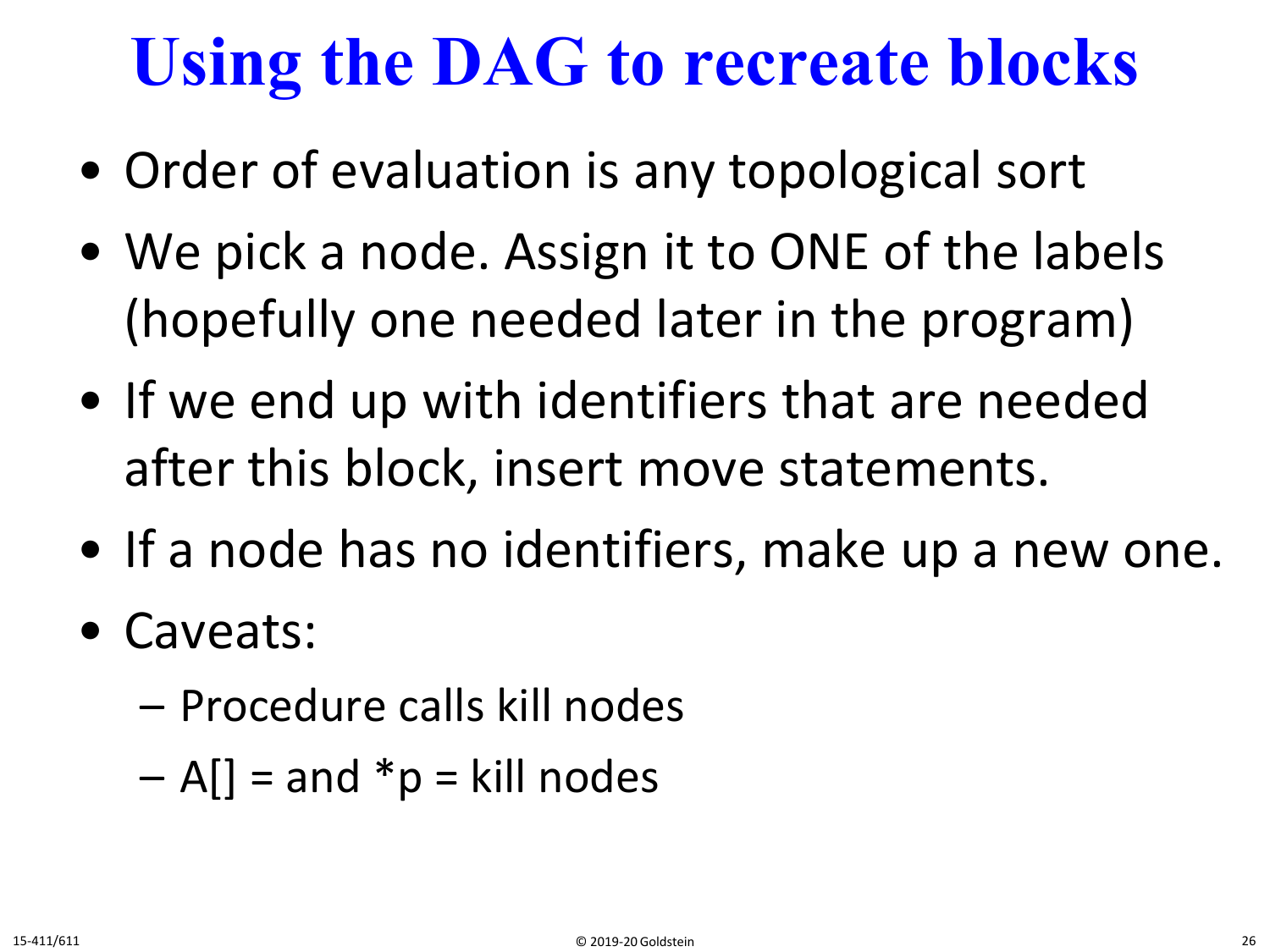#### **Recreating the Code**

**Original** 

| B5: t6 |        |                | $= 4 \star i$ |   |
|--------|--------|----------------|---------------|---|
|        | X      |                | $= a[t6]$     |   |
|        | t7     | $=$            | $4 * i$       |   |
|        | t8     |                | $= 4$ *       | Ė |
|        | t9     |                | $= a[t8]$     |   |
|        | a[t7]  |                | = t9          |   |
|        | t10    |                | $= 4*$        |   |
|        | a[t10] | $= x$          |               |   |
|        | jump   | B <sub>2</sub> |               |   |
|        |        |                |               |   |

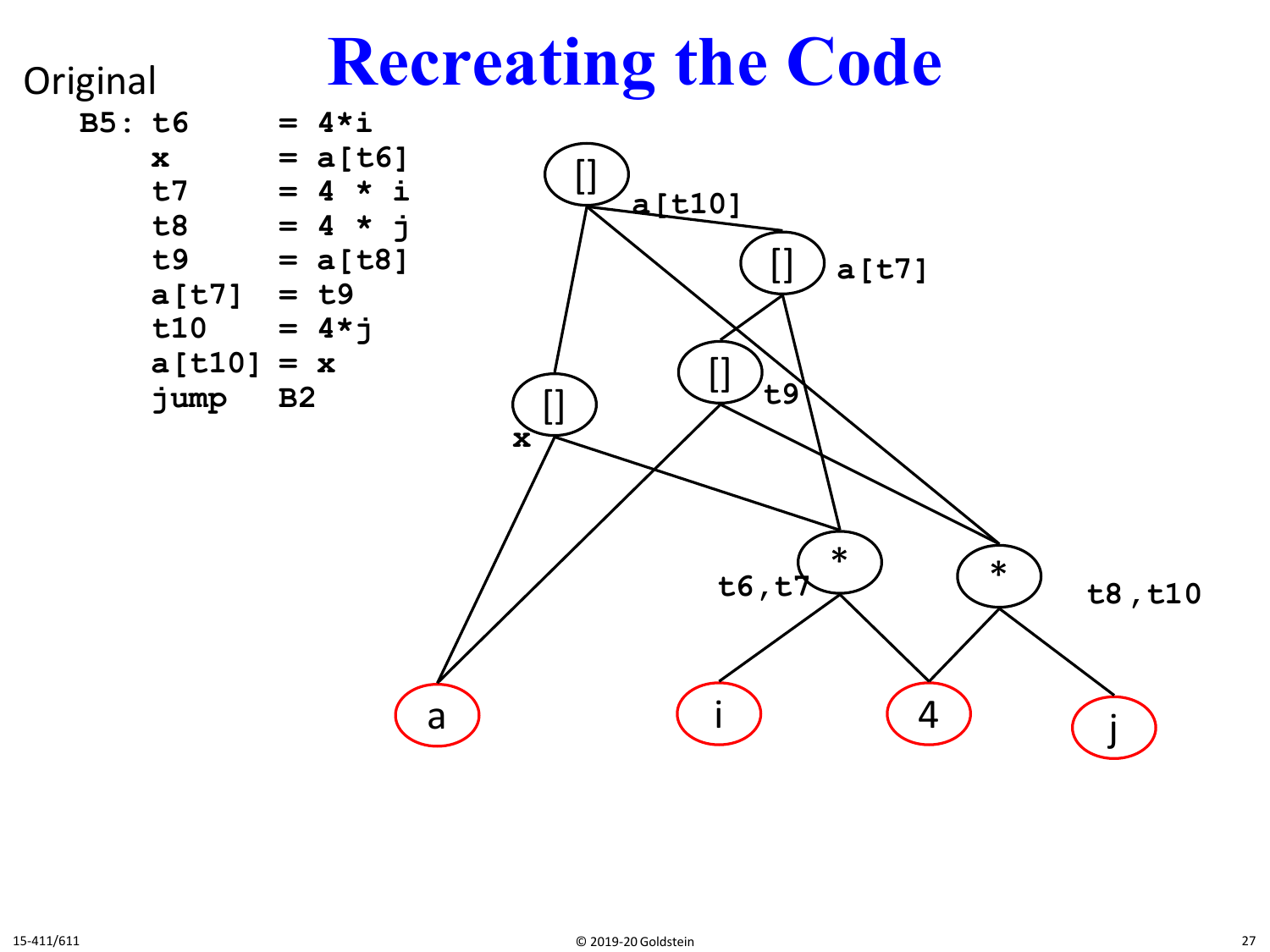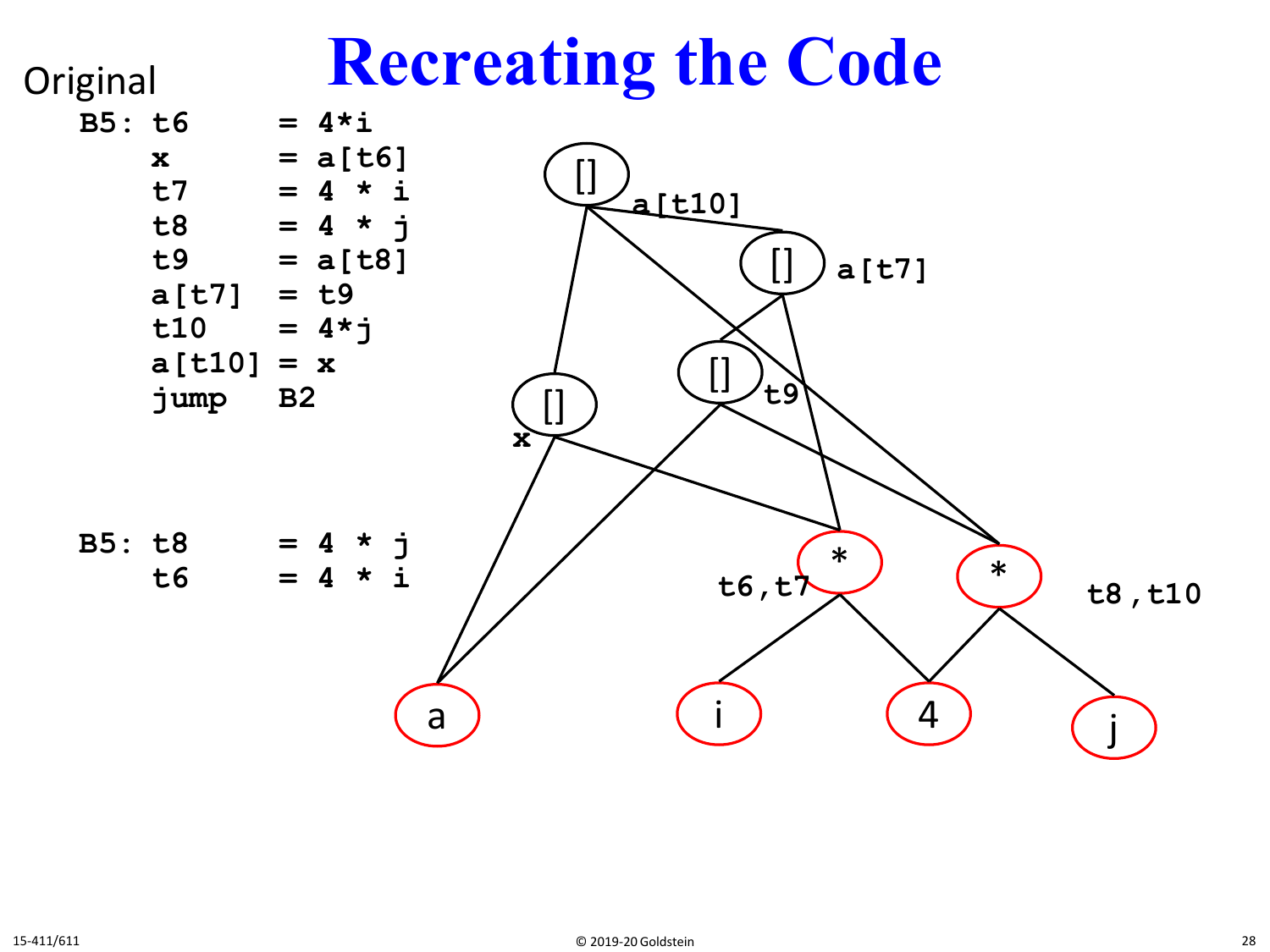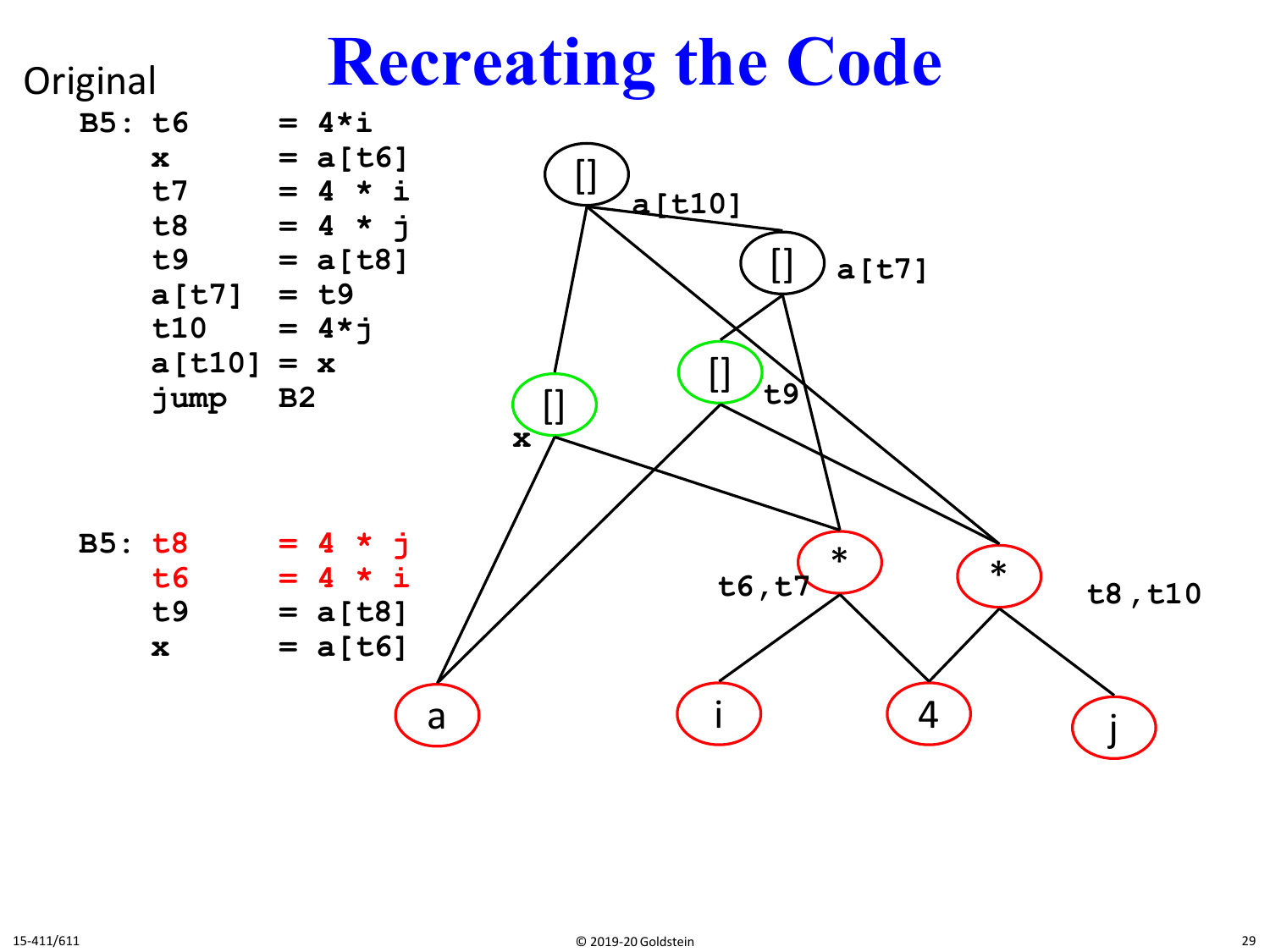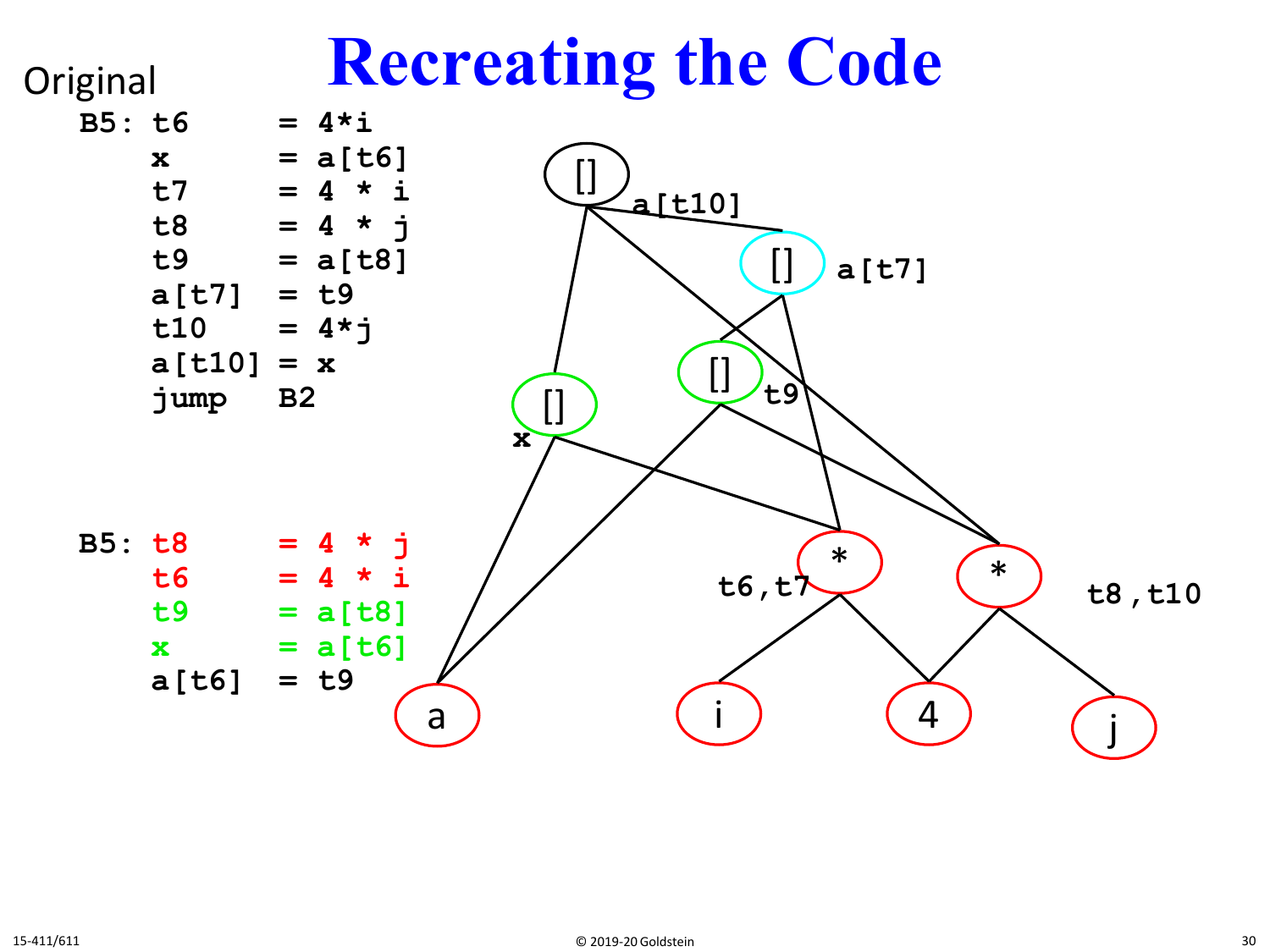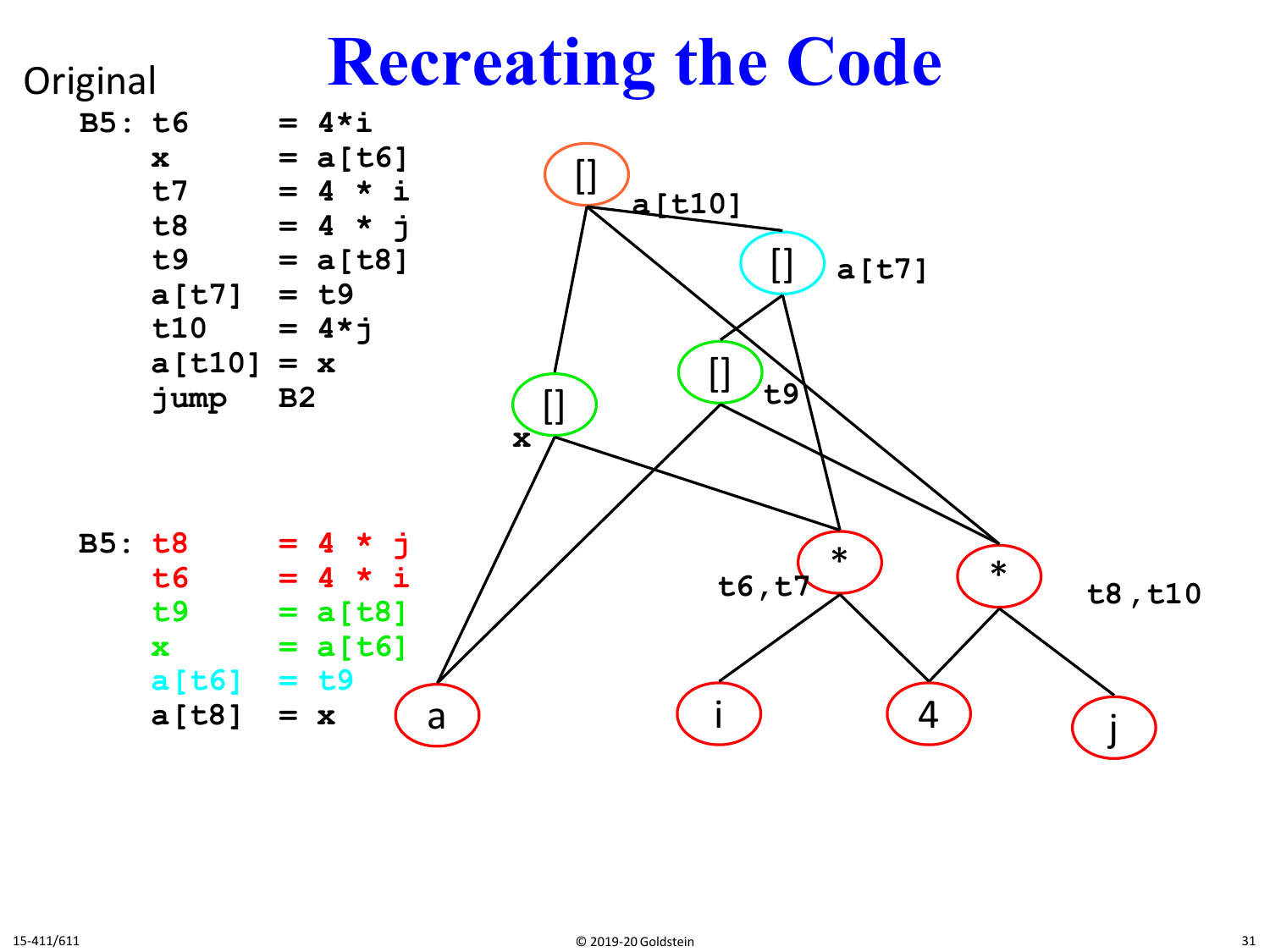#### **Other uses for DAGs**

- Can determine those variables that *can* be live at end of a block.
- Can determine those variables that are live at start of block.

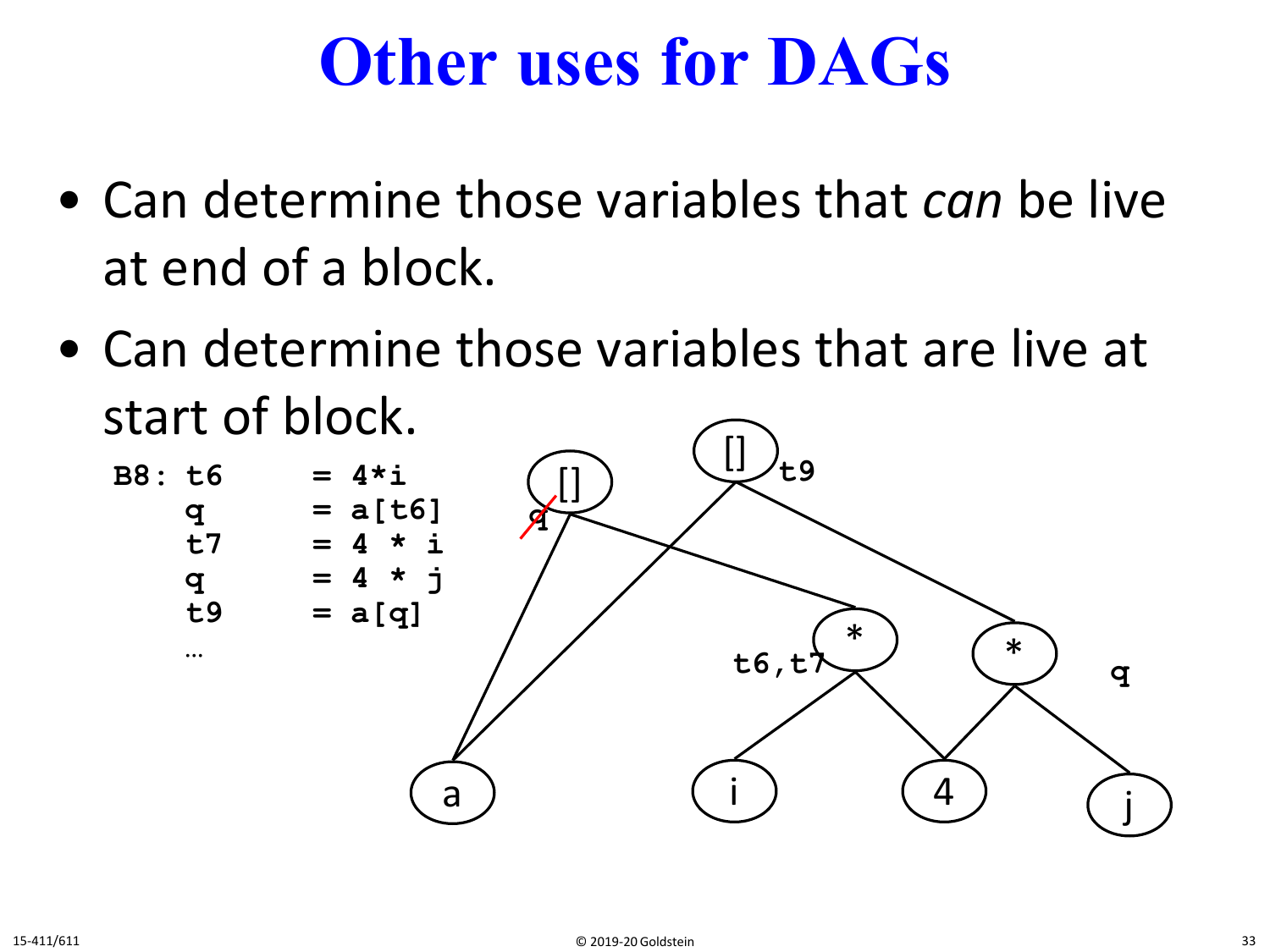#### **Dead code too?**

- Can determine those variables that *can* be live at end of a block.
- Can determine those variables that are live at start of block.

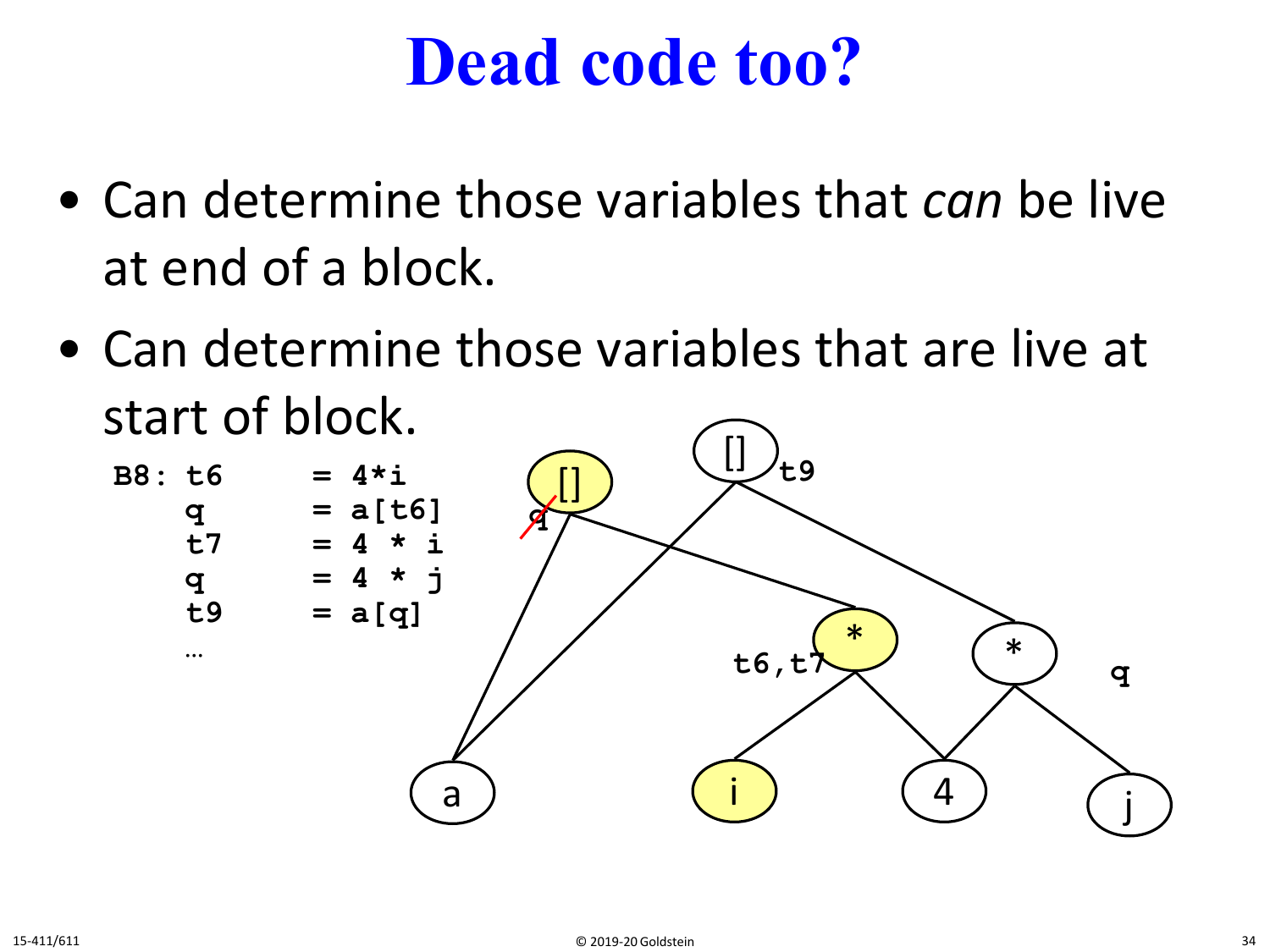#### **Can we do better?**

| $\dot{1}$<br>$B1$ : |             | $= m - 1$             | B5: t6         | $= 4 \times i$    |
|---------------------|-------------|-----------------------|----------------|-------------------|
|                     | j           | $= n$                 | $\mathbf{x}$   | $= a[t6]$         |
|                     | t1          | $= 4 \star n$         |                |                   |
|                     | $\mathbf v$ | $= a[t1]$             |                | $t8 = 4 * i$      |
|                     |             |                       |                | $t9 = a[t8]$      |
| B2:                 |             | $i = i + 1$           | $a[t6] = t9$   |                   |
|                     |             | $t2 = 4 * i$          |                |                   |
|                     |             | $t3 = a[t2]$          | $a[t8] = x$    |                   |
|                     |             | cjump $t3 < v$ B2, B3 | jump B2        |                   |
|                     |             |                       |                | B6: t11 = $4 * i$ |
| <b>B3:</b>          |             | $j = j - 1$           |                | $x = a[t11]$      |
|                     |             | $t4 = 4 * j$          |                |                   |
|                     |             | $t5 = a[t4]$          |                | $t13 = 4 * n$     |
|                     |             | cjump $t5 > v$ B3, B4 |                | $t14 = a[t13]$    |
|                     |             |                       | $a[t11] = t14$ |                   |
| <b>B4:</b>          |             | cjump i $>=$ j B6, B5 |                |                   |
|                     |             |                       | $a[t13] = x$   |                   |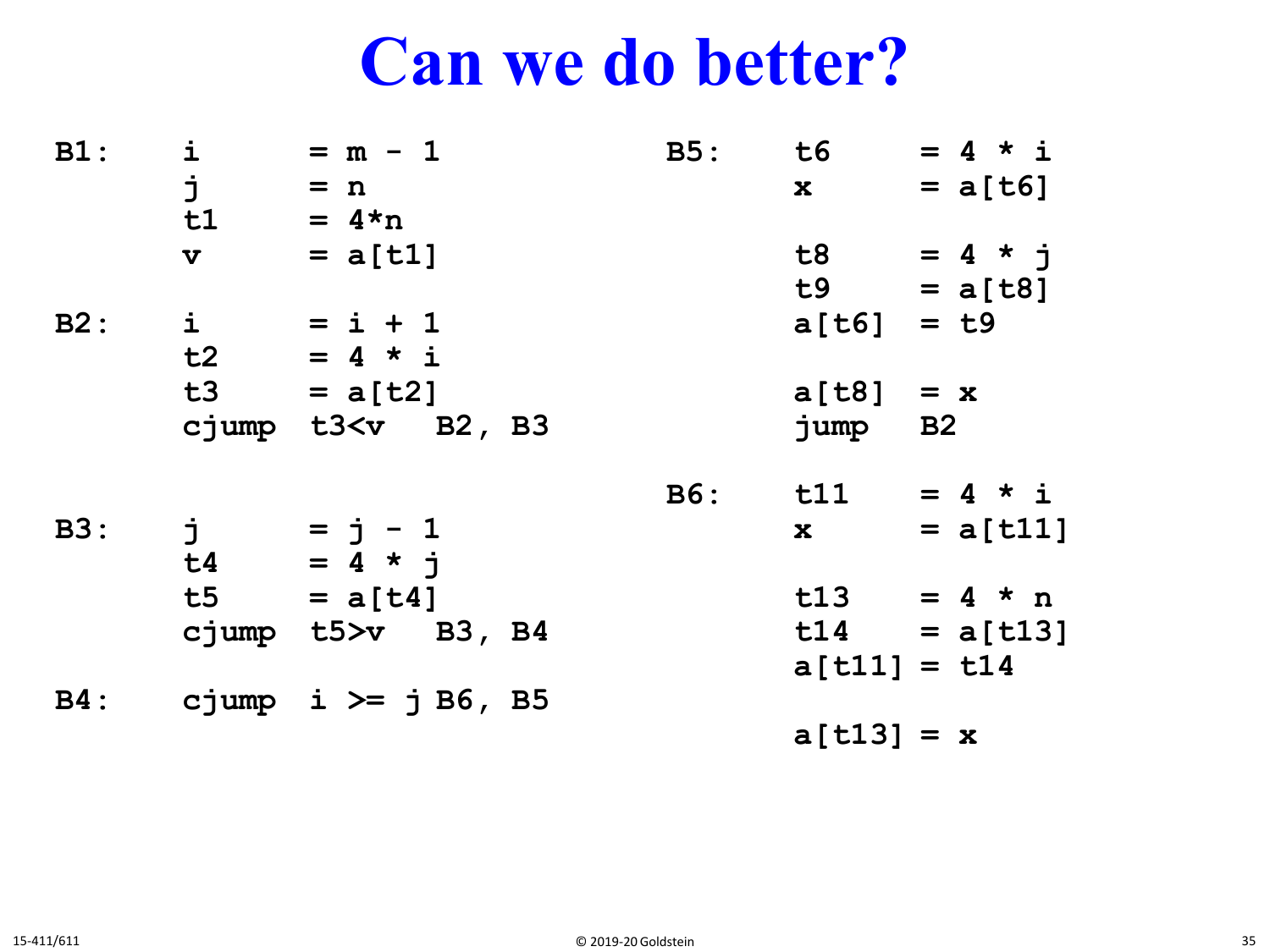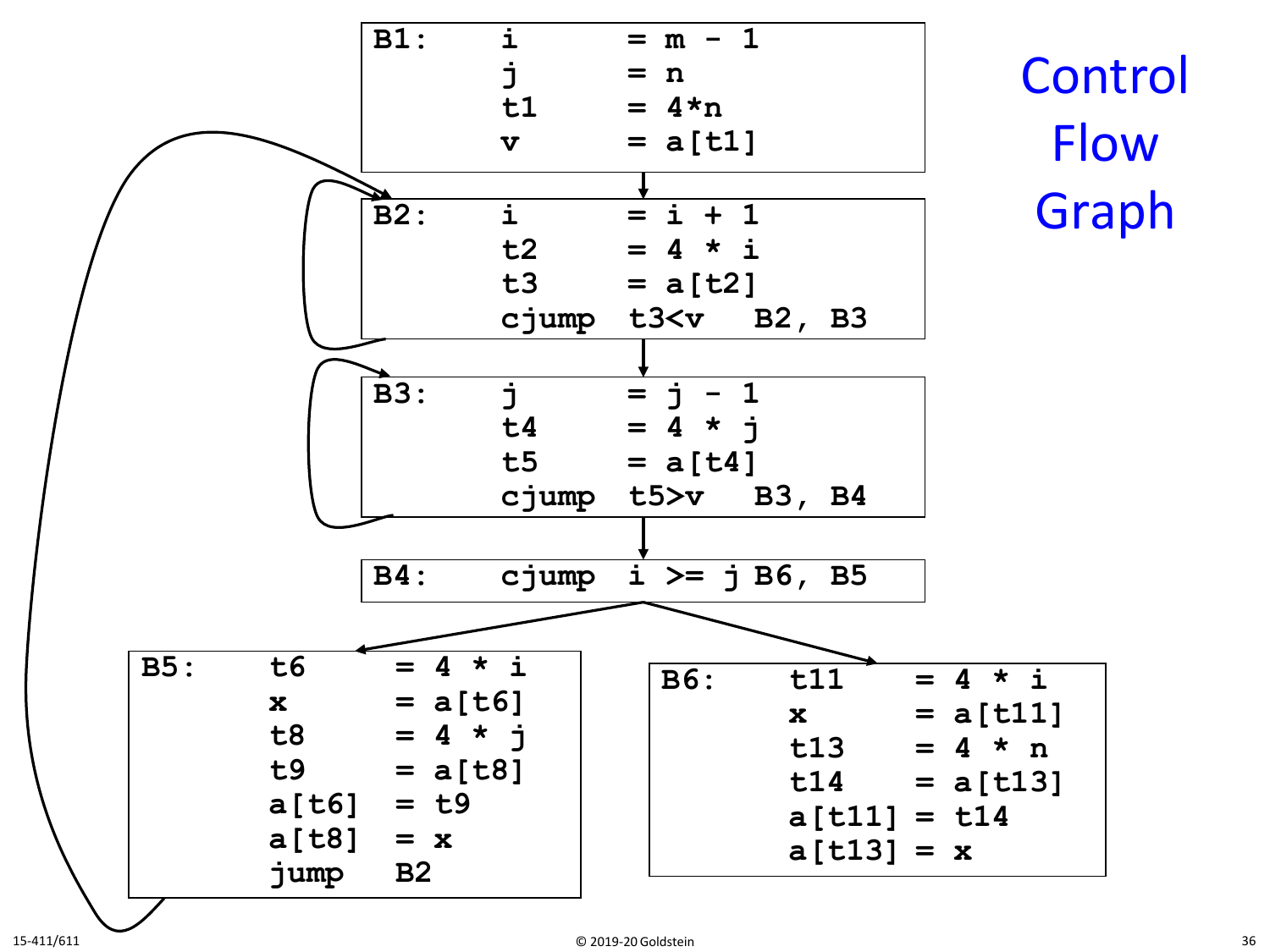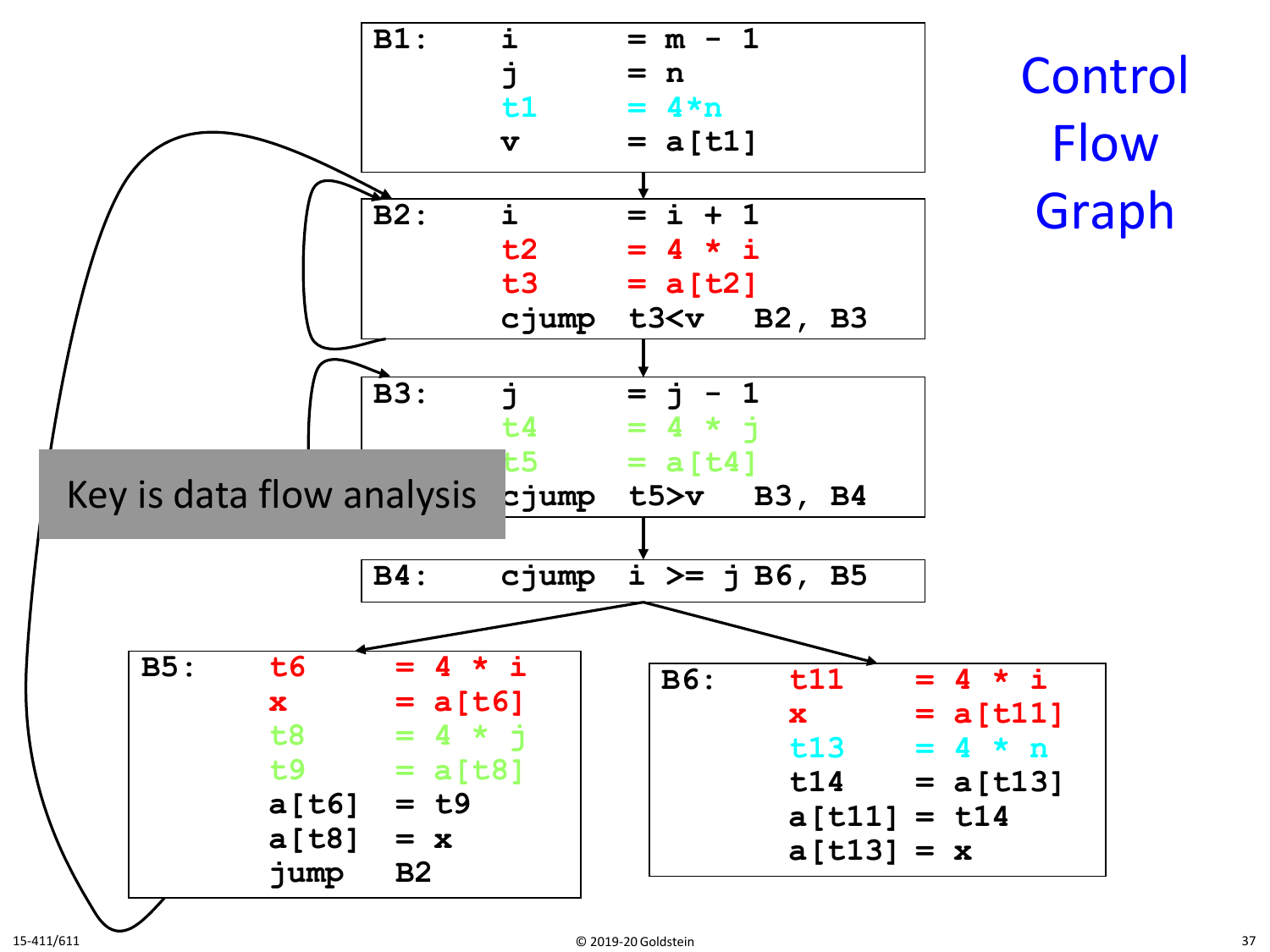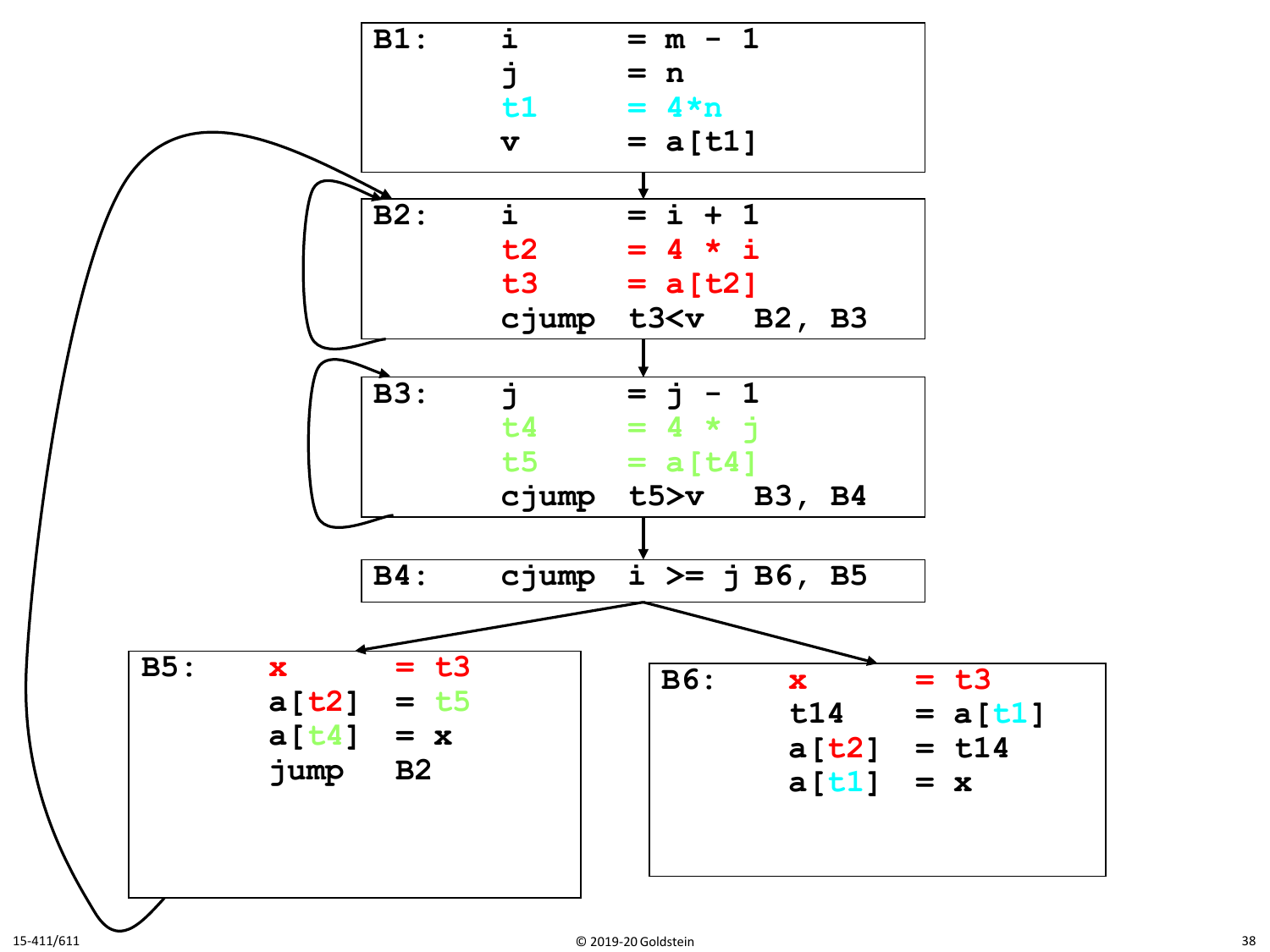## **The Optimizer**

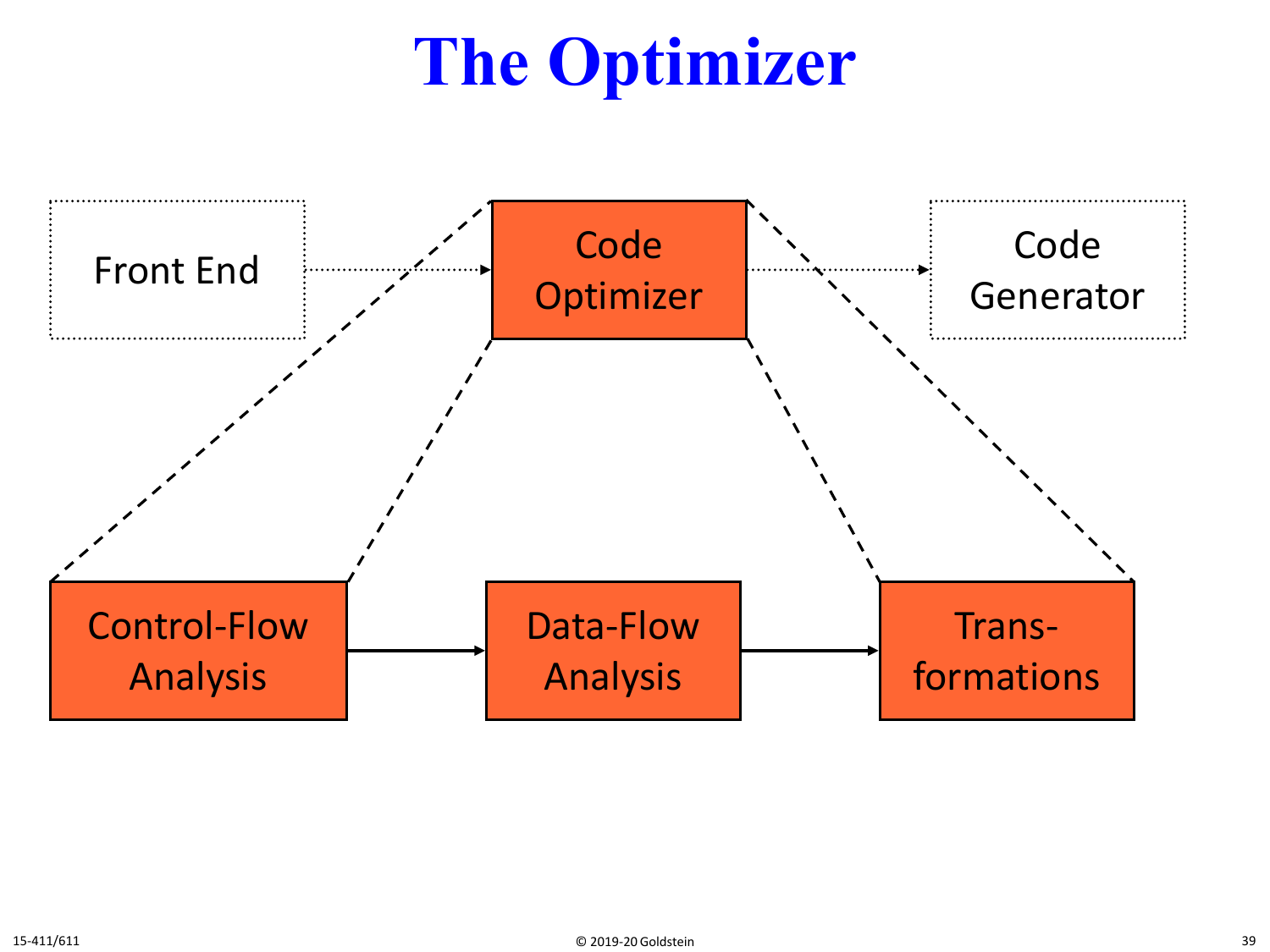## **Optimizations**

- Register Allocation Liveness or reaching definitions
- Common subexpression elimination Available expressions and reaching expressions
- Constant Propagation
- Copy propagation
- Dead-code elimination
- Loop optimizations
	- Hoisting
	- Induction variable elimination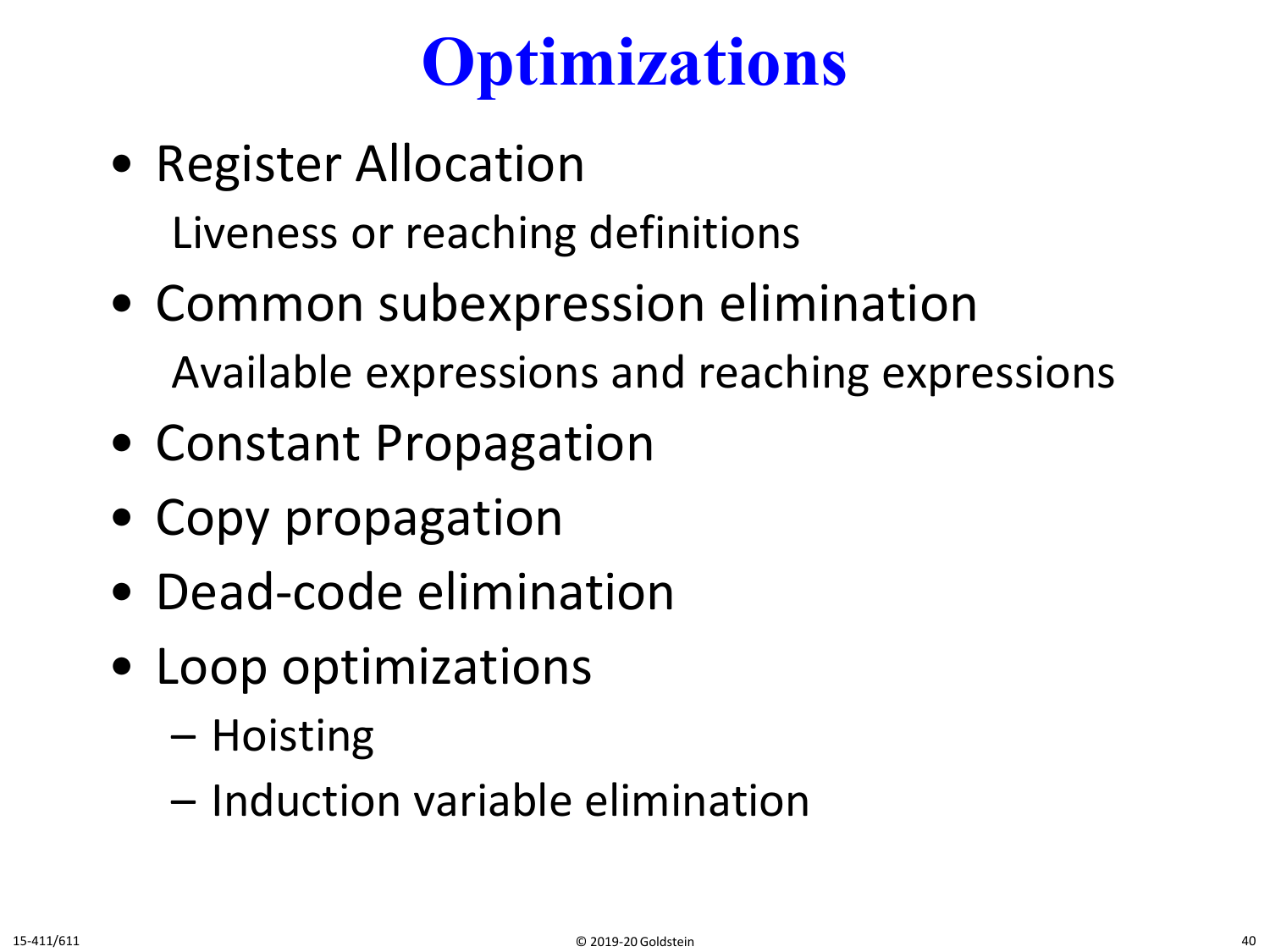### **Dataflow Analysis**

- •Goal:
	- –Answers: Is it legal to perform an optimization?
	- –(Not answering: "it is beneficial?")
- •A framework for proving facts about program
- •Reasons about lots of little facts
- •Little or no interaction between facts
	- –Works best on properties about how program computes
- •Based on all paths through program
	- including infeasible paths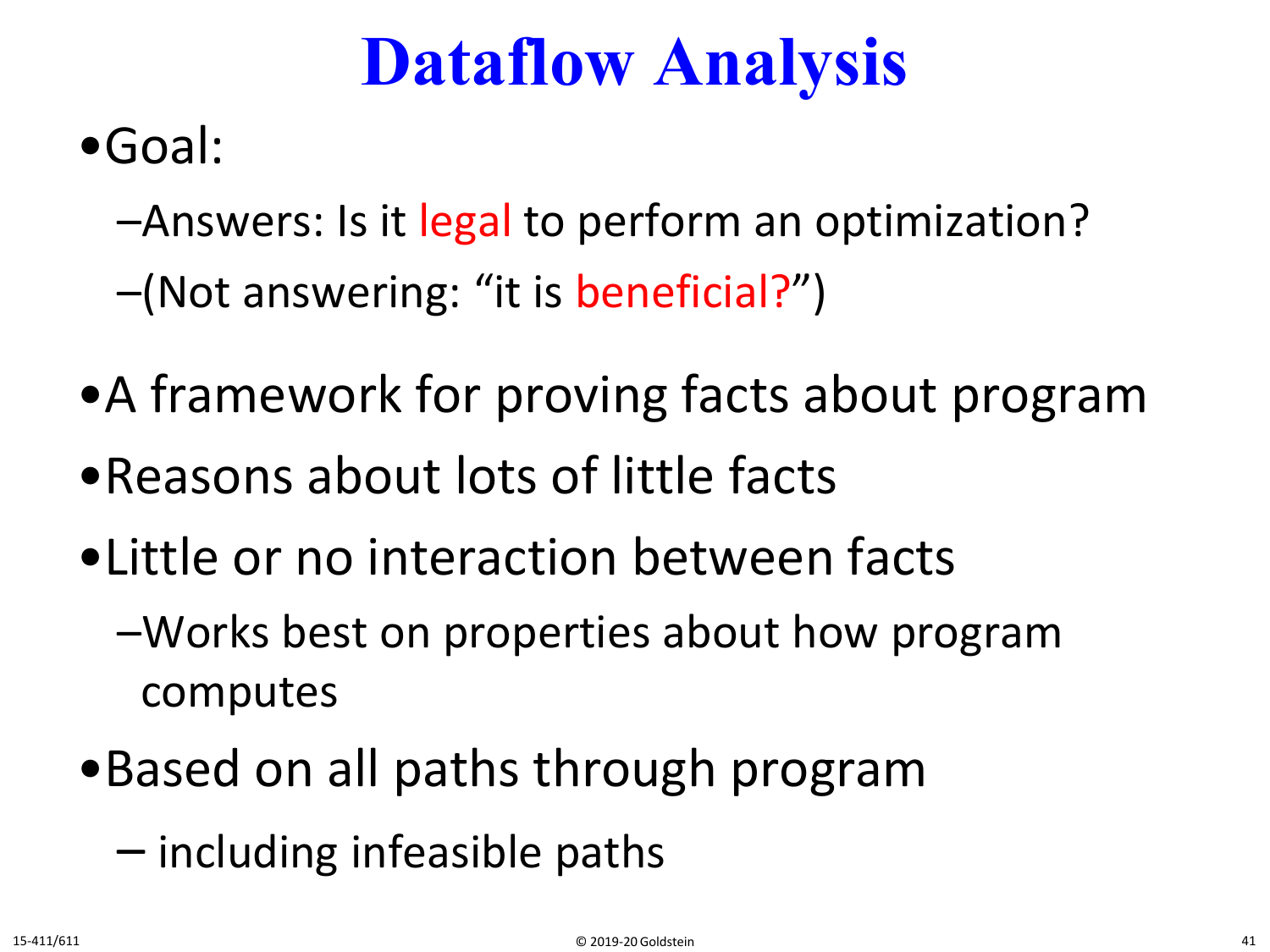### **A sample program**

**int fib10(void) {**

- **int n = 10;**
- **int older = 0;**
- **int old = 1;**
- **int result = 0;**
- **int i;**

**if (n <= 1) return n; for (i = 2; i<n; i++) { result = old + older; older = old; old = result; }**

**return result;**

- **1: n <- 10**
- **2: older <- 0**
- **3: old <- 1**
- **4: result <- 0**
- **5: if n <= 1 goto 14**
- **6: i <- 2**
- **7: if i > n goto 13**
- **8: result <- old + older**
	- **9: older <- old**
	- **10: old <- result**
	- **11: i <- i + 1**
	- **12: JUMP 7**
	- **13: return result**
	- **14: return n**

**}**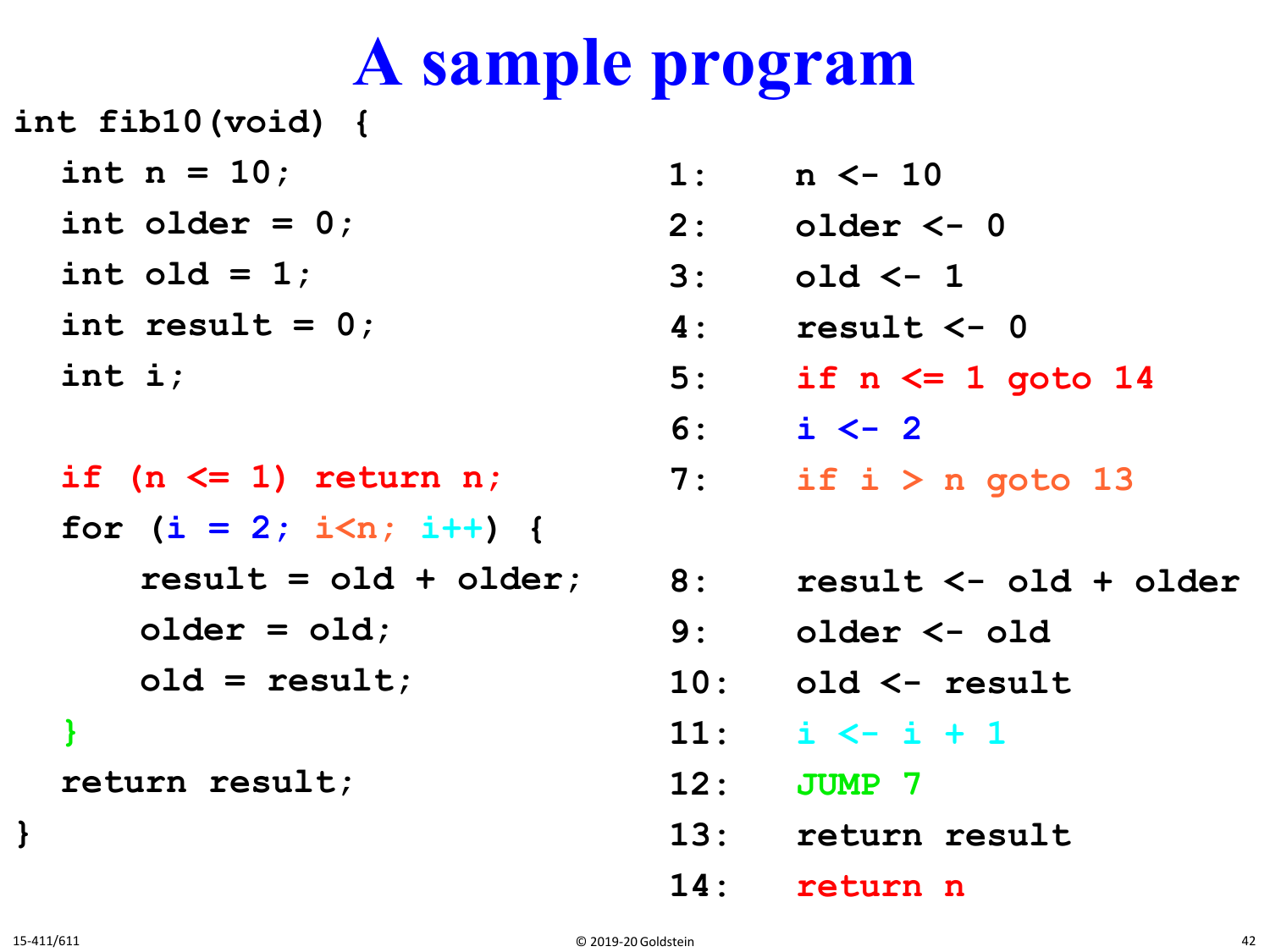### **Simple Constant Propagation**

- Can we do SCP?
- How do we recognize it?

• What aren't we doing?

- Metanote:
	- keep opts simple!
	- Use combined power
- **1: n <- 10**
- **2: older <- 0**
- **3: old <- 1**
- **4: result <- 0**
- **5: if n <= 1 goto 14**
- **6: i <- 2**
- **7: if i > n goto 13**
- **8: result <- old + older**
- **9: older <- old**
- **10: old <- result**
- **11: i <- i + 1**
- **12: JUMP 7**
- **13: return result**
- **14: return n**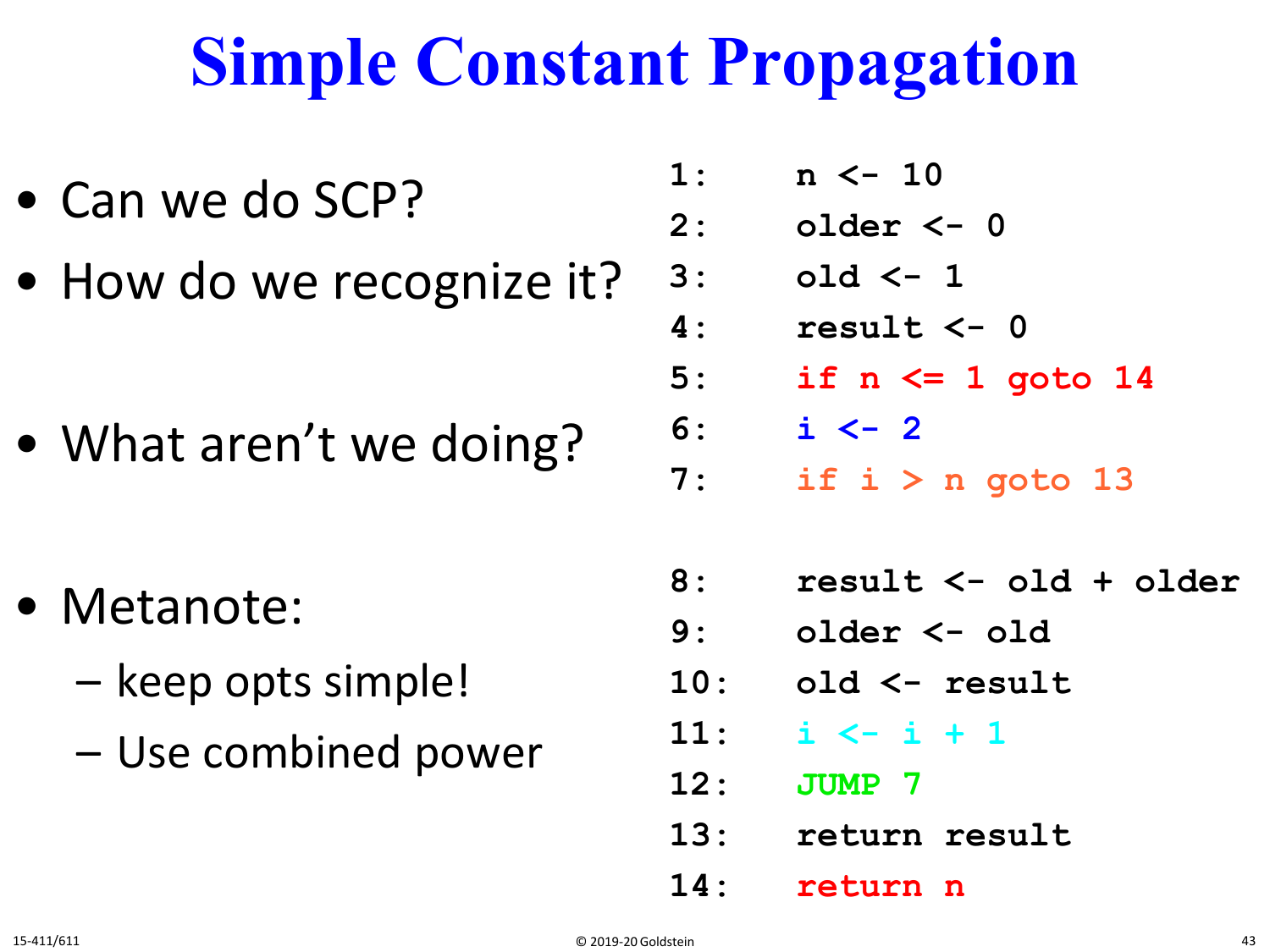## **Reaching Definitions**

A definition of variable v at program point d reaches program point u if there exists a path of control flow edges from d to u that does not contain a definition of v.



| 1:  | $n \le -10$           |
|-----|-----------------------|
| 2:  | older <- 0            |
| 3:  | old $\leftarrow$ 1    |
| 4 : | result $\leq -0$      |
| 5:  | if $n \leq 1$ goto 14 |
| 6:  | $i \leftarrow 2$      |
| 7:  | if $i > n$ goto 13    |
| 8:  | result <- old + older |
| 9:  | older <- old          |
| 10: | old <- result         |
| 11: | $i \leftarrow i + 1$  |
| 12: | <b>JUMP 7</b>         |
| 13: | return result         |
| 14: | return n              |
|     |                       |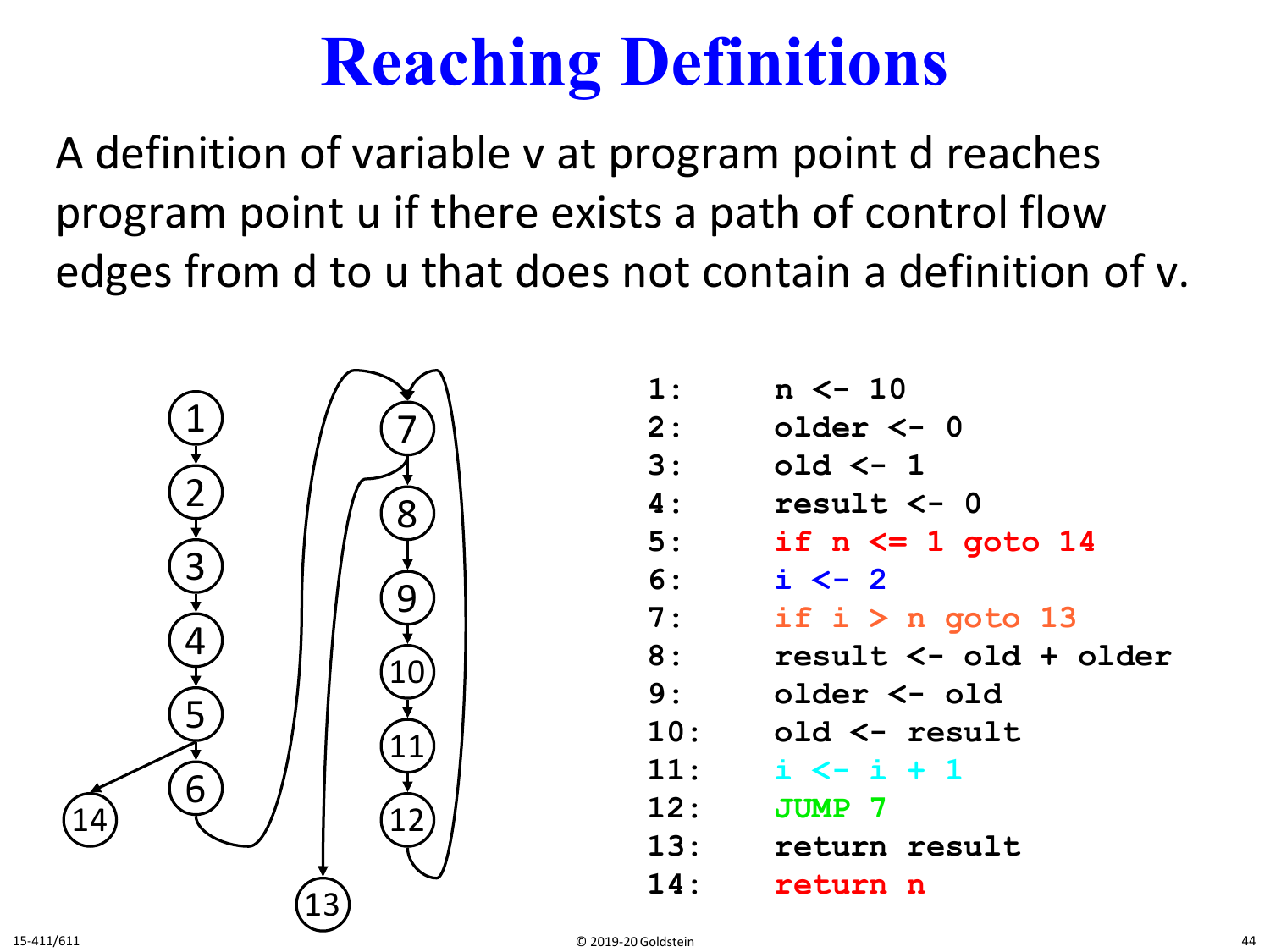## **Reaching Definitions (ex)**

| $\bullet$ 1 reaches 5, 7, and 14  | 1                            |
|-----------------------------------|------------------------------|
| 14, Really?                       | $\overline{2}$               |
| Meta-notes:                       | 3<br>$\overline{\mathbf{A}}$ |
| • (almost) always conservative    | 5                            |
| • only know what we know          | 6                            |
| • Keep it simple:                 | 7<br>8                       |
| . What opt(s), if run before this | 9                            |
| would help                        | $\mathbf 1$                  |
| · What about:                     | 1<br>1                       |
| 1: $x \leftarrow 0$               | $\overline{1}$               |
| $2:$ if (false) $x<-1$            | 1                            |
| 3:  x                             |                              |
| • Does 1 reach 3?                 |                              |

• What opt changes this?

| 1:             | $n \le -10$           |
|----------------|-----------------------|
| $\mathbf{2}$ : | older <- 0            |
| 3:             | old $\leftarrow$ 1    |
| 4 :            | result <- 0           |
| 5:             | if $n \leq 1$ goto 14 |
| 6:             | $i \leftarrow 2$      |
| 7:             | if $i > n$ goto 13    |
| 8:             | result <- old + older |
| 9:             | older <- old          |
| 10:            | old <- result         |
| 11:            | i <- i + 1            |
| 12:            | <b>JUMP 7</b>         |
| 13:            | return result         |
| 14:            | return n              |
|                |                       |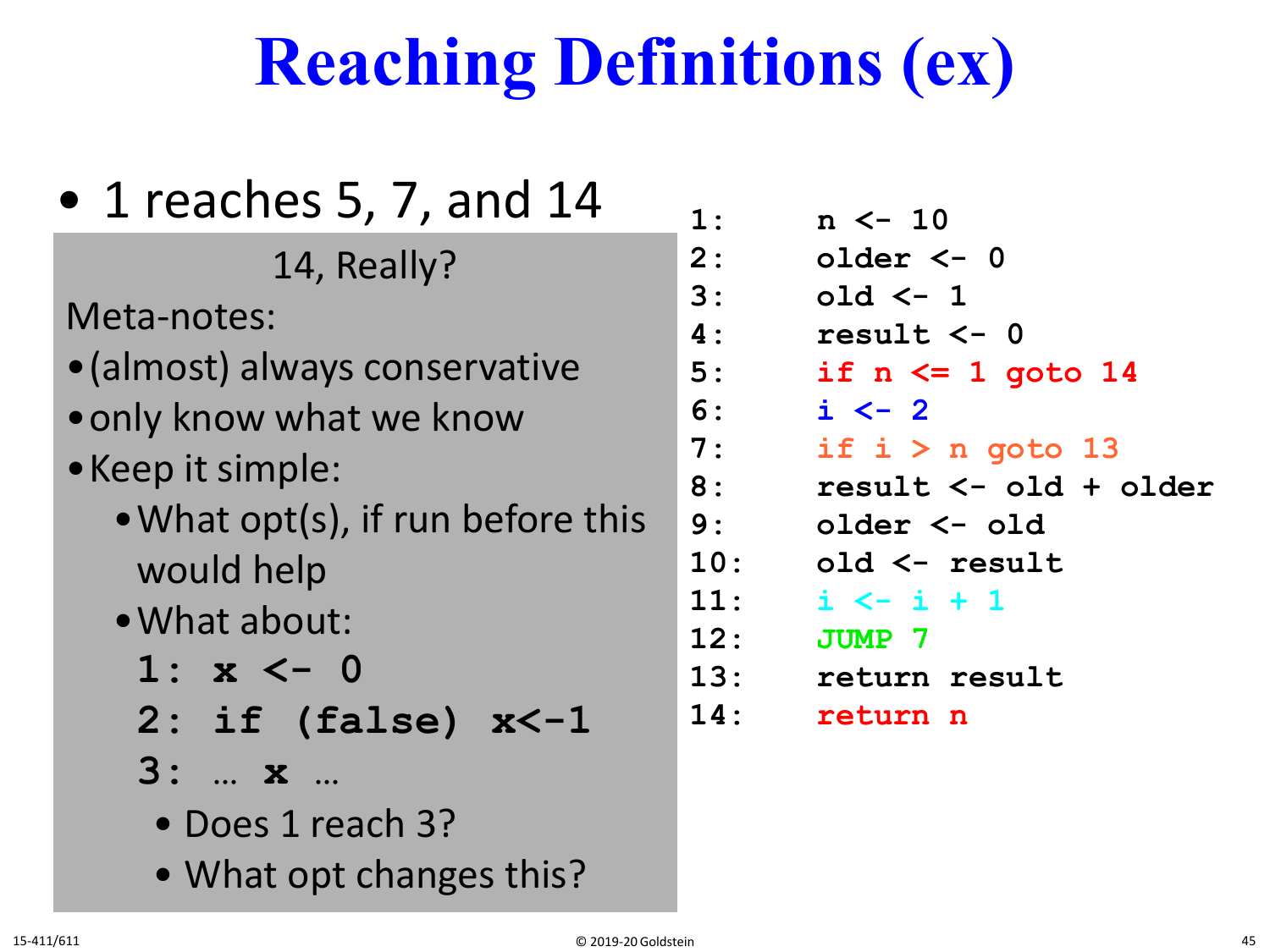## **Calculating Reaching Definitions**

A definition of variable v at program point d reaches program point u if there exists a path of control flow edges from d to u that does not contain a definition of v.

- Build up RD stmt by stmt
- Stmt s, "d: v <- x op y", generates d
- Stmt s, "d:  $v < x$  op y", kills all other defs(v)

Or,

- Gen[s] =  $\{ d \}$
- Kill $[s] = \text{defs}(v) \{ d \}$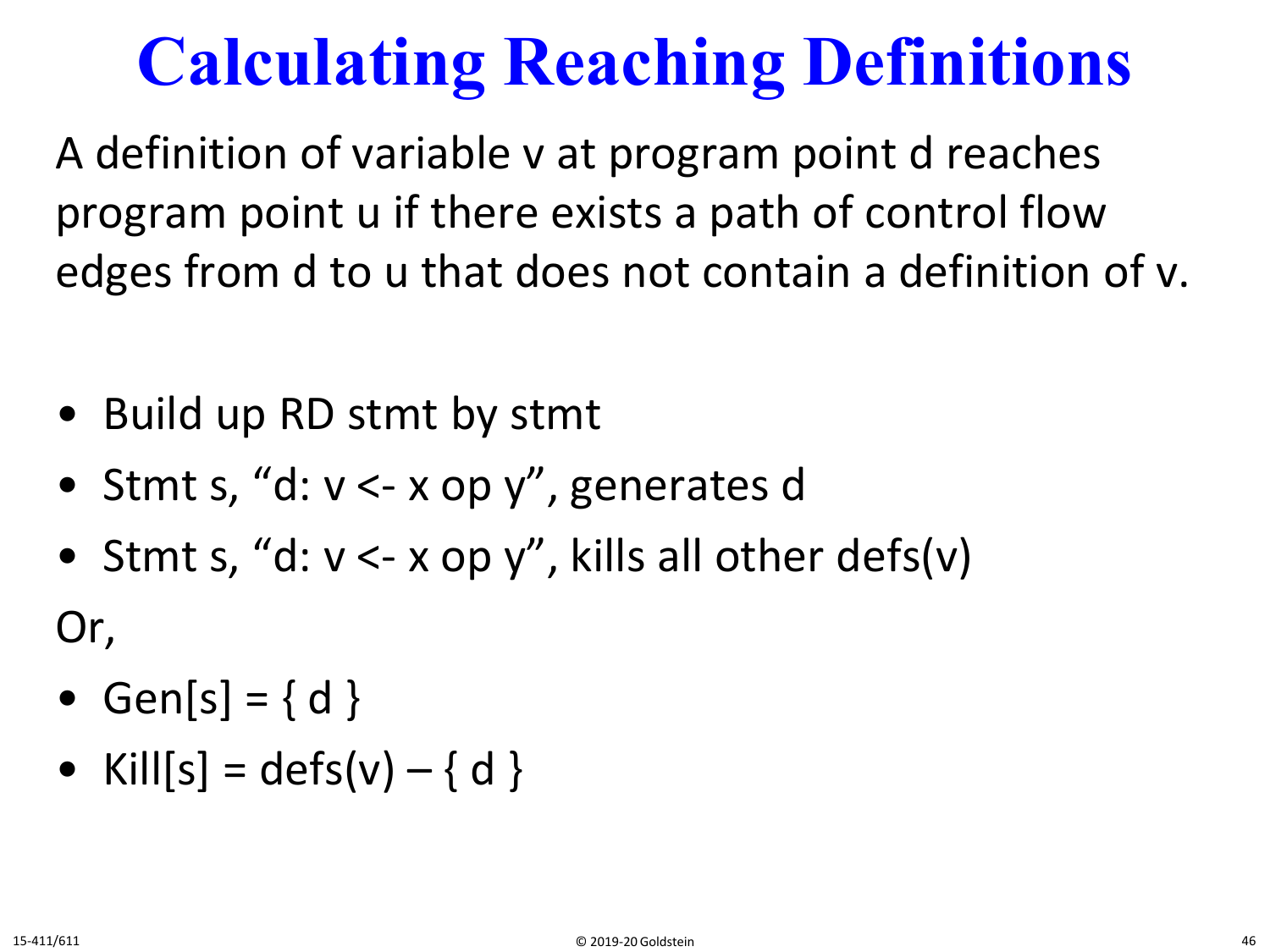### **Gen and kill for each stmt**

|                          | Gen            | kill           |
|--------------------------|----------------|----------------|
| 1: $n \le -10$           | $\mathbf 1$    |                |
| $2:$ older $<-0$         | $\overline{2}$ | 9              |
| $3: old < -1$            | 3              | 10             |
| $4: result < -0$         | 4              | 8              |
| 5: if $n \leq 1$ goto 14 |                |                |
| 6: $i \le -2$            | 6              | 11             |
| 7: if $i > n$ goto 13    |                |                |
| 8: result <- old + older | 8              | 4              |
| $9:$ older $\leq$ - old  | 9              | $\overline{2}$ |
| $10:$ old $\leq$ result  | 10             | $\overline{3}$ |
| $11: i \le -i + 1$       | 11             | 6              |
| $12:JUMP$ 7              |                |                |
| 13: return result        |                |                |
| 14: return<br>n          |                |                |

we determine the defs that reach a node by using:

- control flow information
- gen and kill info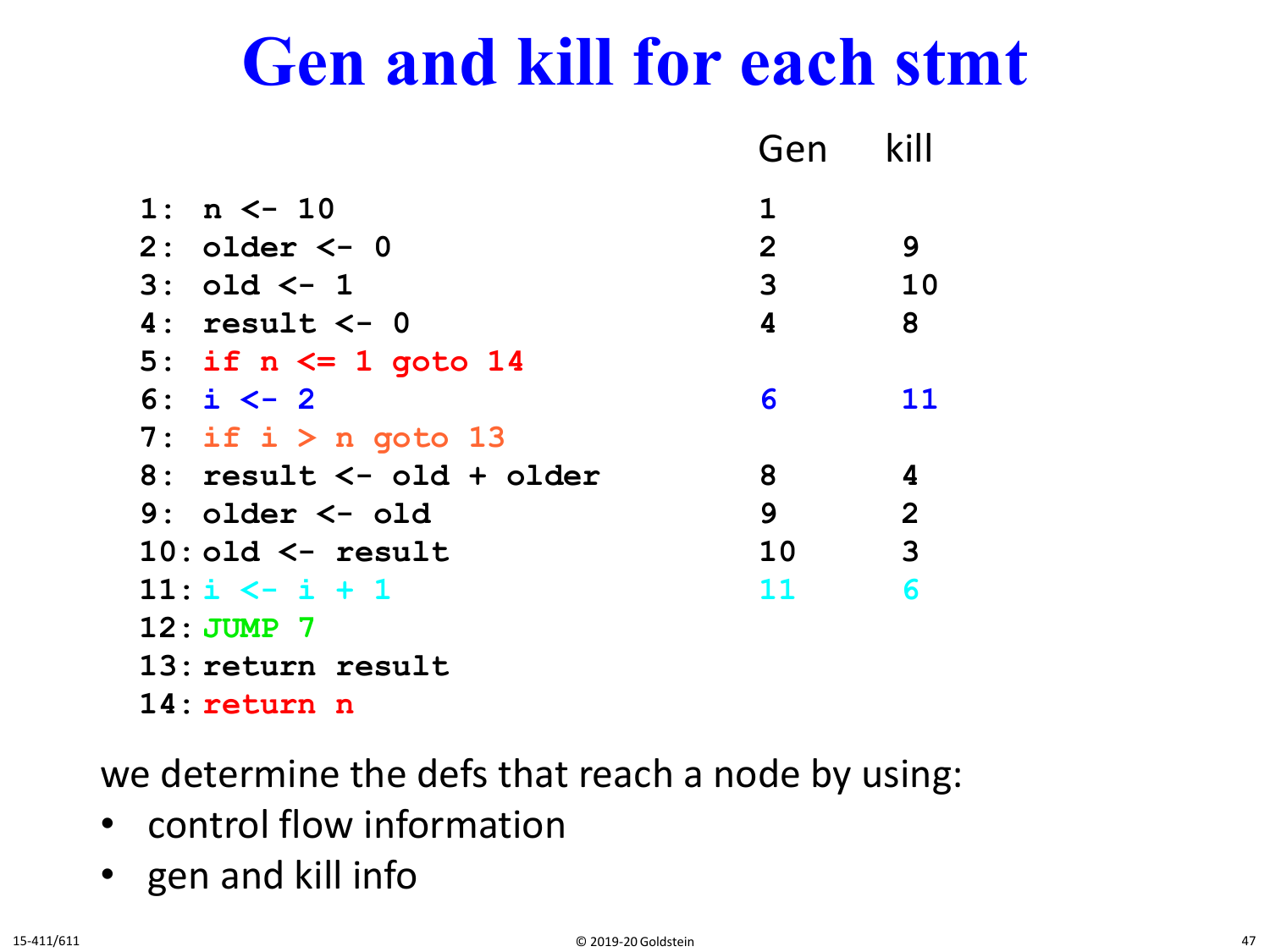# **Computing in[n] and out[n]**

- In[n]: the set of defs that reach the beginning of node n
- Out[n]: the set of defs that reach the end of node n

$$
\mathsf{in}[n] = \bigcup_{p \in \mathit{pred}[n]} \mathit{out}[p]
$$

 $out[n] = gen[n] \cup (in[n]-kill[n])$ 

- Initialize  $in[n]=out[n]=\{\}$  for all n
- Solve iteratively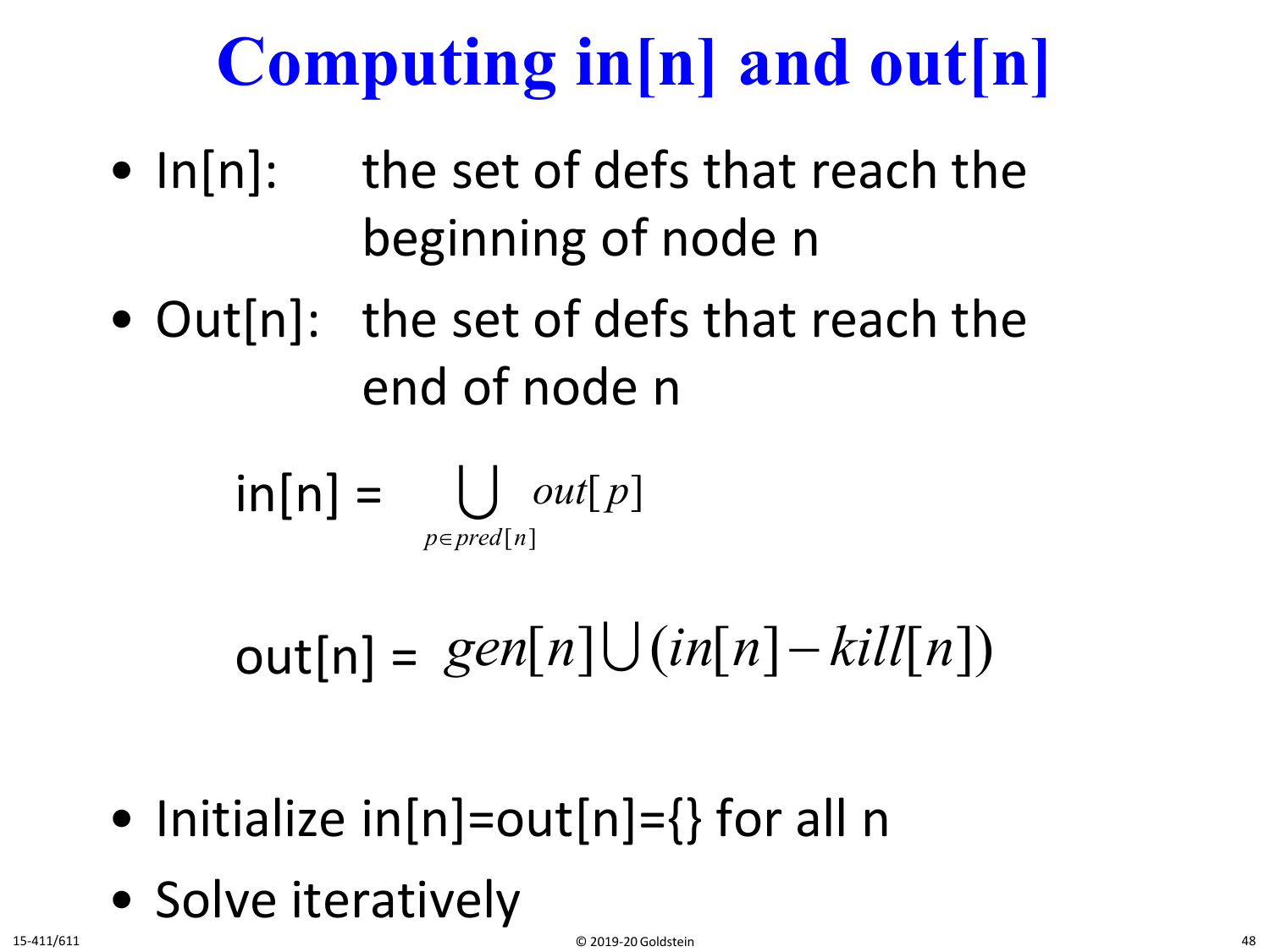# **pred[n]?**

- Pred[n] are all nodes that can directly reach n in the control flow graph.
- E.g.,  $pred[7] = \{ 6, 12 \}$



| 1:             | $n \le -10$           |
|----------------|-----------------------|
| $\mathbf{2}$ : | older <- 0            |
| 3:             | old $\leftarrow$ 1    |
| 4 :            | result <- 0           |
| 5:             | if $n \leq 1$ goto 14 |
| 6:             | $i \leftarrow 2$      |
| 7:             | if $i > n$ goto 13    |
| 8:             | result <- old + older |
| 9:             | older <- old          |
| 10:            | old <- result         |
| 11:            | $i \leftarrow i + 1$  |
| 12:            | <b>JUMP 7</b>         |
| 13:            | return result         |
| 14:            | return n              |
|                |                       |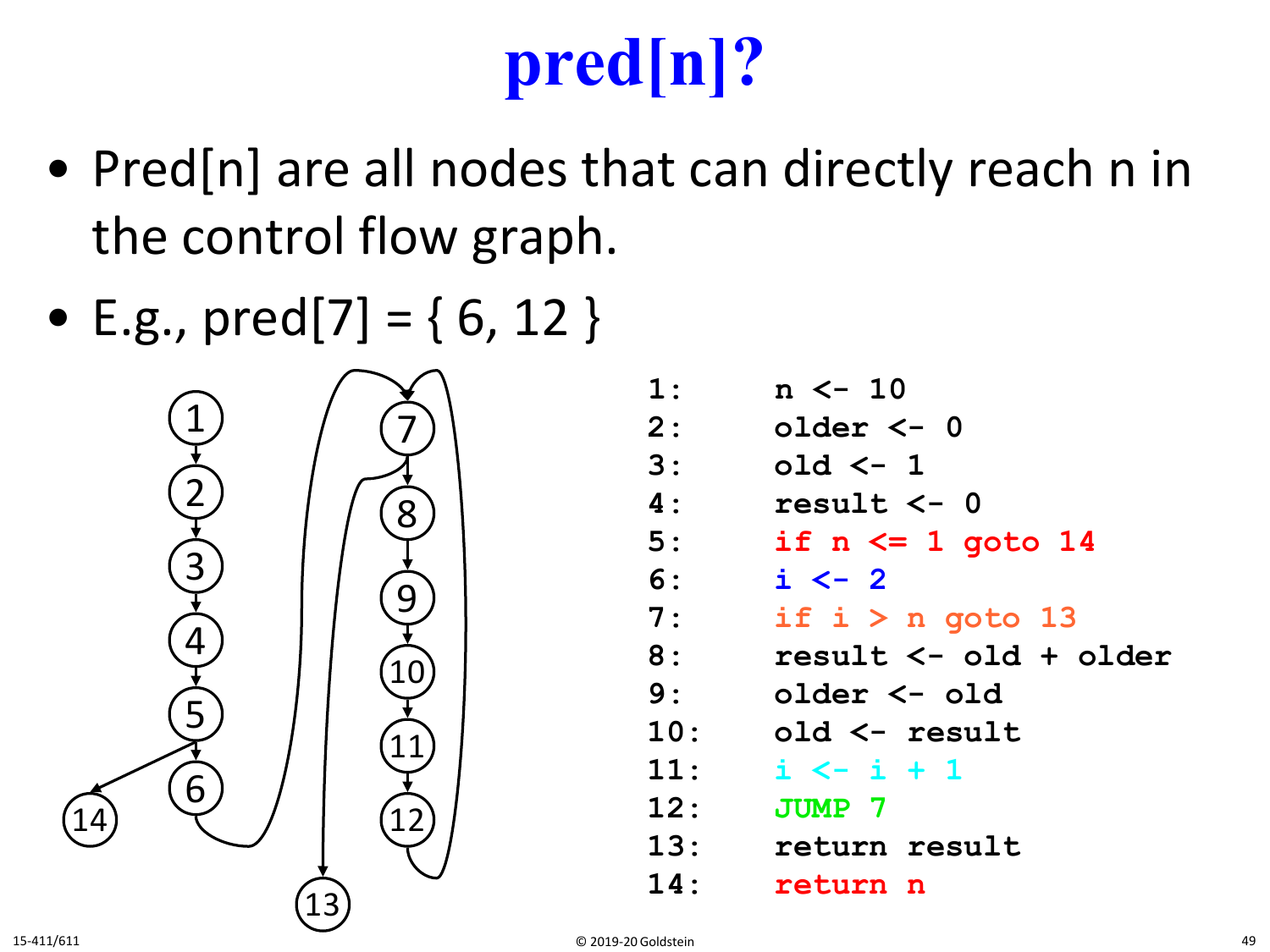### **What order to eval nodes?**

- Does it matter?
- Lets do:  $1, 2, 3, 4, 5, 14, 6, 7, 13, 8, 9, 10, 11, 12$



| 1:             | $n \le -10$           |
|----------------|-----------------------|
| $\mathbf{2}$ : | older <- 0            |
| 3:             | old $\leftarrow$ 1    |
| 4 :            | result $\leq -0$      |
| 5:             | if $n \leq 1$ goto 14 |
| 6:             | $i \leftarrow 2$      |
| 7:             | if $i > n$ goto 13    |
| 8 :            | result <- old + older |
| 9:             | older <- old          |
| 10:            | old <- result         |
| 11:            | $i \leftarrow i + 1$  |
| 12:            | <b>JUMP 7</b>         |
| 13:            | return result         |
| 14:            | return n              |
|                |                       |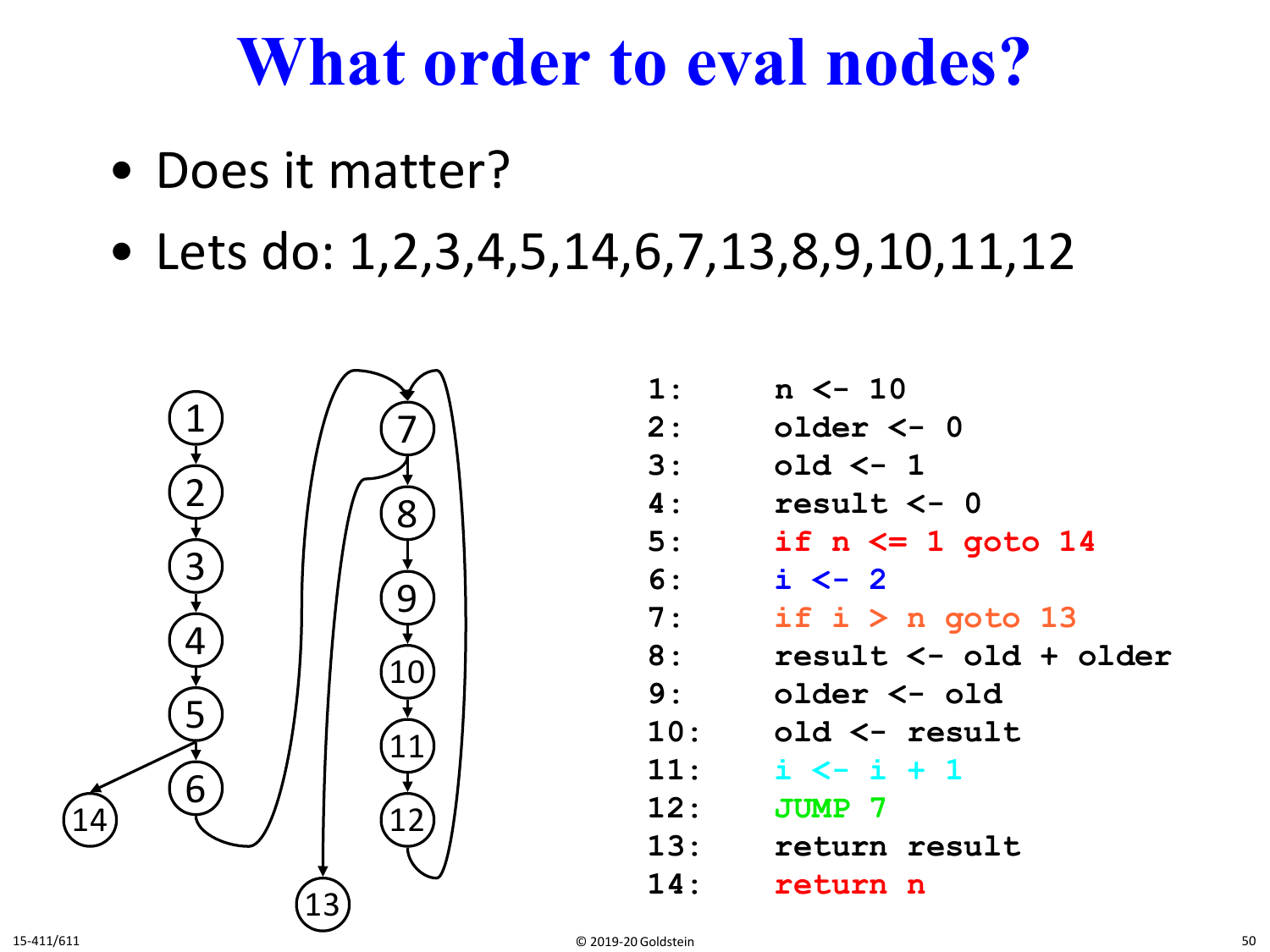## **Example:**

#### • Order: 1,2,3,4,5,14,6,7,13,8,9,10,11,12  $\text{inf}[n] = \bigcup \text{ out}[p] \quad \text{ out}[n] = \text{gen}[n] \bigcup (\text{in}[n] - \text{kill}[n])$ *p*∈ *pred*[n] **1: n <- 10 1 1 2: older <- 0 2 9 1 1,2 3: old <- 1 3 10 1,2 1,2,3 4: result <- 0 4 8 5: if n <= 1 goto 14 6: i <- 2 6 11 7: if i > n goto 13 8: result <- old + older 8 4 9: older <- old 9 2 10: old <- result 10 3 11: i <- i + 1 11 6** Gen kill in out

- **12: JUMP 7**
- **13: return result**
- **14: return n**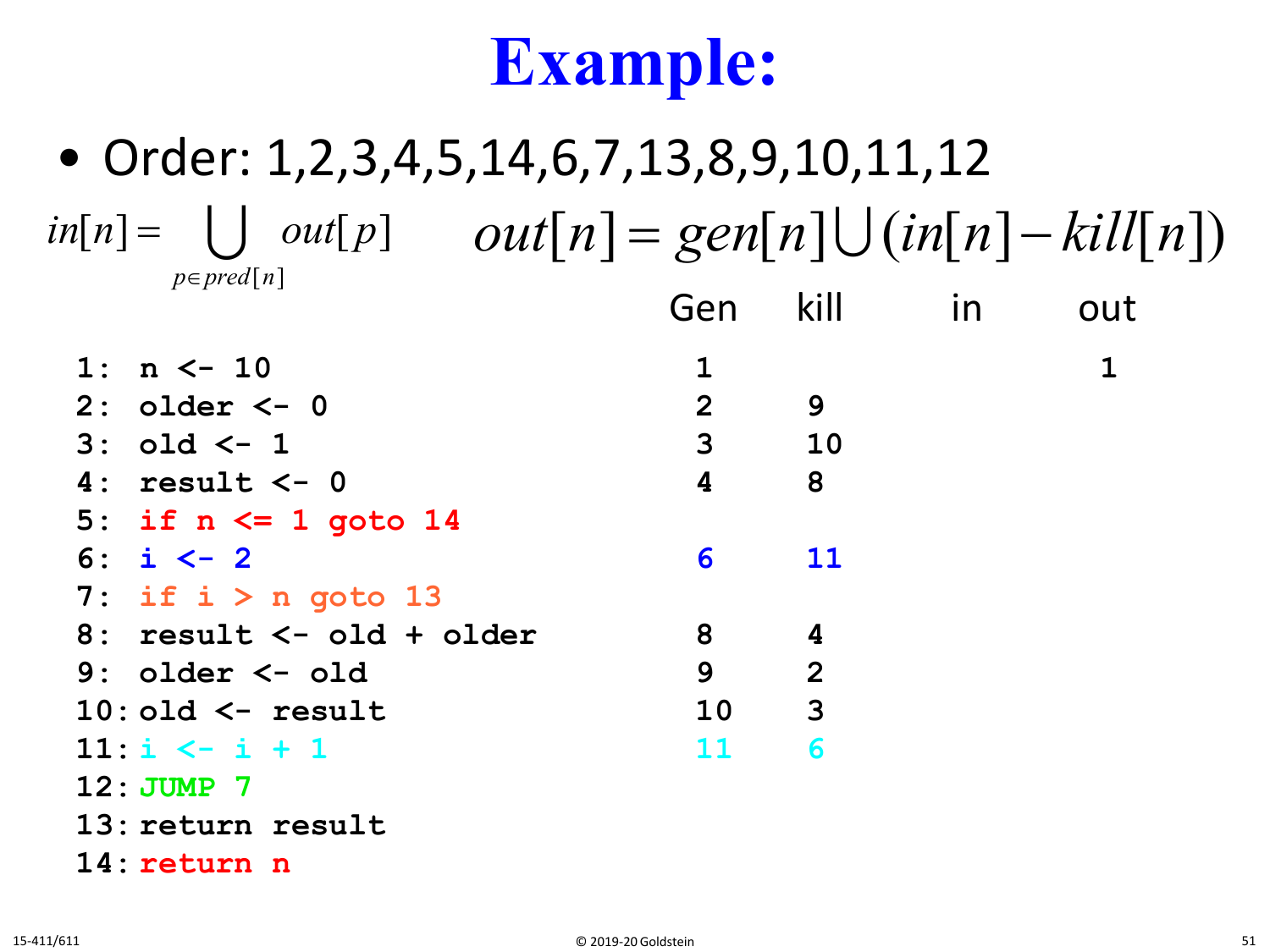## **Example:**

#### • Order: 1,2,3,4,5,14,6,7,13,8,9,10,11,12  $\text{inf}[n] = \bigcup \text{ out}[p] \quad \text{ out}[n] = \text{gen}[n] \bigcup (\text{in}[n] - \text{kill}[n])$ *p*∈ *pred*[n] **1: n <- 10 1 1 2: older <- 0 2 9 1 1,2 3: old <- 1 3 10 1,2 1,2,3 4: result <- 0 4 8 5: if n <= 1 goto 14 6: i <- 2 6 11 7: if i > n goto 13 8: result <- old + older 8 4 9: older <- old 9 2 10: old <- result 10 3 11: i <- i + 1 11 6** Gen kill in out

- **12: JUMP 7**
- **13: return result**
- **14: return n**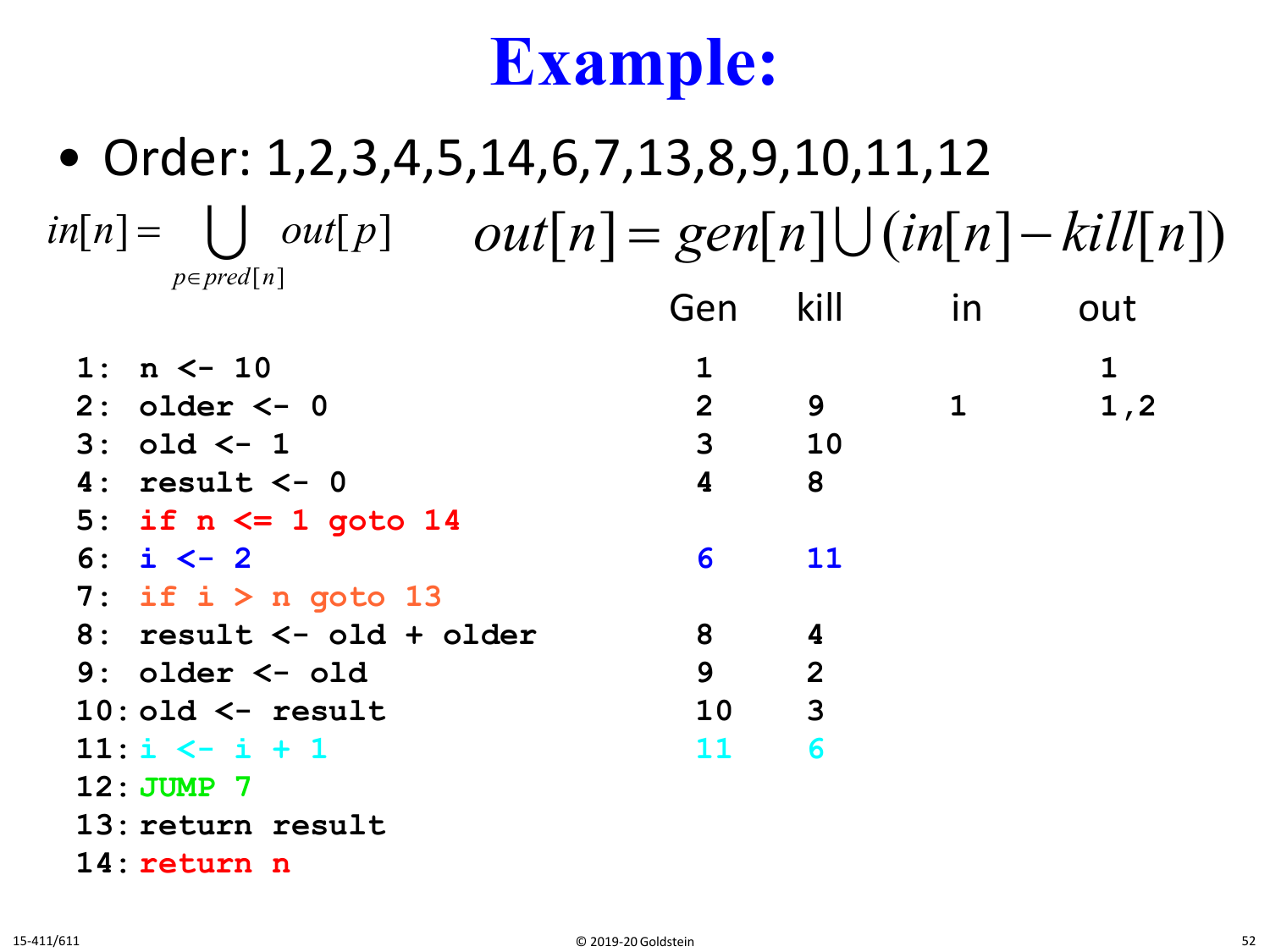## **Example:**

#### • Order: 1,2,3,4,5,14,6,7,13,8,9,10,11,12  $\text{inf}[n] = \bigcup \text{ out}[p] \quad \text{ out}[n] = \text{gen}[n] \bigcup (\text{in}[n] - \text{kill}[n])$ *p*∈ *pred*[n] **1: n <- 10 1 1 2: older <- 0 2 9 1 1,2 3: old <- 1 3 10 1,2 1,2,3 4: result <- 0 4 8 5: if n <= 1 goto 14 6: i <- 2 6 11 7: if i > n goto 13 8: result <- old + older 8 4 9: older <- old 9 2 10: old <- result 10 3 11: i <- i + 1 11 6 12: JUMP 7** Gen kill in out

- **13: return result**
- **14: return n**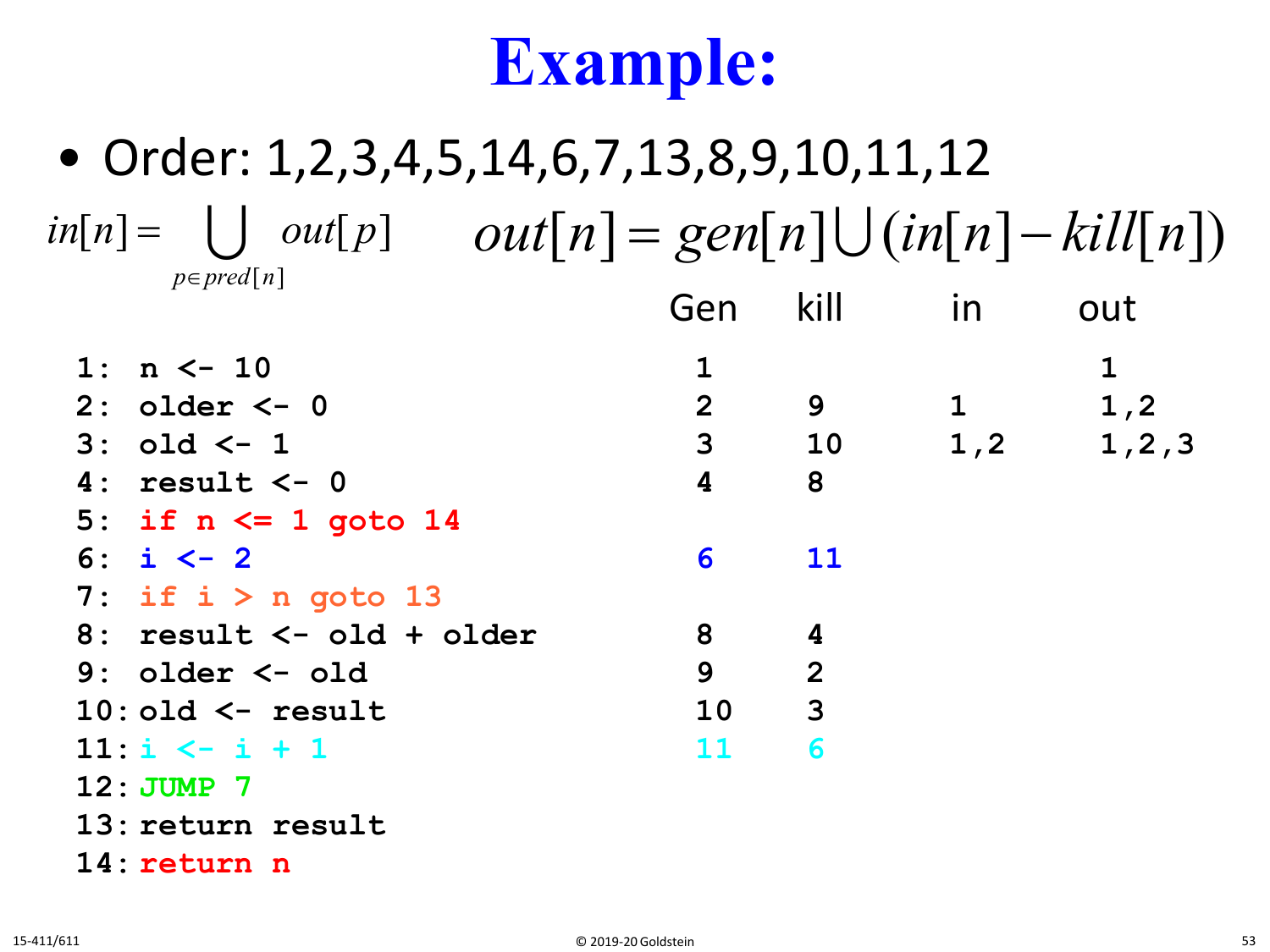#### • Order: 1,2,3,4,5,14,6,7,13,8,9,10,11,12 **1: n <- 10 1 1 2: older <- 0 2 9 1 1,2 3: old <- 1 3 10 1,2 1,2,3 4: result <- 0 4 8 1-3 1-4 5: if n <= 1 goto 14 1-4 1-4 6: i <- 2 6 11 1-4 1-4,6 7: if i > n goto 13 1-4,6 1-4,6 8: result <- old + older 8 4 1-4,6 1-3,6,8 9: older <- old 9 2 1-3,6,8 1,3,6,8,9** Gen kill in out  $\text{inf}[n] = \bigcup \text{ out}[p] \quad \text{ out}[n] = \text{gen}[n] \bigcup (\text{in}[n] - \text{kill}[n])$ *p*∈ *pred*[n]

- **10: old <- result 10 3 1,3,6,8,9 1,6,8-10**
- **11:**  $i \leq i + 1$  **11 6**
- **12:** JUMP 7
- **13: return result 1-4,6 1-4,6**
- **14: return n 1-4 1-4**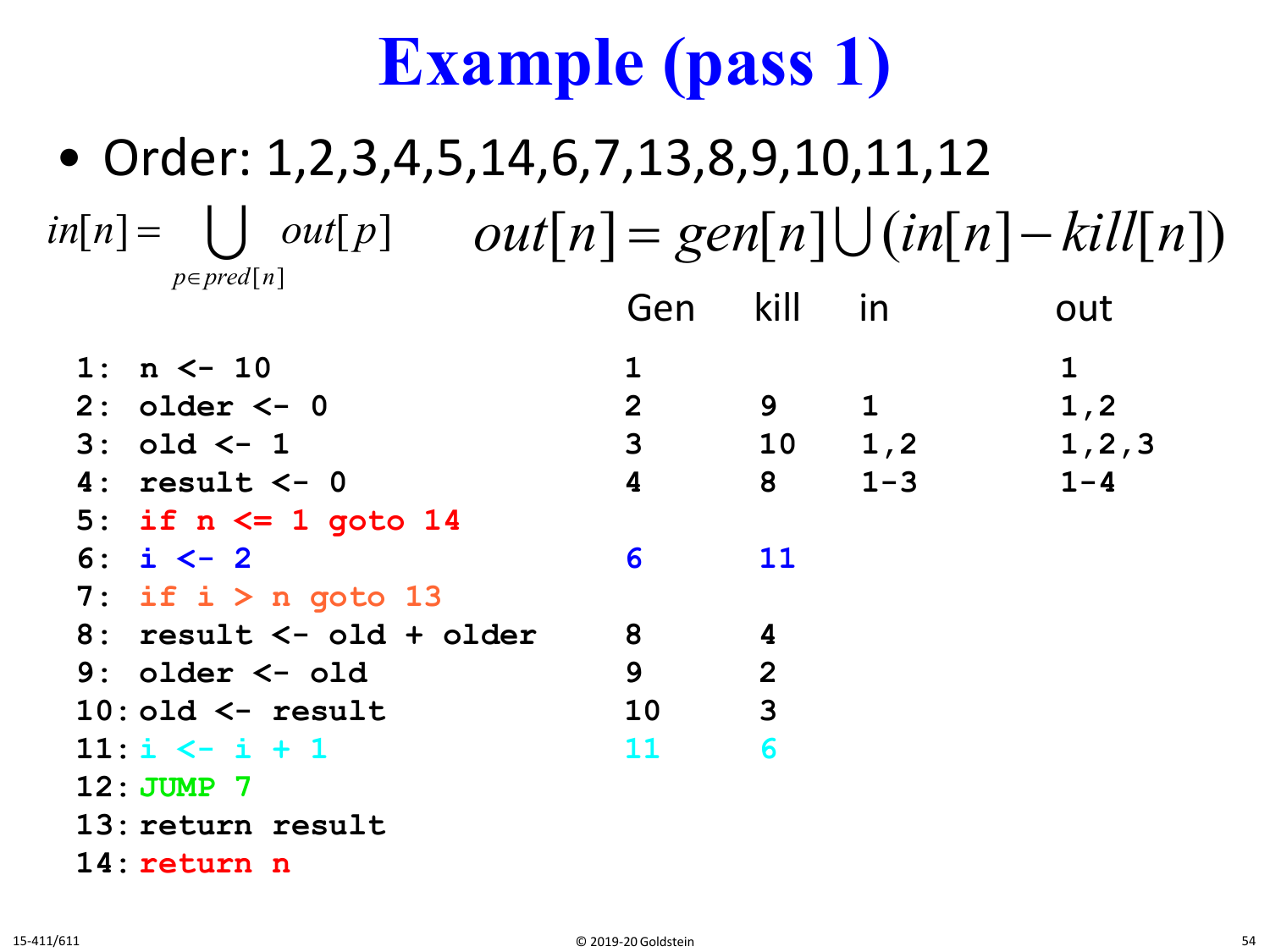#### • Order: 1,2,3,4,5,14,6,7,13,8,9,10,11,12 **1: n <- 10 1 1 2: older** <- **0 2 9 1 1**,2<br> **3: old** <- **1 3 10 1**,2 **1**,2,3 **3: old <- 1 3 10 1,2 1,2,3 4: result <- 0 4 8 1-3 1-4 5: if n <= 1 goto 14 1-4 1-4 6: i <- 2 6 11 1-4 1-4,6 7: if i > n goto 13 1-4,6 1-4,6 8: result <- old + older 8 4 1-4,6 1-3,6,8 9: older <- old 9 2 1-3,6,8 1,3,6,8,9 10: old <- result 10 3 1,3,6,8,9 1,6,8-10 11: i**  $\leftarrow$  **i** + 1 **11 6** Gen kill in out  $\text{inf}[n] = \bigcup \text{ out}[p] \quad \text{ out}[n] = \text{gen}[n] \bigcup (\text{in}[n] - \text{kill}[n])$ *p*∈ *pred*[n]

- **12:** JUMP 7
- **13: return result 1-4,6 1-4,6**
- **14: return n 1-4 1-4**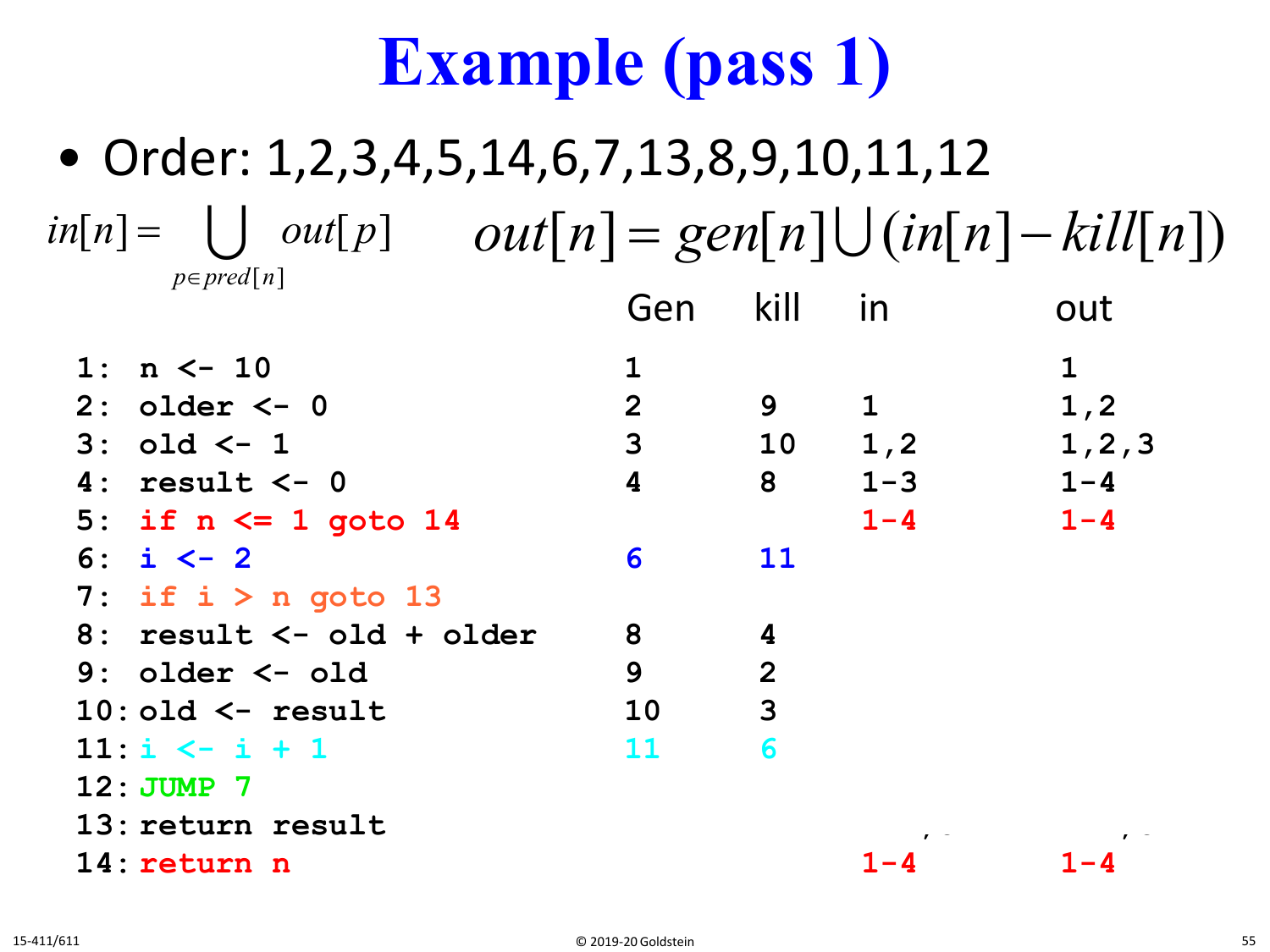#### • Order: 1,2,3,4,5,14,6,7,13,8,9,10,11,12 **1: n <- 10 1 1 2: older <- 0 2 9 1 1,2 3: old <- 1 3 10 1,2 1,2,3 4: result <- 0 4 8 1-3 1-4 5: if n <= 1 goto 14 1-4 1-4 6: i <- 2 6 11 1-4 1-4,6 7: if i > n goto 13 1-4,6 1-4,6 8: result <- old + older 8 4 1-4,6 1-3,6,8 9: older <- old 9 2 1-3,6,8 1,3,6,8,9** Gen kill in out  $\text{inf}[n] = \bigcup \text{ out}[p] \quad \text{ out}[n] = \text{gen}[n] \bigcup (\text{in}[n] - \text{kill}[n])$ *p*∈ *pred*[n]

- **10: old <- result 10 3 1,3,6,8,9 1,6,8-10**
- **11:**  $\dot{x}$  **i** + 1 **11 6**
- **12:** JUMP 7
- **13: return result 1-4,6 1-4,6**
- 

**14: return n 1-4 1-4**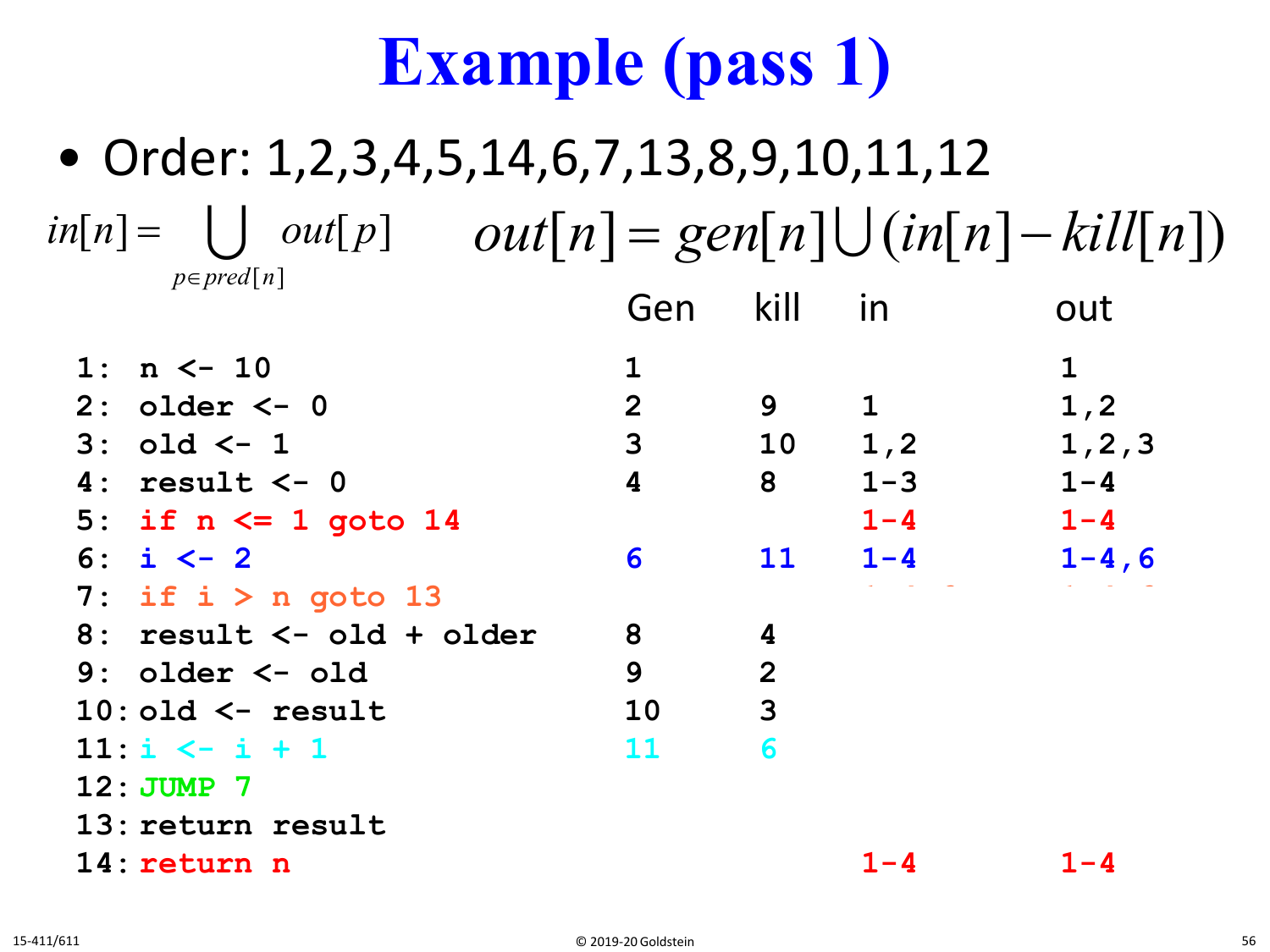#### • Order: 1,2,3,4,5,14,6,7,13,8,9,10,11,12 **1: n <- 10 1 1 2: older <- 0 2 9 1 1,2 3: old <- 1 3 10 1,2 1,2,3 4: result <- 0 4 8 1-3 1-4 5: if n <= 1 goto 14 1-4 1-4 6: i <- 2 6 11 1-4 1-4,6 7: if i > n goto 13 1-4,6 1-4,6 8: result <- old + older 8 4 1-4,6 1-3,6,8 9: older <- old 9 2 1-3,6,8 1,3,6,8,9 10: old <- result 10 3 1,3,6,8,9 1,6,8-10** Gen kill in out  $\text{inf}[n] = \bigcup \text{ out}[p] \quad \text{ out}[n] = \text{gen}[n] \bigcup (\text{in}[n] - \text{kill}[n])$ *p*∈ *pred*[n]

**11: i**  $\leftarrow$  **i** + 1 **11 6 12:** JUMP 7 **13: return result 1-4,6 1-4,6 14: return n 1-4 1-4**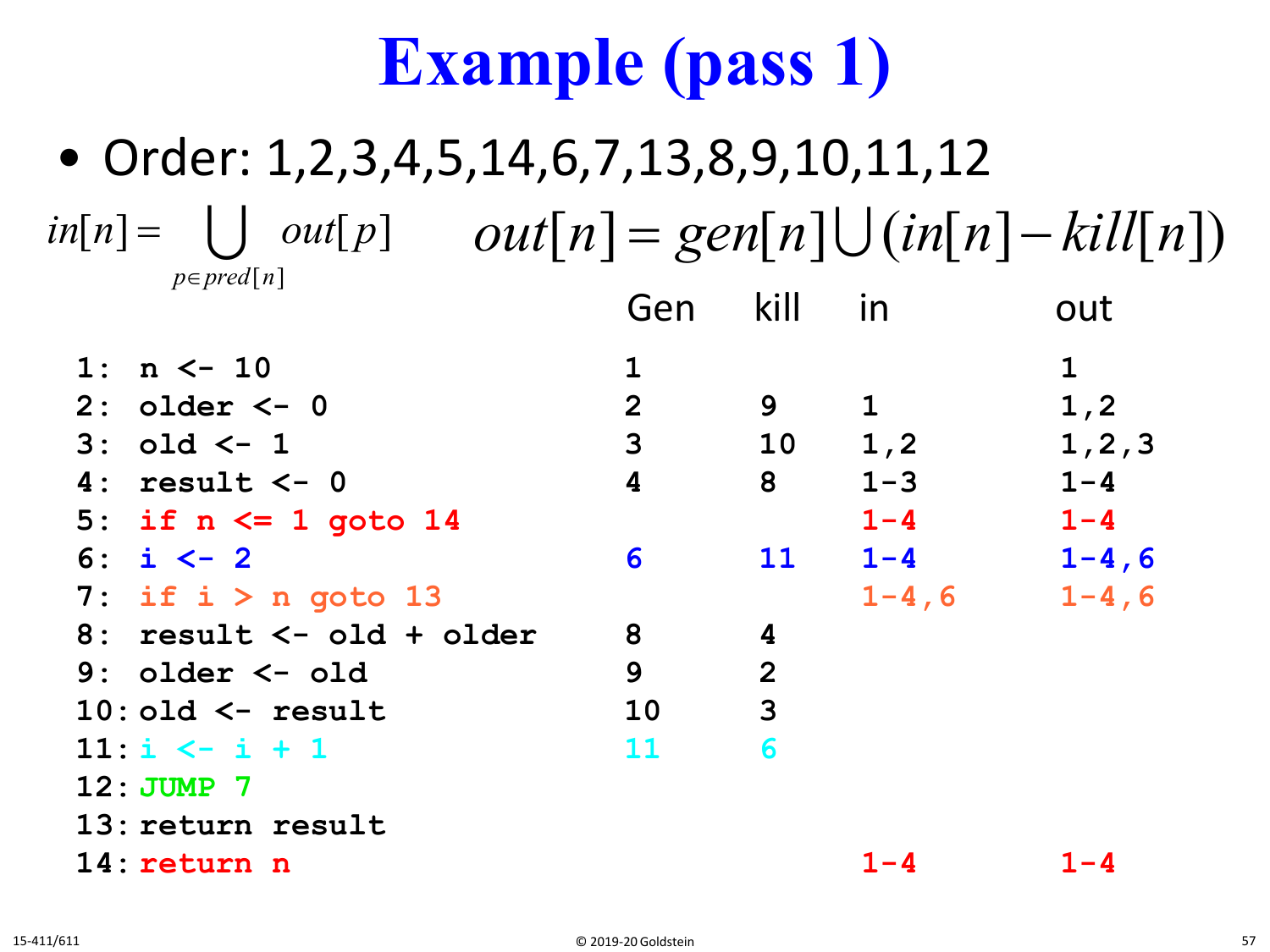#### • Order: 1,2,3,4,5,14,6,7,13,8,9,10,11,12 **1: n <- 10 1 1 2: older <- 0 2 9 1 1,2 3: old <- 1 3 10 1,2 1,2,3 4: result <- 0 4 8 1-3 1-4 5: if n <= 1 goto 14 1-4 1-4 6: i <- 2 6 11 1-4 1-4,6 7: if i > n goto 13 1-4,6 1-4,6 8: result <- old + older 8 4 1-4,6 1-3,6,8 9: older <- old 9 2 1-3,6,8 1,3,6,8,9 10: old <- result 10 3 1,3,6,8,9 1,6,8-10 11: i**  $\leftarrow$  **i** + 1 **11 6** Gen kill in out  $\text{inf}[n] = \bigcup \text{ out}[p] \quad \text{ out}[n] = \text{gen}[n] \bigcup (\text{in}[n] - \text{kill}[n])$ *p*∈ *pred*[n]

**12:** JUMP 7 **13: return result 1-4,6 1-4,6 14: return n 1-4 1-4**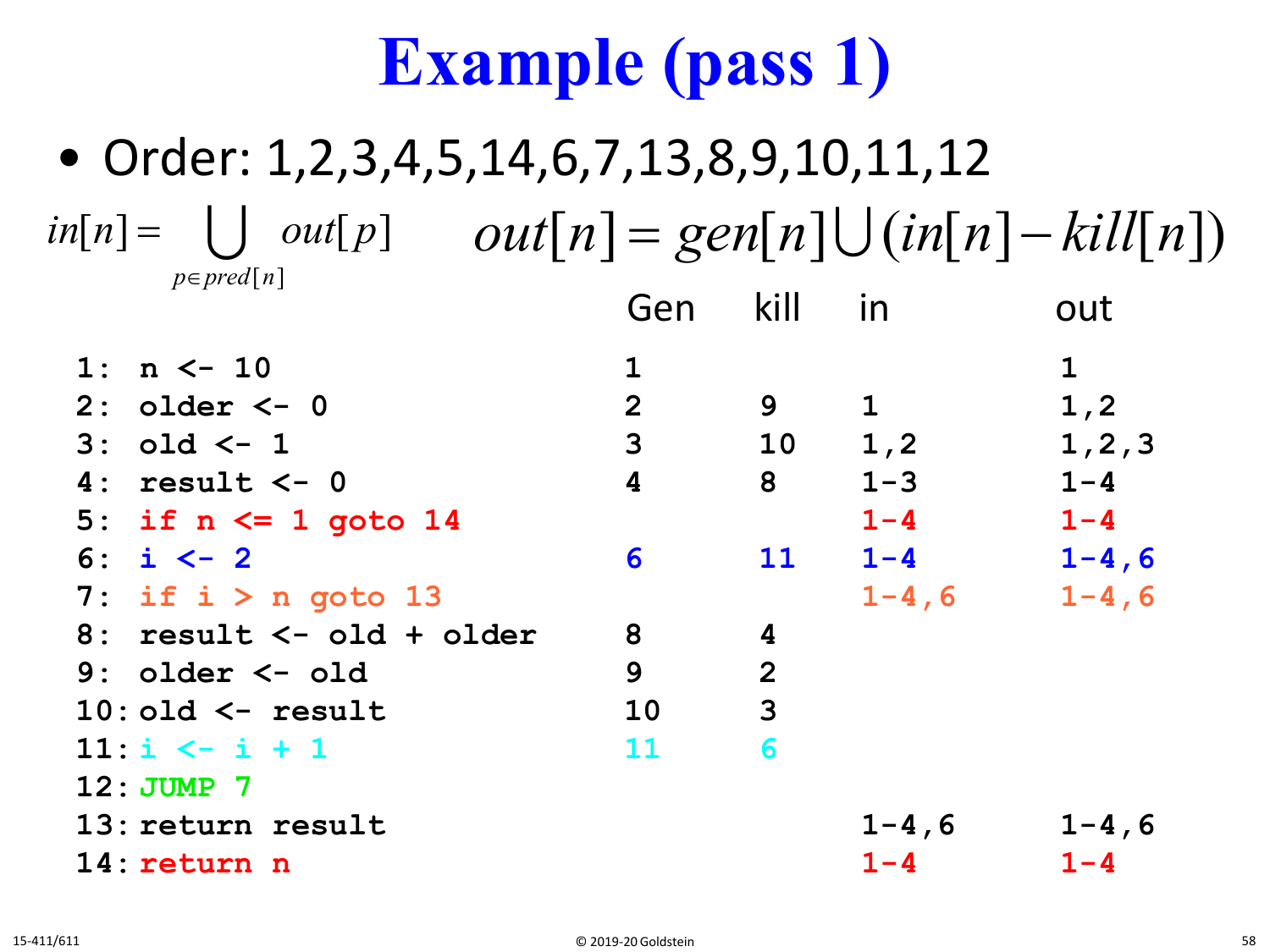#### • Order: 1,2,3,4,5,14,6,7,13,8,9,10,11,12 **1: n <- 10 1 1 2: older <- 0 2 9 1 1,2 3: old <- 1 3 10 1,2 1,2,3 4: result <- 0 4 8 1-3 1-4 5: if n <= 1 goto 14 1-4 1-4 6: i <- 2 6 11 1-4 1-4,6 7: if i > n goto 13 1-4,6 1-4,6 8: result <- old + older 8 4 1-4,6 1-3,6,8 9: older <- old 9 2 1-3,6,8 1,3,6,8,9 10: old <- result 10 3 1,3,6,8,9 1,6,8-10 11:**  $i \leq i + 1$  **11 6** Gen kill in out  $\text{inf}[n] = \bigcup \text{ out}[p] \quad \text{ out}[n] = \text{gen}[n] \bigcup (\text{in}[n] - \text{kill}[n])$ *p*∈ *pred*[n]

**12:** JUMP 7 **13: return result 1-4,6 1-4,6 14: return n 1-4 1-4**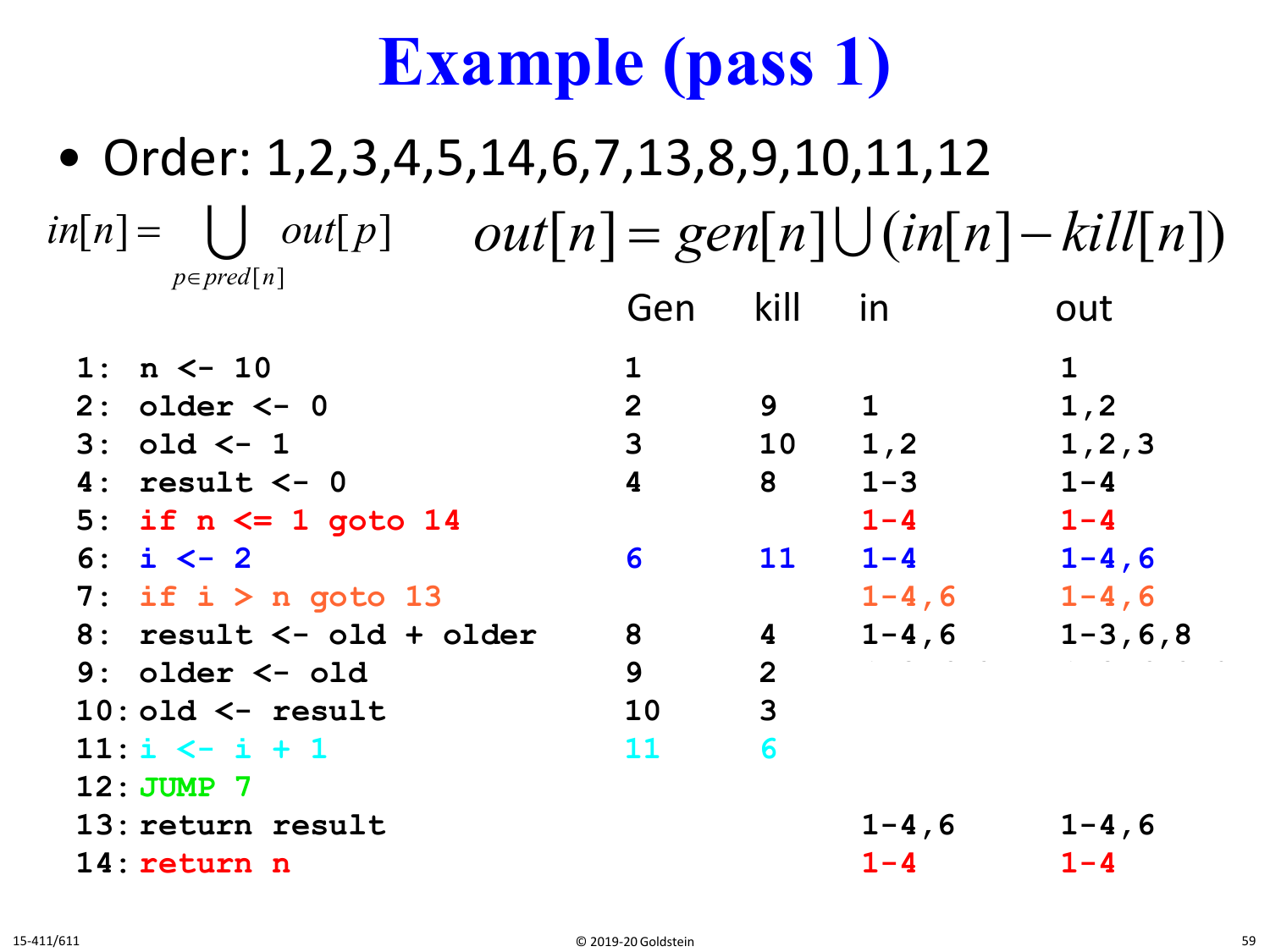#### • Order: 1,2,3,4,5,14,6,7,13,8,9,10,11,12 **1: n <- 10 1 1 2: older <- 0 2 9 1 1,2 3: old <- 1 3 10 1,2 1,2,3 4: result <- 0 4 8 1-3 1-4 5: if n <= 1 goto 14 1-4 1-4 6: i <- 2 6 11 1-4 1-4,6 7: if i > n goto 13 1-4,6 1-4,6 8: result <- old + older 8 4 1-4,6 1-3,6,8 9: older <- old 9 2 1-3,6,8 1,3,6,8,9 10: old <- result 10 3 1,3,6,8,9 1,6,8-10 11: i**  $\leftarrow$  **i** + 1 **11 6** Gen kill in out  $in[n] =$   $\bigcup$   $out[p]$ *p*∈ *pred*[n]  $out[p]$   $out[n] = gen[n] \cup (in[n] - kill[n])$

**12:** JUMP 7 **13: return result 1-4,6 1-4,6**

**14: return n 1-4 1-4**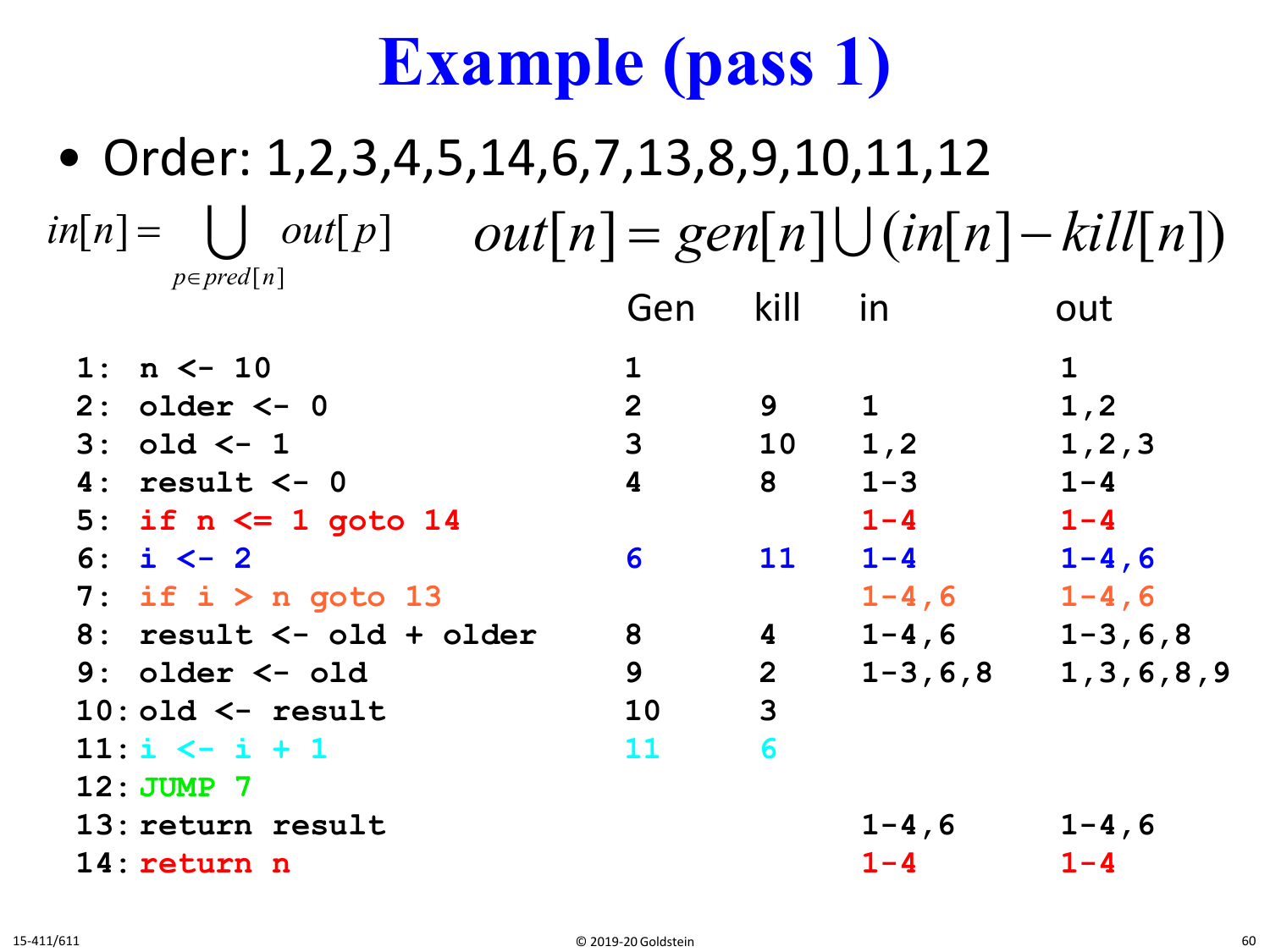#### • Order: 1,2,3,4,5,14,6,7,13,8,9,10,11,12 **1: n <- 10 1 1 2: older <- 0 2 9 1 1,2 3: old <- 1 3 10 1,2 1,2,3 4: result <- 0 4 8 1-3 1-4 5: if n <= 1 goto 14 1-4 1-4 6: i <- 2 6 11 1-4 1-4,6 7: if i > n goto 13 1-4,6 1-4,6 8: result <- old + older 8 4 1-4,6 1-3,6,8** Gen kill in out  $in[n] =$   $\bigcup$   $out[p]$ *p*∈ *pred*[n]  $out[p]$   $out[n] = gen[n] \cup (in[n] - kill[n])$

**10: old <- result 10 3 1,3,6,8,9 1,6,8-10 11: i**  $\leftarrow$  **i** + 1 **11 6 12:** JUMP 7 **13: return result 1-4,6 1-4,6 14: return n 1-4 1-4**

**9: older <- old 9 2 1-3,6,8 1,3,6,8,9**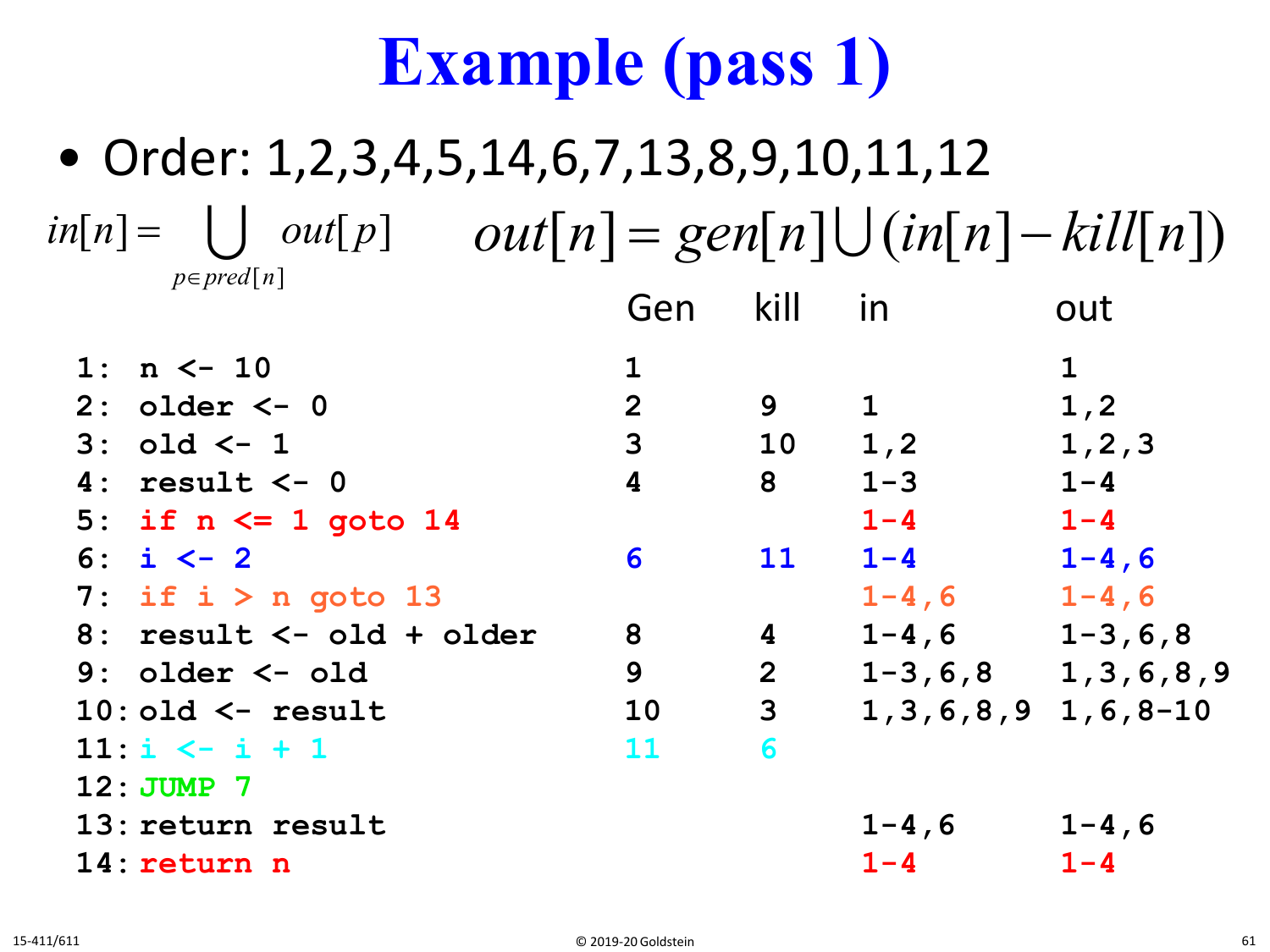#### • Order: 1,2,3,4,5,14,6,7,13,8,9,10,11,12 **1: n <- 10 1 1 2: older <- 0 2 9 1 1,2 3: old <- 1 3 10 1,2 1,2,3 4: result <- 0 4 8 1-3 1-4 5: if n <= 1 goto 14 1-4 1-4 6: i <- 2 6 11 1-4 1-4,6 7: if i > n goto 13 1-4,6 1-4,6 8: result <- old + older 8 4 1-4,6 1-3,6,8 9: older <- old 9 2 1-3,6,8 1,3,6,8,9 10: old <- result 10 3 1,3,6,8,9 1,6,8-10 11: i <- i + 1 11 6 1,6,8-10 1,8-11 12:** JUMP 7 **13: return result 1-4,6 1-4,6** Gen kill in out  $in[n] =$   $\bigcup$   $out[p]$ *p*∈ *pred*[n]  $out[p]$   $out[n] = gen[n] \cup (in[n] - kill[n])$

**14: return n 1-4 1-4**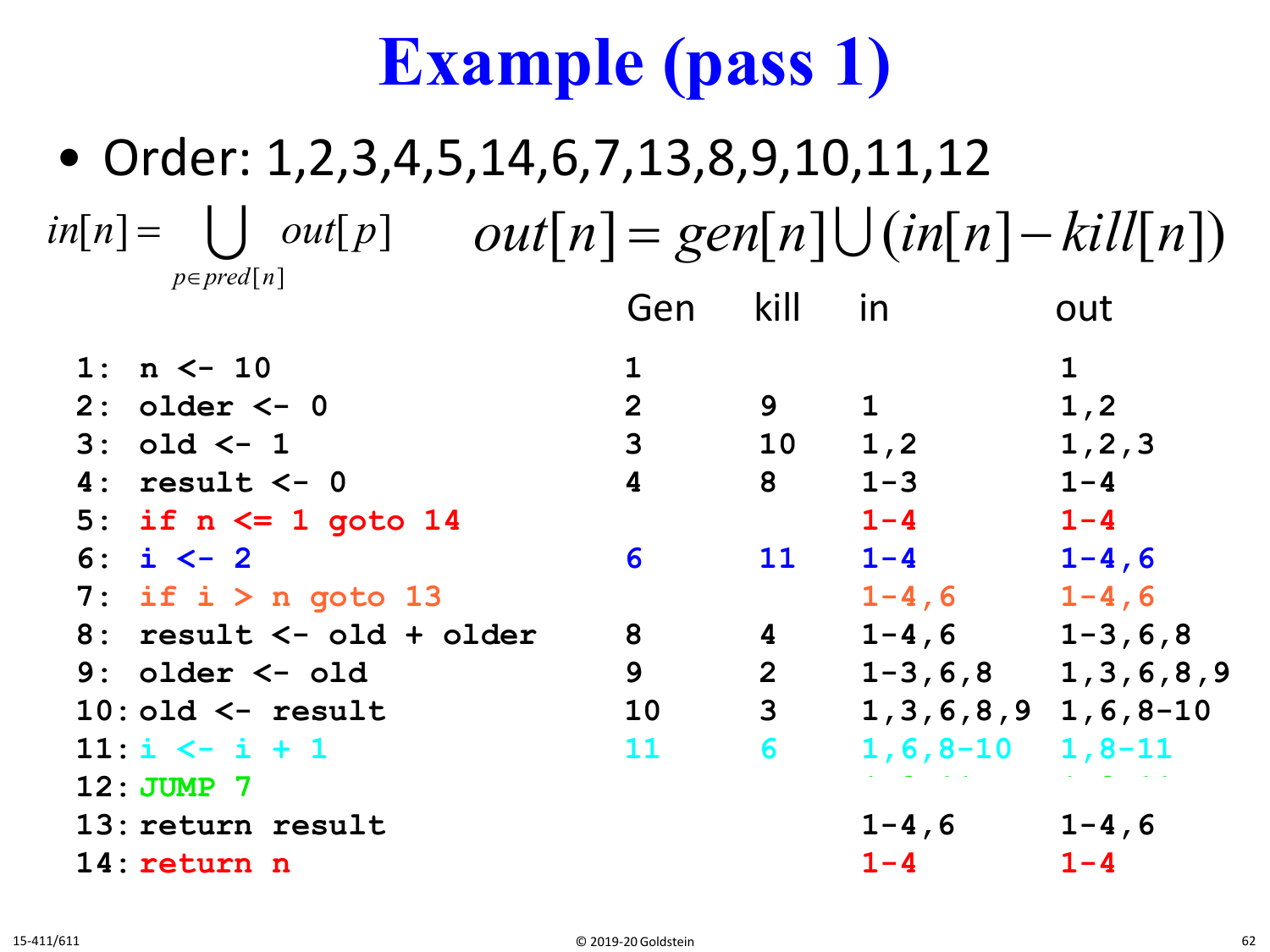#### • Order: 1,2,3,4,5,14,6,7,13,8,9,10,11,12 **1: n <- 10 1 1 2: older <- 0 2 9 1 1,2 3: old <- 1 3 10 1,2 1,2,3 4: result <- 0 4 8 1-3 1-4 5: if n <= 1 goto 14 1-4 1-4 6: i <- 2 6 11 1-4 1-4,6 7: if i > n goto 13 1-4,6 1-4,6 8: result <- old + older 8 4 1-4,6 1-3,6,8 9: older <- old 9 2 1-3,6,8 1,3,6,8,9 10: old <- result 10 3 1,3,6,8,9 1,6,8-10 11: i <- i + 1 11 6 1,6,8-10 1,8-11 12: JUMP 7 1,8-11 1,8-11** Gen kill in out  $\text{inf}[n] = \bigcup \text{ out}[p] \quad \text{out}[n] = \text{gen}[n] \bigcup (\text{in}[n] - \text{kill}[n])$ *p*∈ *pred*[n]  $\bigcup$

- **13: return result 1-4,6 1-4,6**
- **14: return n 1-4 1-4**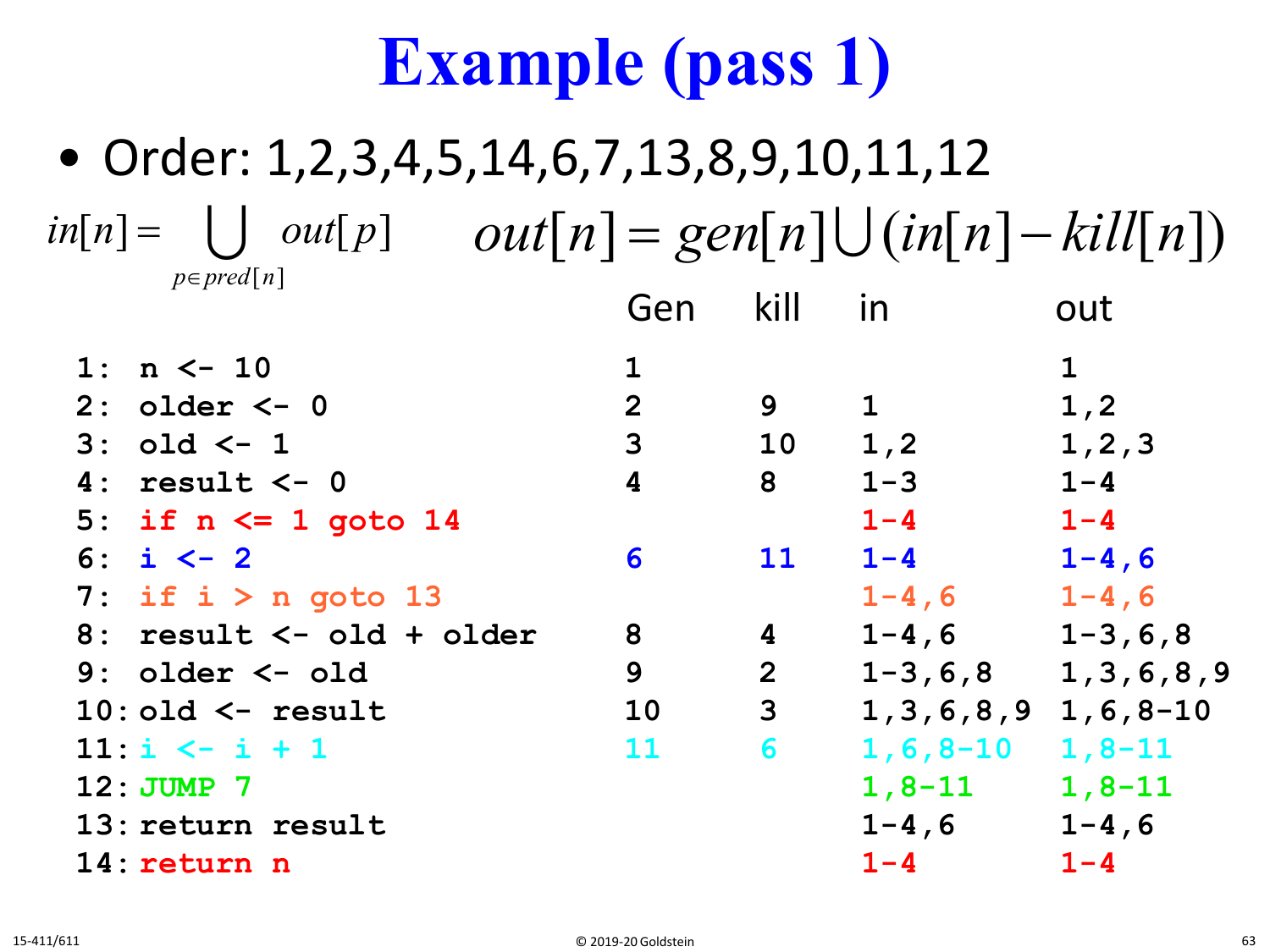|                          | Gen                     | kill           | in                         | out                       |
|--------------------------|-------------------------|----------------|----------------------------|---------------------------|
| $1: n \le -10$           | $\mathbf 1$             |                |                            | $\mathbf{1}$              |
| 2: older $<-0$           | 2 <sup>1</sup>          | 9              | $\mathbf{1}$               | 1,2                       |
| $3: old < -1$            | $\mathbf{3}$            | 10             | 1,2                        | 1, 2, 3                   |
| $4: result < -0$         | $\overline{\mathbf{4}}$ | 8              | $1 - 3$                    | $1 - 4$                   |
| 5: if $n \le 1$ goto 14  |                         |                | $1 - 4$                    | $1 - 4$                   |
| 6: $i \le -2$            | 6                       | <b>11</b>      | $1 - 4$                    | $1 - 4, 6$                |
| 7: if $i > n$ goto 13    |                         |                | $1 - 4, 6$                 | $1 - 4, 6$                |
| 8: result <- old + older | 8                       | 4              | $1 - 4, 6$                 | $1 - 3, 6, 8$             |
| $9:$ older $\leq -$ old  | 9                       | $\overline{2}$ |                            | $1-3, 6, 8$ 1, 3, 6, 8, 9 |
| $10:$ old $\leq$ result  | 10                      | $\mathbf{3}$   | $1, 3, 6, 8, 9$ 1, 6, 8-10 |                           |
| $11: i \le -i + 1$       | <b>11</b>               | 6              | $1, 6, 8 - 10$             | $1, 8 - 11$               |
| $12:JUMP$ 7              |                         |                | $1,8-11$                   | $1, 8 - 11$               |
| 13: return result        |                         |                | $1 - 4, 6$                 | $1 - 4, 6$                |
| 14: return n             |                         |                | $1 - 4$                    | $1 - 4$                   |
|                          |                         |                |                            |                           |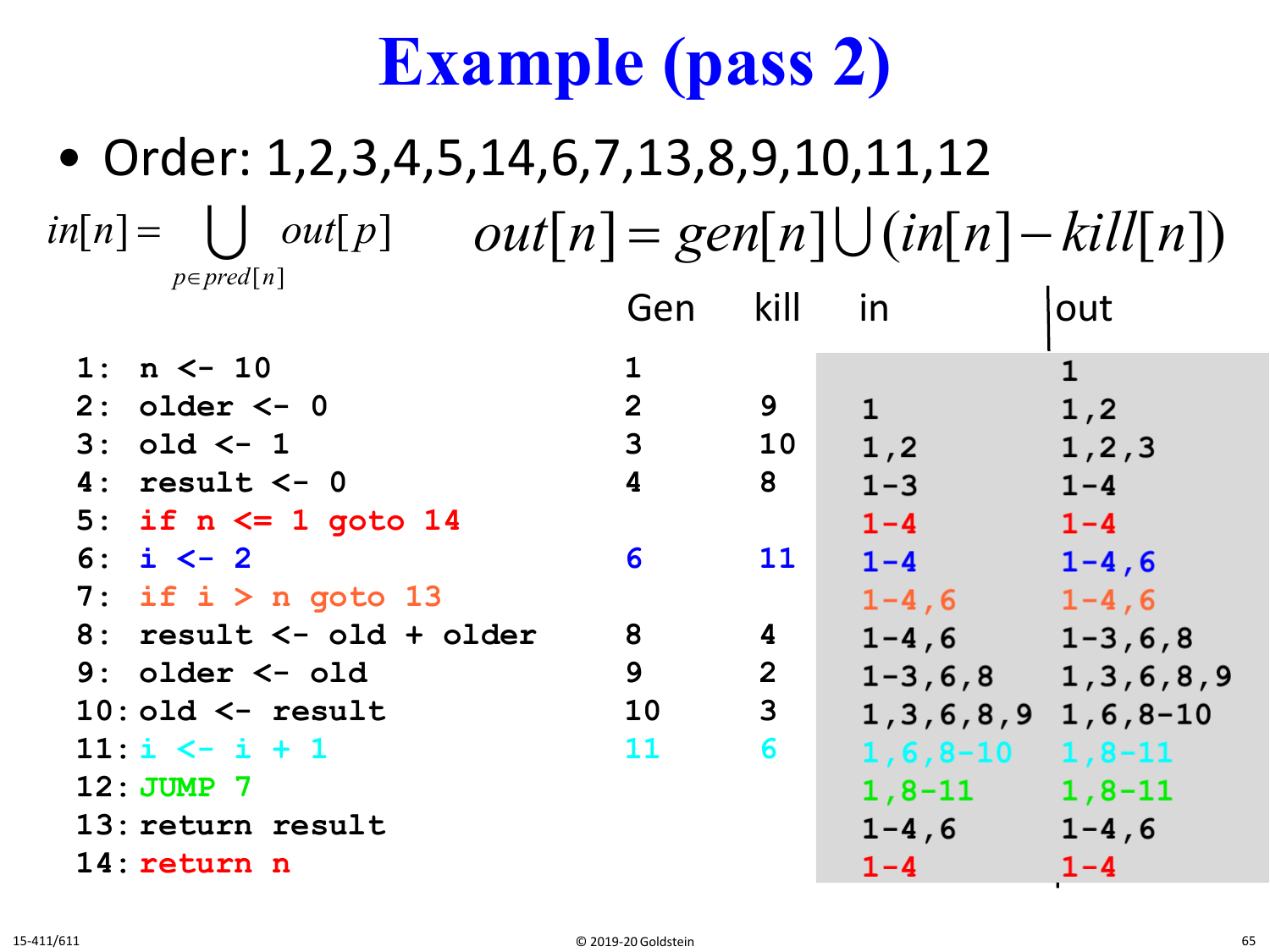| $1: n \le -10$<br>$\mathbf 1$                                         |               |
|-----------------------------------------------------------------------|---------------|
| $\overline{2}$<br>9<br>1, 2<br>$\mathbf 1$<br>$2:$ older $<-0$        |               |
| 3<br>1, 2<br>10<br>$3: old < -1$                                      | 1, 2, 3       |
| $1 - 4$<br>$1 - 3$<br>8<br>result <- 0<br>4<br>4:                     |               |
| $1 - 4$<br>$1 - 4$<br>5: if $n \leq 1$ goto 14                        |               |
| $1 - 4$<br>6: $i \leftarrow 2$<br>6<br><b>11</b>                      | $1 - 4, 6$    |
| 7: if $i > n$ goto 13<br>$1 - 4, 6$                                   | $1 - 4, 6$    |
| 8<br>8: result $\leq -$ old + older<br>$\boldsymbol{4}$<br>$1 - 4, 6$ | $1 - 3, 6, 8$ |
| 9<br>$\overline{2}$<br>$9:$ older $\leq -$ old<br>$1 - 3, 6, 8$       | 1, 3, 6, 8, 9 |
| 3<br>$10:$ old $\leq$ result<br>10<br>$1, 3, 6, 8, 9$ 1, 6, 8-10      |               |
| 6<br>$11: i \le i + 1$<br>11<br>$1, 6, 8 - 10$                        | $1, 8 - 11$   |
| $12:JUMP$ 7<br>$1, 8 - 11$                                            | $1, 8 - 11$   |
| 13: return result<br>$1 - 4, 6$                                       | $1 - 4, 6$    |
| $1 - 4$<br>$1 - 4$<br>14: return n                                    |               |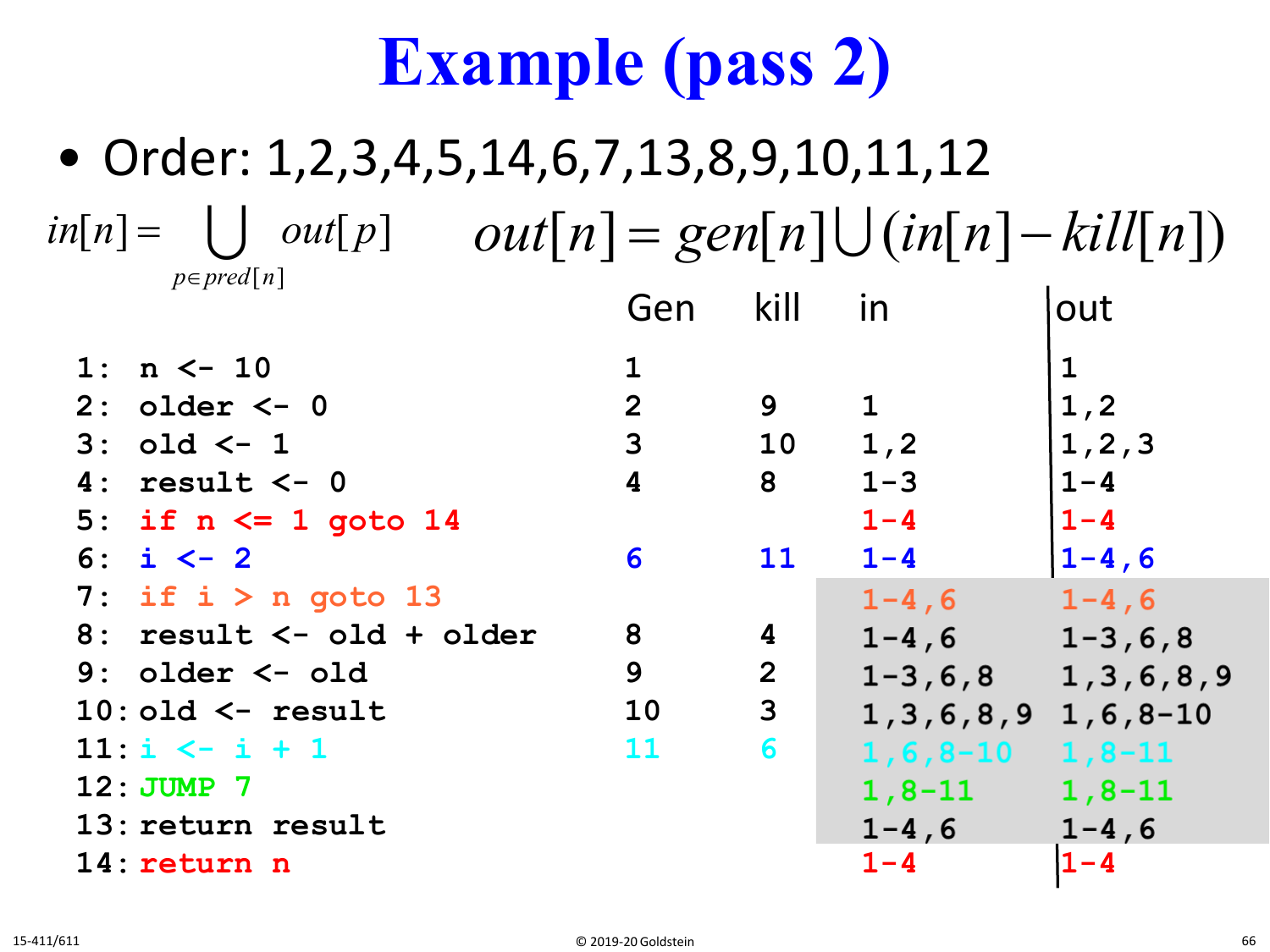|    | $1: n \le -10$           | $\mathbf{1}$   |                |                            |                               |
|----|--------------------------|----------------|----------------|----------------------------|-------------------------------|
|    | $2:$ older $\leq -0$     | $\overline{2}$ | 9              | $\mathbf 1$                | 1, 2                          |
|    | $3: old < -1$            | 3              | 10             | 1, 2                       | 1, 2, 3                       |
| 4: | result <- 0              | 4              | 8              | $1 - 3$                    | $1 - 4$                       |
|    | 5: if $n \leq 1$ goto 14 |                |                | $1 - 4$                    | $1 - 4$                       |
|    | 6: $i \le -2$            | 6              | 11             | $1 - 4$                    | $1 - 4, 6$                    |
|    | 7: if $i > n$ goto 13    |                |                |                            | $1-4, 6, 8-11$ $1-4, 6, 8-11$ |
|    | 8: result <- old + older | 8              | 4              | $1-4, 6$ $1-3, 6, 8$       |                               |
|    | $9:$ older $\leq -$ old  | 9              | $\overline{2}$ | $1-3, 6, 8$ 1, 3, 6, 8, 9  |                               |
|    | $10:$ old $\leq$ result  | 10             | $\mathbf{3}$   | $1, 3, 6, 8, 9$ 1, 6, 8-10 |                               |
|    | $11: i \le i + 1$        | 11             | 6              | $1, 6, 8 - 10$             | $1, 8 - 11$                   |
|    | 12: JUMP 7               |                |                | $1, 8 - 11$                | $1, 8 - 11$                   |
|    | 13: return result        |                |                | $1 - 4, 6$                 | $1 - 4, 6$                    |
|    | 14: return n             |                |                | $1 - 4$                    | $1 - 4$                       |
|    |                          |                |                |                            |                               |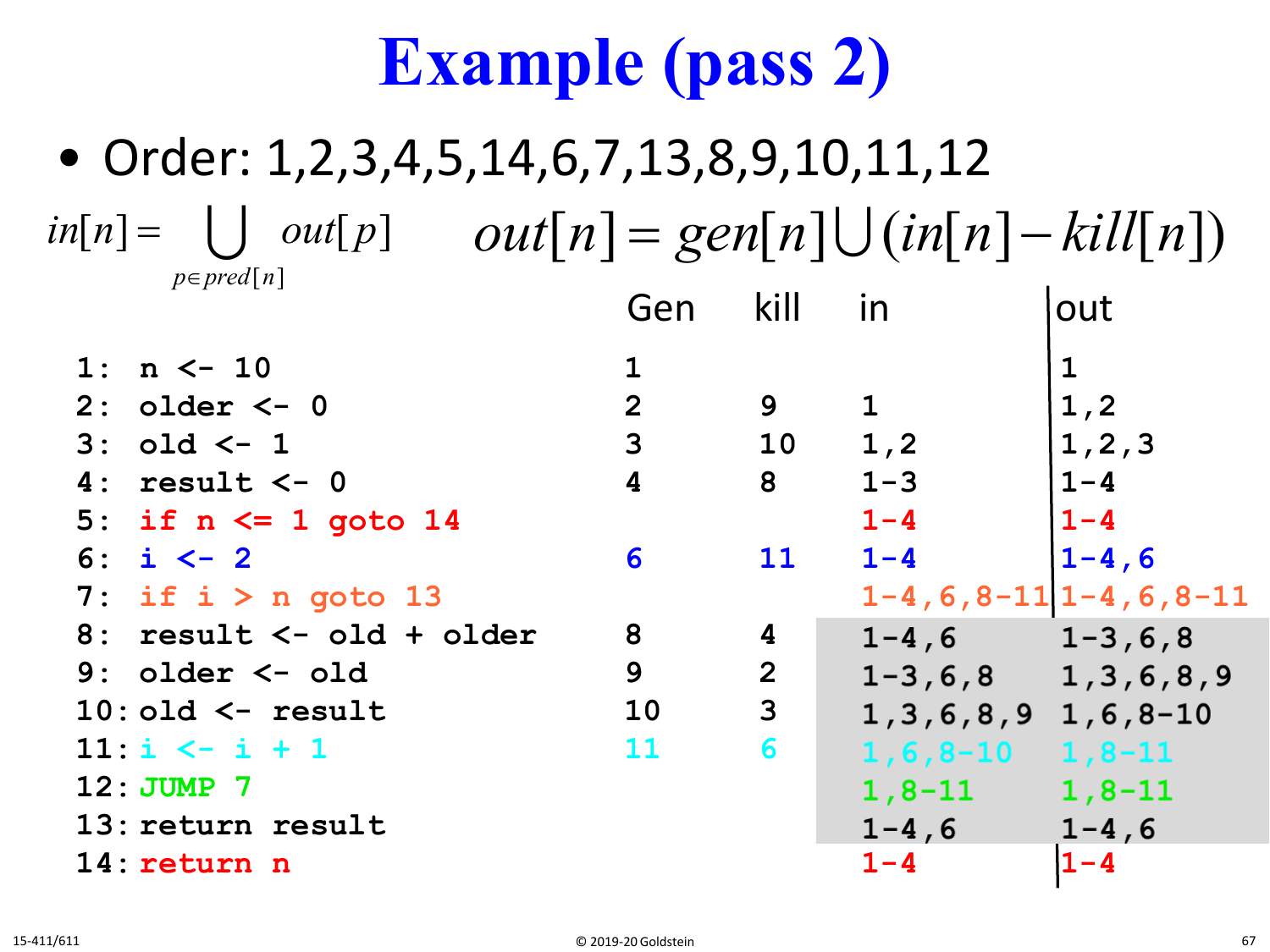|    | 1: $n \le -10$           | 1              |                |                            |                               |
|----|--------------------------|----------------|----------------|----------------------------|-------------------------------|
|    | $2:$ older $<-0$         | $\overline{2}$ | 9              | $\mathbf{1}$               | 1, 2                          |
|    | $3: old < -1$            | 3              | 10             | 1, 2                       | 1, 2, 3                       |
| 4: | result <- 0              | 4              | 8              | $1 - 3$                    | $1 - 4$                       |
|    | 5: if $n \le 1$ goto 14  |                |                | $1 - 4$                    | $1 - 4$                       |
|    | 6: $i \le -2$            | 6              | <b>11</b>      | $1 - 4$                    | $1 - 4, 6$                    |
|    | 7: if $i > n$ goto 13    |                |                |                            | $1-4, 6, 8-11$ $1-4, 6, 8-11$ |
|    | 8: result <- old + older | 8              | 4              | $1-4, 6$ $1-3, 6, 8$       |                               |
|    | $9:$ older $\leq -$ old  | 9              | $\overline{2}$ | $1-3, 6, 8$ 1, 3, 6, 8, 9  |                               |
|    | $10:$ old $\leq$ result  | 10             | $\mathbf{3}$   | $1, 3, 6, 8, 9$ 1, 6, 8-10 |                               |
|    | $11: i \le -i + 1$       | 11             | 6              | $1, 6, 8 - 10$ 1, 8 - 11   |                               |
|    | 12: JUMP 7               |                |                | $1,8-11$ $1,8-11$          |                               |
|    | 13: return result        |                |                |                            | $1-4, 6, 8-11$ $1-4, 6, 8-11$ |
|    | 14: return n             |                |                | $1 - 4$                    | $1 - 4$                       |
|    |                          |                |                |                            |                               |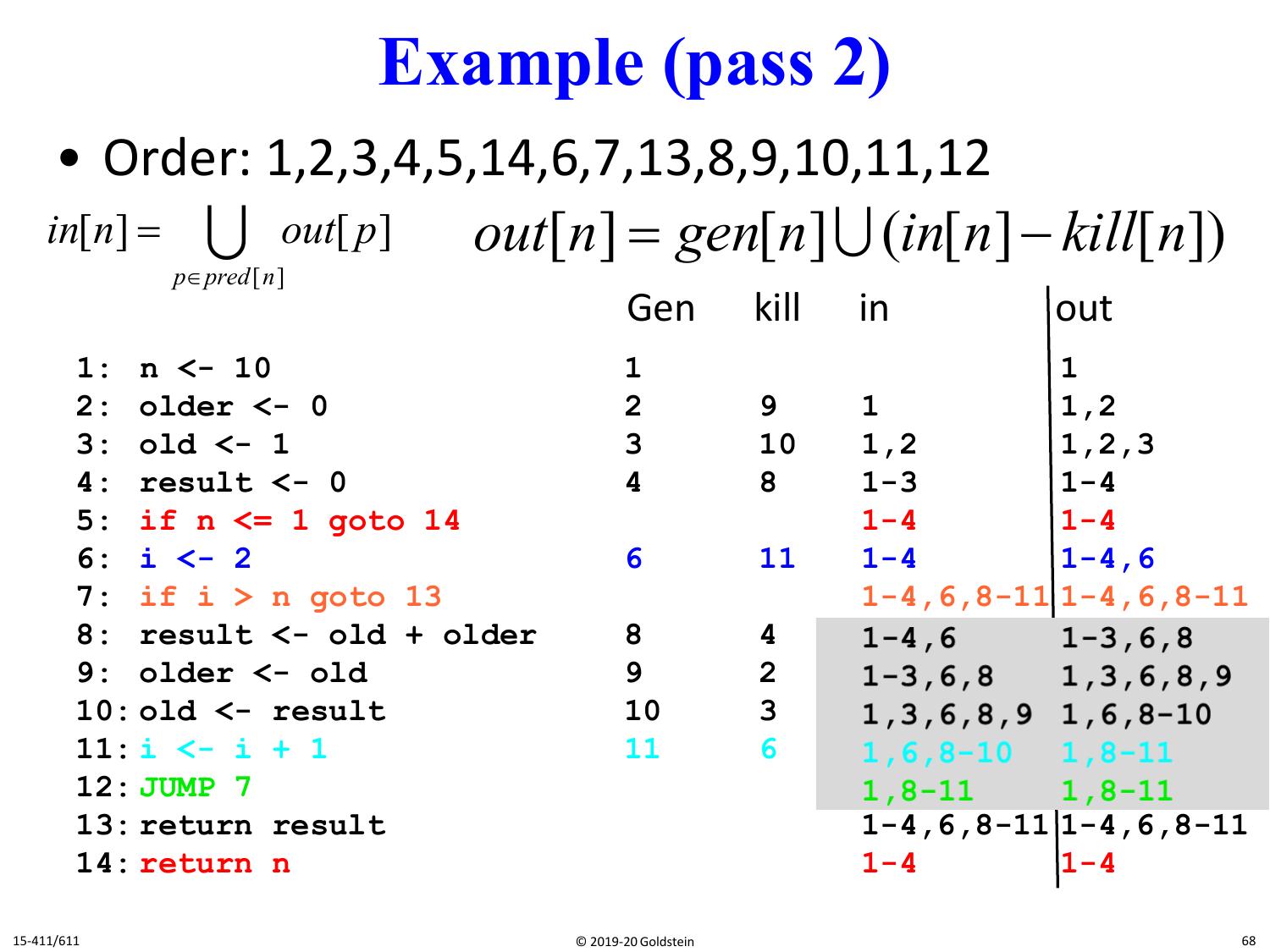|    | $1: n \le -10$                   | 1              |              |                            |                               |
|----|----------------------------------|----------------|--------------|----------------------------|-------------------------------|
|    | $2:$ older $\leq -0$             | $\overline{2}$ | 9            | $\mathbf 1$                | 1, 2                          |
|    | $3: old < -1$                    | 3              | 10           | 1, 2                       | 1, 2, 3                       |
| 4: | result <- 0                      | 4              | 8            | $1 - 3$                    | $1 - 4$                       |
|    | 5: if $n \le 1$ goto 14          |                |              | $1 - 4$                    | $1 - 4$                       |
|    | 6: $i \le -2$                    | 6              | <b>11</b>    | $1 - 4$                    | $1 - 4, 6$                    |
|    | 7: if $i > n$ goto 13            |                |              |                            | $1-4, 6, 8-11$ $1-4, 6, 8-11$ |
|    | $8:$ result $\leq -$ old + older | 8              | 4            |                            | $1-4, 6, 8-11$   1-3, 6, 8-11 |
|    | $9:$ older $\leq -$ old          | 9              | $\mathbf{2}$ | $1-3, 6, 8$ 1, 3, 6, 8, 9  |                               |
|    | $10:$ old $\leq$ result          | 10             | 3            | $1, 3, 6, 8, 9$ 1, 6, 8-10 |                               |
|    | $11: i \le i + 1$                | 11             | 6            | $1, 6, 8 - 10$ 1, 8 - 11   |                               |
|    | 12: JUMP 7                       |                |              | $1,8-11$ $1,8-11$          |                               |
|    | 13: return result                |                |              |                            | $1-4, 6, 8-11$ $1-4, 6, 8-11$ |
|    | 14: return n                     |                |              | $1 - 4$                    | $1 - 4$                       |
|    |                                  |                |              |                            |                               |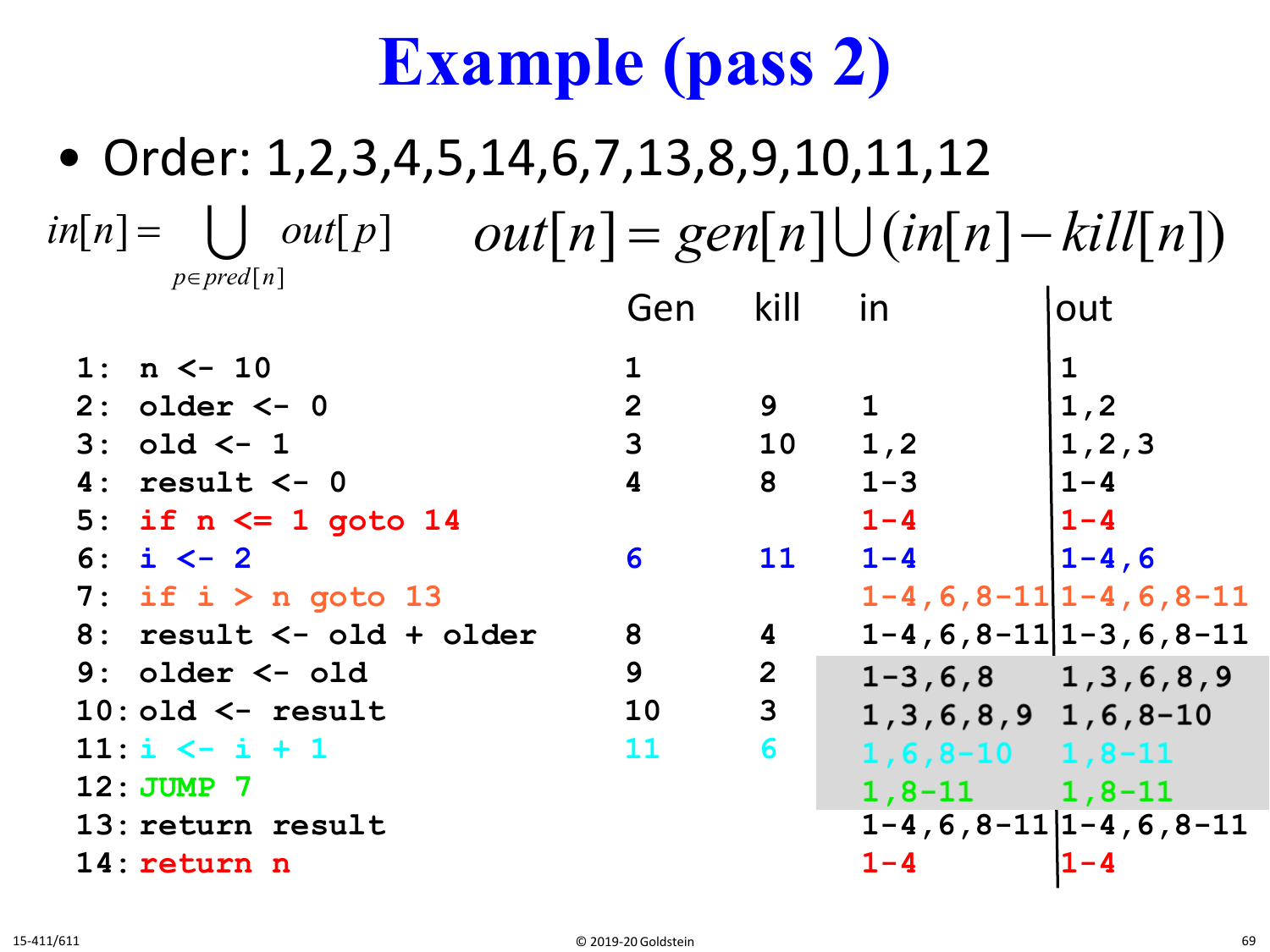|    | $1: n \le -10$           | $\mathbf 1$    |                |                            | $\mathbf 1$                     |
|----|--------------------------|----------------|----------------|----------------------------|---------------------------------|
|    | $2:$ older $\leq -0$     | $\overline{2}$ | 9              | $\mathbf{1}$               | 1, 2                            |
|    | $3: old < -1$            | 3              | 10             | 1, 2                       | 1, 2, 3                         |
| 4: | result $<-0$             | 4              | 8              | $1 - 3$                    | $1 - 4$                         |
|    | 5: if $n \leq 1$ goto 14 |                |                | $1 - 4$                    | $1 - 4$                         |
|    | 6: $i \le -2$            | 6              | <b>11</b>      | $1 - 4$                    | $1 - 4, 6$                      |
|    | 7: if $i > n$ goto 13    |                |                |                            | $1-4, 6, 8-11$ $1-4, 6, 8-11$   |
| 8: | result <- old + older    | 8              | 4              |                            | $1-4, 6, 8-11$   1-3, 6, 8-11   |
|    | $9:$ older $\leq -$ old  | 9              | $\overline{2}$ |                            | $1-3, 6, 8-11$  1,3,6,8-11      |
|    | $10:$ old $\leq$ result  | 10             | $\mathbf{3}$   | $1, 3, 6, 8, 9$ 1, 6, 8-10 |                                 |
|    | $11: i \le i + 1$        | 11             | 6              | $1, 6, 8 - 10$ $1, 8 - 11$ |                                 |
|    | 12: JUMP 7               |                |                | $1,8-11$ $1,8-11$          |                                 |
|    | 13: return result        |                |                |                            | $1-4, 6, 8-11$   $1-4, 6, 8-11$ |
|    | 14: return n             |                |                | $1 - 4$                    | $1 - 4$                         |
|    |                          |                |                |                            |                                 |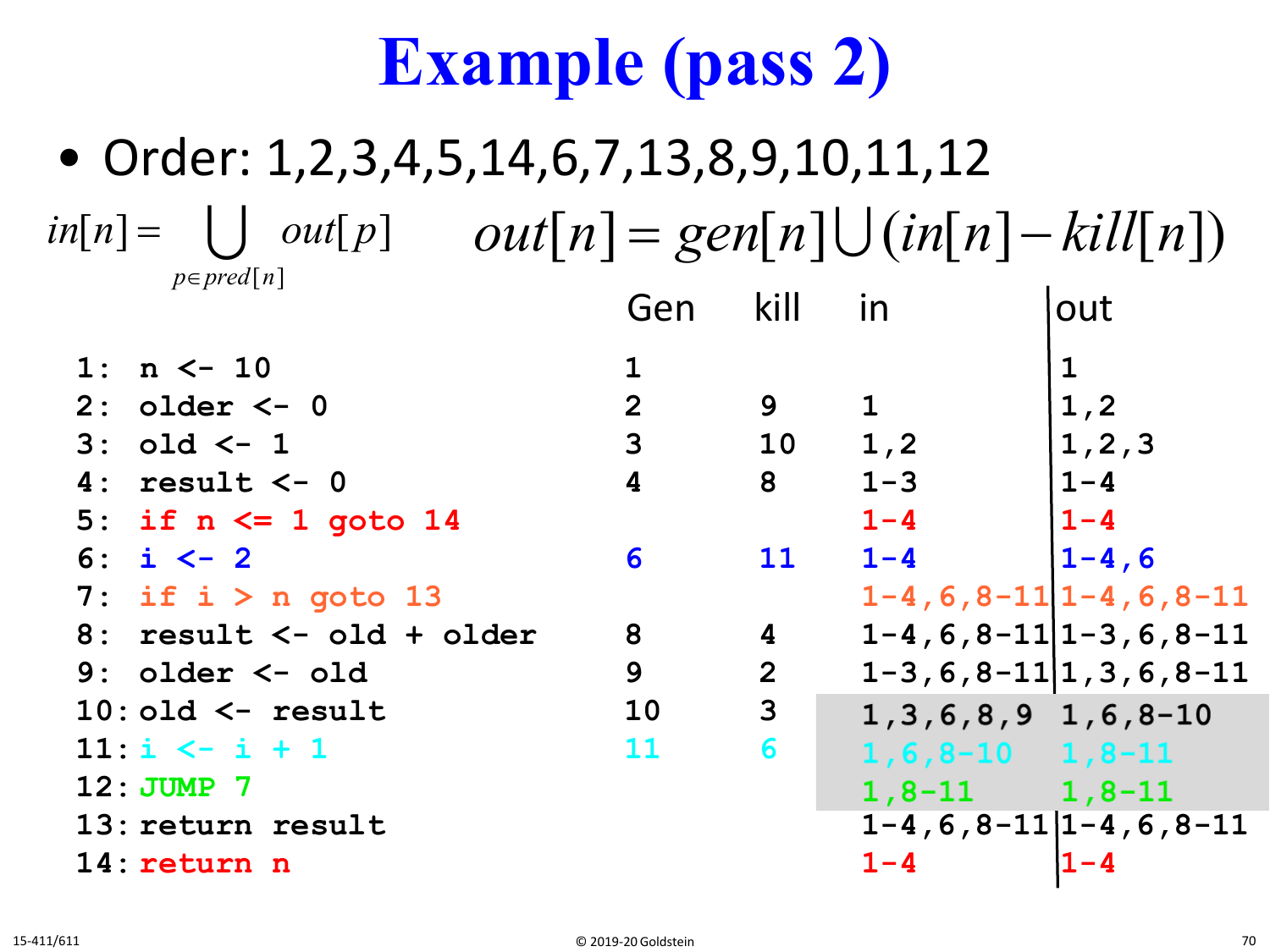|     | 1: $n \le -10$           | $\mathbf{1}$   |                |                                |                               |
|-----|--------------------------|----------------|----------------|--------------------------------|-------------------------------|
|     | $2:$ older $\leq -0$     | $\overline{2}$ | 9              | $\mathbf{1}$                   | 1, 2                          |
|     | $3: old < -1$            | 3              | 10             | 1, 2                           | 1, 2, 3                       |
| 4 : | result $<-0$             | 4              | 8              | $1 - 3$                        | $1 - 4$                       |
|     | 5: if $n \leq 1$ goto 14 |                |                | $1 - 4$                        | $1 - 4$                       |
|     | 6: $i \le -2$            | 6              | <b>11</b>      | $1 - 4$                        | $1 - 4, 6$                    |
|     | 7: if $i > n$ goto 13    |                |                |                                | $1-4, 6, 8-11$ $1-4, 6, 8-11$ |
| 8 : | result <- old + older    | 8              | $\overline{4}$ |                                | $1-4, 6, 8-11$   1-3, 6, 8-11 |
|     | $9:$ older $\leq$ old    | 9              | $\overline{2}$ |                                | $1-3, 6, 8-11 1, 3, 6, 8-11$  |
|     | $10:$ old $\leq$ result  | <b>10</b>      | $\mathbf{3}$   | $1, 3, 6, 8 - 11 1, 6, 8 - 11$ |                               |
|     | $11: i \le i + 1$        | 11             | 6              | $1, 6, 8 - 10$ $1, 8 - 11$     |                               |
|     | 12: JUMP 7               |                |                | $1,8-11$ $1,8-11$              |                               |
|     | 13: return result        |                |                |                                | $1-4, 6, 8-11$ $1-4, 6, 8-11$ |
|     | 14: return n             |                |                | $1 - 4$                        | $1 - 4$                       |
|     |                          |                |                |                                |                               |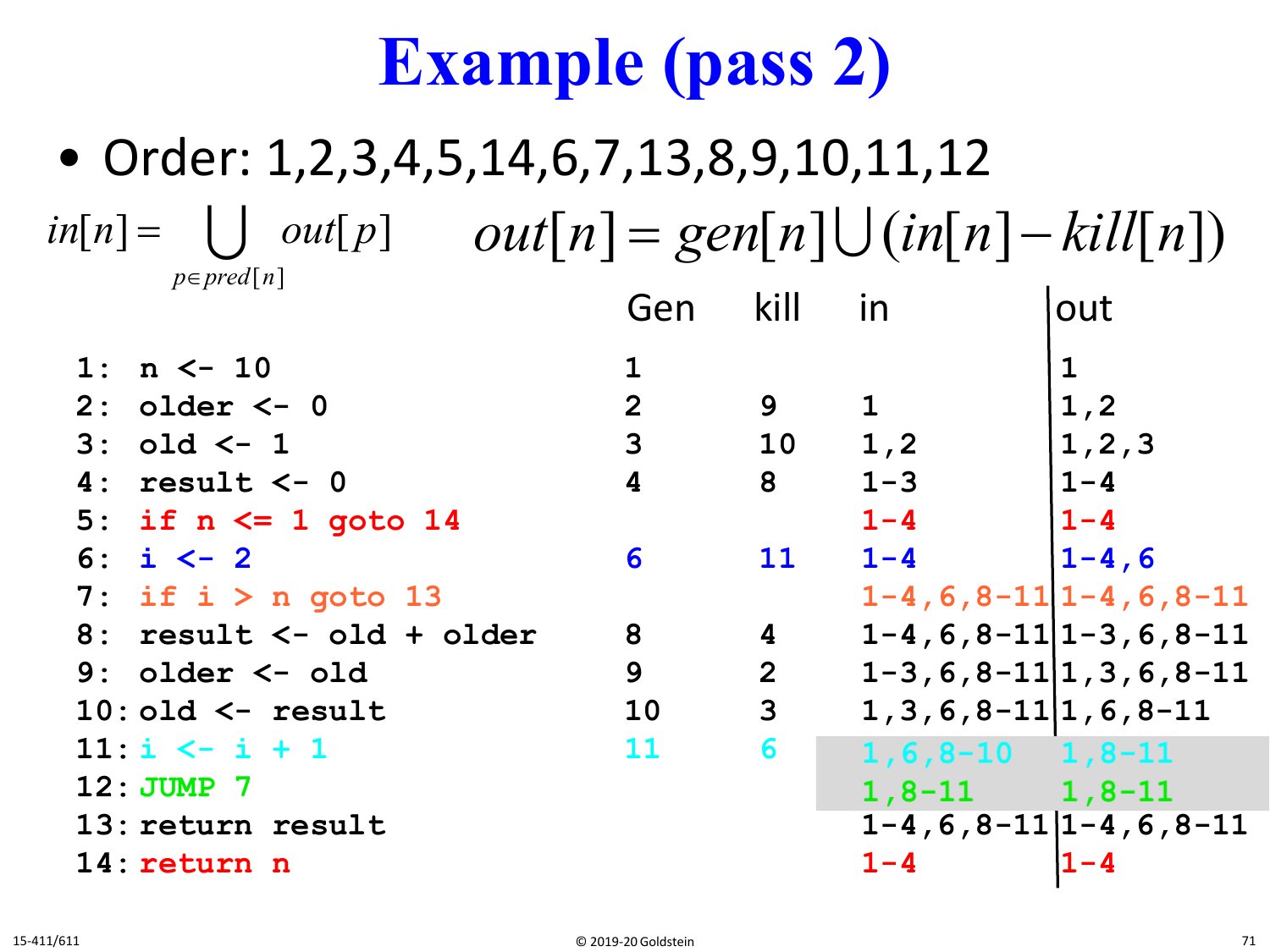|                                 | $1: n \le -10$           | $\mathbf{1}$            |                |                                | $\mathbf 1$                   |
|---------------------------------|--------------------------|-------------------------|----------------|--------------------------------|-------------------------------|
|                                 | $2:$ older $\leq -0$     | $\overline{2}$          | 9              | $\mathbf{1}$                   | 1, 2                          |
|                                 | $3: old < -1$            | 3                       | 10             | 1,2                            | 1, 2, 3                       |
| 4:                              | result $<-0$             | $\overline{\mathbf{4}}$ | 8              | $1 - 3$                        | $1 - 4$                       |
|                                 | 5: if $n \leq 1$ goto 14 |                         |                | $1 - 4$                        | $1 - 4$                       |
|                                 | 6: $i \le -2$            | 6                       | <b>11</b>      | $1 - 4$                        | $1 - 4, 6$                    |
|                                 | 7: if $i > n$ goto 13    |                         |                |                                | $1-4, 6, 8-11$ $1-4, 6, 8-11$ |
| 8:                              | result <- old + older    | 8                       | 4              |                                | $1-4, 6, 8-11$   1-3, 6, 8-11 |
|                                 | $9:$ older $\leq -$ old  | 9                       | $\overline{2}$ |                                | $1-3, 6, 8-11 1, 3, 6, 8-11$  |
|                                 | $10:$ old $\leq$ result  | 10                      | $\mathbf{3}$   | $1, 3, 6, 8 - 11 1, 6, 8 - 11$ |                               |
|                                 | $11: i \le i + 1$        | 11                      | 6              | $1, 6, 8-11$   1, 8-11         |                               |
| 12: JUMP 7<br>$1,8-11$ $1,8-11$ |                          |                         |                |                                |                               |
|                                 | 13: return result        |                         |                |                                | $1-4, 6, 8-11$ $1-4, 6, 8-11$ |
|                                 | 14: return n             |                         |                | $1 - 4$                        | $1 - 4$                       |
|                                 |                          |                         |                |                                |                               |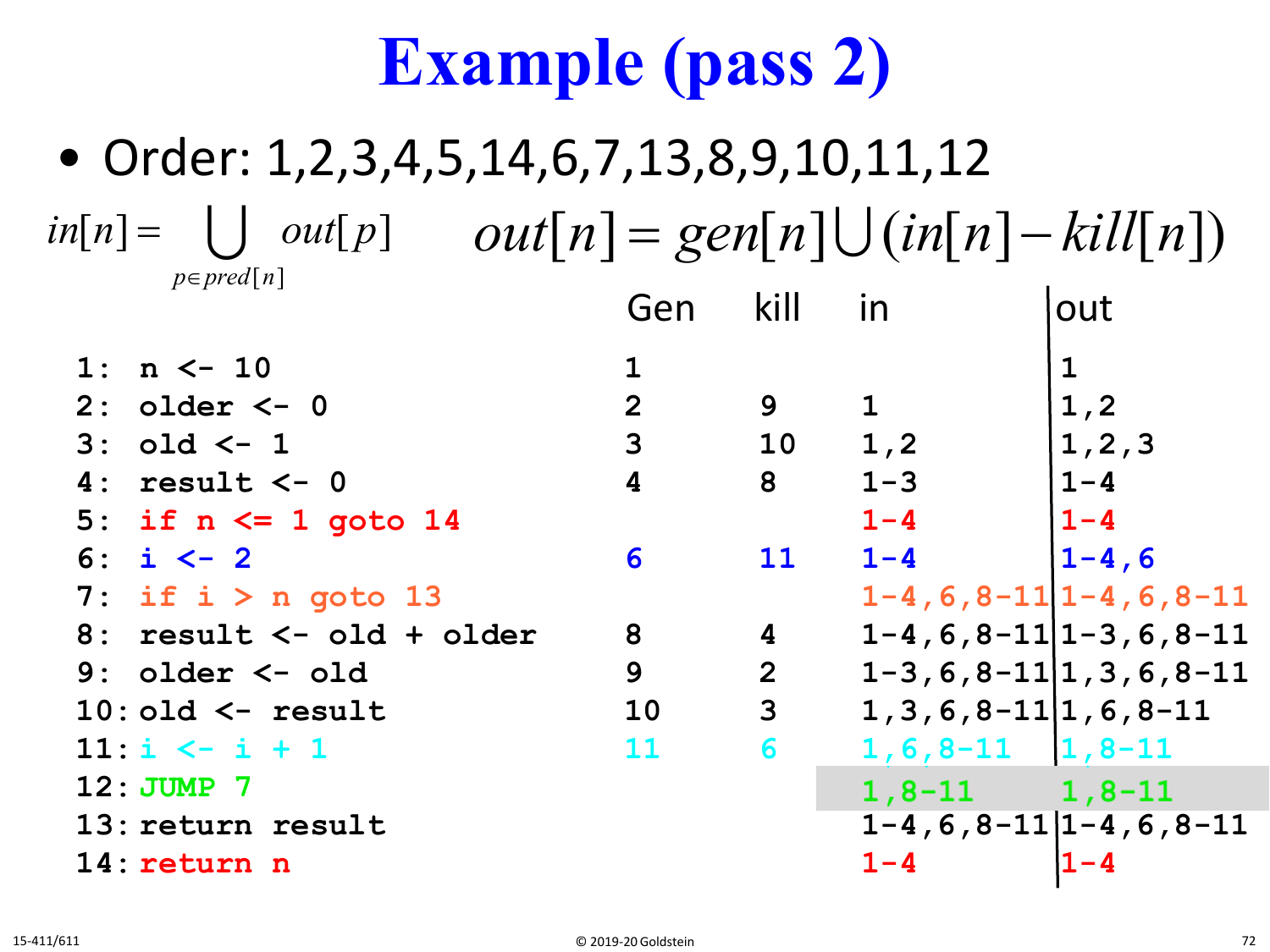| 2<br>1,2<br>9<br>$\mathbf 1$<br>$2:$ older $\leq -0$                            |  |
|---------------------------------------------------------------------------------|--|
| 3<br>10<br>1, 2, 3<br>1, 2<br>$3: old < -1$                                     |  |
| $1 - 4$<br>$1 - 3$<br>4<br>8<br>4:<br>result <- 0                               |  |
| $1 - 4$<br>$1 - 4$<br>5: if $n \le 1$ goto 14                                   |  |
| $1 - 4, 6$<br>$1 - 4$<br>6: $i \le -2$<br><b>11</b><br>6                        |  |
| $1-4, 6, 8-11$ $1-4, 6, 8-11$<br>7: if $i > n$ goto 13                          |  |
| $1-4, 6, 8-11$   1-3, 6, 8-11<br>8: result <- old + older<br>8<br>4             |  |
| 9<br>$1-3, 6, 8-11 1, 3, 6, 8-11$<br>$\overline{2}$<br>$9:$ older $\leq -$ old  |  |
| $\mathbf{3}$<br>$1, 3, 6, 8 - 11 1, 6, 8 - 11$<br>$10:$ old $\leq$ result<br>10 |  |
| 6<br>$1, 6, 8-11$   1, 8-11<br>$11: i \le i + 1$<br>11                          |  |
| $1, 8-11$ $1, 8-11$<br>12: JUMP 7                                               |  |
| $1-4, 6, 8-11$   $1-4, 6, 8-11$<br>13: return result                            |  |
| $1 - 4$<br>14: return n<br>$1 - 4$                                              |  |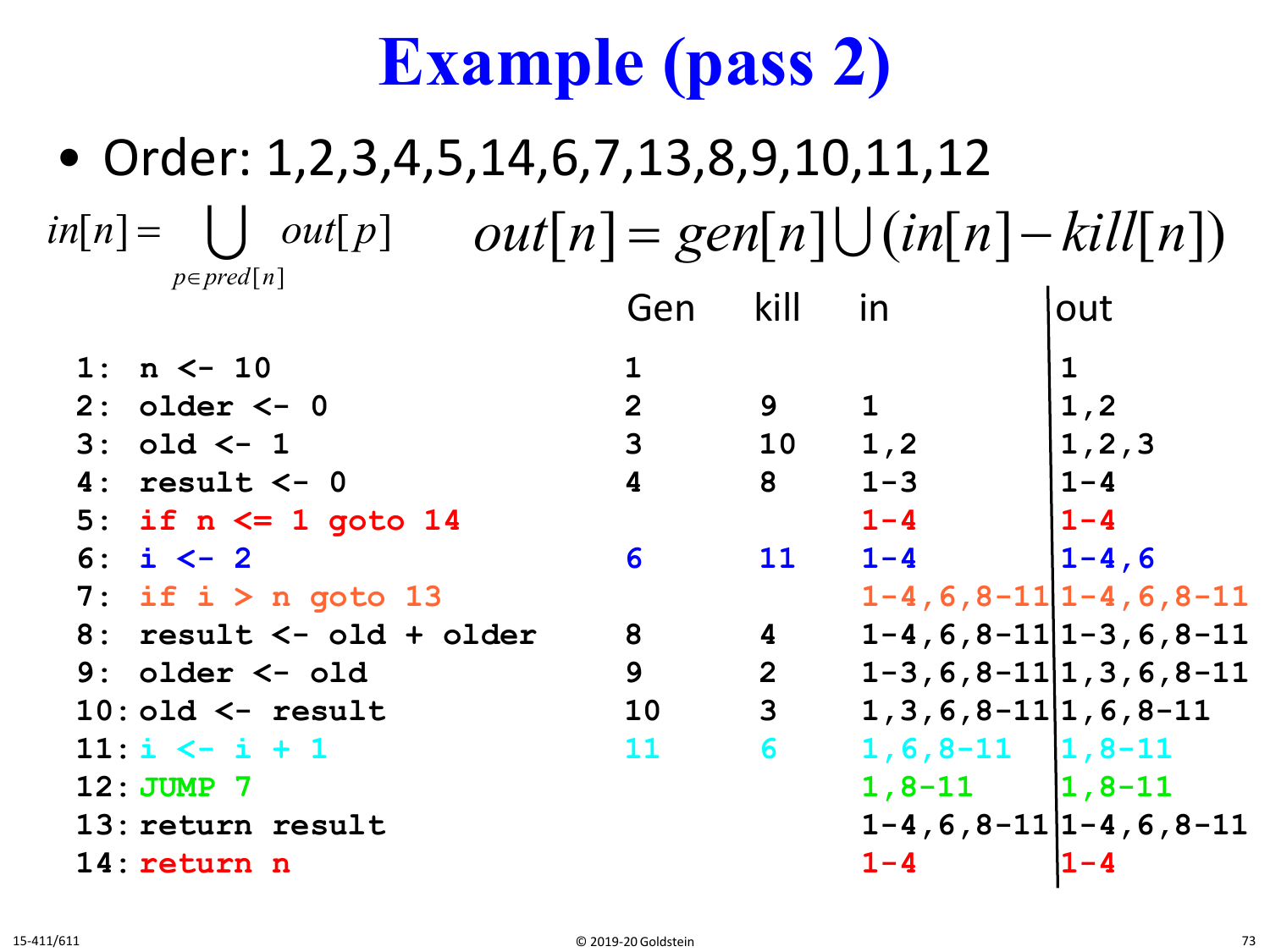### **An Improvement: Basic Blocks**

- No need to compute this one stmt at a time
- For straight line code:
	- $-$  ln[s1; s2] = in[s1]
	- $-$  Out[s1; s2] = out[s2]
- Combine the gen and kill sets into one per BB.

• Gen[BB]={2,3,4,5} • Kill[BB]={1,8,11} **1: i <- 1 1 8,4 2: j <- 2 2 3: k <- 3 + i 3 11 4: i <- j 4 1,8 5: m <- i + k 5** Gen kill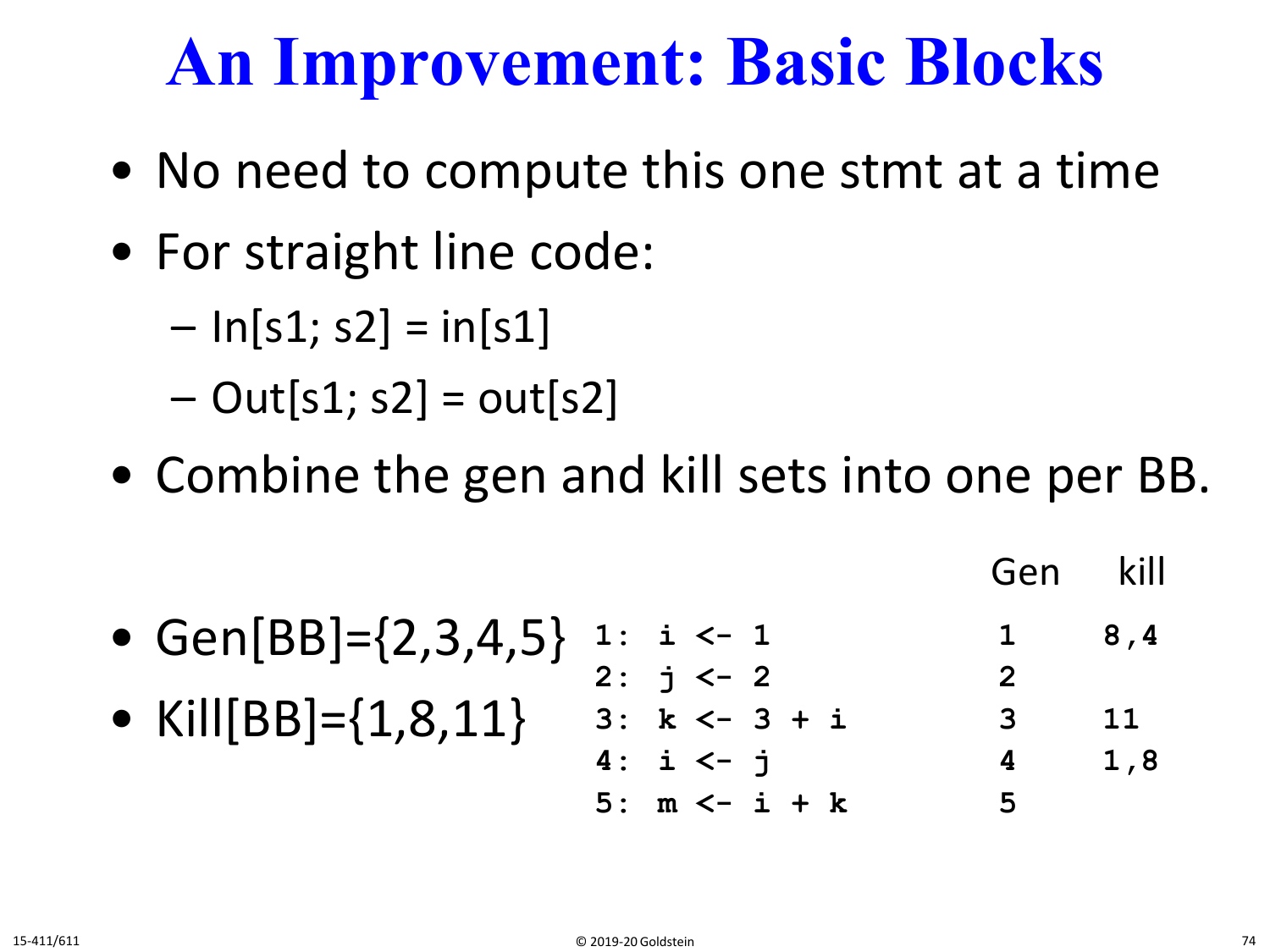#### **BB sets**

|                |                           | Gen          | kill             |                       |            |
|----------------|---------------------------|--------------|------------------|-----------------------|------------|
|                | 1: $n \le -10$            | $\mathbf{1}$ |                  |                       |            |
|                | $2:$ older $<-0$          | 2            | 9                |                       |            |
| $\mathbf 1$    | $3:$ old $\lt-1$          | 3            | <b>10</b>        |                       |            |
|                | $4: result < -0$          | 4            | 8                |                       |            |
|                | 5: if $n \le 1$ goto 14   |              |                  | $1, 2, 3, 4$ 8, 9, 10 |            |
| 3 <sup>1</sup> | $6: i < -2$               | 6            | 11               | 6                     | 11         |
| 4              | 7: if $i > n$ goto 13     |              |                  |                       |            |
|                | 8: result <- old + older  | 8            | $\boldsymbol{4}$ |                       |            |
|                | $9:$ older $\leq -$ old   | 9            | 2                |                       |            |
| 6              | $10:$ old $\leq$ - result | 10           | $\mathbf{3}$     |                       |            |
|                | $11: i \le i + 1$         | 11           | 6                |                       |            |
|                | 12: JUMP 7                |              |                  | $8 - 11$              | $2 - 4, 6$ |
|                | 5 13: return result       |              |                  |                       |            |
| $\overline{2}$ | 14: return n              |              |                  |                       |            |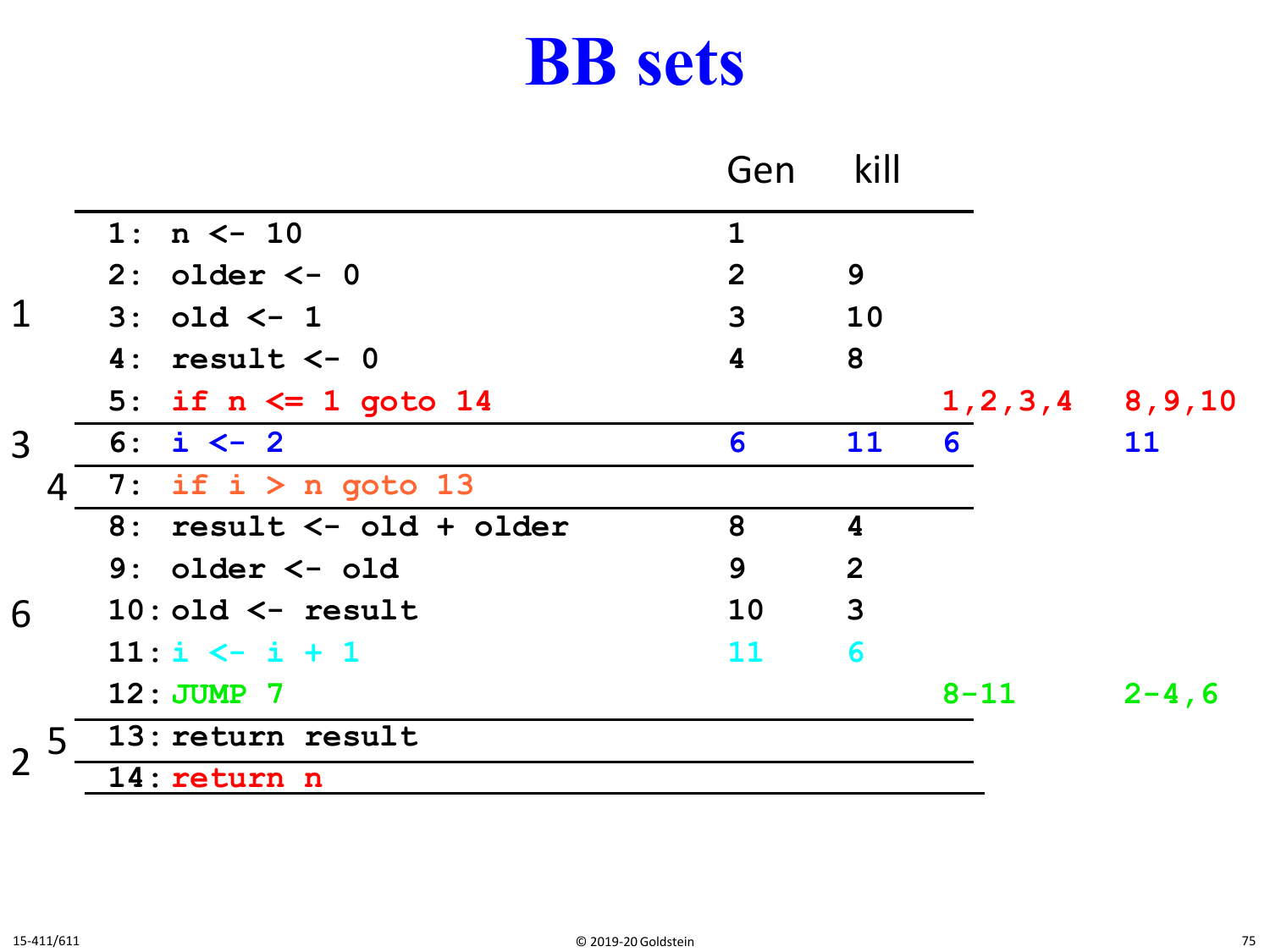#### **BB sets**

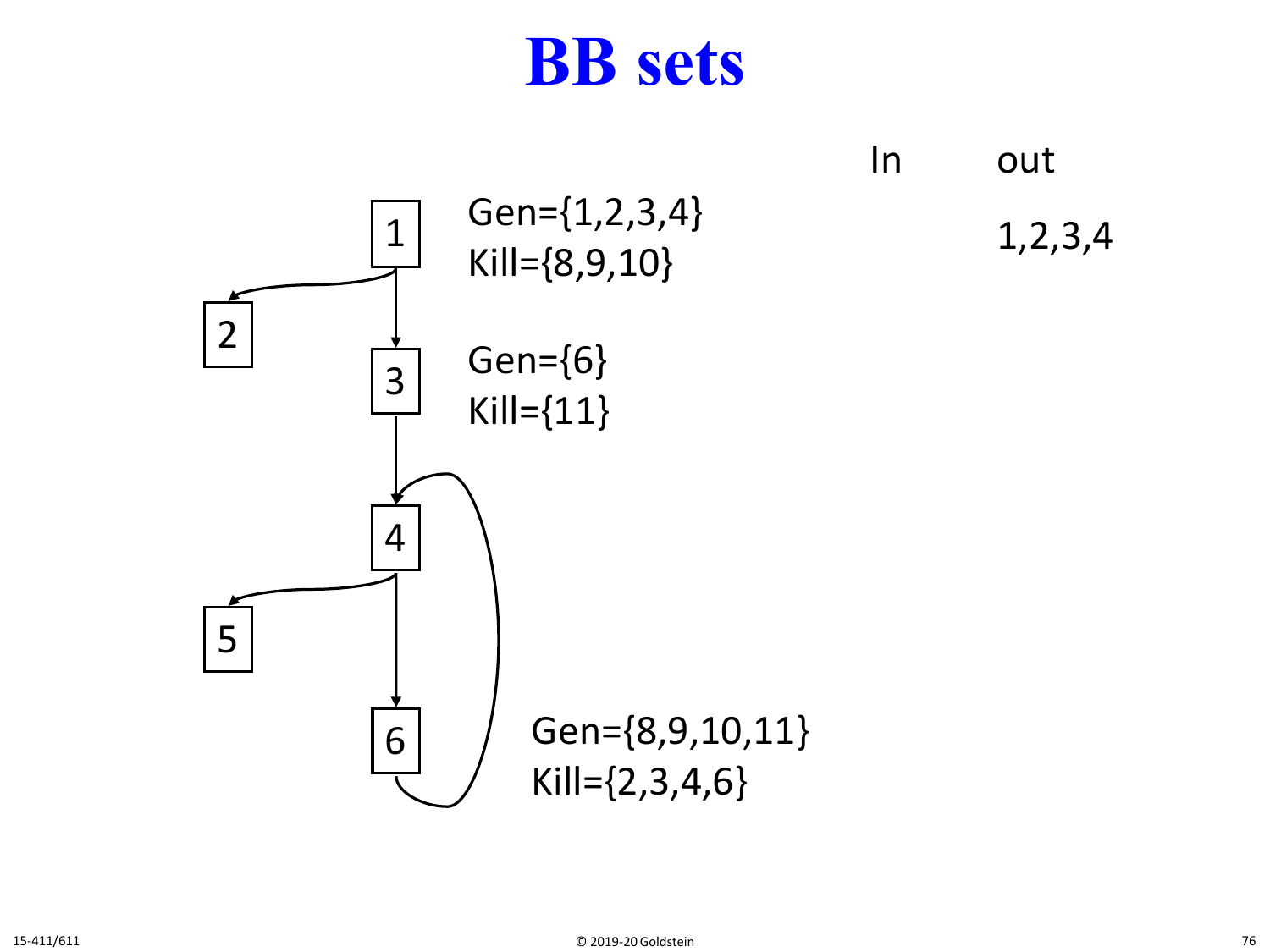#### **BB sets**

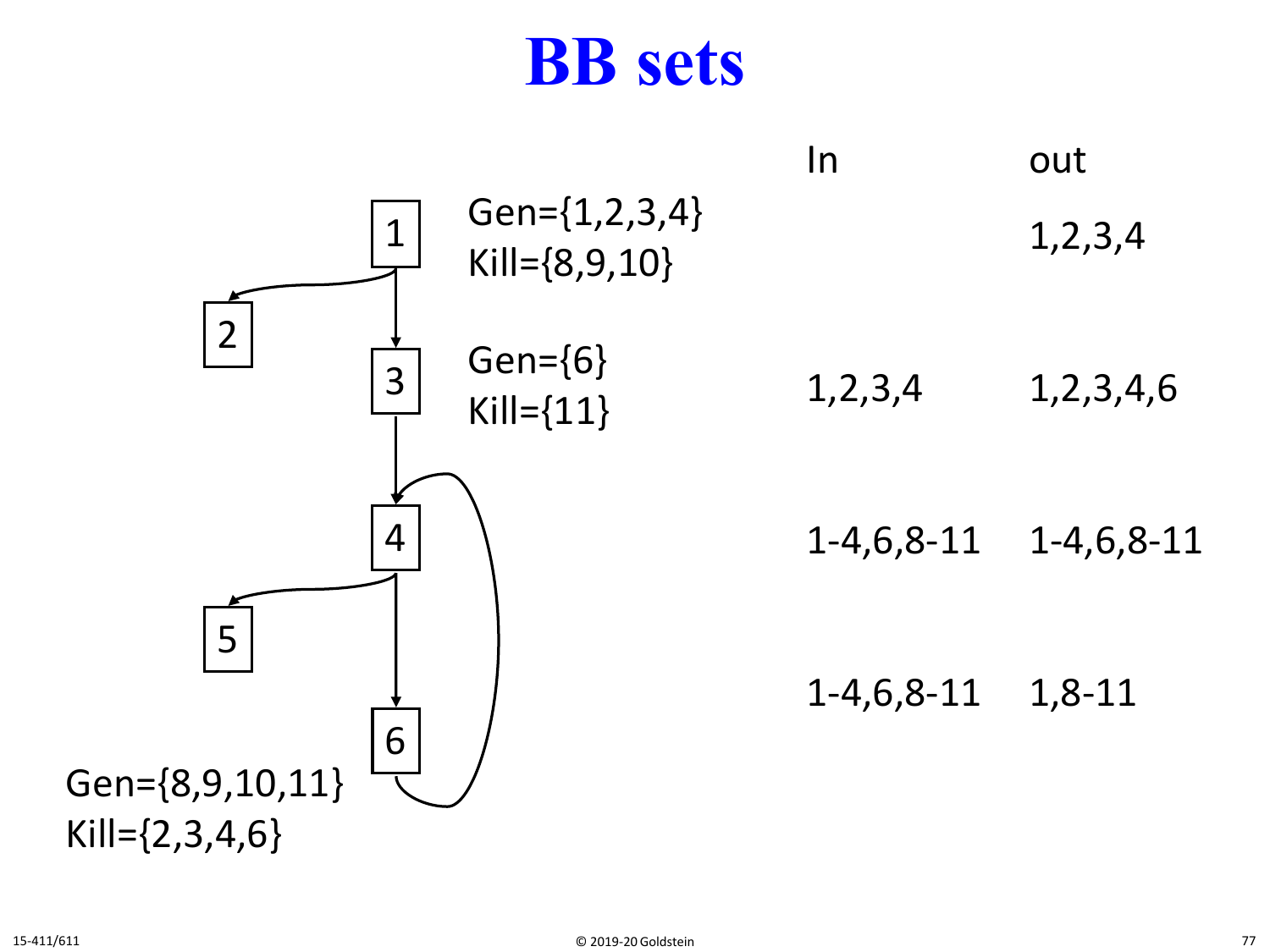#### **Forward Dataflow**

- Reaching definitions is a forward dataflow problem: It propagates information from the predecessors of a node to the node
- Defined by:
	- Basic attributes: (gen and kill)
	- $-$  Transfer function:  $F_{bb}$  $out[n] = gen[n] \cup (in[n] - kill[n])$

 $in[n] =$   $\bigcup$   $out[p]$ 

- Meet operator: union
- Set of values (a lattice, in this case powerset of program points) *p*∈ *pred*[n]
- Initial values for each node b
- Solve for fixed point solution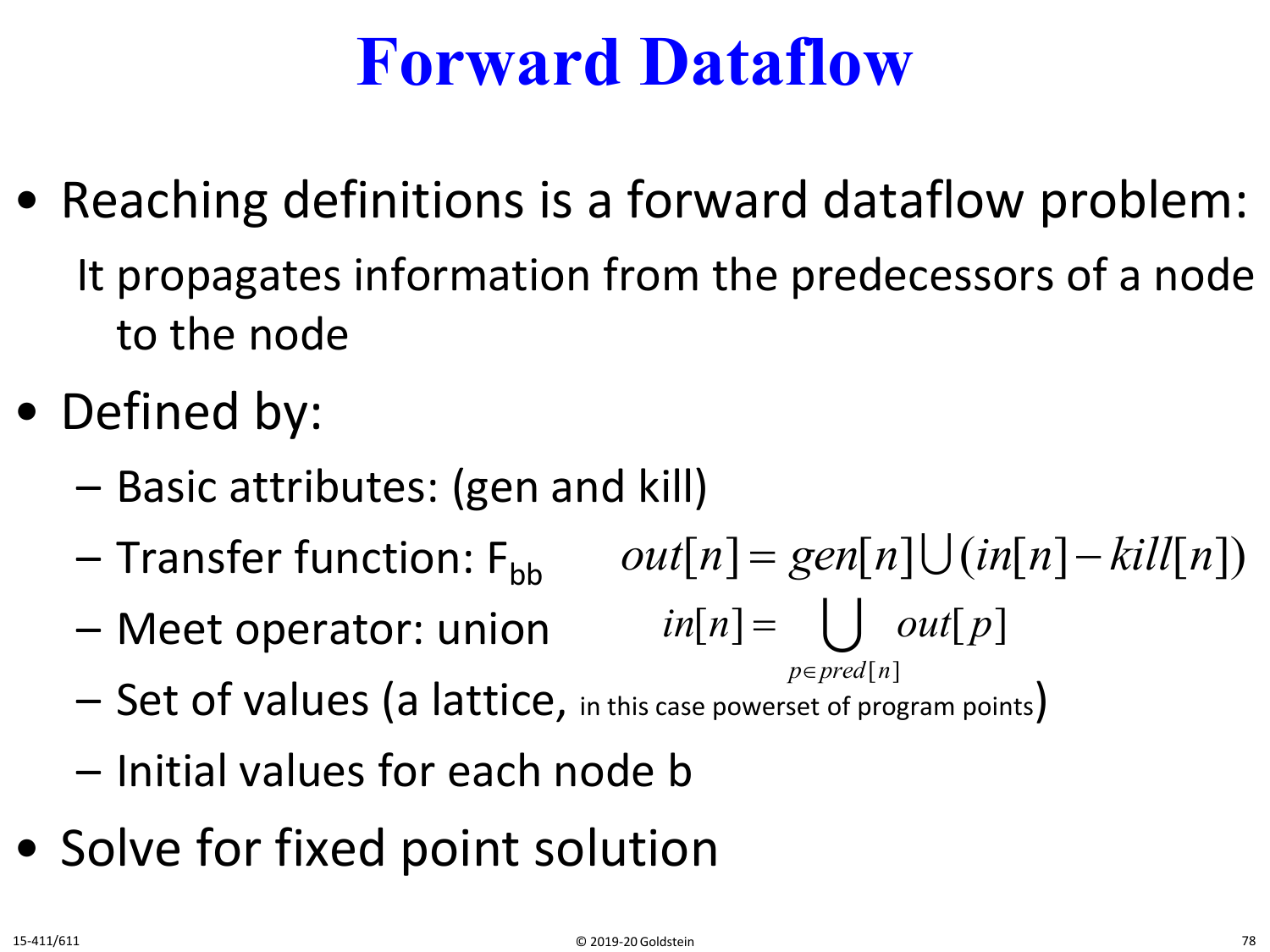## **How to implement?**

- Values?
- Gen?
- Kill?
- $F_{bb}$ ?
- Order to visit nodes?
- When are we done?
	- In fact, do we know we terminate?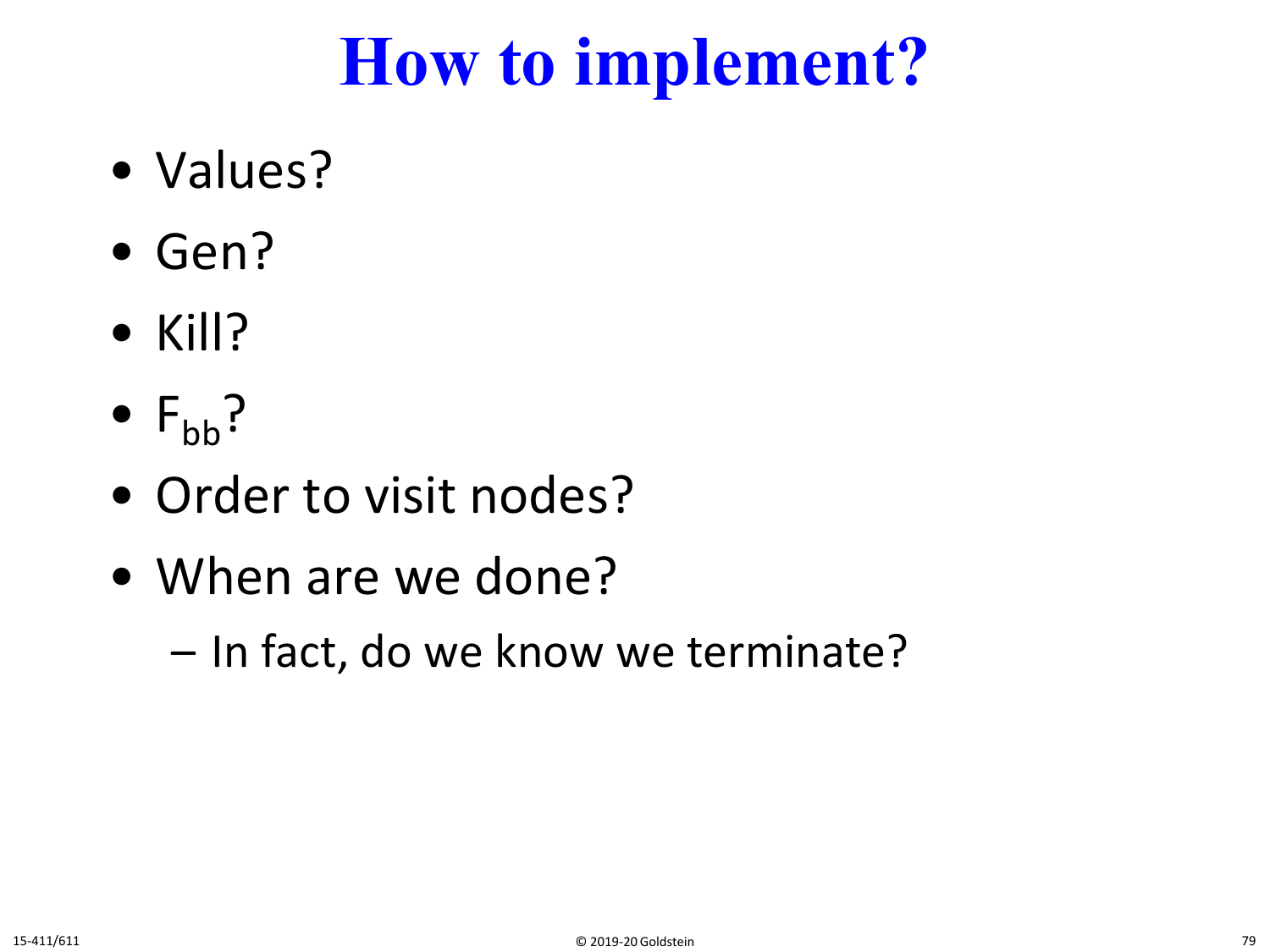# **Implementing RD**

- Values: bits in a bit vector
- Gen: 1 in each position generated, otherwise 0
- Kill: 0 in each position killed, otherwise 1
- $F_{\text{bb}}$ : out[b] = gen[b] | (in[b] & kill[b])
- Init in[b]=out[b]=0

- When are we done?
- What order to visit nodes? Does it matter?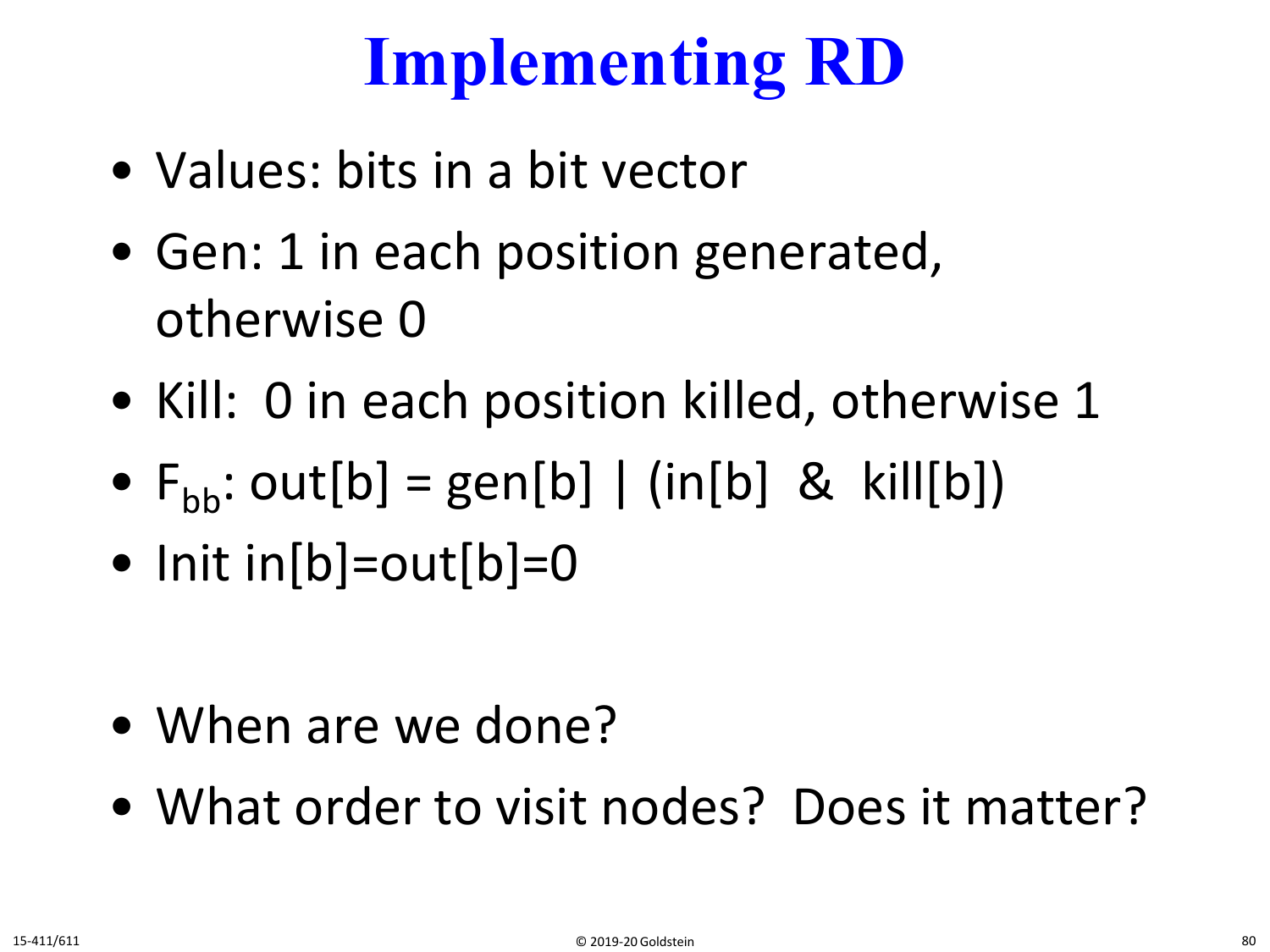# **RD Worklist algorithm**

```
Initialize: in[B] = out[b] = \emptysetInitialize: in[entry] = \varnothingWork queue, W = all Blocks in topological order
while (|W| != 0) {
   remove b from W
   old = out[b]in[b] = \{over all pred(p) \in b\} \cup out[p]out[b] = gen[b] \cup (in[b] - kill[b])if (old != out[b]) W = W \cup succ(b)
```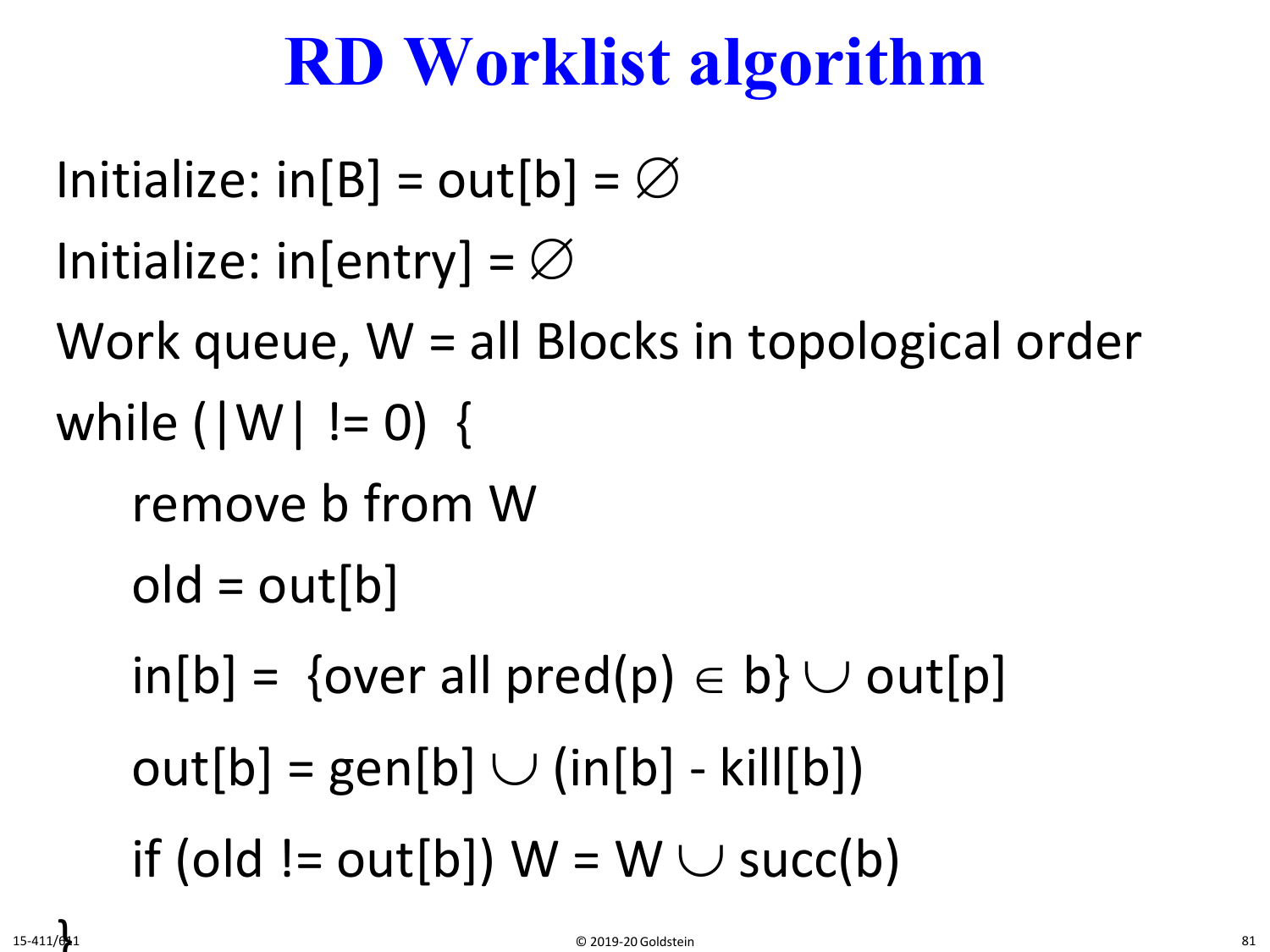# **Storing Rd information**

• Use-def chains: for each use of var x in s, a list of definitions of x that reach s

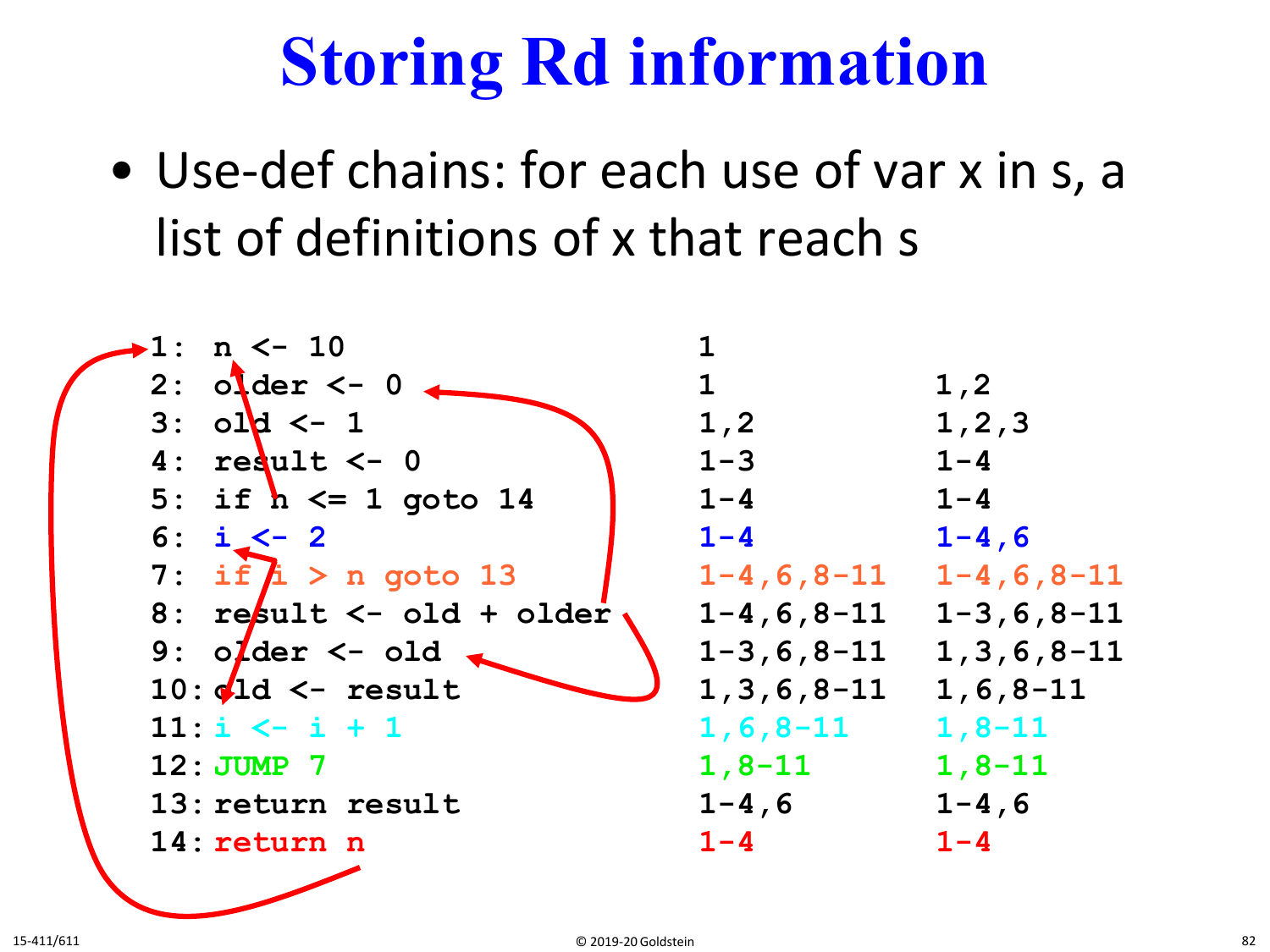#### **Constant Folding + DCE**

| <del>1: n &lt;- 10</del>            |                   |                                                            |
|-------------------------------------|-------------------|------------------------------------------------------------|
|                                     |                   |                                                            |
| $2:$ older $<-0$                    | $\mathbf 1$       | 1,2                                                        |
| $3: old < -1$                       | 1, 2              | 1, 2, 3                                                    |
| $4: result < -0$                    | $1 - 3$           | $1 - 4$                                                    |
| <del>5: if 10 &lt;= 1 goto 14</del> | <del>1–4−</del>   | $\textcolor{red}{\textbf{1--4}}\textcolor{white}{\bullet}$ |
| 6: $i \le -2$                       | $1 - 4$           | $1 - 4, 6$                                                 |
| 7: if $i > 10$ goto 13              | $1 - 4$ , 6, 8-11 | $1 - 4, 6, 8 - 11$                                         |
| $8:$ result $\leq -$ old + older    |                   | $1-4, 6, 8-11$ $1-3, 6, 8-11$                              |
| $9:$ older $\leq$ old               |                   | $1-3, 6, 8-11$ 1, 3, 6, 8-11                               |
| $10:$ old $\leq$ result             | $1, 3, 6, 8 - 11$ | $1, 6, 8 - 11$                                             |
| $11: i \le i + 1$                   | $1, 6, 8 - 11$    | $1, 8 - 11$                                                |
| $12:JUMP$ 7                         | $1, 8 - 11$       | $1, 8 - 11$                                                |
| 13: return result                   | $1 - 4$ , 6       | $1 - 4, 6$                                                 |
| I CETA CIA I I 41                   |                   |                                                            |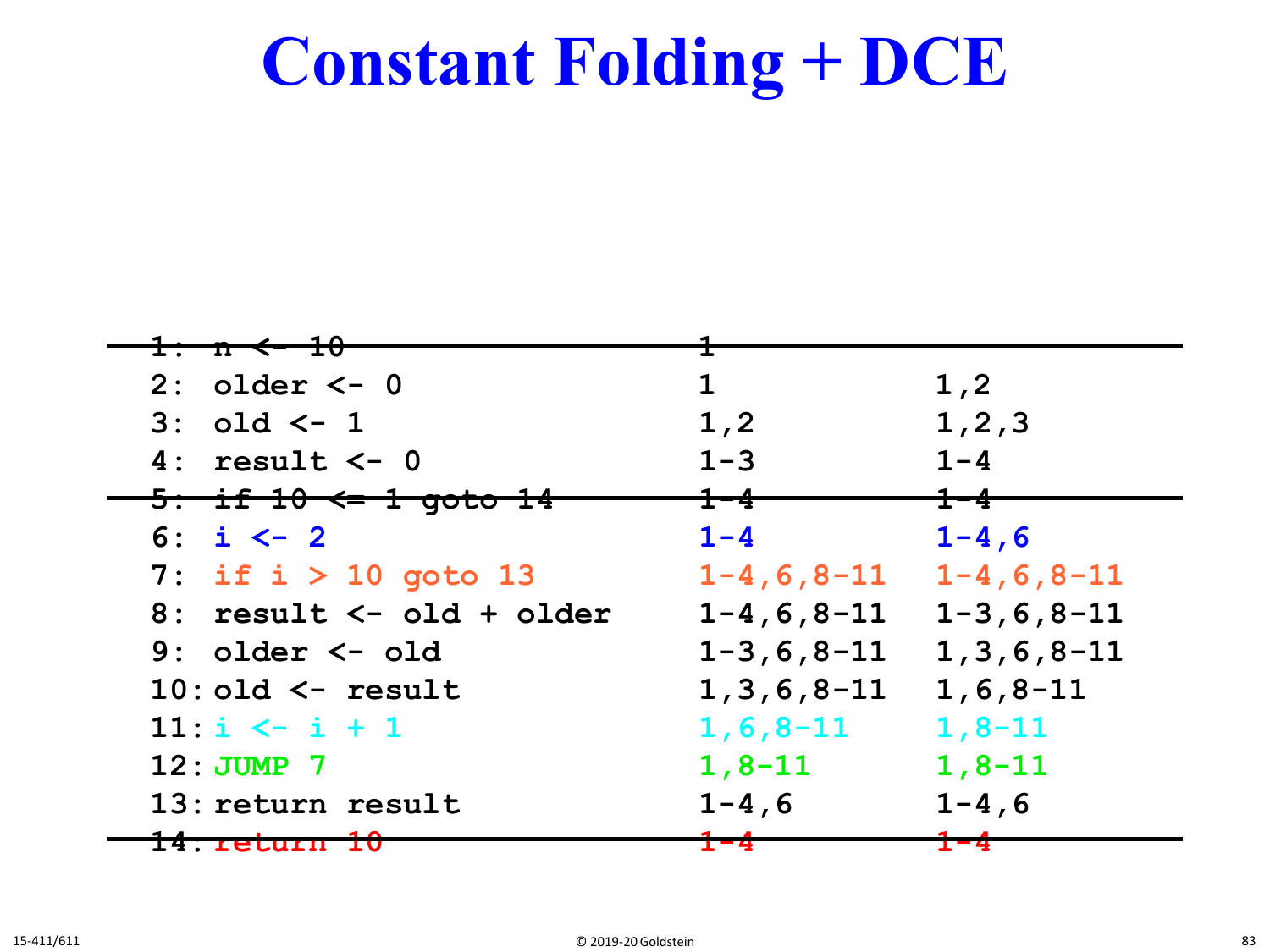#### **Better Constant Propagation**

• What about:

$$
x < -1
$$
\nif  $(y > z)$ 

\n $x < -1$ 

\n $a < -x$ 

• We saw this in conditional constant propagation using SSA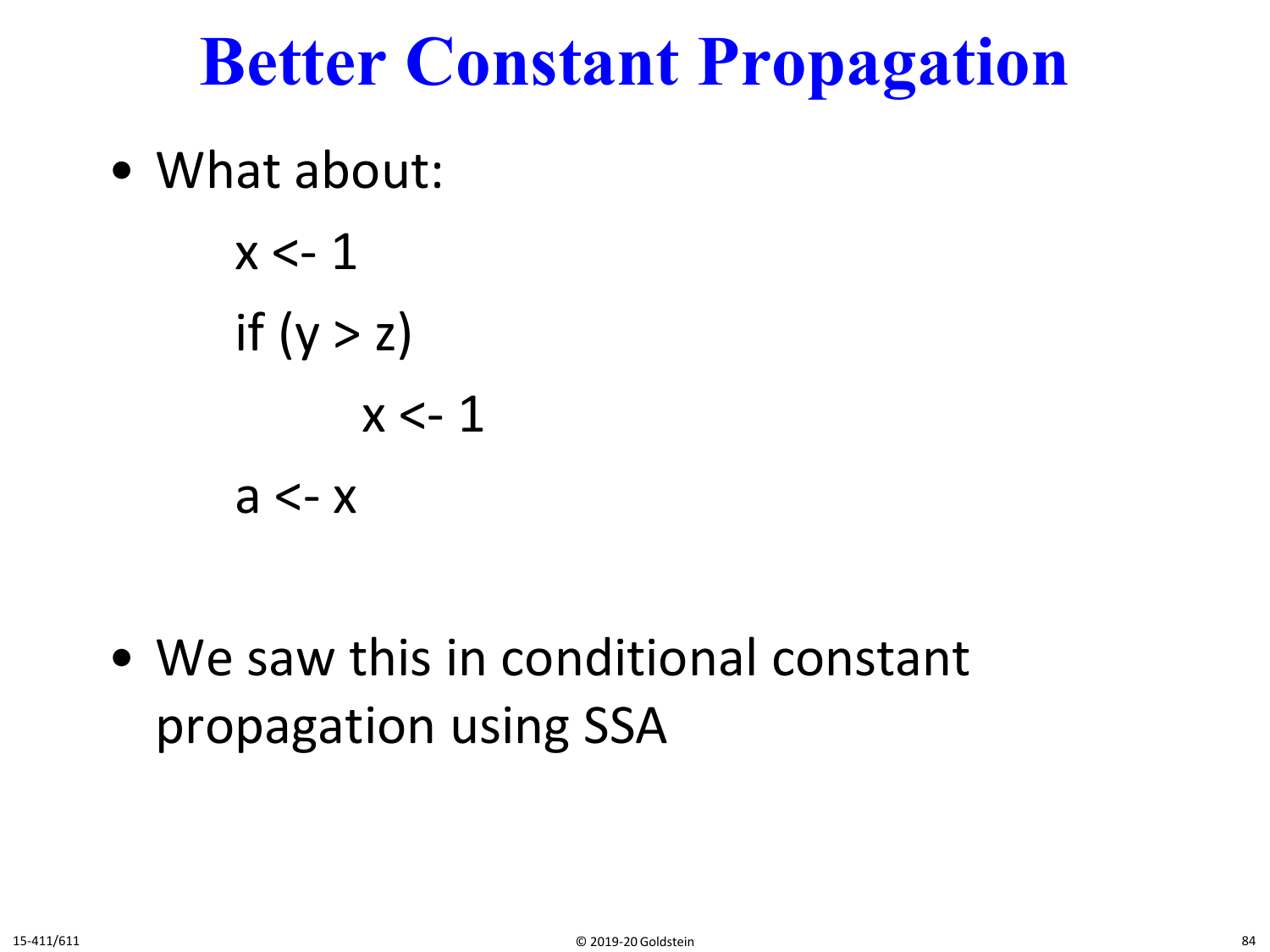### **Loop Invariant Code Motion**

• When can expression be moved out of a loop?

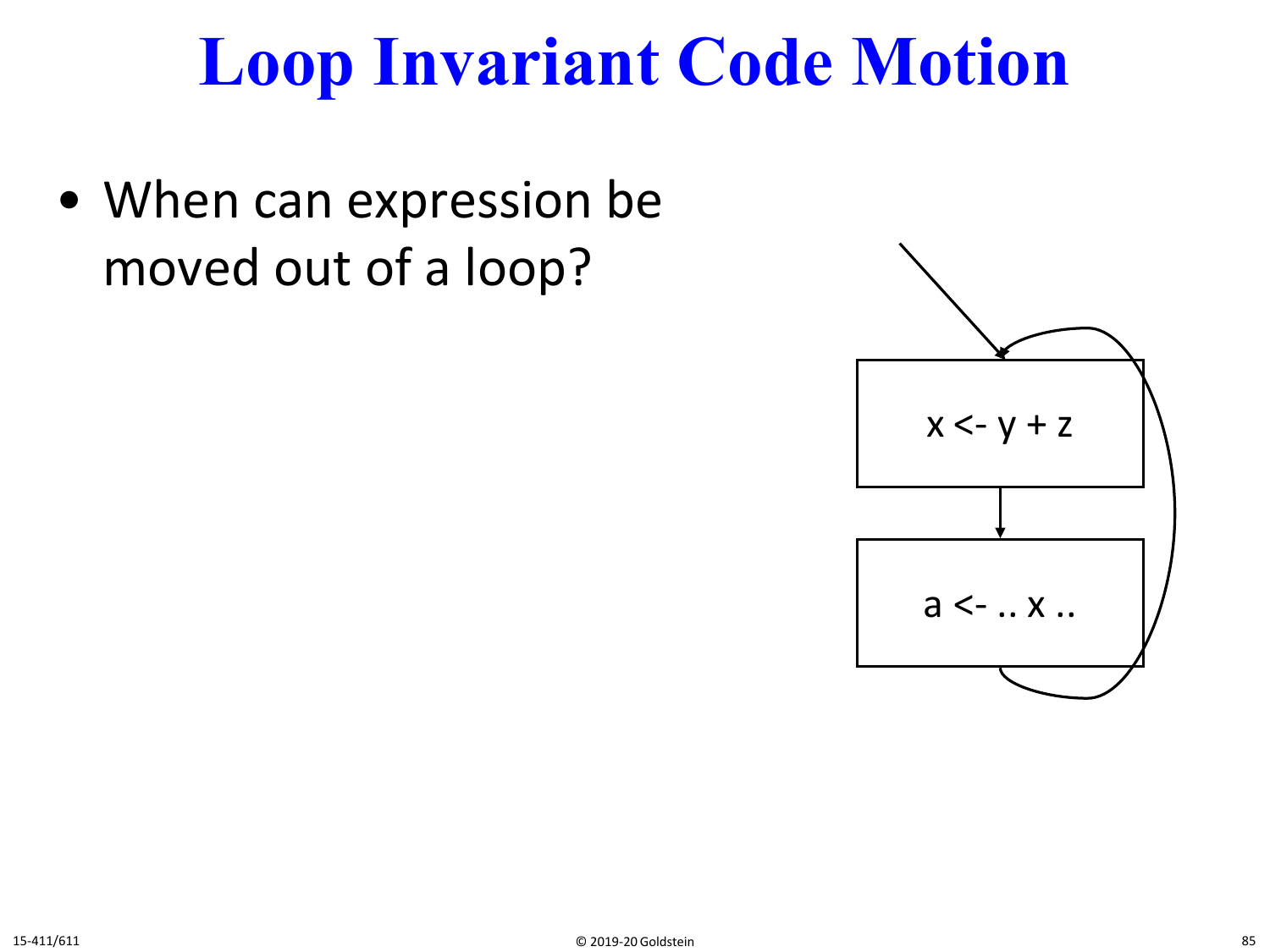## **Loop Invariant Code Motion**

- When can expression be moved out of a loop?
- When all reaching definitions of operands are outside of loop, expression is loop invariant
- Use ud-chains to detect

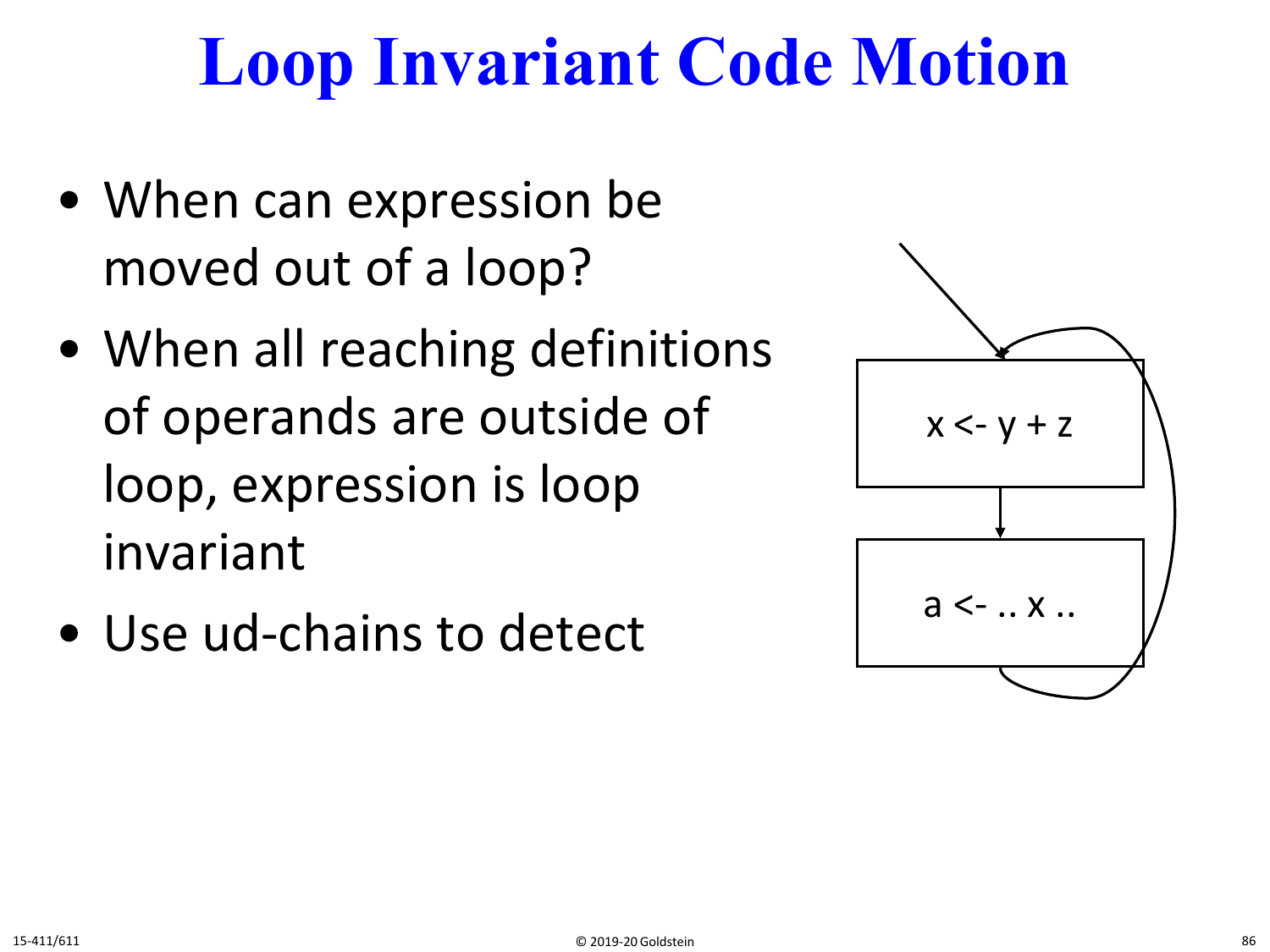#### **Def-use chains are valuable too**

- Def-use chain: for each definition of var x, a list of all uses of that definition
- Computed from liveness analysis, a backward dataflow problem
- Def-use is NOT symmetric to use-def

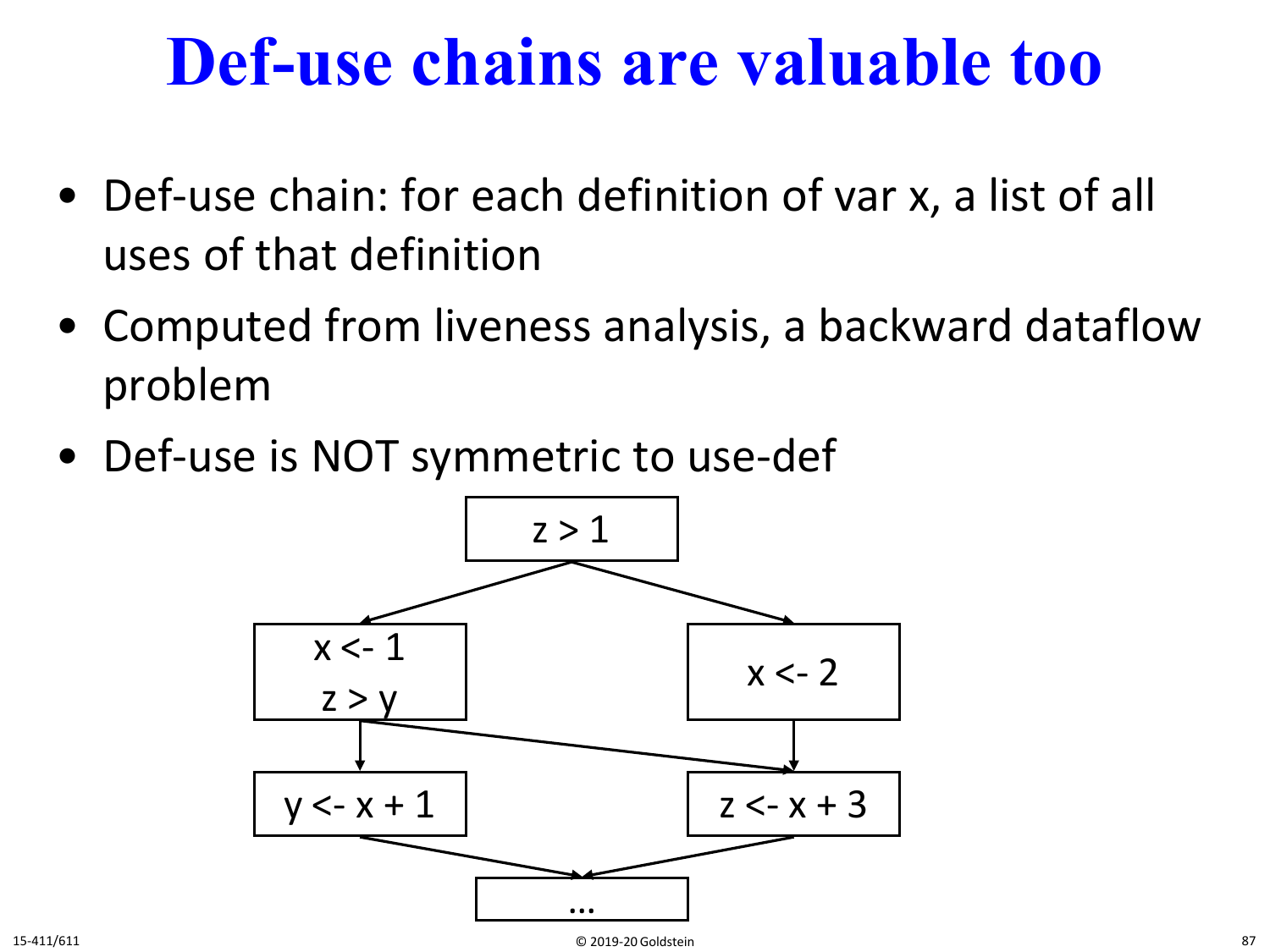## **Liveness (def-use chains)**

• A variable x is live-out of a stmt s if x can be used along some path starting a s, otherwise x is dead.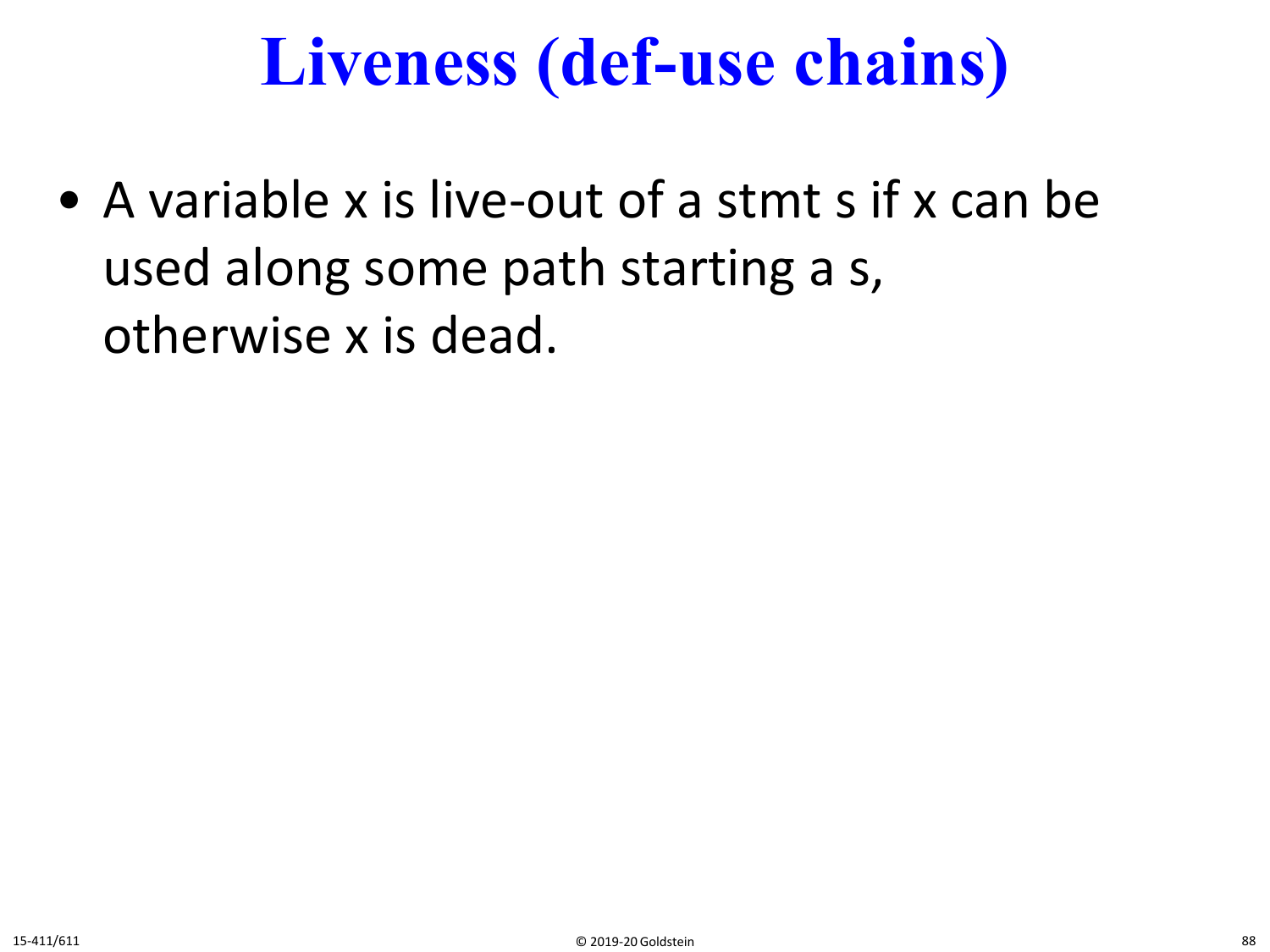## **Liveness as a dataflow problem**

- This is a backwards analysis
	- A variable is live out if used by a successor
	- Gen: For a use: indicate it is live coming into s
	- Kill: Defining a variable v in s makes it dead before s (unless s uses v to define v)
	- Lattice is just live (top) and dead (bottom)
- Values are variables
- $ln[n]$  = variables live before n

$$
= (out[n] - kill[n]) \cup gen[n]
$$

• Out $[n]$  = variables live after n

$$
= \bigcup_{15-411/611} In[s]
$$
  
 $S \in succ(n)$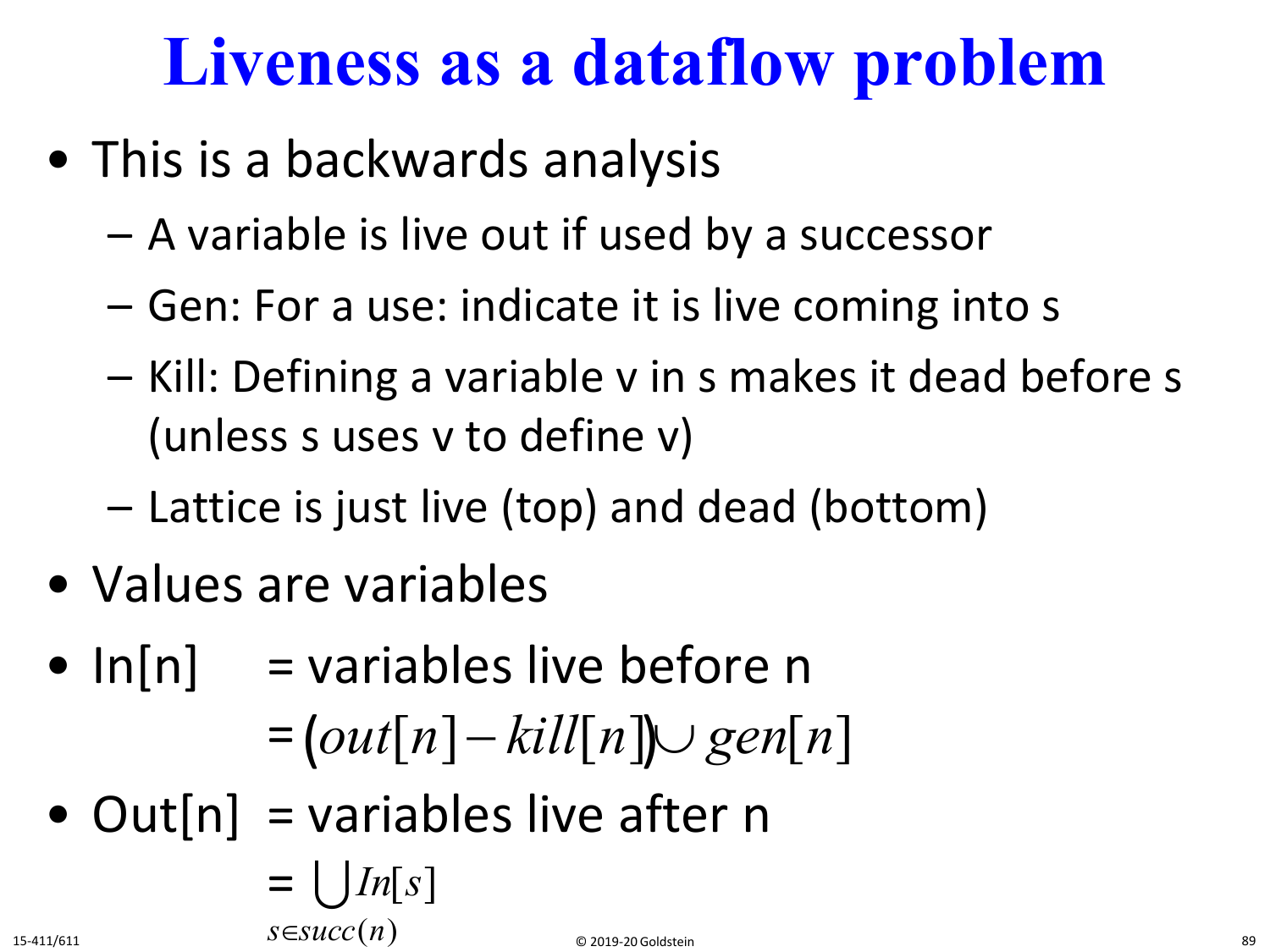#### **Dead Code Elimination**

- Code is dead if it has no effect on the outcome of the program.
- When is code dead?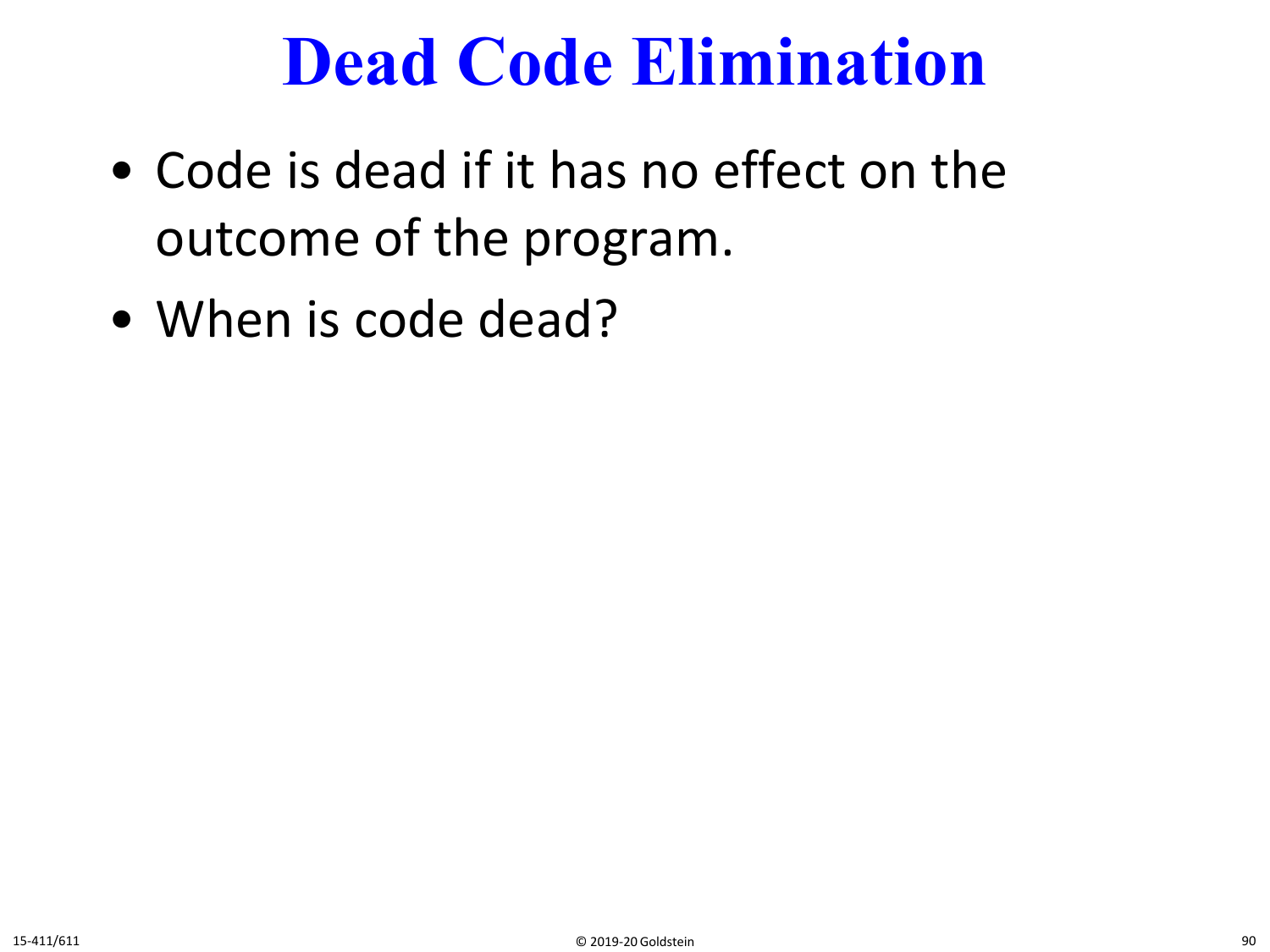#### **Dead Code Elimination**

- Code is dead if it has no effect on the outcome of the program.
- When is code dead?
	- When the definition is dead, and
	- When the instruction has no side effects
- $\bullet$  So:
	- run liveness
	- Construct def-use chains
	- Any instruction which has no users and has no side effects can be eliminated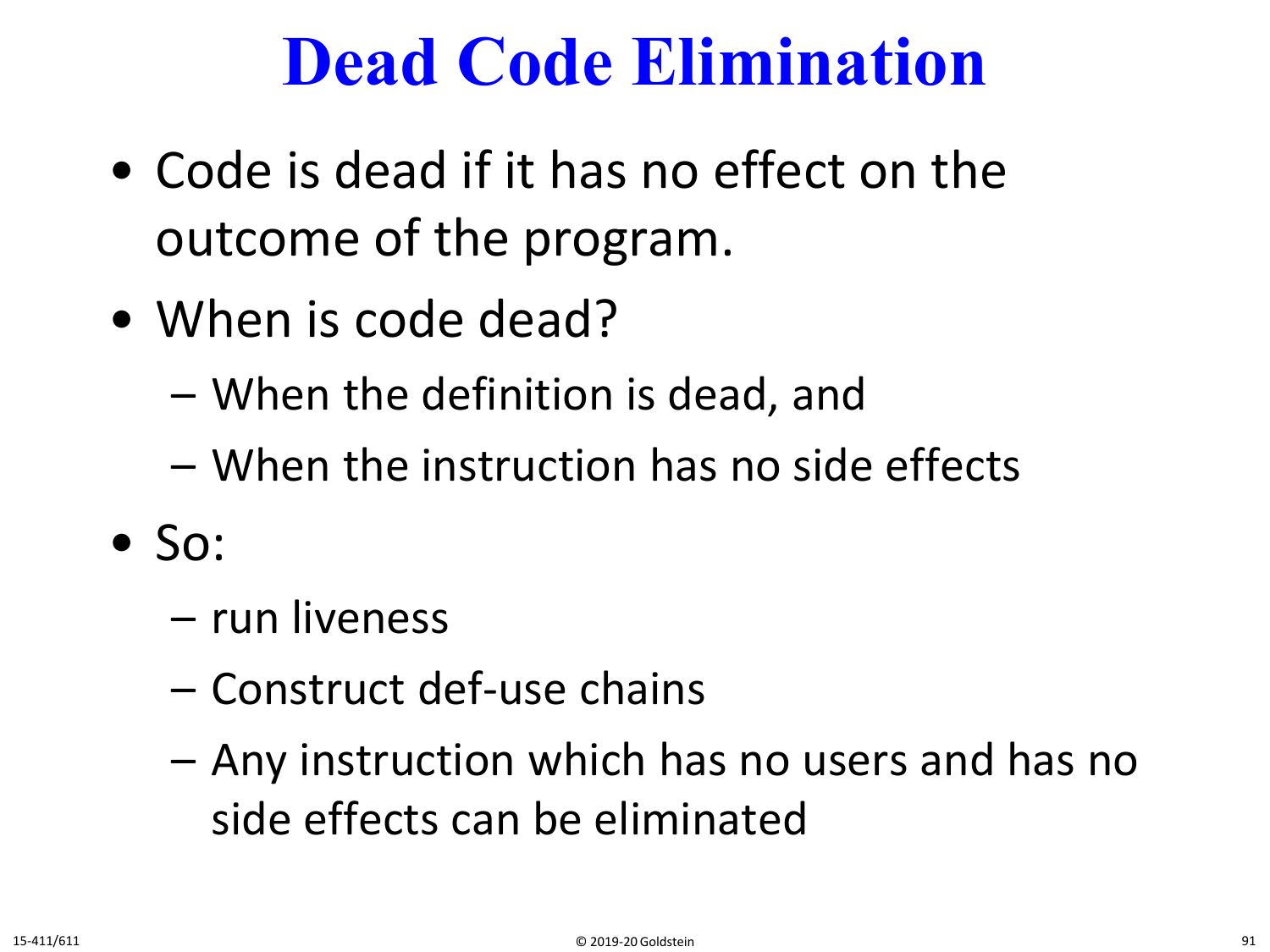#### **When can we do CSE?**

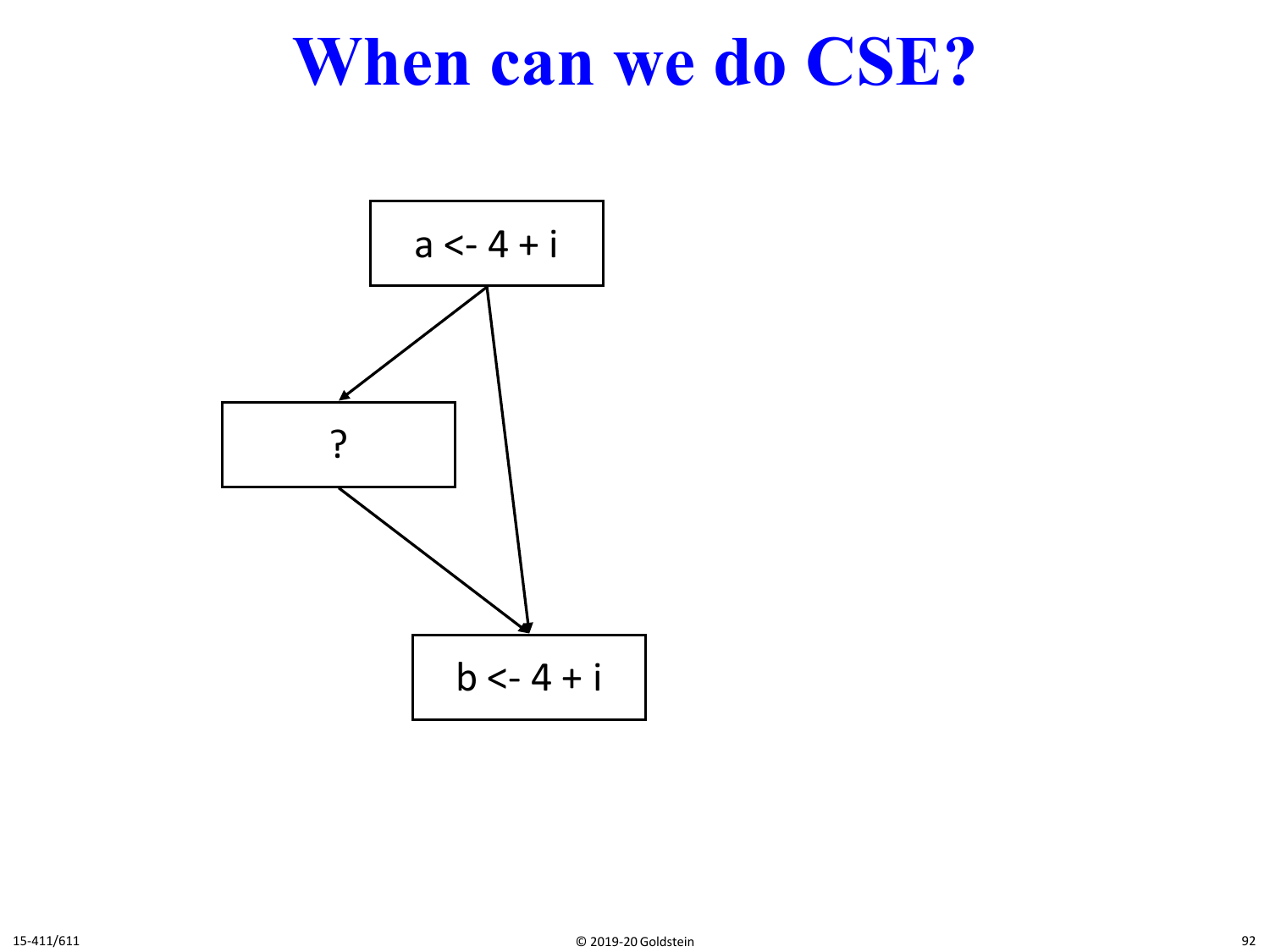#### **Available Expressions**

- X+Y is "available" at statement S if
	- x+y is computed along every path from the start to S AND
	- neither x nor y is modified after the last evaluation of x+y
		- $a \leq -b + c$  $b \leq -a$ -d  $c < -b+c$ d <- a-d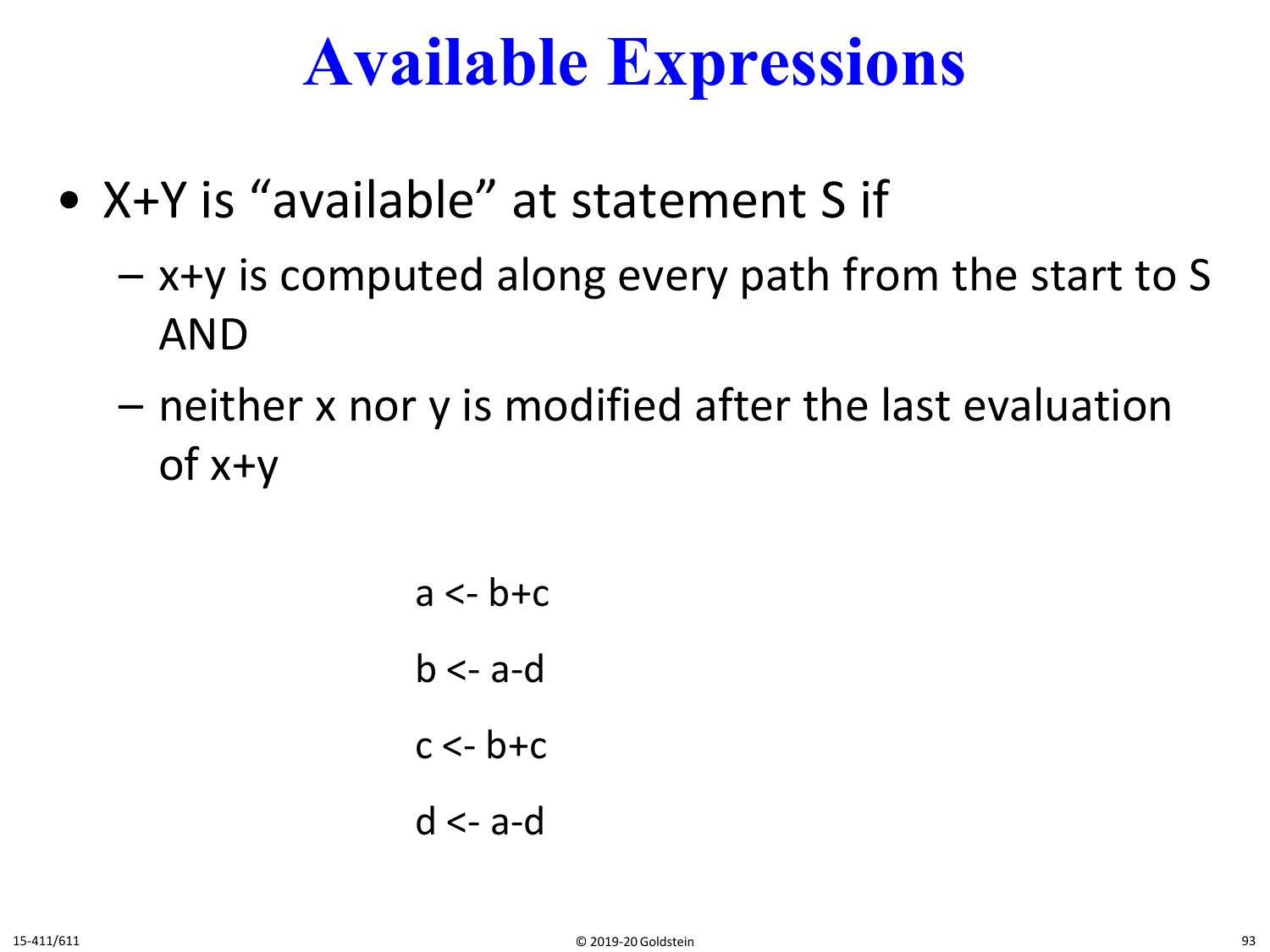### **Available Expressions**

- X+Y is "available" at statement S if
	- x+y is computed along every path from the start to S AND
	- neither x nor y is modified after the last evaluation of x+y
		- $a \leq -b + c$  $b \leq -a$ -d  $c < b+c$   $\longleftarrow$  b+c Not available, since b redefined d <- a-d a-d is available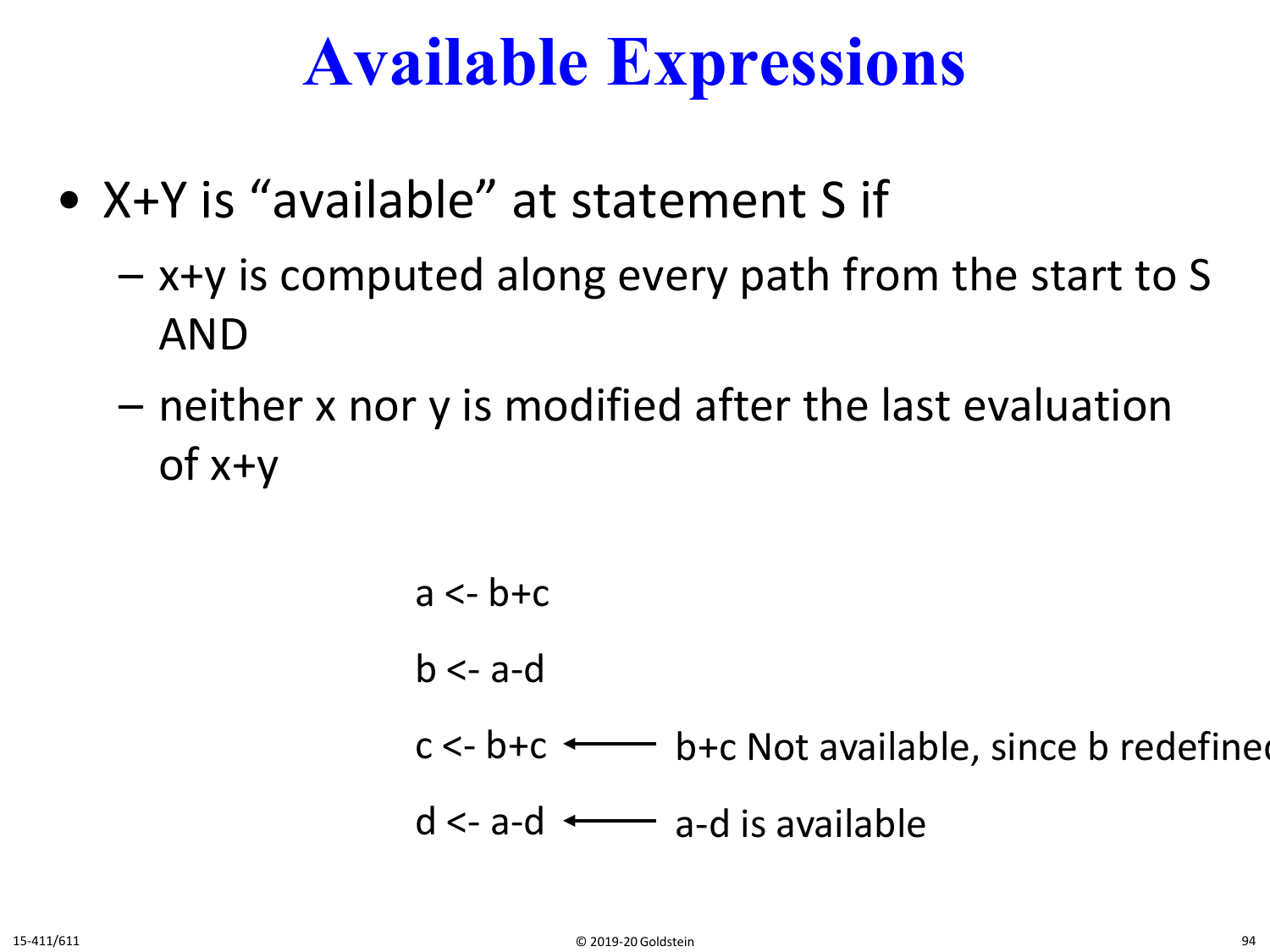# **Computing Available Expressions**

- Forward or backward?
- Values?
- Lattice?
- gen $[b] =$
- kill $[b] =$
- $in[b] =$
- $out[b] =$
- initialization?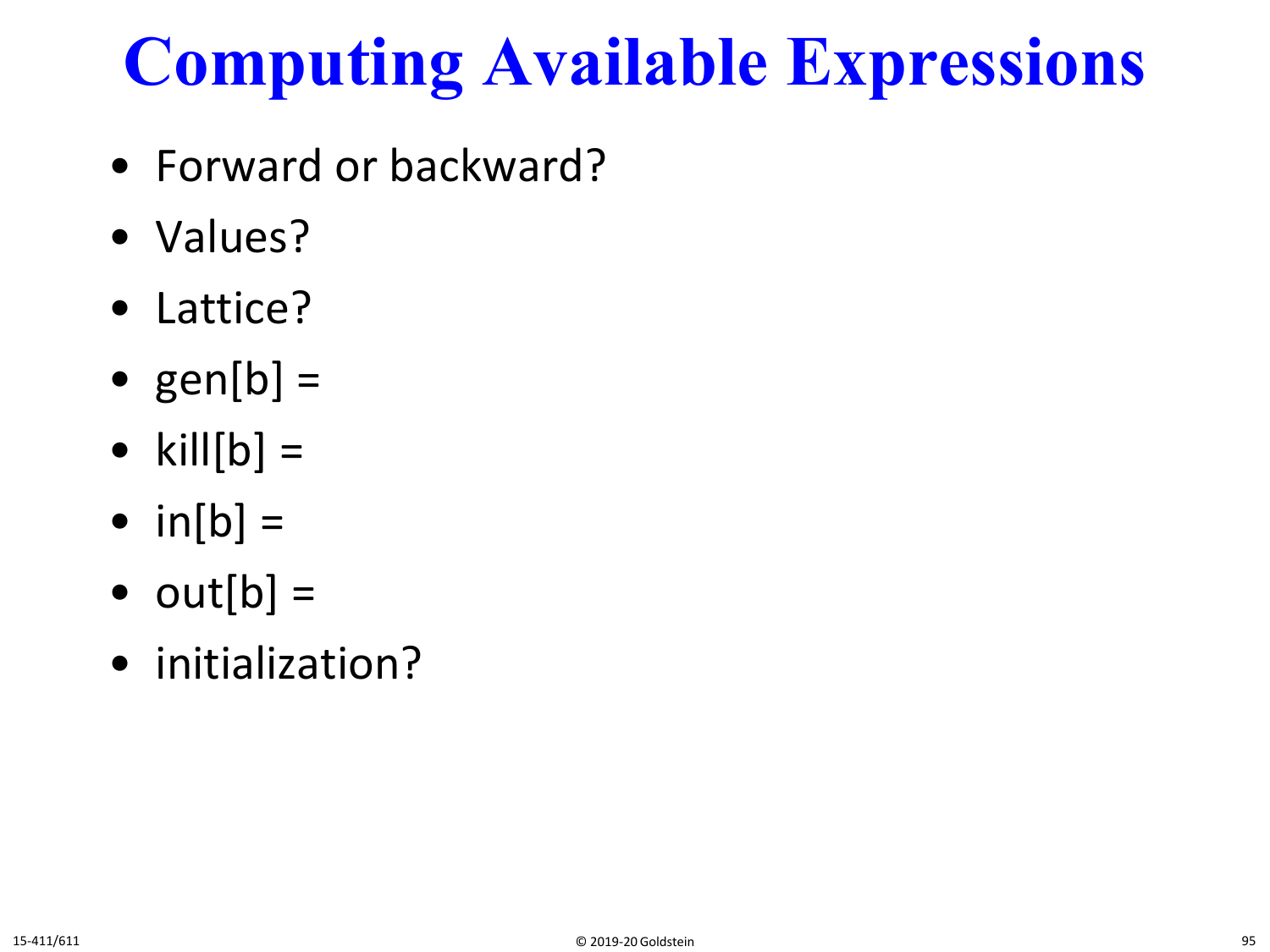# **Computing Available Expressions**

- Forward
- Values: all expressions
- Lattice: available, not-avail
- gen[b] = if b evals expr e and doesn't define variables used in e
- kill $[b] =$  if b assigns to x, then all exprs using x are killed.
- out[b] =  $(in[b] kill[b]) \cup gen[b]$
- $in[b] = what to do at a join point?$
- initialization?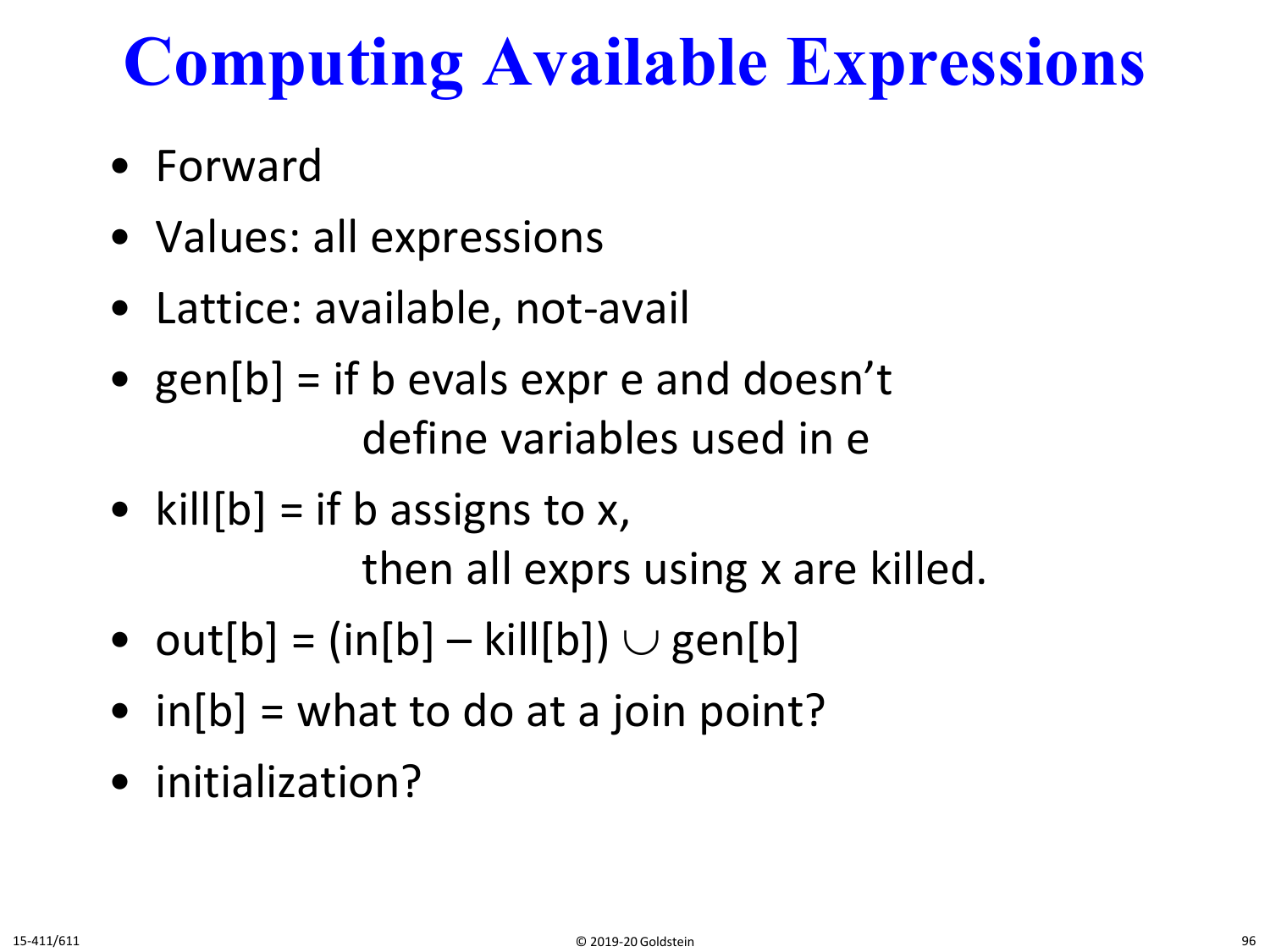# **Computing Available Expressions**

- Forward
- Values: all expressions
- Lattice: available, not-avail
- gen $[b] =$  if b evals expr e and doesn't define variables used in e
- kill $[b]$  = if b assigns to x, exprs(x) are killed  $out[b] = (in[b] - kill[b]) \cup gen[b]$
- in[b] = An expr is avail only if avail on ALL edges, so:  $in[b] = \bigcap over all p \in pred(b), out[p]$
- Initialization
	- All nodes, but entry are set to ALL avail
	- Entry is set to NONE avail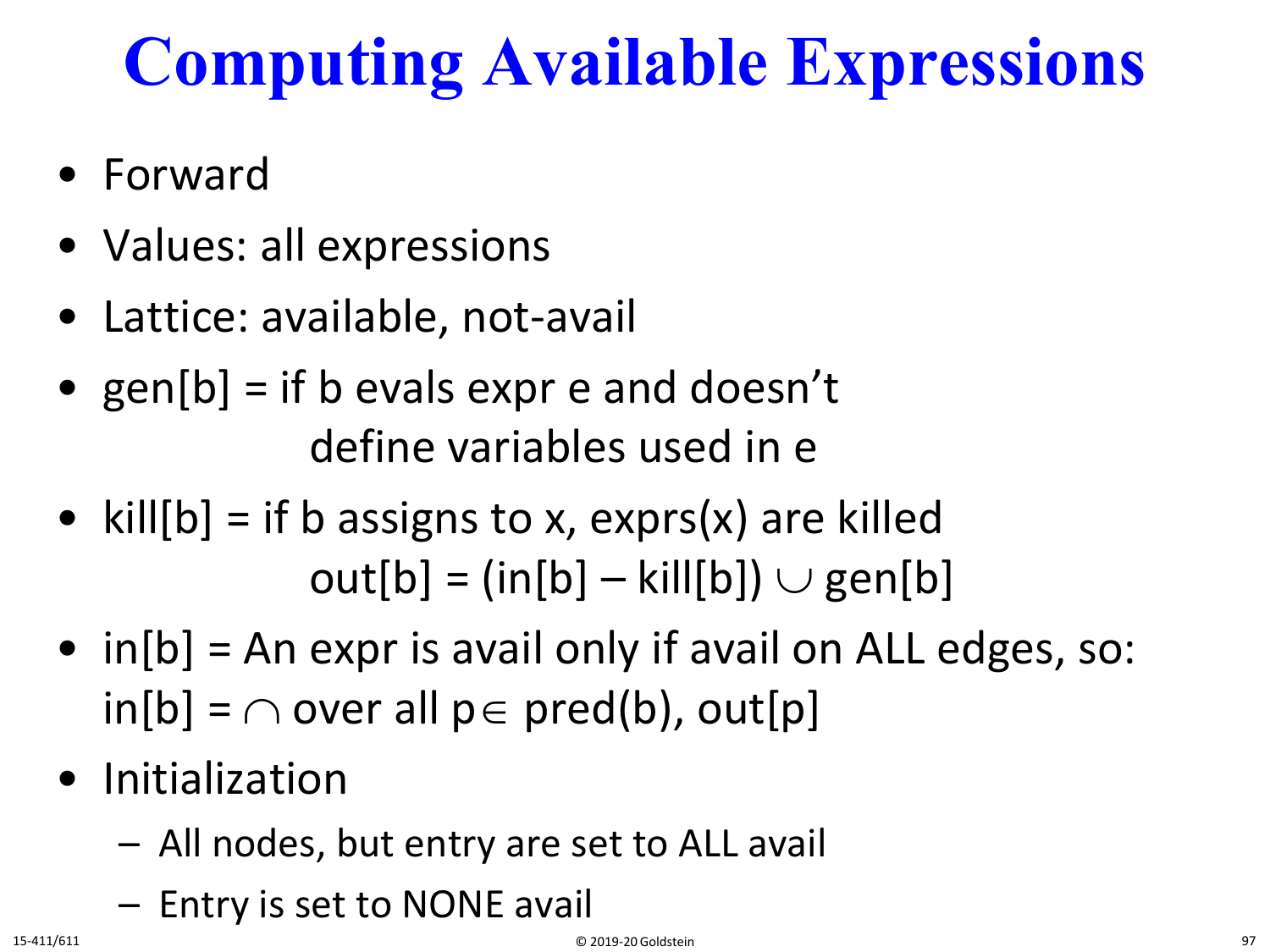# **Constructing Gen & Kill**

| <b>Stmts</b>   | Gen                               | Kill                         |
|----------------|-----------------------------------|------------------------------|
| $t < x$ op y   | $\{x \text{ op } y\}$ -kill $[s]$ | $\{$ exprs containing t $\}$ |
| $ t - M[a] $   | ${M[a]}$ -kill[s]                 |                              |
| $M[a] < -b$    |                                   |                              |
| $\vert$ f(a, ) |                                   | ${M[x]}$ for all x}          |
| $t < -f(a,)$   |                                   |                              |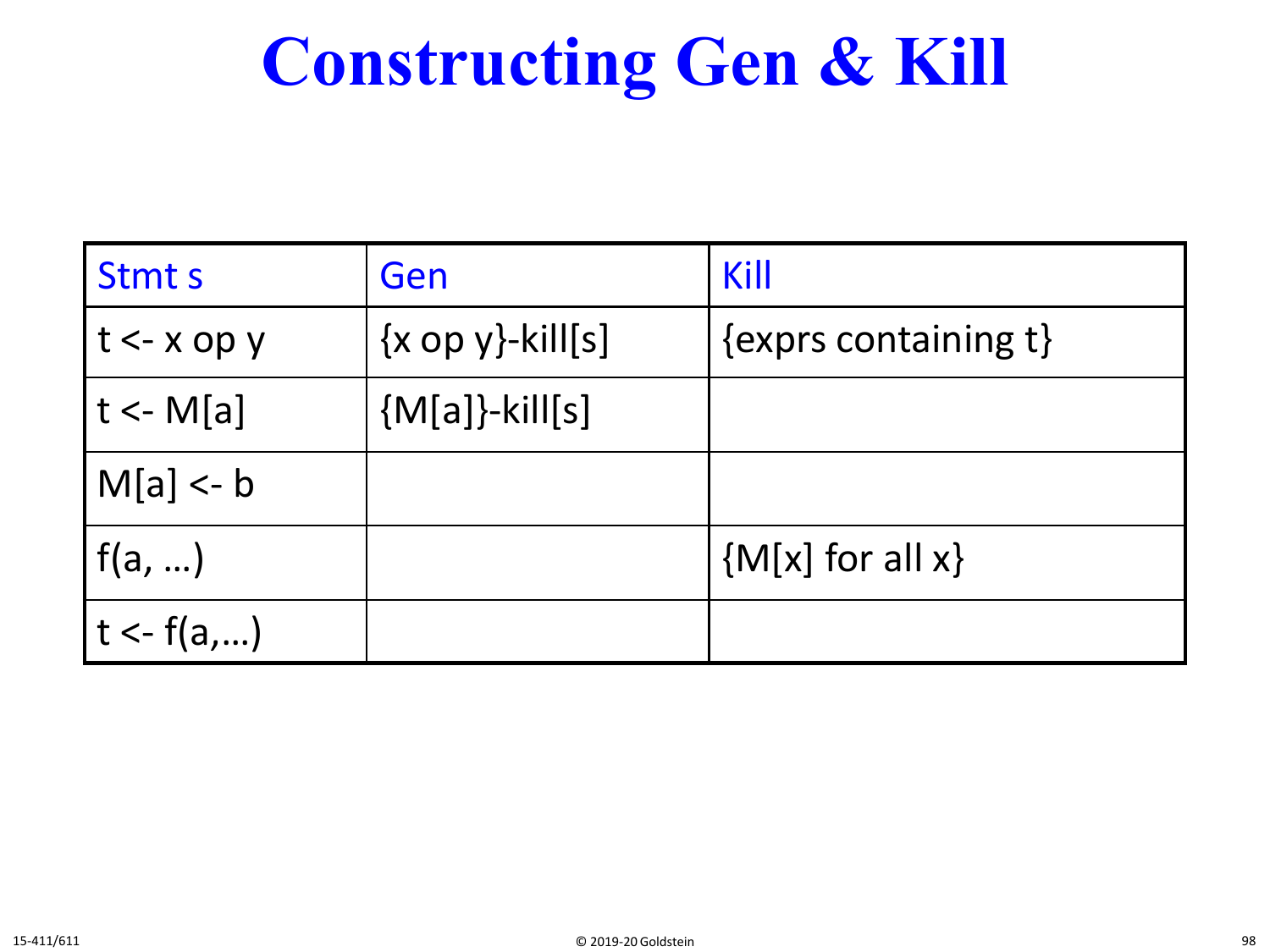## **Constructing Gen & Kill**

| <b>Stmts</b>                | Gen                               | Kill                              |  |
|-----------------------------|-----------------------------------|-----------------------------------|--|
| $\vert t \leftarrow x$ op y | $\{x \text{ op } y\}$ -kill $[s]$ | $\{exprs \text{ containing } t\}$ |  |
| $ t - M[a] $                | ${M[a]}$ -kill[s]                 | $\{exprs \text{ containing } t\}$ |  |
| $ M[a]<$ - b                |                                   | {for all $x$ , M[ $x$ ]}          |  |
| $\vert$ f(a, )              |                                   | {for all x, $M[x]$ }              |  |
| $ t - f(a,) $               |                                   | {exprs containing t               |  |
|                             |                                   | for all $x$ , $M[x]$              |  |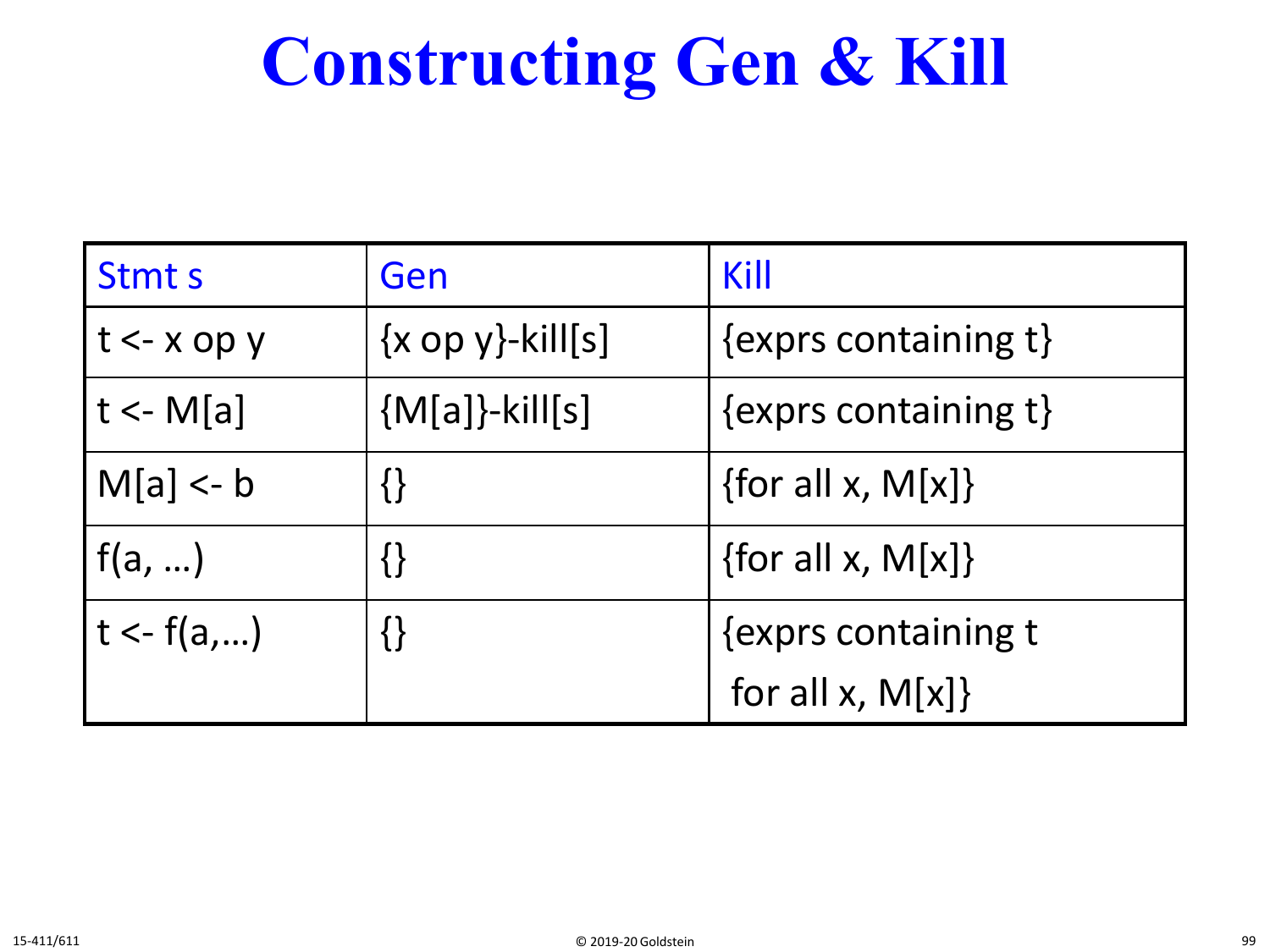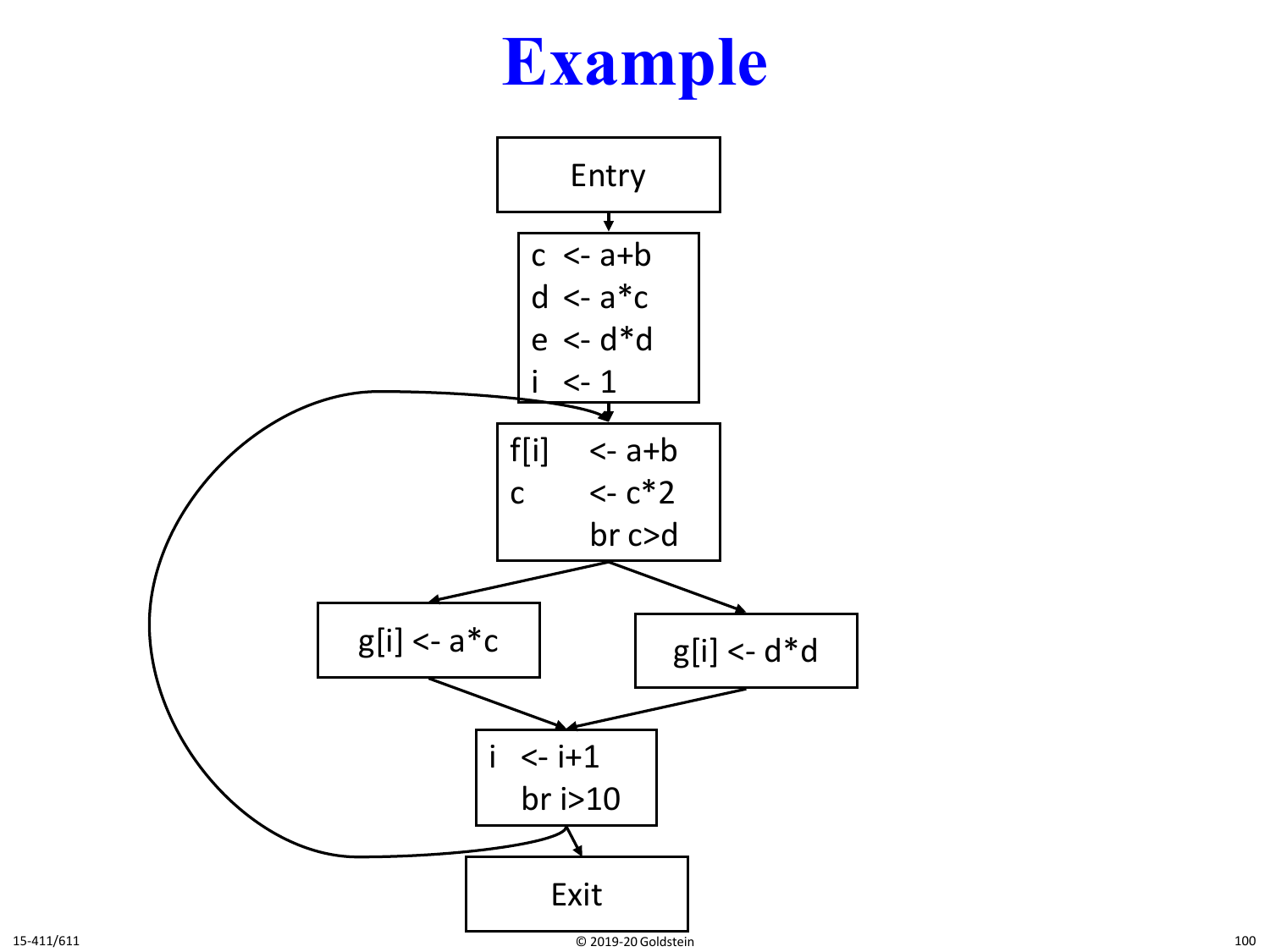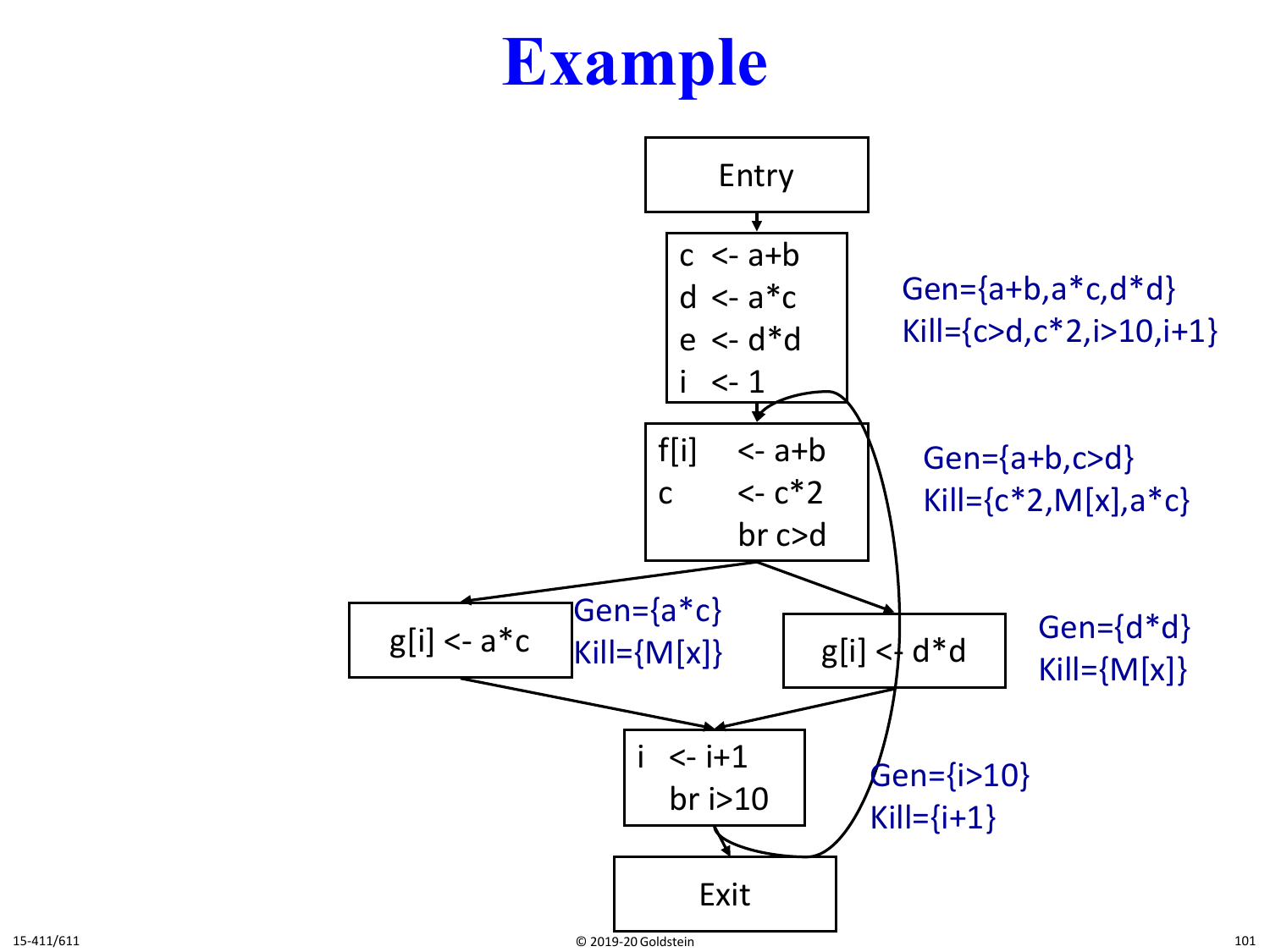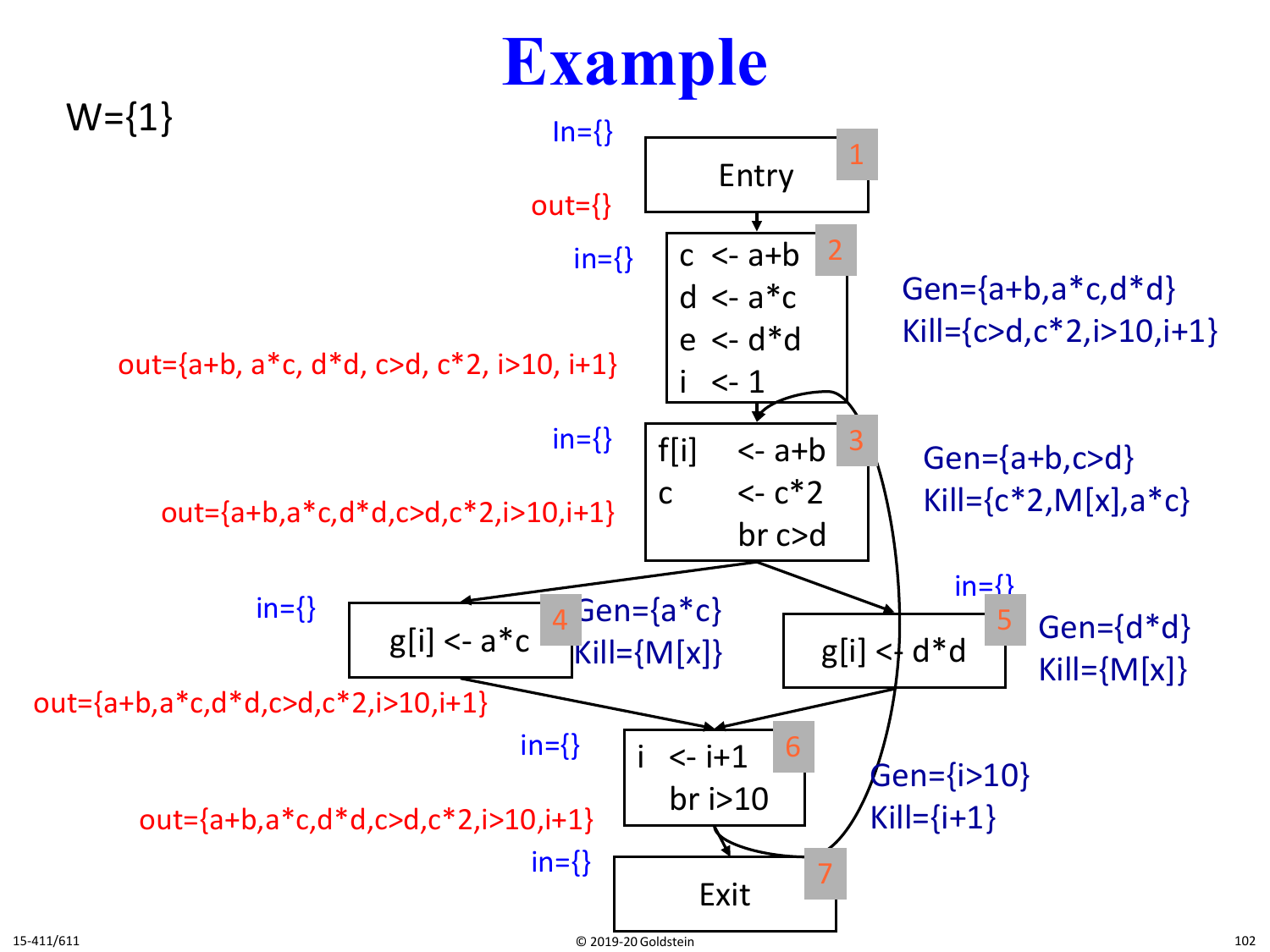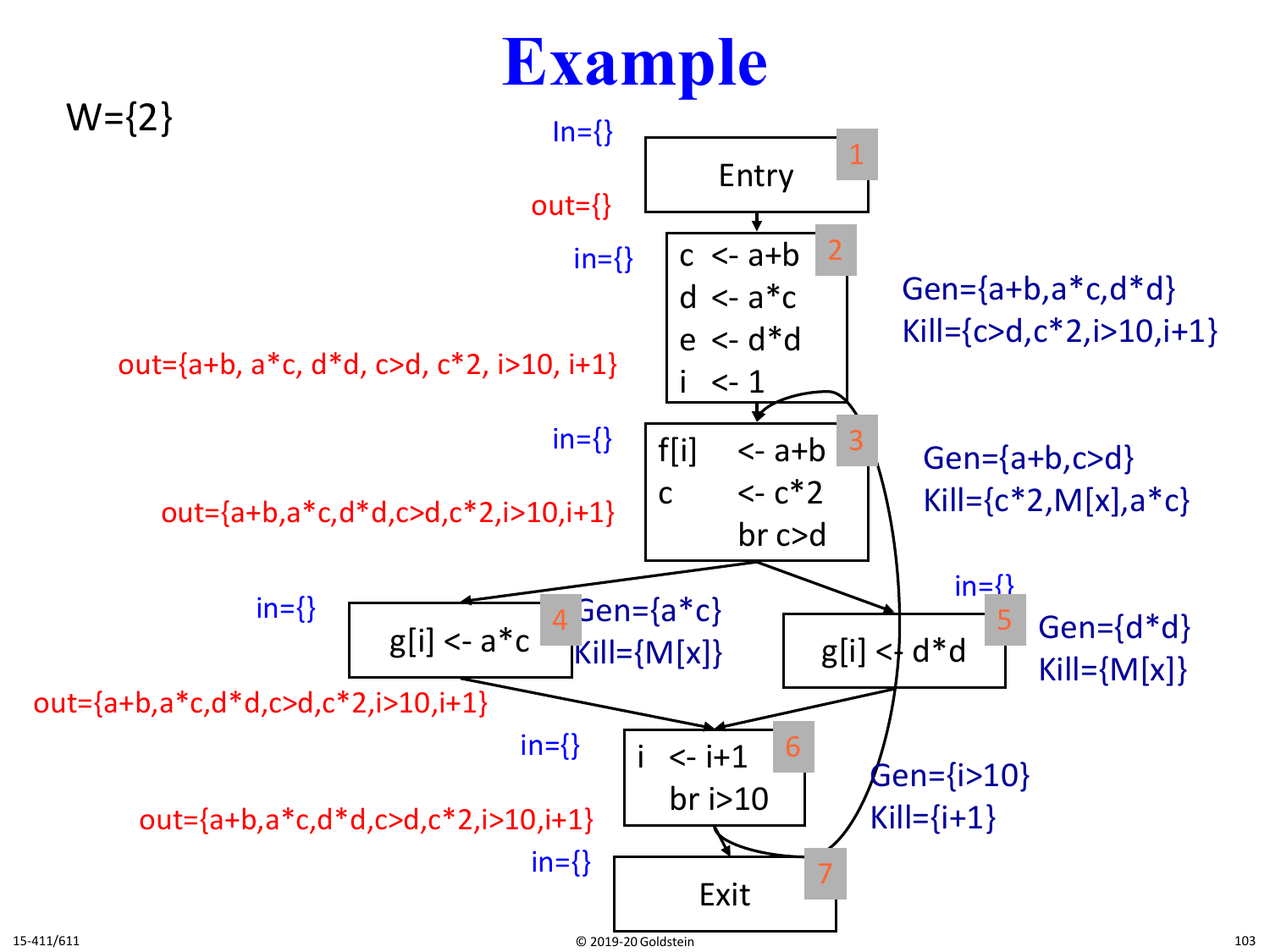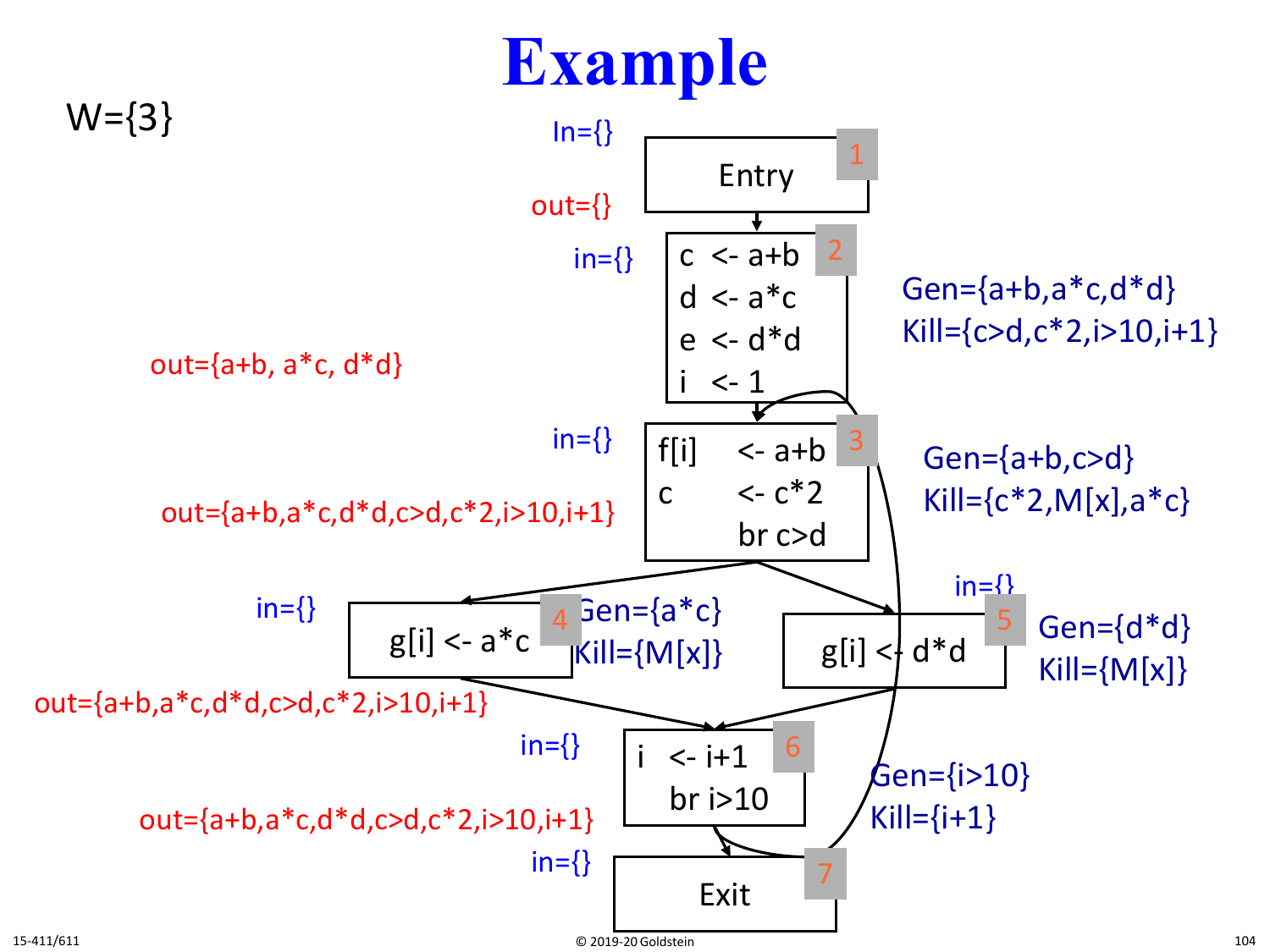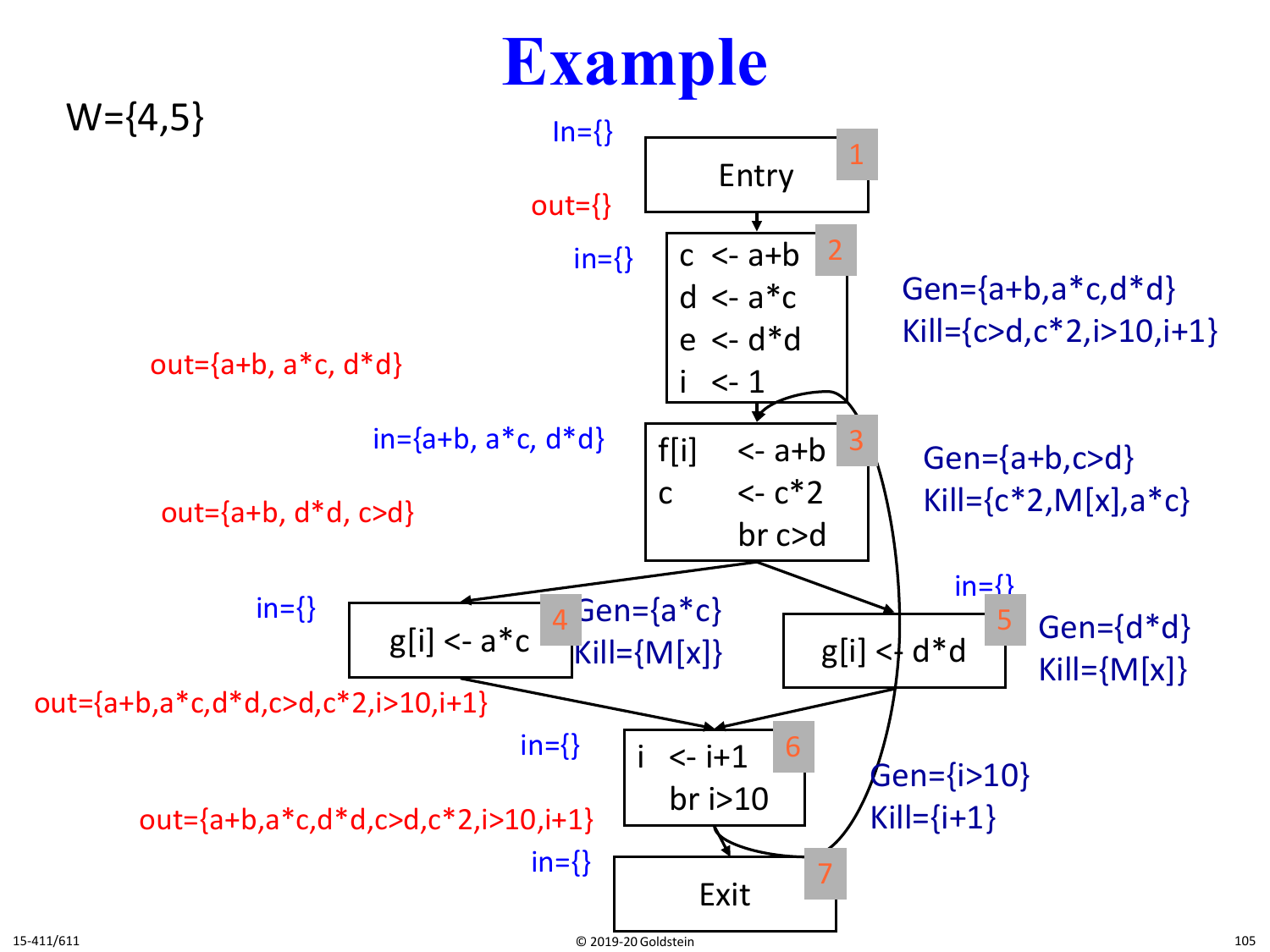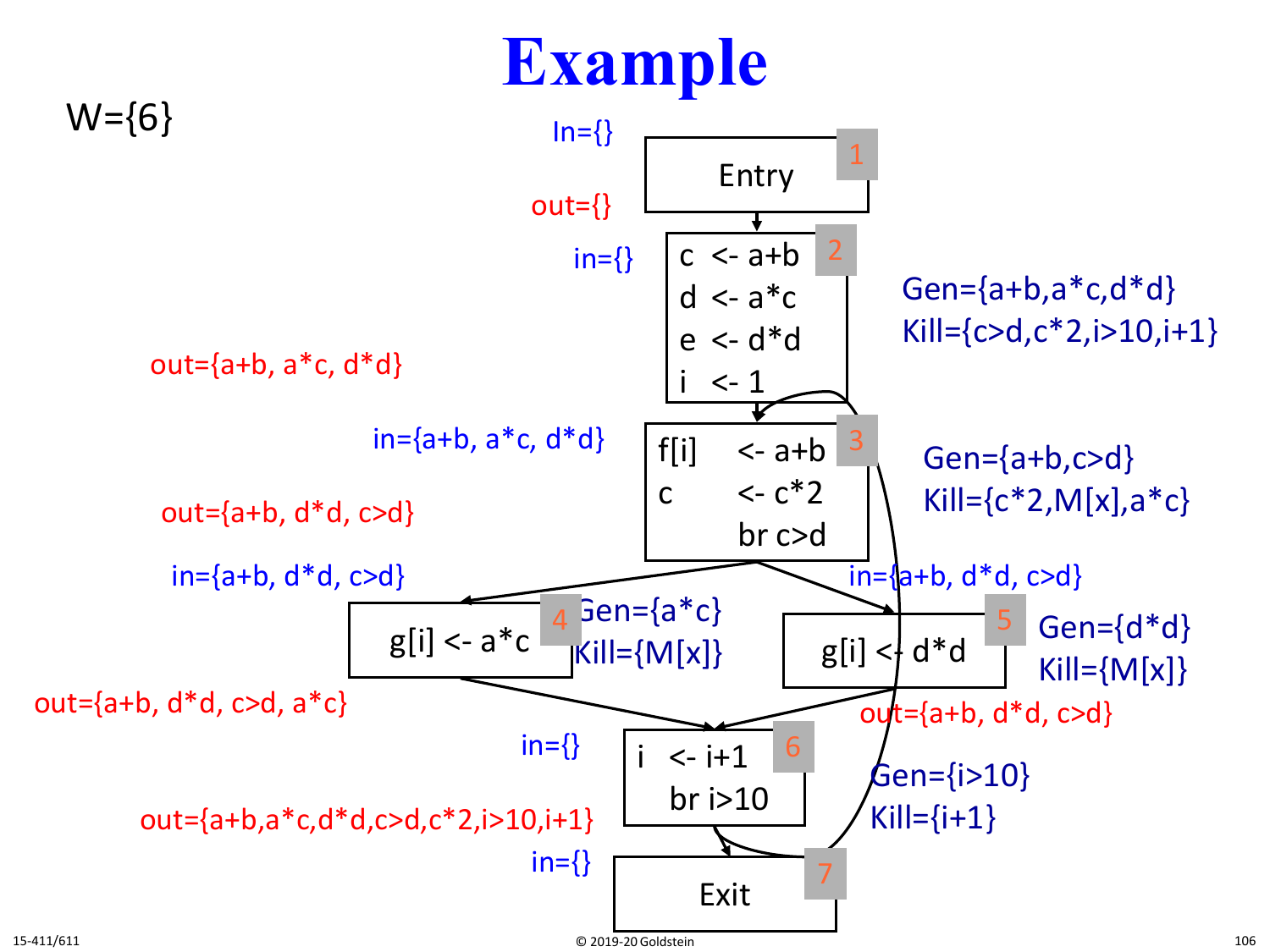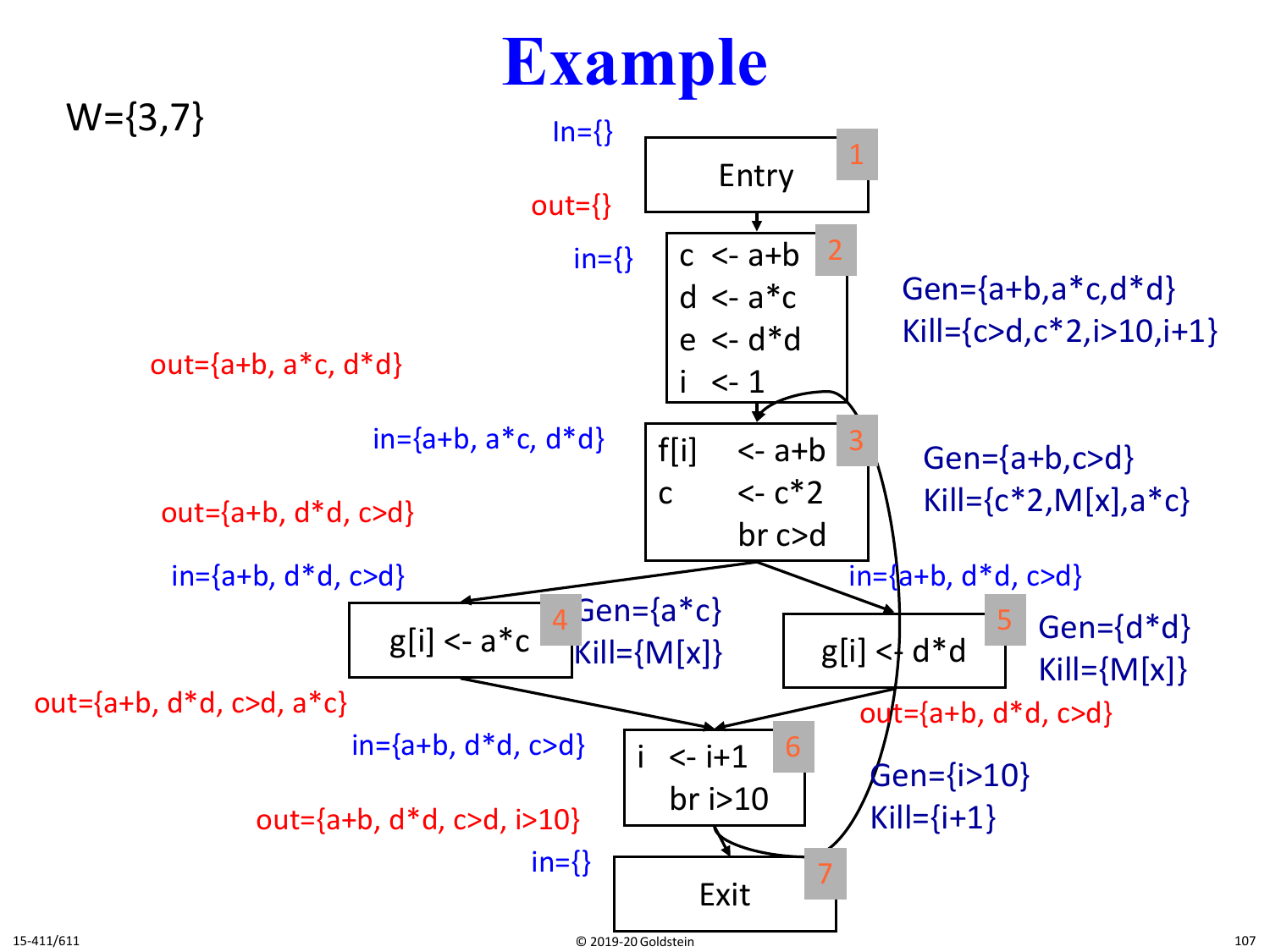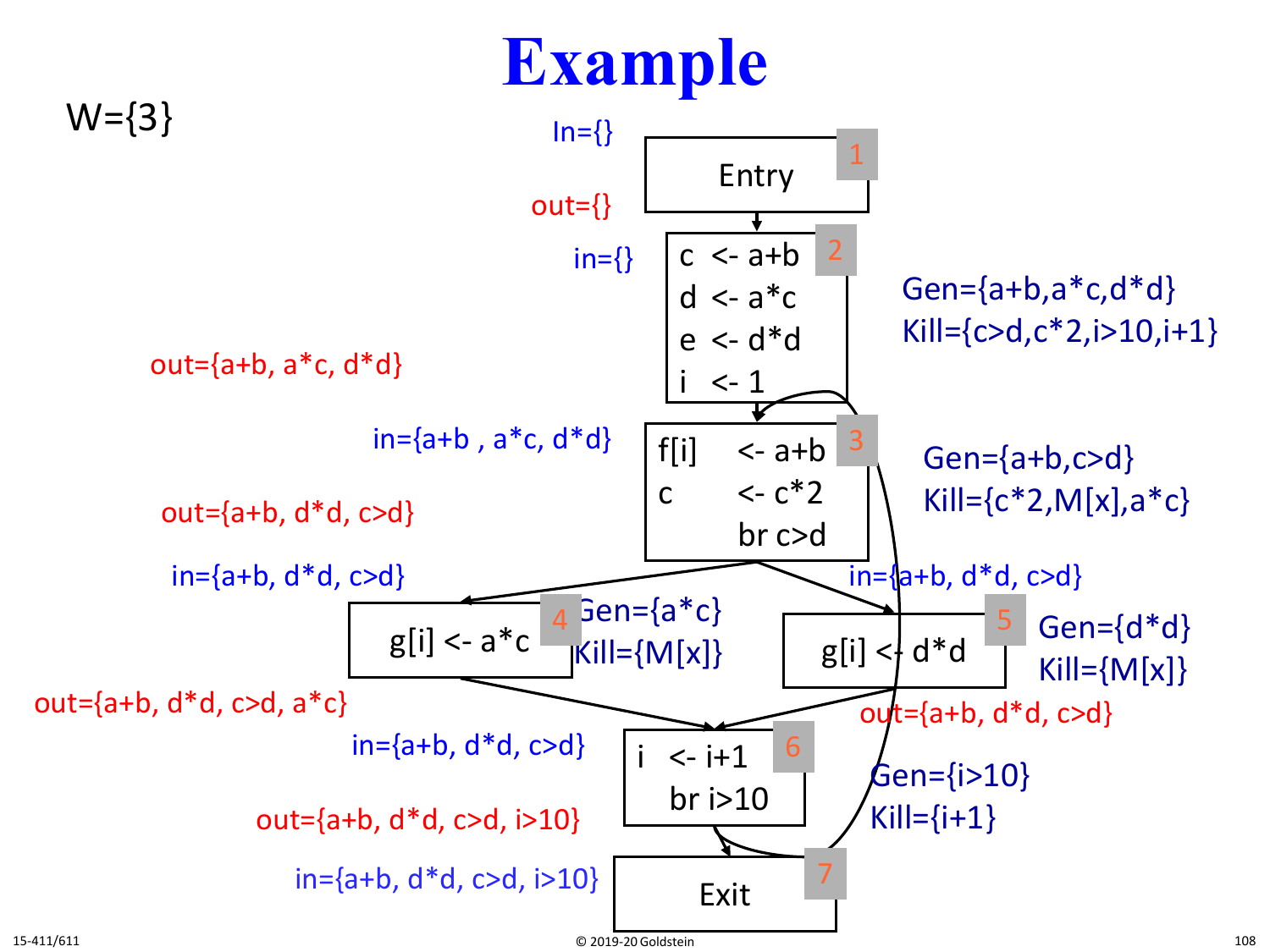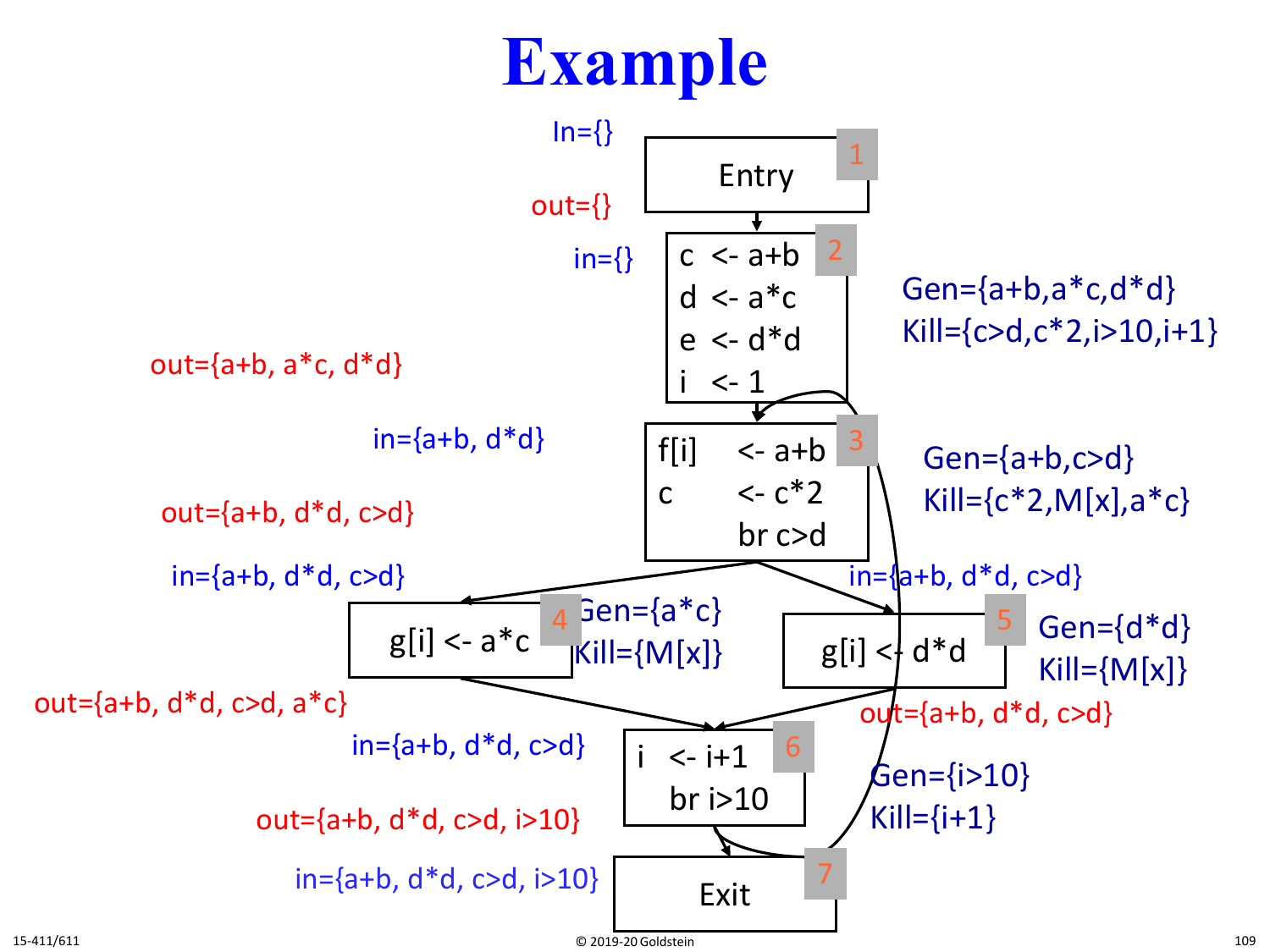#### **CSE**

- Calculate Available expressions
- For every stmt in program

If expression, x op y, is available {

Compute reaching expressions for "x op y" at this stmt

foreach stmt in RE of the form t <- x op y

```
rewrite at: t' <- x op y
             t < -t'
```

```
replace "x op y" in stmt with t'
```
}

}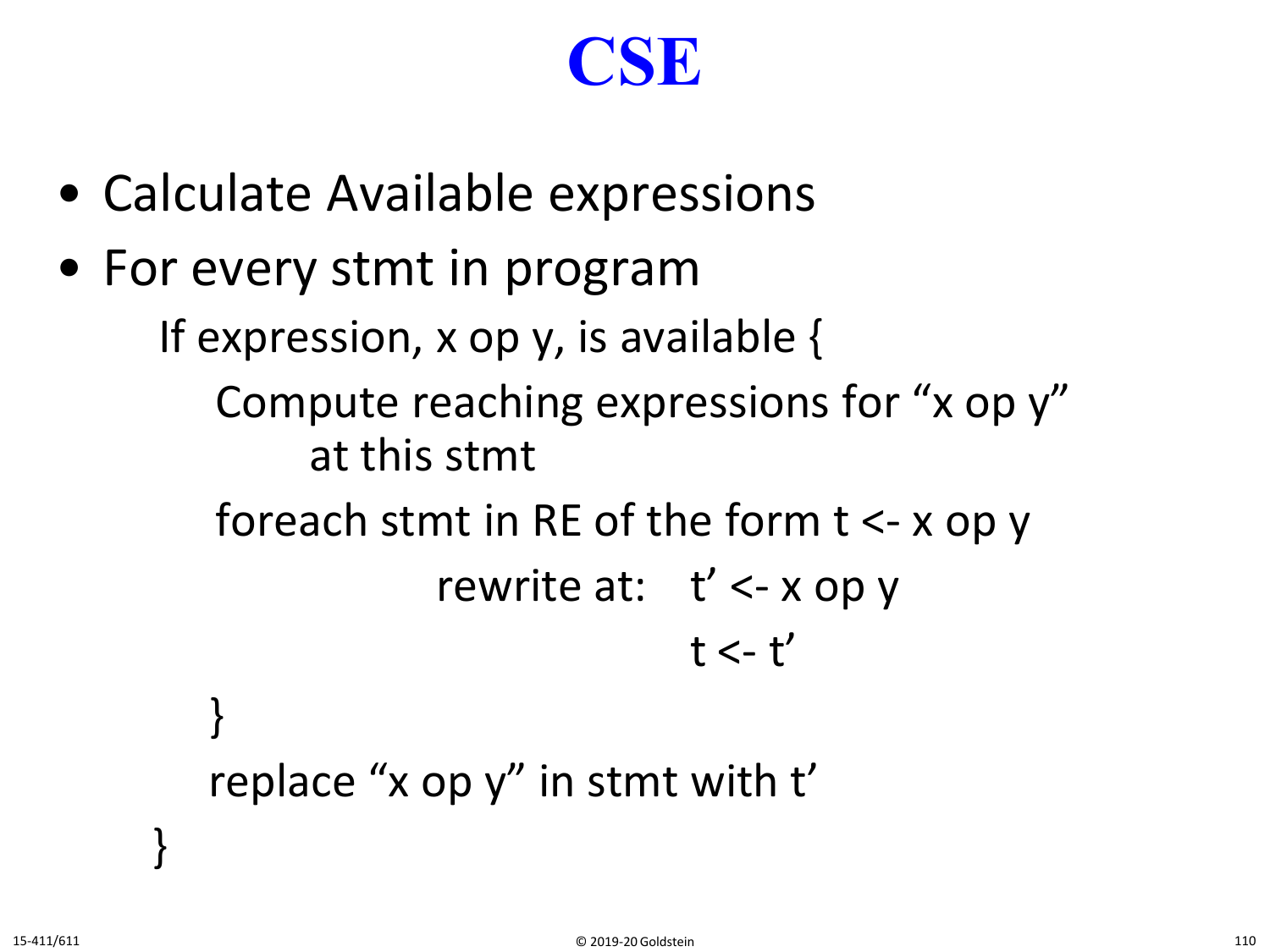

#### 15-411/611 © 2019-20 Goldstein 111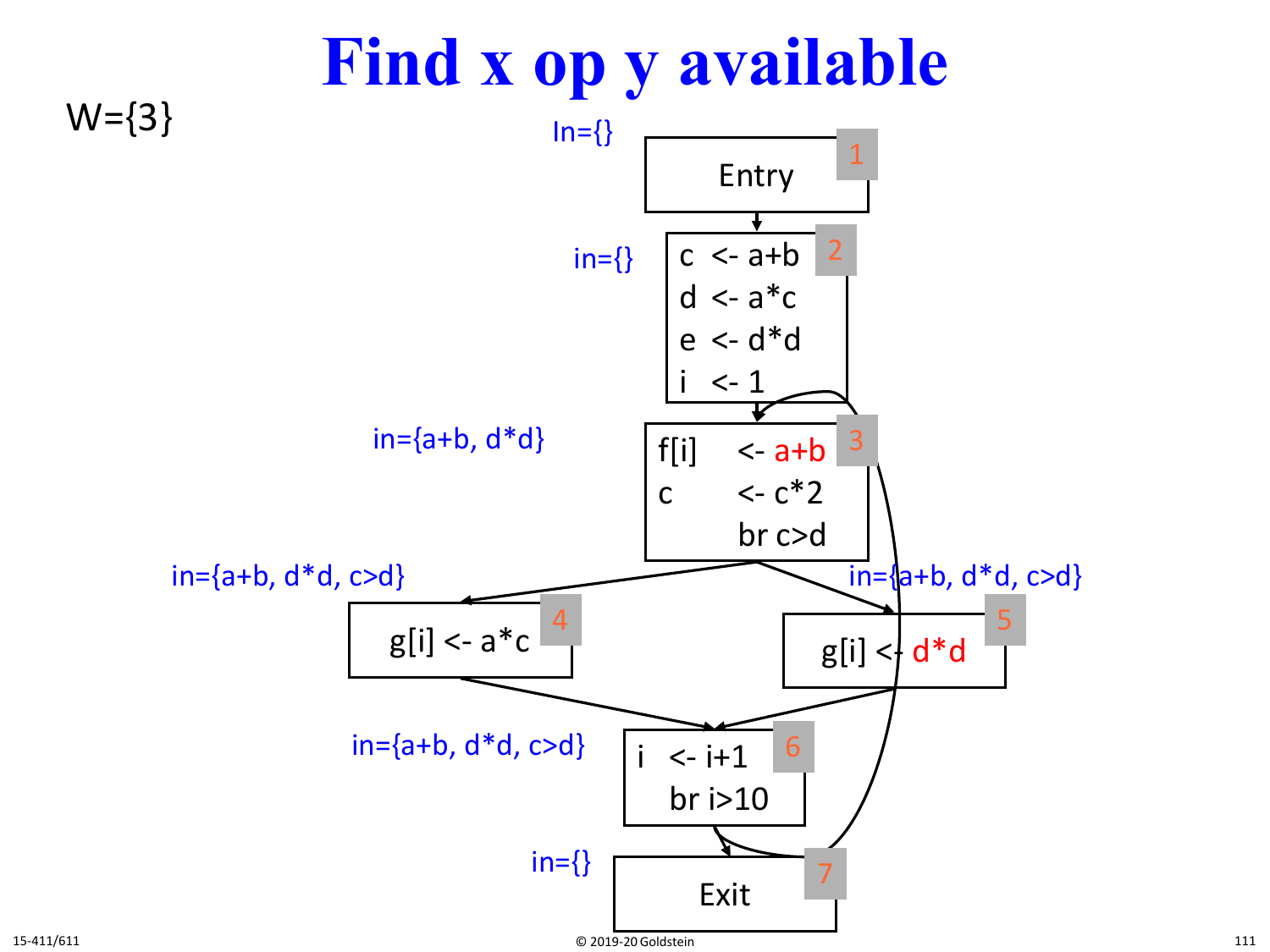# **Calculating Reaching Expressions**

- Could be dataflow problem, but not needed enough, so …
- To find RE for "x op y" at stmt S
	- traverse cfg backward from S until
		- reach  $t < -x + y$  (& put into RE)
		- reach definition of x or y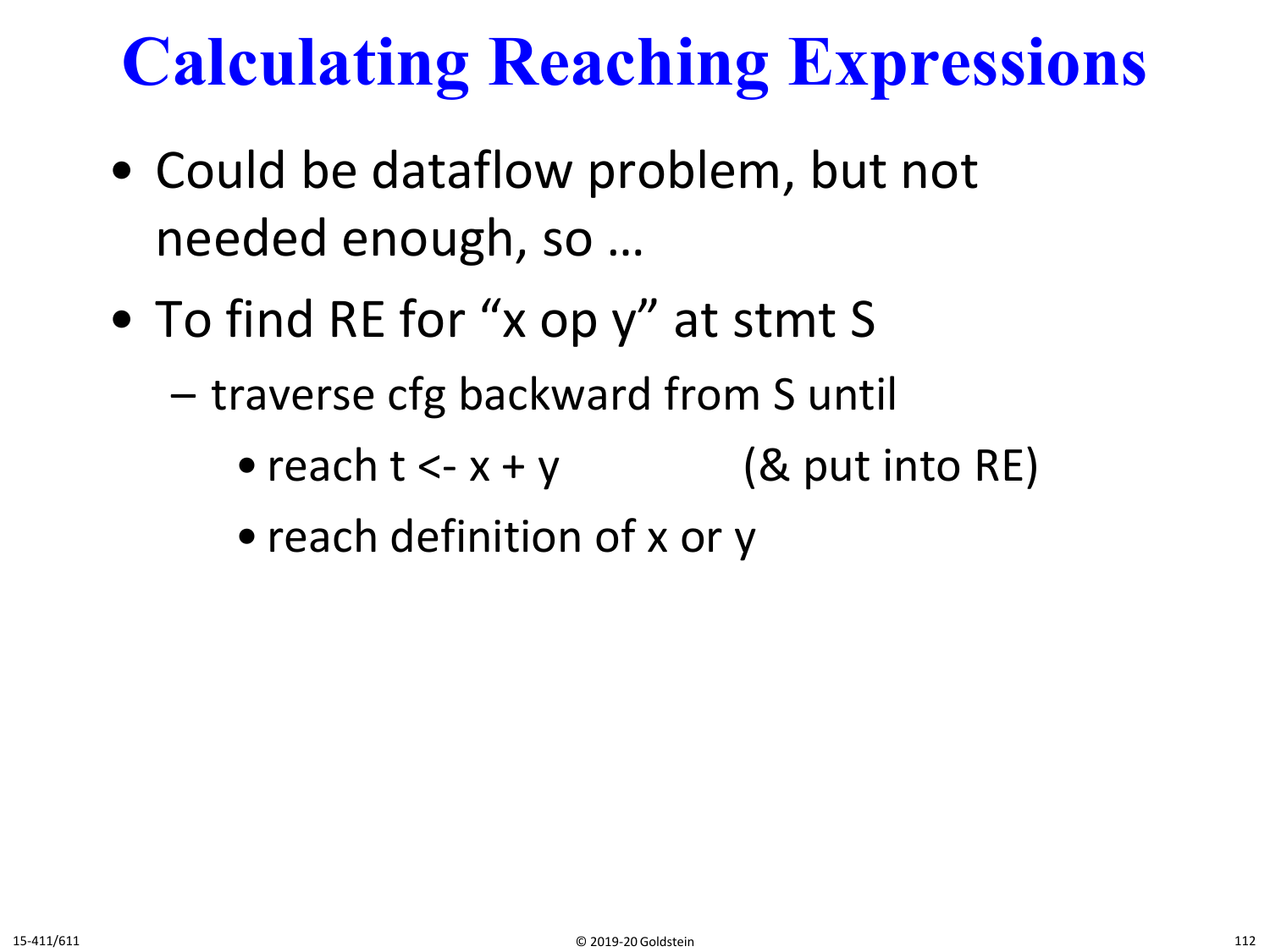## **Example**

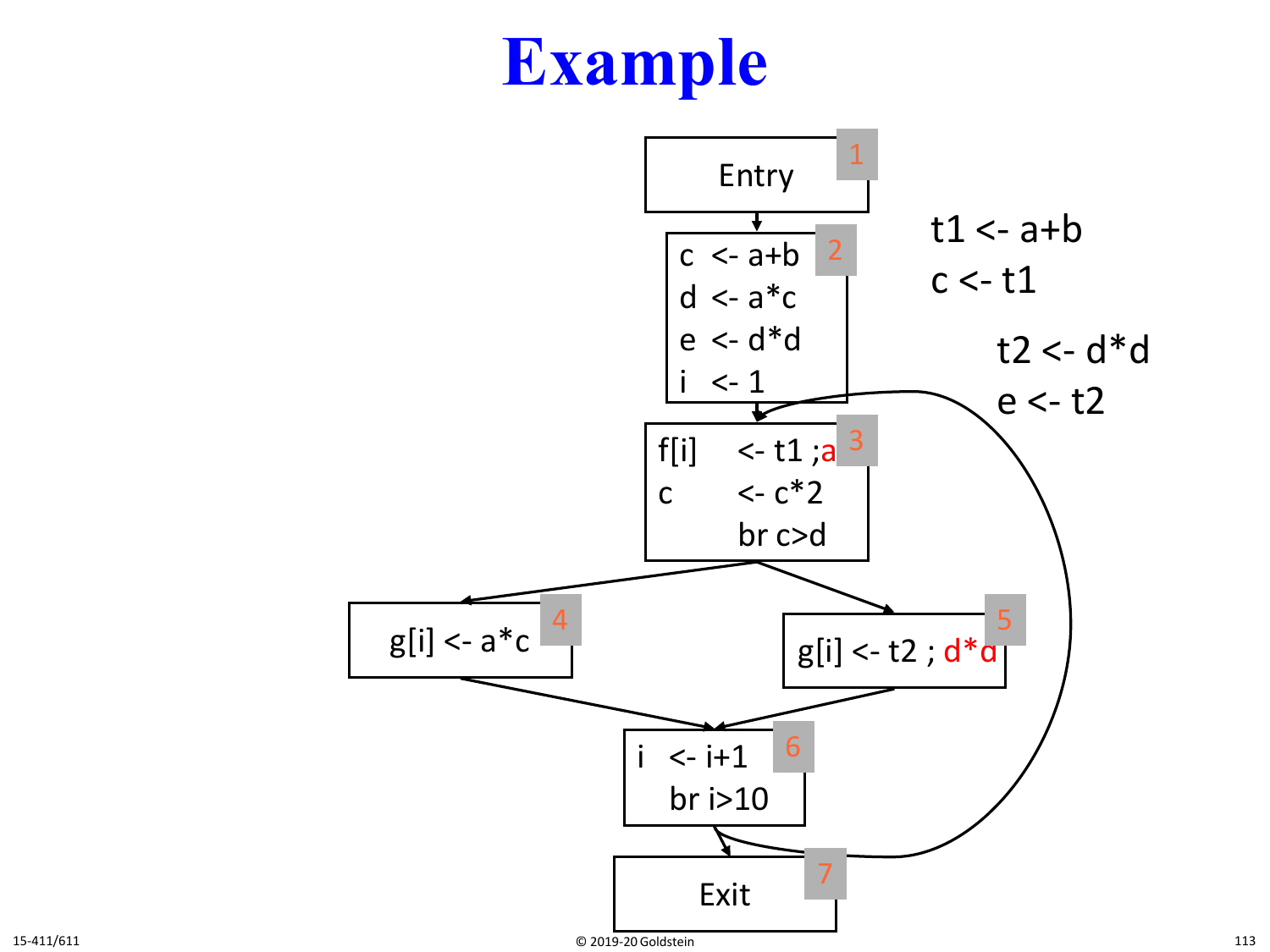# **Dataflow Summary**

|                 | Union<br>(may) | intersection<br>(must) |
|-----------------|----------------|------------------------|
| Forward         | Reaching defs  | Available exprs        |
| <b>Backward</b> | Live variables | very busy<br>exprs     |

Later in course we look at bidirectional dataflow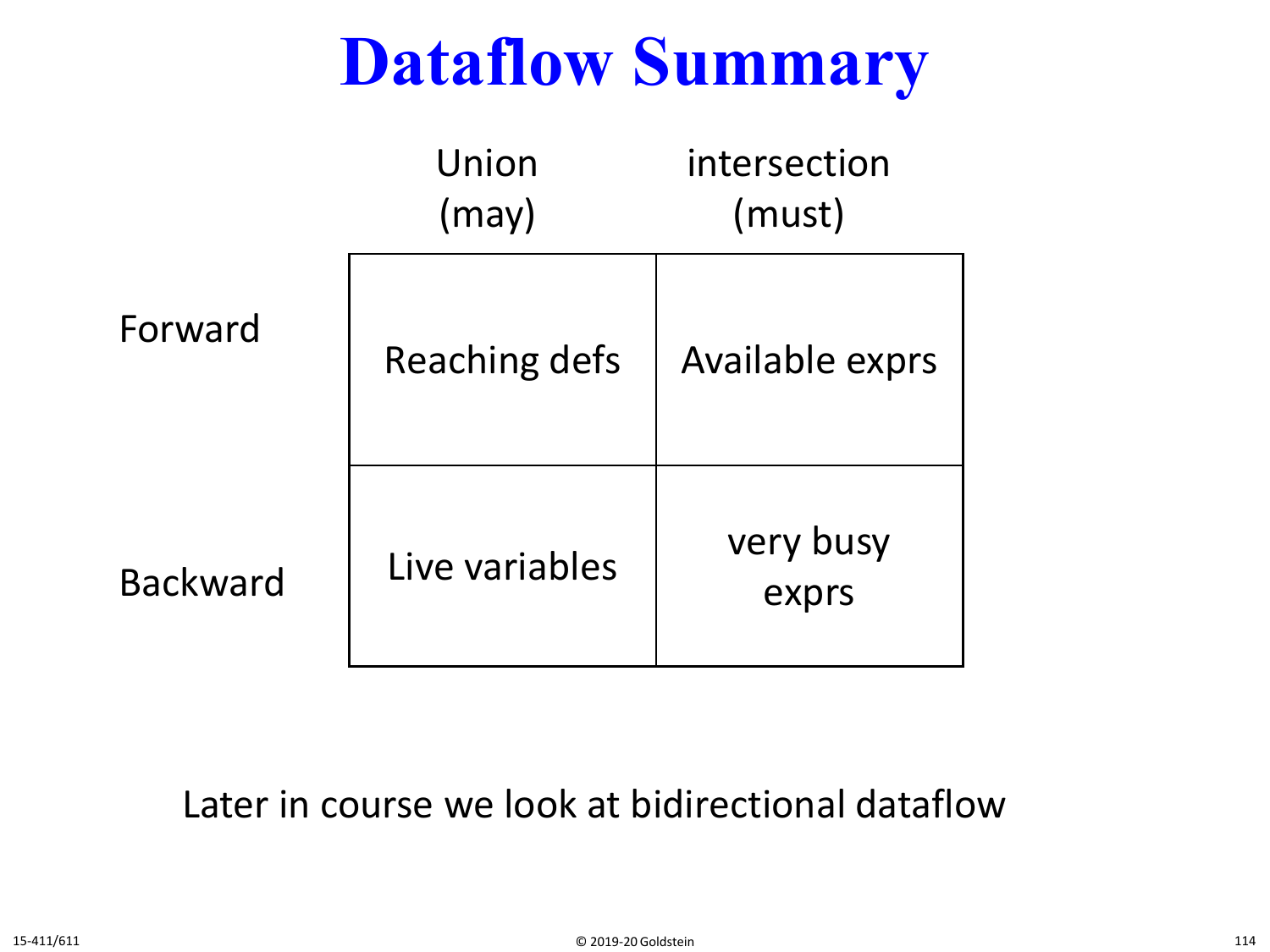# **Very Busy Expressions**

- A Backward, Must data flow analysis
- An expression e is *very busy at point p* if On every path from p, e is evaluated before the value of e is changed
- Optimization
	- Can hoist very busy expression computation

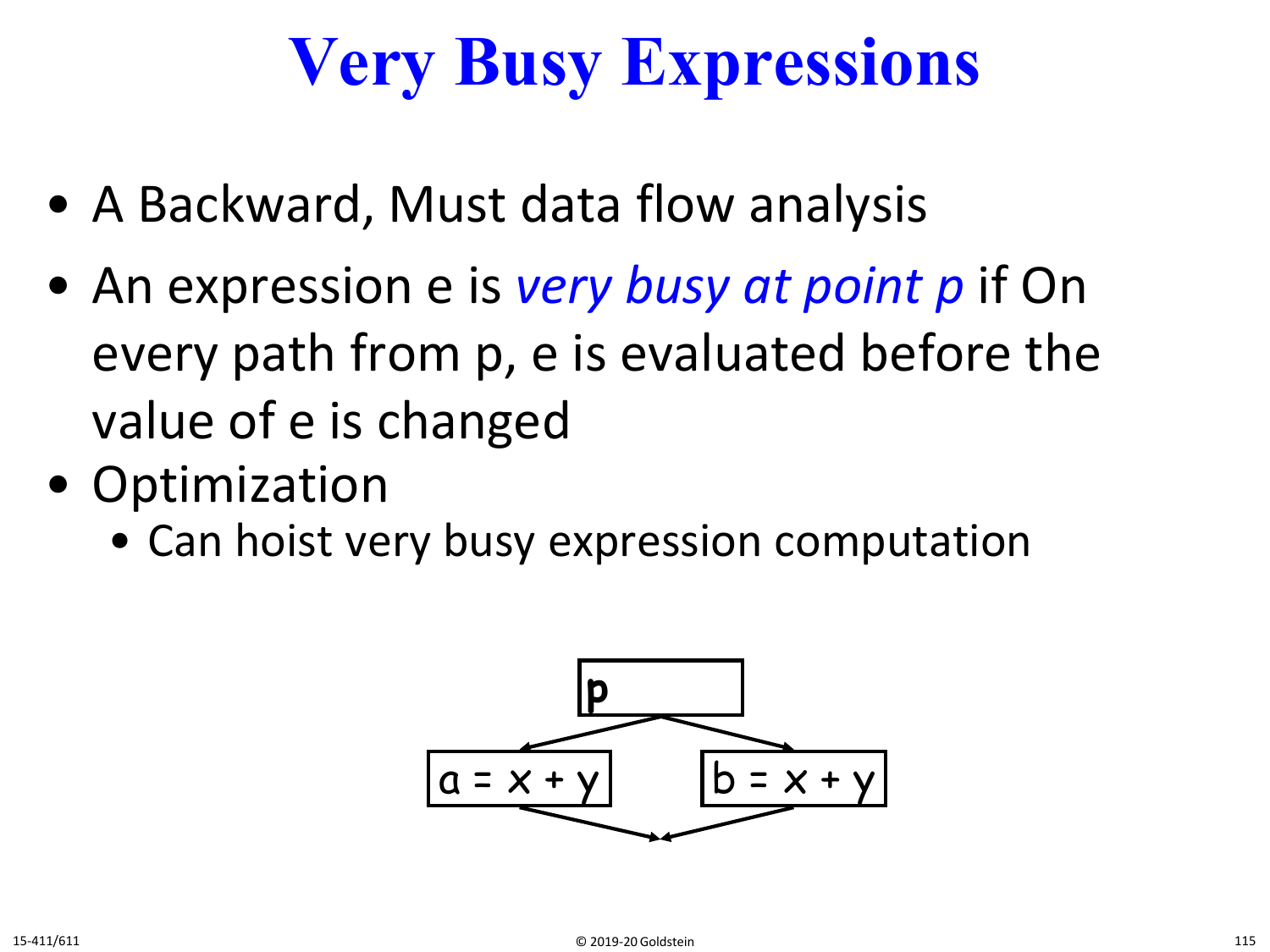#### **Forward Must Data Flow Algorithm**

 $Out(s) = Gen(s)$  for all statements s  $W = \{ all statements \}$ Repeat Take s from W  $\ln(s) = \bigcap_{s' \in \text{pred}(s)} \text{Out}(s')$  $Temp = Gen(s) \cup (In(s) - Kill(s))$ If (temp !=  $Out(s)$ ) {  $Out(s) = temp$  $W = W \cup succ(s)$ }

Until 
$$
W = \varnothing
$$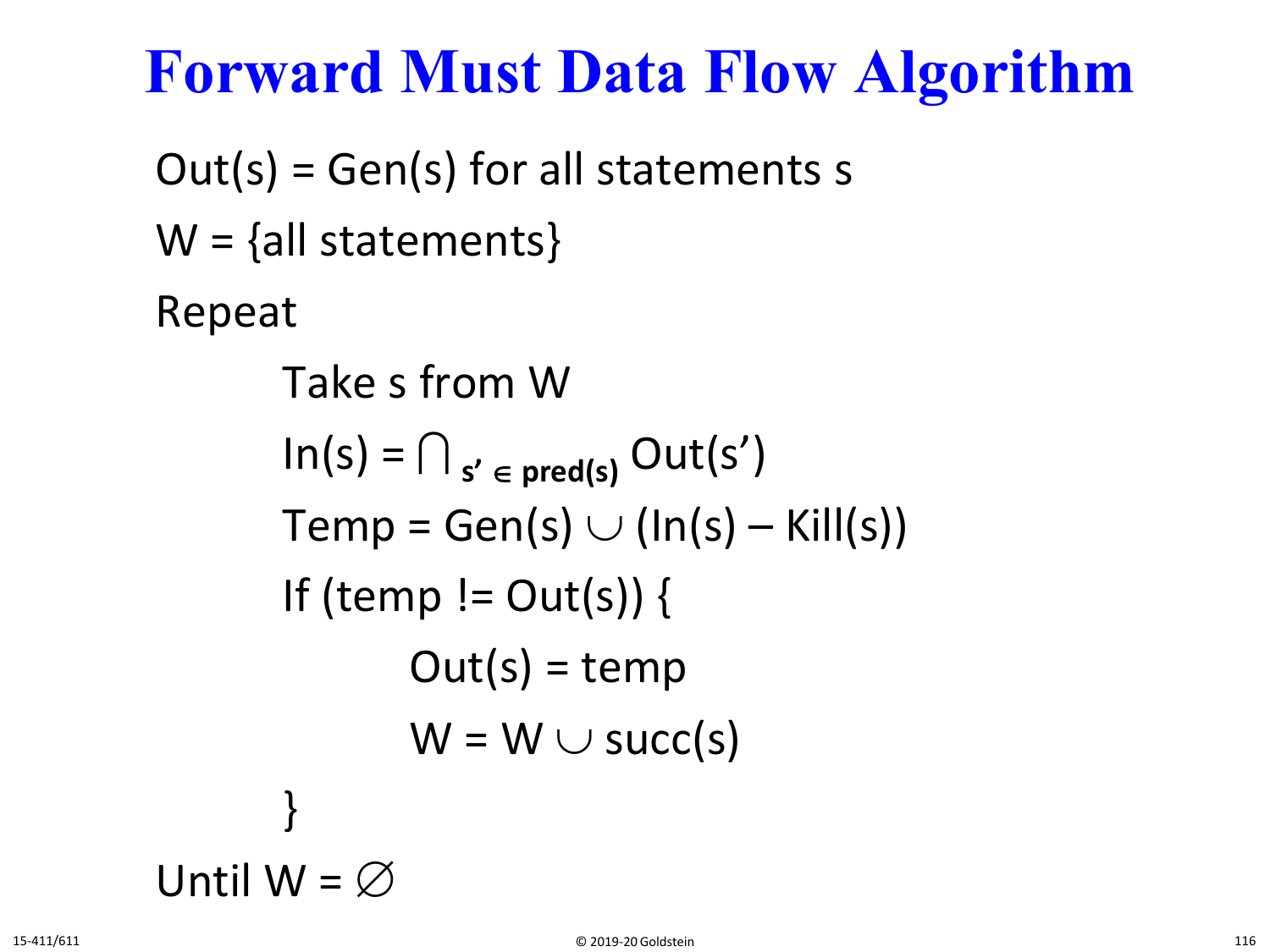### **Forward May Data Flow Algorithm**

 $Out(s) = Gen(s)$  for all statements s  $W = \{ all statements \}$ Repeat Take s from W  $\ln(s) = \cup_{s' \in \text{pred}(s)} \text{Out}(s')$  $Temp = Gen(s) \cup (In(s) - Kill(s))$ If (temp !=  $Out(s)$ ) {  $Out(s) = temp$  $W = W \cup succ(s)$ }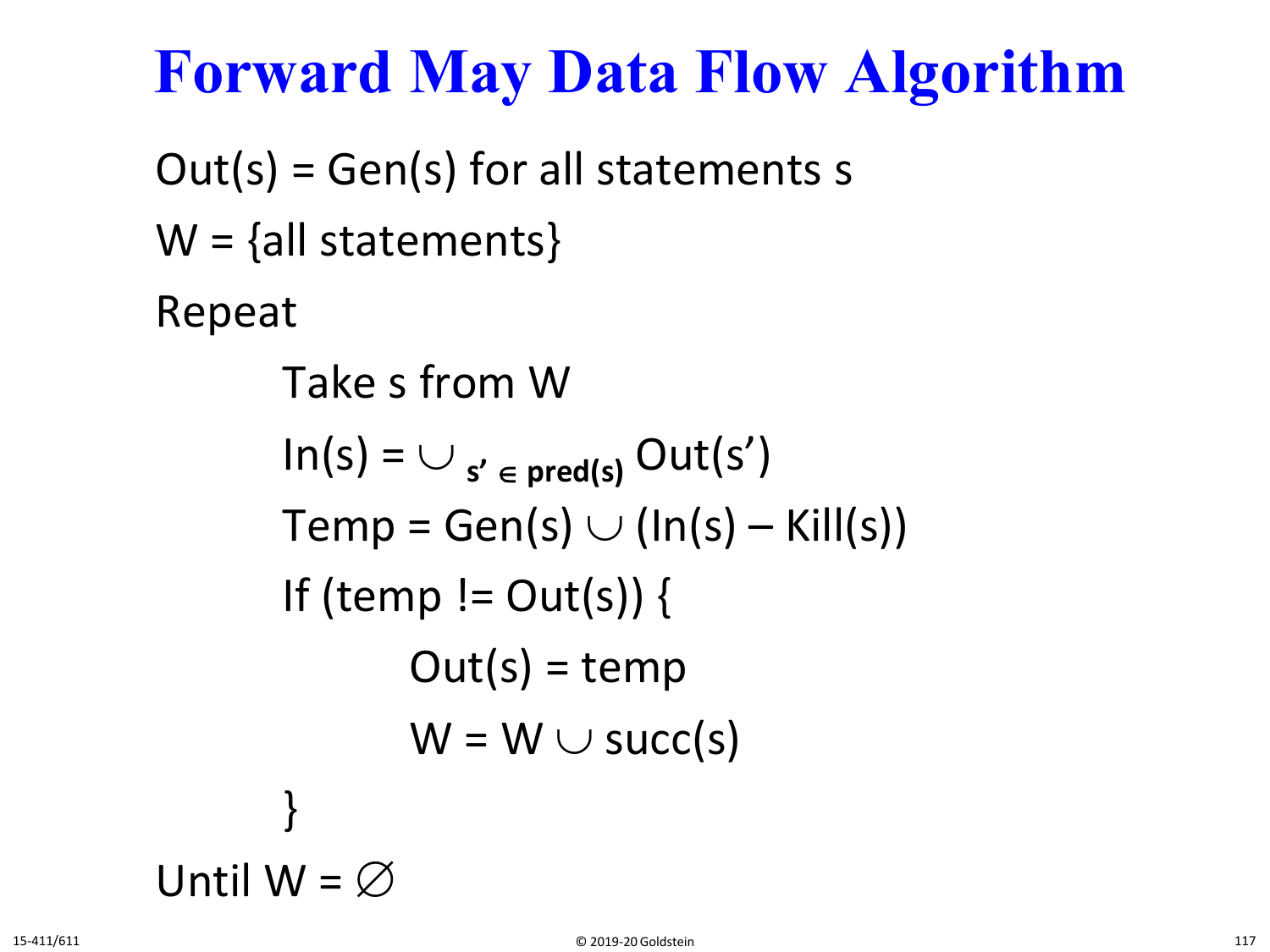### **Backward May Data Flow Algorithm**

 $In(s) = Gen(s)$  for all statements s W = {all statements} (worklist) Repeat

> Take s from W  $Out(s) = \bigcup_{s' \in succ(s)} In(s')$  $Temp = Gen(s) \cup (Out(s) - Kill(s))$ If (temp  $!=$   $ln(s)$ ) {  $ln(s) = temp$  $W = W \cup pred(s)$ }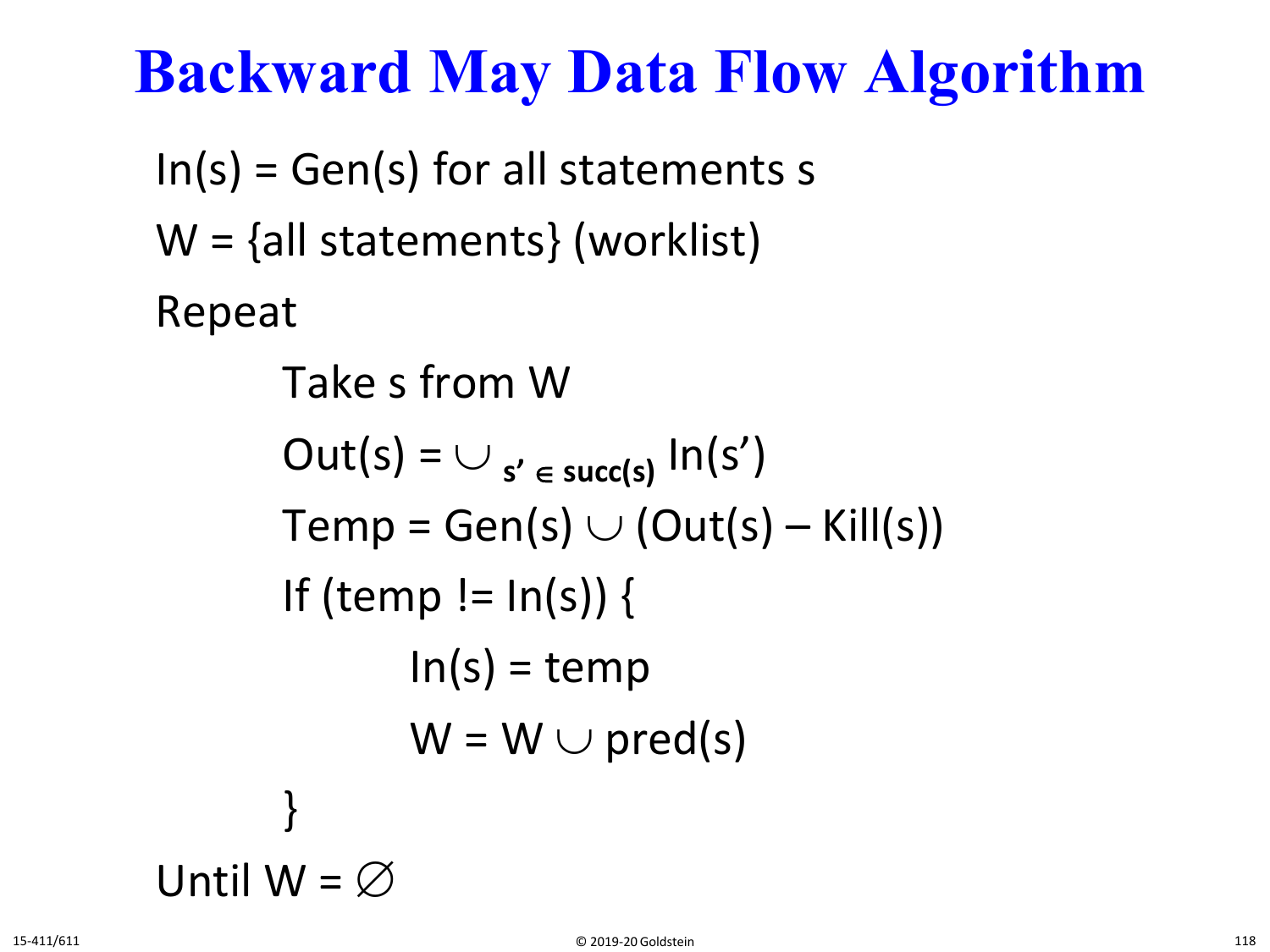### **Backward Must Data Flow Algorithm**

 $In(s) = Gen(s)$  for all statements s W = {all statements} (worklist) Repeat

> Take s from W  $Out(s) = \bigcap_{s' \in succ(s)} In(s')$  $Temp = Gen(s) \cup (Out(s) - Kill(s))$ If (temp  $!=$   $ln(s)$ ) {  $ln(s) = temp$  $W = W \cup pred(s)$ }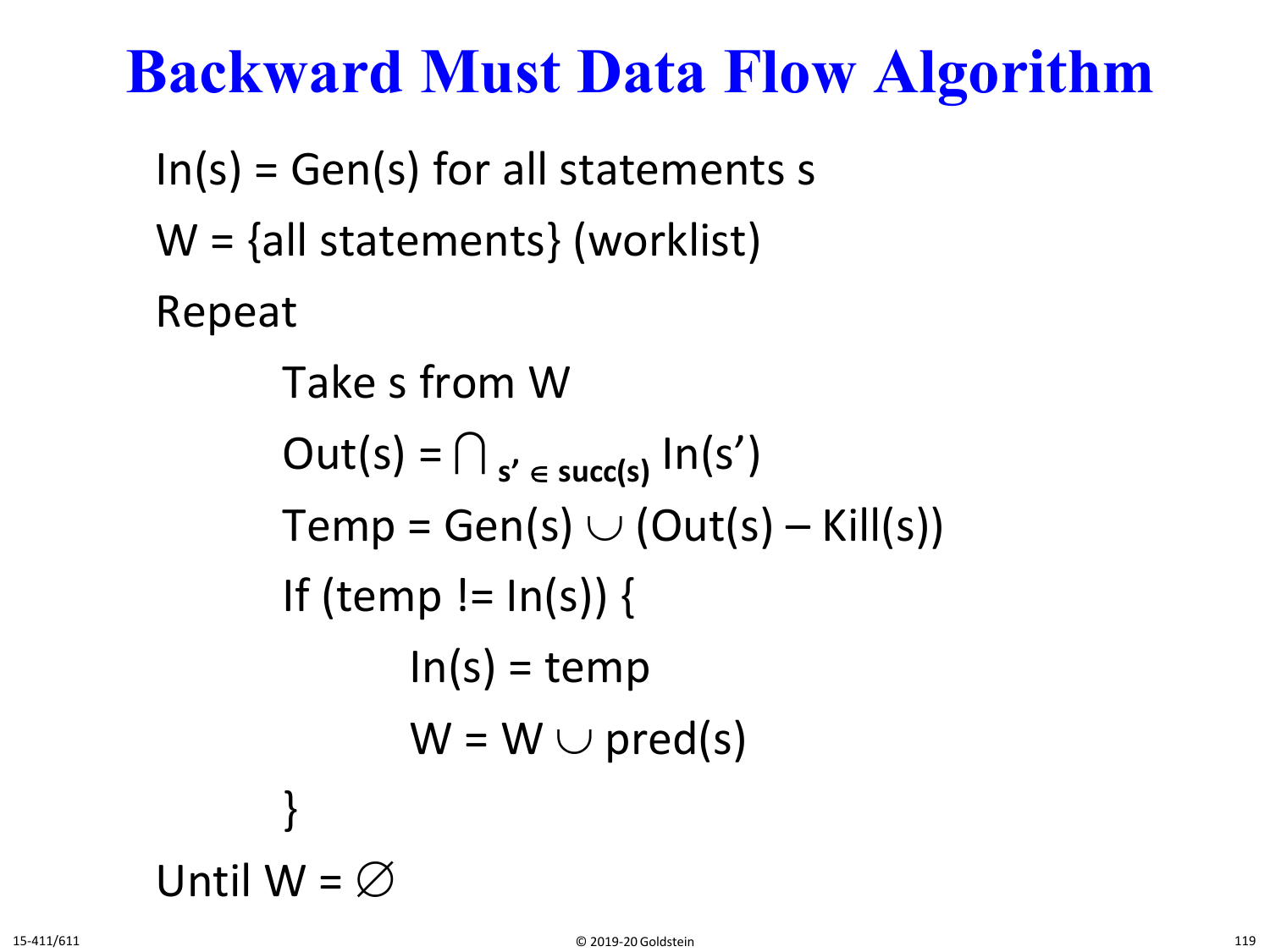## **From Basic Blocks to Program Points**